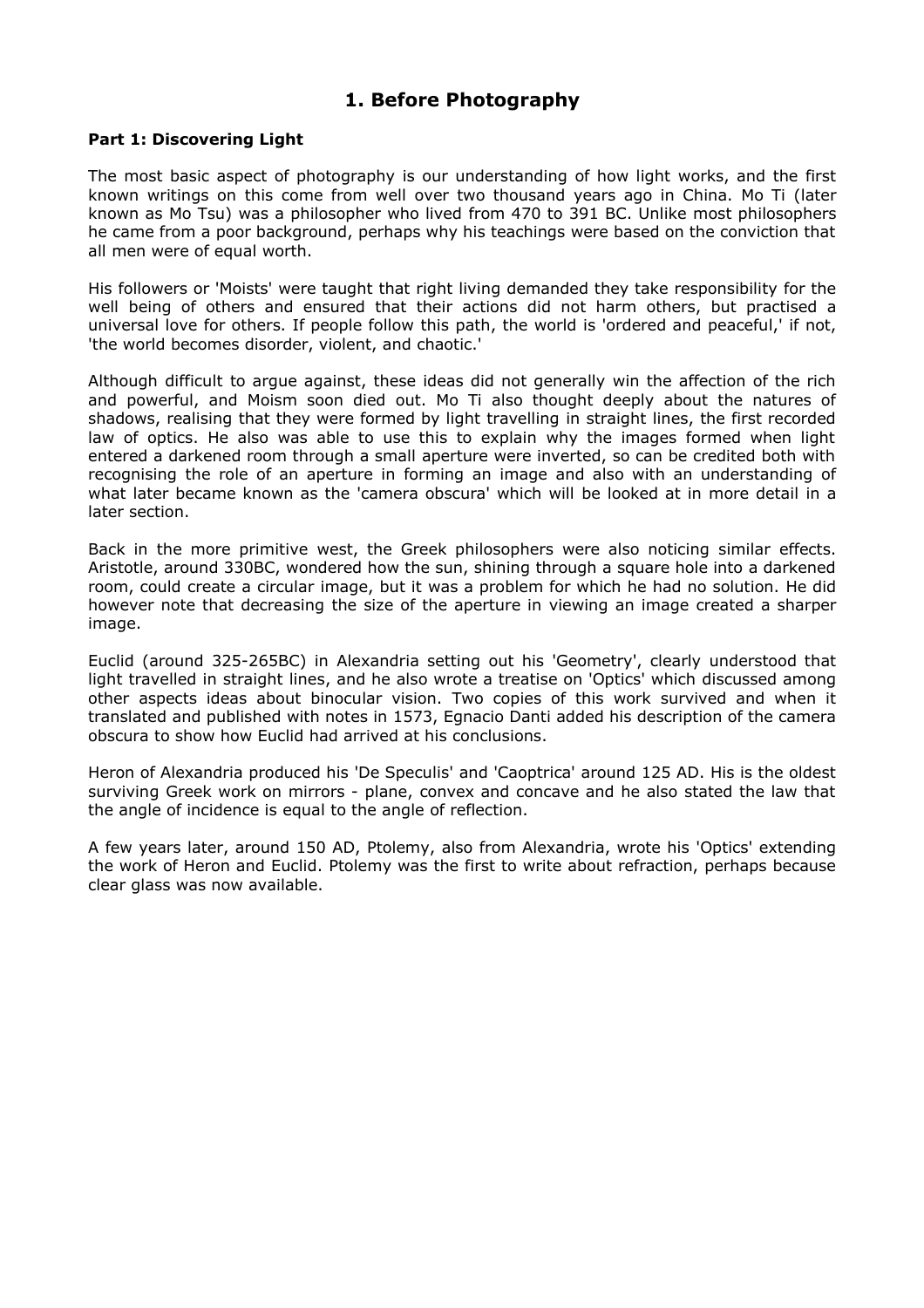#### **Part 2: Ways of Seeing**

Light itself and how we see objects was also a problem that attracted the Greeks. Empedocles (483-424 BC) thought of light as matter, small particles emitted by objects that travelled to reach our eyes. When we think of light as photons we are using a model similar to his.

Others such as Herodotus (484-425 BC) and later Aristotle (384-322 BC) also argued that objects were visible and had the properties we perceived because they emitted light that is detected by our eyes, although they did not see light as matter, but rather as an 'emanation', something given off by substances. We might regard this in more modern terms as light waves, although the wave theory of light dates from the work of the Dutch mathematician and physicist Christiaan Huygens, (1629 - 1692).

Plato (428-347 BC) also speculated about the nature of seeing, thinking of it in terms of a reaching out from the eyes of the viewer to discover the subject. It was a view modelled on the idea of touching, although making use of an invisible agent.

Of course we now think scientifically in terms of rays of light radiating from objects in straight lines in all directions, some of which enter into our eyes to form a retinal image, producing sight. However true this may be in physical terms, Plato's model is firmly embedded in our language and ways of thought. We think of seeing as a kind of touching, essentially a tactile act, concerned with textures. Looking at something is an active process. We seldom think in terms of the rays from objects making themselves seen by us.

This tactile metaphor of seeing applies even more to the act of photography than of sight. Taking a photograph - especially a still photograph - is seen very much as an active proves in which we reach out and grab our copy of the scene we have framed in our viewfinder. We feel it that way, and so do people that we photograph. Whether we are photographing people who fear we are stealing their souls or urban dwellers who think we are invading their privacy, our act of photographing is at times resented as an intrusion.

Video cameras are somehow less intrusive, perhaps seen more as a passive device, one that receives signals, into which the images flow. Filming lacks the kind of deliberate selection and isolation implied when we frame the image and press the button. On numerous occasions I've seen people treat still photographers with suspicion and even rage while ignoring the video cameras recording them.

The first description comparing the working of the eye to a camera came from the great Abou Ali Al Hassan Ibn Al Haitham, born in Basra on the Persian Gulf, in 965 AD. Better known under his Latinised name of Alhazen, he worked in Alexandria from around 1015 to 1021 on his great treatise on optics. It was his work, translated into Latin around 1270, which brought this knowledge to Western Europe.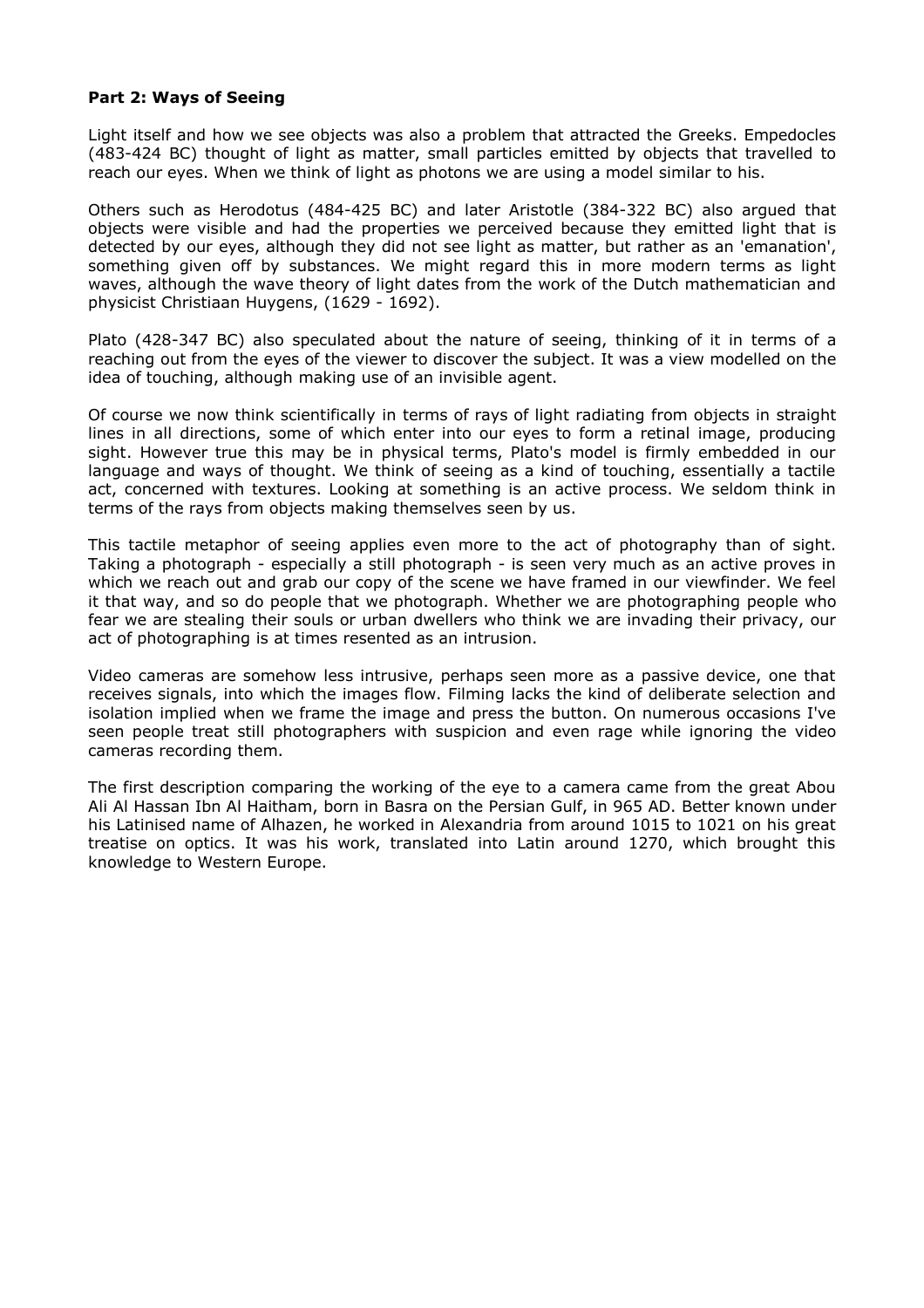#### **Part 3: Lenses**

Some natural quartzite and other transparent crystals can be shaped to act as convex lenses. One of the first to be found in archaeological excavations was discovered by Sir Austen Henry Layard in his excavations in Babylon in 1850, and was dated from around 900BC. However many consider - particularly because of its facets - that its purpose was decorative rather than useful.

More recently, Robert Temple found many examples of similar early crystal lenses in museum collections around the world, which are usually not acknowledged as such. He thinks the Layard 'lens' is a damaged example of a lens.

His book 'The Crystal Sun', posited that an advanced optical technology was widespread across the ancient world. As well as convex lenses similar to the Layard lens he also found concave lenses and some showing the use of complex 'toroidal' grinding techniques to correct eyesight for astigmatism. His controversial book suggests that as well as spectacles and other similar uses, the ancients also made telescopes and microscopes.

One part of the evidence for his theory is the existence of many designs on early artefacts which are too small and intricate to be seen or made with the naked eye. The cover of his book shows a Greek drawing which could be of a man looking through a telescope. Perhaps if he had written this work before his work speculating on alien visitors from Sirius it would have received more careful academic consideration.

One of his more interesting speculations concerns Archimedes (287-212 BC), who wrote of the use of a large burning glass as a weapon to set fire to ships in an opposing fleet. Temple claims that this may actually have been used - an early example of true 'Star Wars' technology.

Whatever opinion may be formed of some of his more fanciful suggestions in this and other books, it does seem likely that lenses were rather more common than had previously been though in the ancient world, and were probably in use in Egypt from around 2500BC.

Glass was probably first made in the Middle East, between the Rivers Tigris and Euphrates now Iraq - around 2500 BC. Early glass was not clear and it was only around 100BC that the Romans managed to produce a clear material.

With the fall of the Roman Empire, many of their secrets - including some of their glass making skills - were preserved in Egypt and Syria. However it was not until the discoveries of Venetian glassmakers from around 1200AD that clear glass again became available again in the West. Lenses for eyeglasses (spectacle lenses) began to be mass-produced in Venice in about l275.

Among those in England who studied the work of Alhazen, following its translation into Latin around 1270, were Robert Grosseteste (1168-1253), the Chancellor of Oxford University who made use of plano-convex lenses, and Roger Bacon (1214-1294). Grosseteste carried out optical experiments and Bacon published his famous works on optics and other subjects. Their work marks the beginning of the scientific study of optics in Western Europe.

From somewhere around this date, lenses were commonly used in camera obscura, allowing a brighter image and a sharper picture. The disadvantage is that the aperture to screen distance had to be precisely matched to the power of the lens and also to the distance of the object from the lens. In room size camera obscura this normally meant using a moveable screen.

The original camera obscura - what we might now call a pinhole camera - required no focussing, although the aperture diameter for optimum sharpness is highly dependent on the aperture to screen distance. Making the aperture larger than optimum gives a brighter but less sharp image.

That a smaller aperture could also make the image less sharp could only be explained by the wave theory put forward later by Huygens, but early camera obscuras mainly used apertures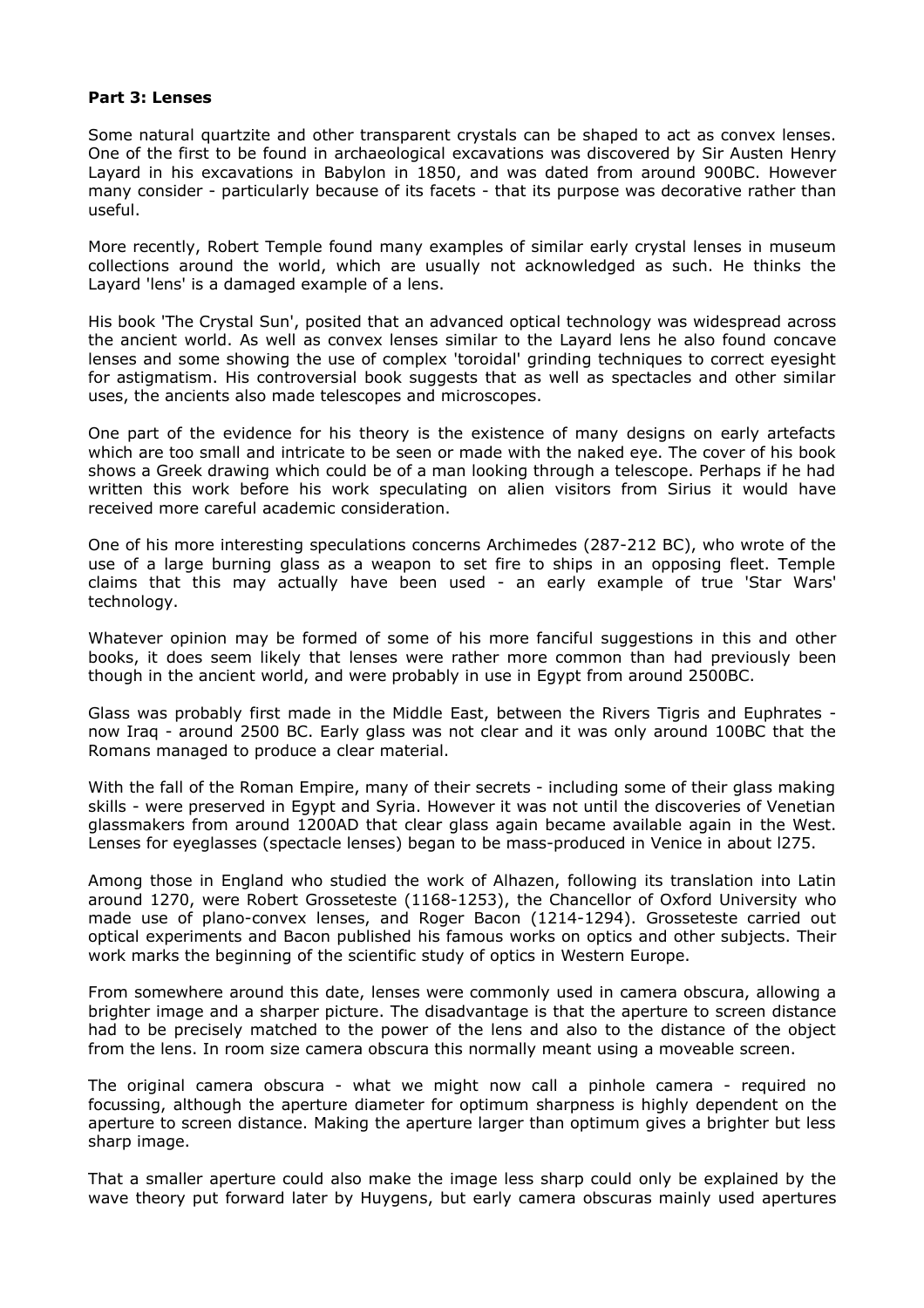well above the optimum size. For visual use the extra brightness was more important than a small loss of detail.

Over the next few centuries, there were various advances in lens design. The scioptric ball was a lens using two biconvex elements mounted in a ball-shaped mount. It was in some ways the first wide-angle lens, introduced in 1636 by Daniel Schwenter, professor of mathematics and oriental languages at Altdorf. Although the actual angle of view of the lens was not great, the mount enabled it to be swivelled to cover an extensive scene piece by piece, enabling drawings to cover an extensive view.

It was another 300 years before the first true wide angle lens was to be made, the Globe Lens, designed and sold by C. Harrison and J. Schnitzer of New York in 1857. This gave a similar angle of view to a 28mm on a 35mm camera and had to be stopped down to f35 or smaller for use. Many stereo cards were taken using this lens.

Johann Zann's 'Oculus Artificialis Teledioptricus' of 1658, not only gave the first description of a reflex camera, using a mirror to invert the image, it also described the construction of a 'Galilean' telephoto lens, using the same principles as modern telephotos.

The advantages of combining lenses of different powers and different types of glass were a subject of study. The first partly colour corrected lens - an achromatic lens - is said to have been made by Christiaan Huygens, in 1677.

More normally its invention is ascribed to English barrister Chester More Hall in the 1730s. Hall noticed that the new flint glass dispersed colours more than the old crown glass and reasoned that you could combine a convex crown glass with a weaker concave flint glass to give an overall magnification but keep the colours together.

To keep his idea secret, Hall ordered the two lenses from different lens makers, but they both subcontracted the actual manufacture to the same lens-grinder, George Bass. Bass realised what Hall was doing, but kept his secret for 20 years when he told John Dolland who promptly made his own achromatic lens in 1759 and took out a patent, charging other opticians a heavy royalty. When they found that the invention had been made earlier by Hall, they went to court to get the patent revoked, but the court ruled that Dolland should keep the patent as he had made the invention public, allowing others to make use of it.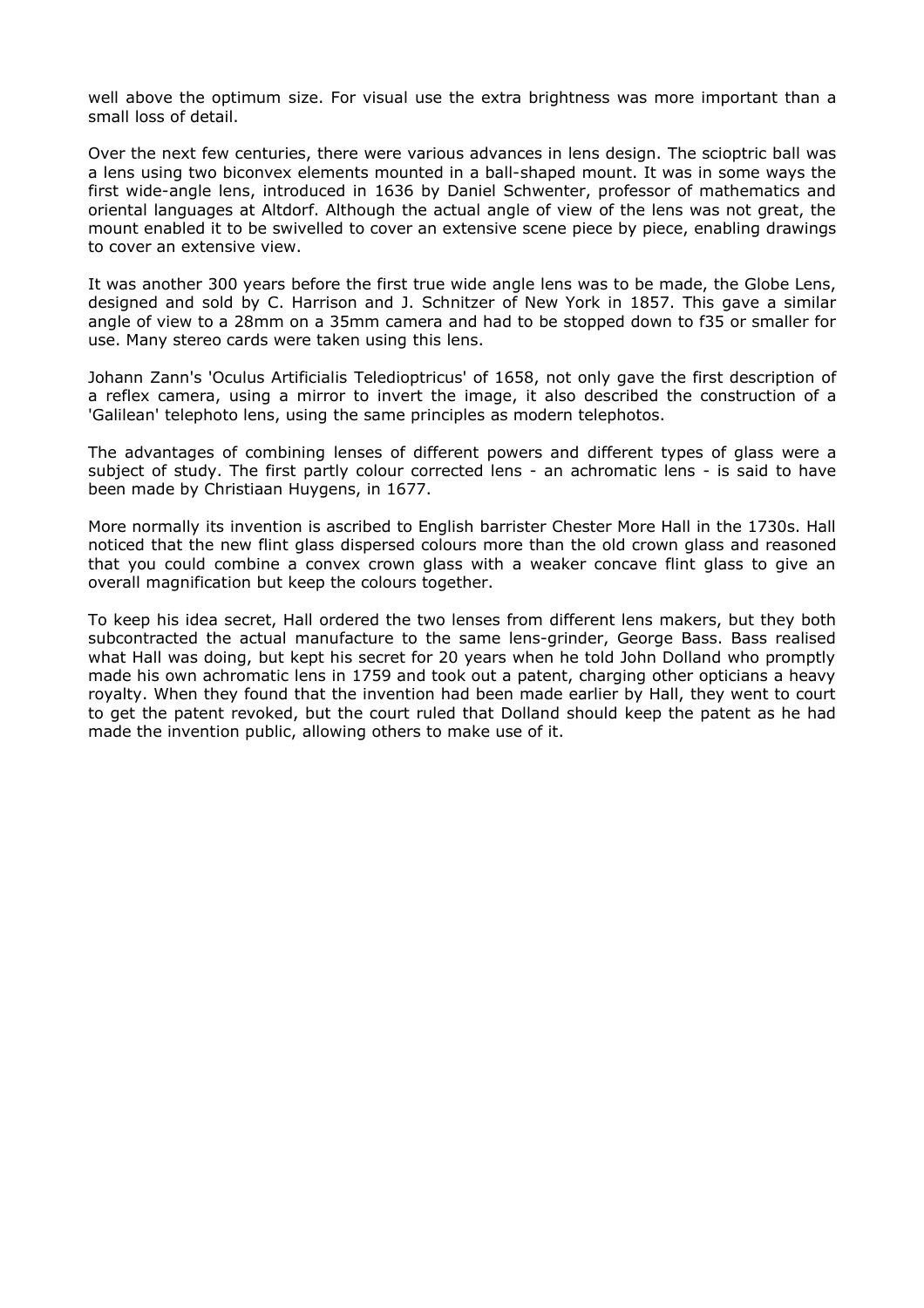#### **Part 4: The Camera**

The first cameras were 'camera obscura', literally 'darkened rooms.' As the first section of this feature described, the effects of light passing through small apertures into these rooms were described and explained by the ancient philosophers. Knowledge about their writing came to the west through the translations of the texts by Euclid, Ptolemy, Heron, Alhazen and others into Latin from around the eleventh century.

The camera obscura shown in these texts were still literally rooms, although a drawing by Johannes de Fontana in 1420 shows what may be a portable camera obscura. One major use of the camera obscura was for the observation of the sun and solar eclipses in particular, and it remains a safe method for viewing these.

I made a reasonably sized instrument for an eclipse here some years ago from a long cardboard tube. This was fitted with a small hole at one end and a screen at the other. A hole in the side of the tube a few inches above the screen allowed convenient viewing. The whole instrument could be fixed to a tripod and pointed to the sun. The image it gave was surprising bright and clear.

The invention of printing by Johannes Gutenberg around 1450 led to an explosion in publishing of scientific works, which were no longer limited to a small handful of hand-copied manuscripts. Works began to be published both describing and illustrating the camera obscura. Most histories of photography carry at least one picture of these, usually one of those in Helmut Gernsheim's 'The Origins of Photography'. This is rather easier to find than his pioneering work on the subject, 'The History of the Camera Obscura From the Earliest Use of the Camera Obscura in the Eleventh Century Up To 1914'.

Leonardo Da Vinci certainly drew a camera obscura in his manuscripts, but these were not published until some centuries later. The first printed description appears to have been made by one of his pupils, Caesare Caesariano (1483-1543). Caesariano published his translation of Vitruvius's 'Treatise On Architecture' which included this in 1521.

Reinerus Gemma-Frisius (1508-1555) used a camera obscura to observe the 1544 eclipse, and published his results in the following year, complete with a drawing of the apparatus which illustrated how it worked. The most widely used early illustration is probably from a book by Giovanni Battista Della Porta (1538-1615), which he published in 1588. (Like most of the diagrams mention here it is reproduced in the 'Camera Obscura' link in the box above.)

Perhaps the most attractive of the early illustrations is fittingly enough, in a book by Athanasius Kircher. Published in 1646, this shows the use of the camera obscura as a tool for artists. It was this use that was to be most important for the next almost three hundred years, with many well-known pictures being created with their help. For most artists, the camera obscura was merely an aid to sketching - for example probably in the work of Canaletto.

Philip Steadman's intriguing study of Vermeer makes clear his considerable reliance on the camera obscura. From the evidence presented in his book, 'Vermeer's Camera', much of which is available on the web site, it seems fairly clear that Vermeer painted directly in the camera obscura. His work has always intrigued because of its natural use of lighting and the superb tonal effects. In many ways it has always seemed more photographic than painterly. Steadman shows how some of the effects Vermeer used where the effects of a lens, as well as showing how one of the rooms used in a number of the paintings can be reconstructed in three dimensions.

More portable versions of camera obscura were developed; tents and boxes that could easily be carried. One of the most portable was the 'camera lucida' a kind of prism on a monopod first developed in 1666 by Robert Hooke (1635-1703). It required great skill to make a good drawing from its use and although the name has become well known it is unlikely it saw much use by professional artists.

The mistaken suggestion by David Hockney that many artists made use of the camera lucida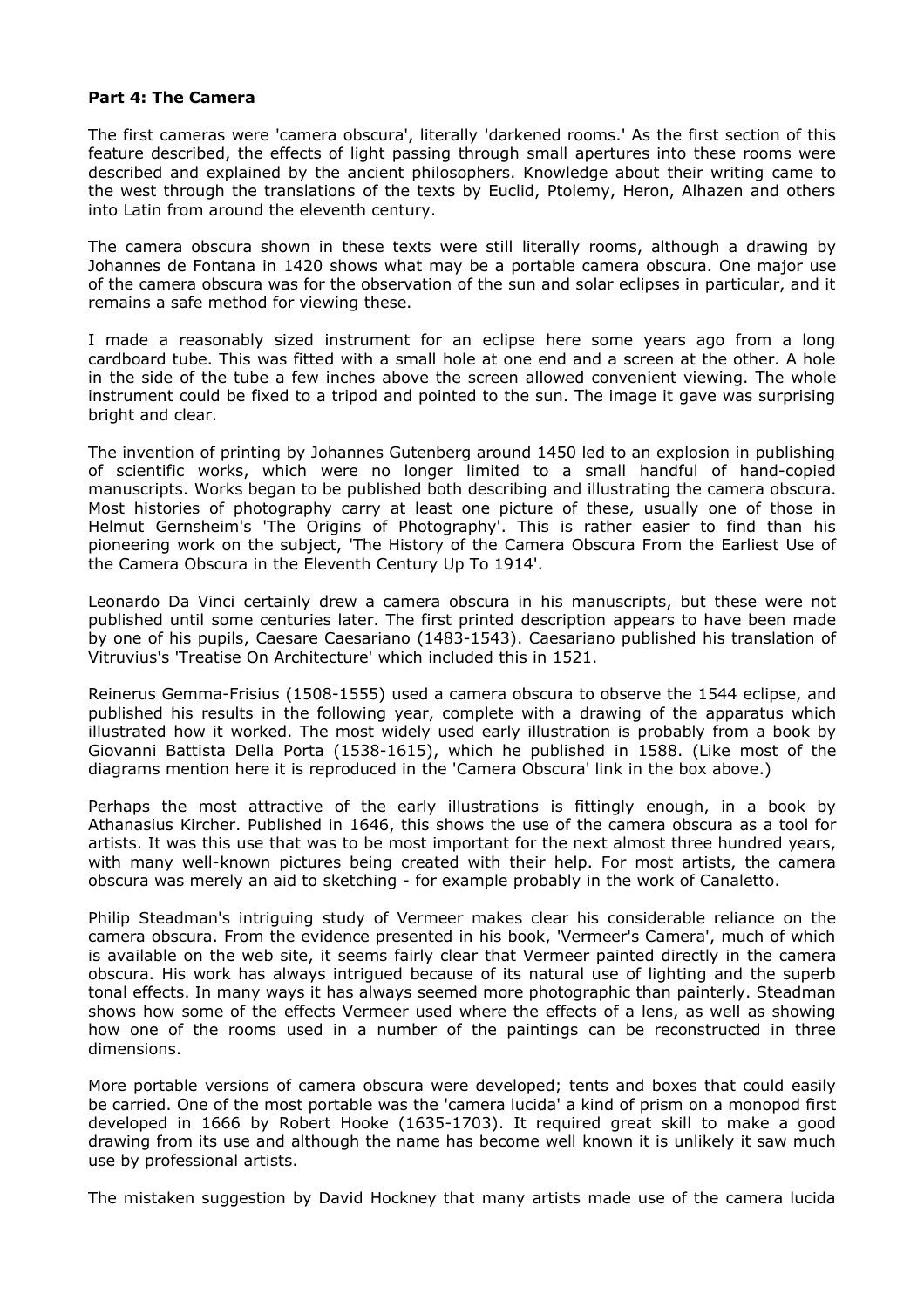instrument has forced lecturer Robert Woodrow to put some useful information about it on his 'Camera Lucida' Art History web site. You will also find a link to his essay 'Origins in Shadow (a history of pictures)' which I only found when I had finished writing this feature but covers some similar issues and is recommended highly.

Other camera obscura were erected as observation towers, generally rooms topped by a rotating lens. These were relatively common in the last century as tourist attractions and those still open to the public remain popular. I visited the modern example in the Royal Observatory last month and watched fascinated as it projected a detailed view of the Thames and East London. There are at least two great sites on the Internet which deal with these, where you can find the nearest to you to visit. Foredown Tower is a camera obscura erected on the top of an old water tower in Portslade near Brighton. Originally built for the 1990 Garden Festival in Gateshead , Tyne & Wear it was moved here the following year when the festival finished.

Its web site has an extensive list of other camera obscura in the UK, Europe, USA, Canada, Cuba, Australia, New Zealand, Africa and Asia as well as temporary and lost ones. If you know of a camera obscura near you, please check if they list it and if not get in touch. There is also some general information on the subject at this site.

'The Magic Mirror of Life' at Bright Bytes Studio, showcases the collection of Jack and Beverley Wilgus, with some fine vintage pictures related to the subject as well as some useful texts and links. They also have some fine examples of portable and box camera obscuras in their collection. They also have a great deal of material on camera obscura rooms in the USA and elsewhere, including an illustrated account of their visit to some of those in the UK.

The next feature in this series will look at the development of the chemistry of photography and the early attempts at producing a workable process. Later features will cover the daguerreotype and calotype.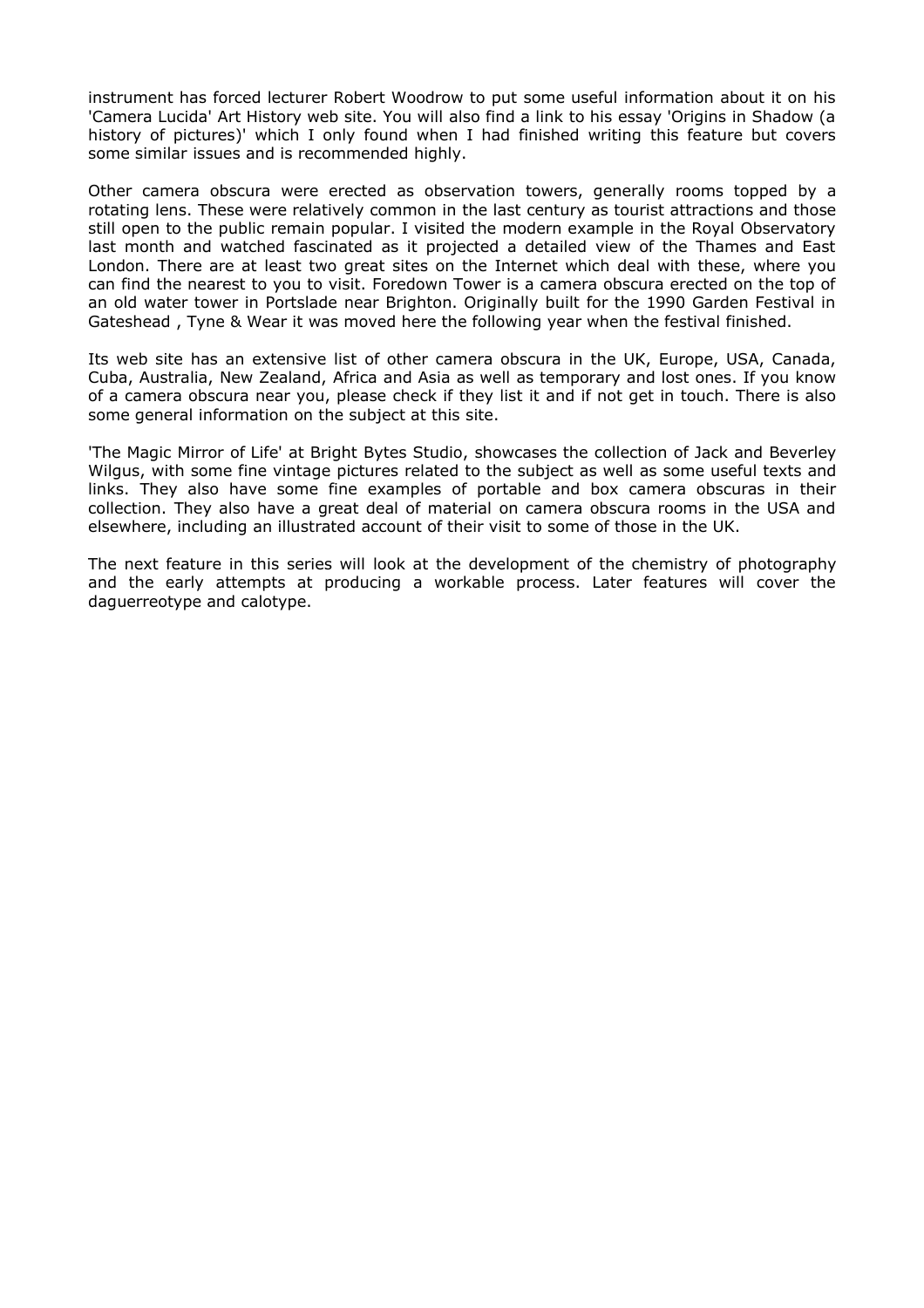# **2.Finding the chemistry**

### **Part 1: Chemistry of Light**

As the previous feature showed, the knowledge to produce a camera was available in the ancient world, both in China and in the Greek world. Not only had they appreciated the principle of the camera obscura - which could have been applied in a pinhole camera - but were aware that a converging lens could be used to produce a brighter image.

The other vital technical element is the light sensitive medium. Of course some materials had long been known to be sensitive to the rays of the sun - skin being an obvious case. In this case, although the reaction is relatively permanent, it is too slow to be of practical use in photography, although many people have shown it possible to create crude negative images.

The ancients also noticed the bleaching of colour in some plant materials when protected from the light. One of its most noticeable results is the pale patches left on a campsite after the tents have been taken up. Various photo artists have made pictures using pigments extracted from plants that fade in the light, and more recently artists Heather Ackroyd and Dan Harvey have been making large photographs using specially selected live grasses. Ackroyd and Harvey's photographs cast in grass are created through a photosynthetic print process. Instead of black and white, the images are shades of green and yellow.

Most practical photographic processes have however been based on the light-sensitive nature of silver salts (though other materials have been used.) These have dominated largely because they are more light sensitive than other materials and in particular because methods were found to amplify the effect.

Sophocles, well over 400 years before the birth of Christ, wrote of the need to keep lightsensitive substances in darkened rooms, although this was a metaphorical rather than a scientific statement. Vitruvius in the first century BC noted that red lead (minium, Pb304) rapidly turned black in sunlight.

The first existing reference to the light sensitivity of silver salts comes almost two thousand years ago, when Pliny (23-79 AD) makes a reference to what is probably silver chloride being darkened by the sun or moon. The darkening by moon is unlikely, but the Greeks in general were not great experimenters, rather recording what others had told them and speculating about things. Like many tales these may have gathered some additions by the time they reached the philosopher. What it does show is that someone had noticed the darkening of silver salts by light.

One of the earliest real chemists was the Arab alchemist Jabir Ibn Haiyan, better known in the West as Geber (ca721-803CE). Abu Musa Jabir Ibn Hayyan was working as a doctor and alchemist in Kufa (now in Iraq) in the second half of the Eighth Century. He recorded his experiments in a number of books, introducing a scientific method and rigour into alchemy. As well as emphasizing the need for correct quantities of materials he also introduced or improved most of the basic techniques of chemistry, and prepared a vast number of acids and other substances. Of most interest to us is his preparation of nitric acid, which he used to dissolve silver, giving silver nitrate. He noted that this compound darkened in the light.

Geber's major works on chemistry were translated into Latin in the Middle Ages by Robert of Chester (1144 AD) and Gerard of Cremona (1187 AD). Many scholars believe that some of the works attributed to him were written by other Arabic alchemists in the following two centuries using his name. There was also a 14th Century Spanish alchemist - sometimes known as the 'False Geber' who also wrote under this name.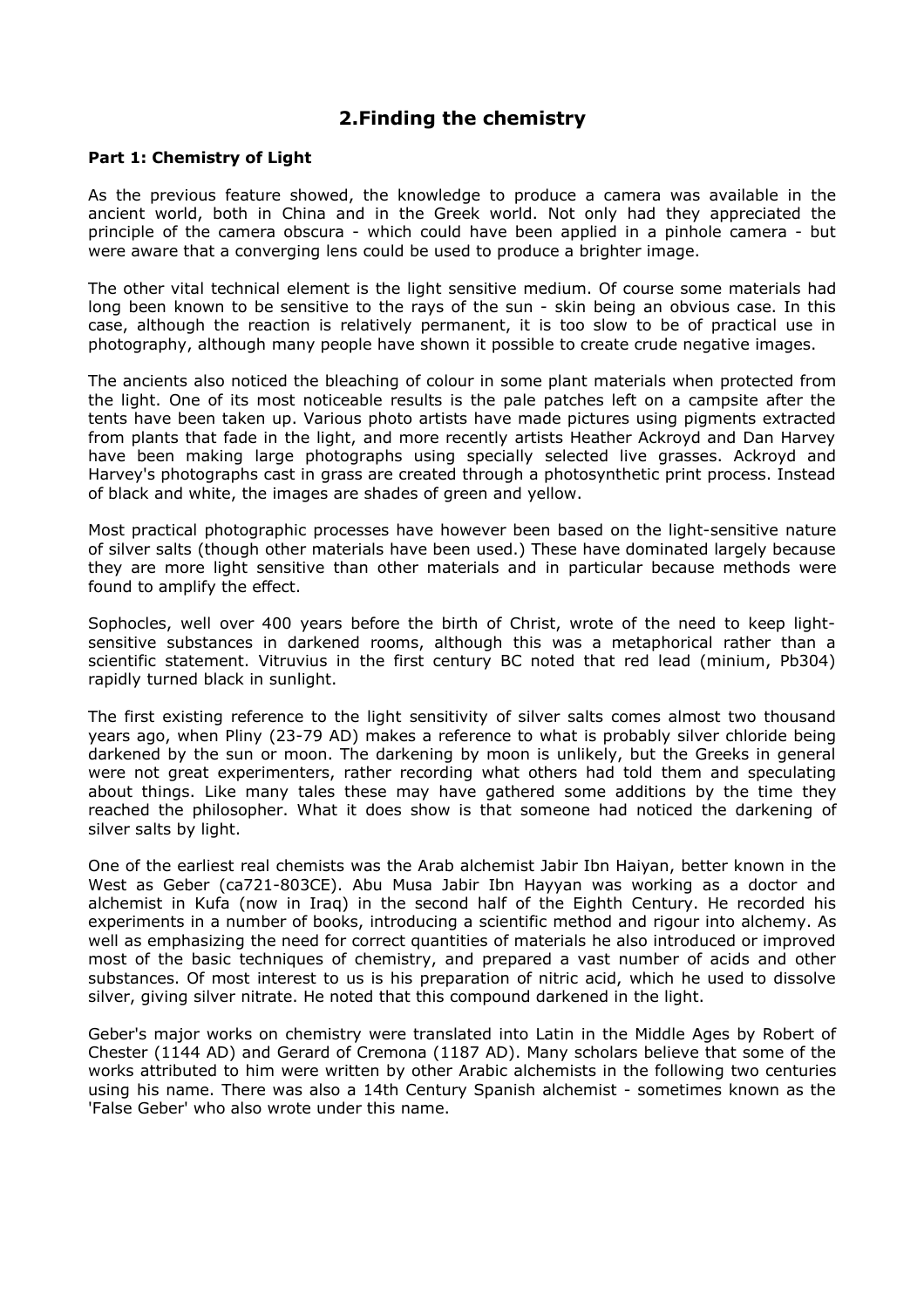#### **Part 2: Alchemy to Chemistry**

Despite the translation of much of Geber's work, it was not until 1556 that the light sensitive nature of silver nitrate was rediscovered. Georg Fabricius (1516-1571) from Chemnitz added salt to silver nitrate solution, forming a white solid, silver chloride, which went black in sunlight. However because of his theoretical ideas he found this discovery of little interest. Fabricus's researches were wide ranging: as well as being an alchemist, he was a poet, teacher, historian and archaeologist, and was probably best known for his popular guide-book to the antiquities of Rome.

Fifty years later in 1614, Angelo Sala (1576-1637), an Italian Calvinist who left Italy to avoid religious persecution to settle first in the Low Countries and later Hamburg, published a paper including his work with powdered silver nitrate. He found this turned black on exposure to the sun, although he did not make it clear whether this was due to the light or the heat of the rays. He also found that it stained paper black if in contact with it. Among his other studies, Sala was also the first to point out the use of St John's Wort as a treatment for depression.

Robert Boyle (1627-91) also noted the blackening of silver nitrate on exposure in 1667, but he put it down to the action of air on the material. Although one of the most eminent scientists of the time he apparently jumped to an incorrect conclusion without examining the evidence or carrying out suitable experiments.

Further work on the light-sensitivity of silver salts was carried out in 1693-1694 by German chemist Wilhelm Homberg (1652-1715). One of his experiments involved dipping bone in silver nitrate solution; it then darkened in sunlight. Homberg showed the darkening was due to the rays of the sun, but, like Sala, failed to make clear whether it was a result of their light or heat.

It was not until the work of Johann Heinrich Schulze in 1725 that this was sorted out, (although there were further confusions over the next 75 years.) Schulze noticed the effect (using chalk dipped in silver nitrate and nitric acid) and tried to reproduce it with heat. When these experiment failed he turned to the effect of light, and found that this produced the darkening. Schulze carried out a number of lecture demonstrations using card with cut shapes wrapped around silver nitrate bottles and produced darkening giving a crude impression of these shapes in the solution.

It was one of Schulze's other experiments with silver nitrate that perhaps first had application. He had written with silver nitrate solution onto paper and showed that when exposed to light the invisible letters darkened and became visible.

The French Chemist Jean Hellot (1685-1766) may well have been aware of Schulze's work as both worked trying to prepare phosphorus. In 1737 Hellot proposed the use of weak silver nitrate solution as an 'invisible ink' for use by spies, that could be made visible by prolonged exposure to sunlight. Hellot, who was born and died in Paris, was perhaps better known for his work for the Vincennes porcelain works (later transferred to Sevres where it became more famous), including a turquoise blue colour he invented for it.

Work on the light sensitivity of silver chloride was continued by the great Swedish chemist Carl Wilhelm Scheele (1742-86). In 1777 he correctly identified the reaction as producing metallic silver and also found that the violet end of the spectrum was most effective, with the effect of red light being almost imperceptible. Scheele refused to give up his job as an apothecary to take up a university professorship, but he was the discoverer of seven of the natural elements (nitrogen, oxygen, chlorine, manganese, molybdenum, barium and tungsten), as well as one of the main founders of organic chemistry. Scheele's work was later confirmed in detail by the experiments of Jean Senebier, (1742-1809), who notes in his experiments that the time taken using the red rays was 20 minutes, while the violet rays needed only 15 seconds.

Scheele also made another vital observation that should have helped to produce a working photo chemistry, but appears to have been overlooked. He found that silver chloride would readily dissolve in ammonia, but that the black metallic silver was insoluble. This enabled him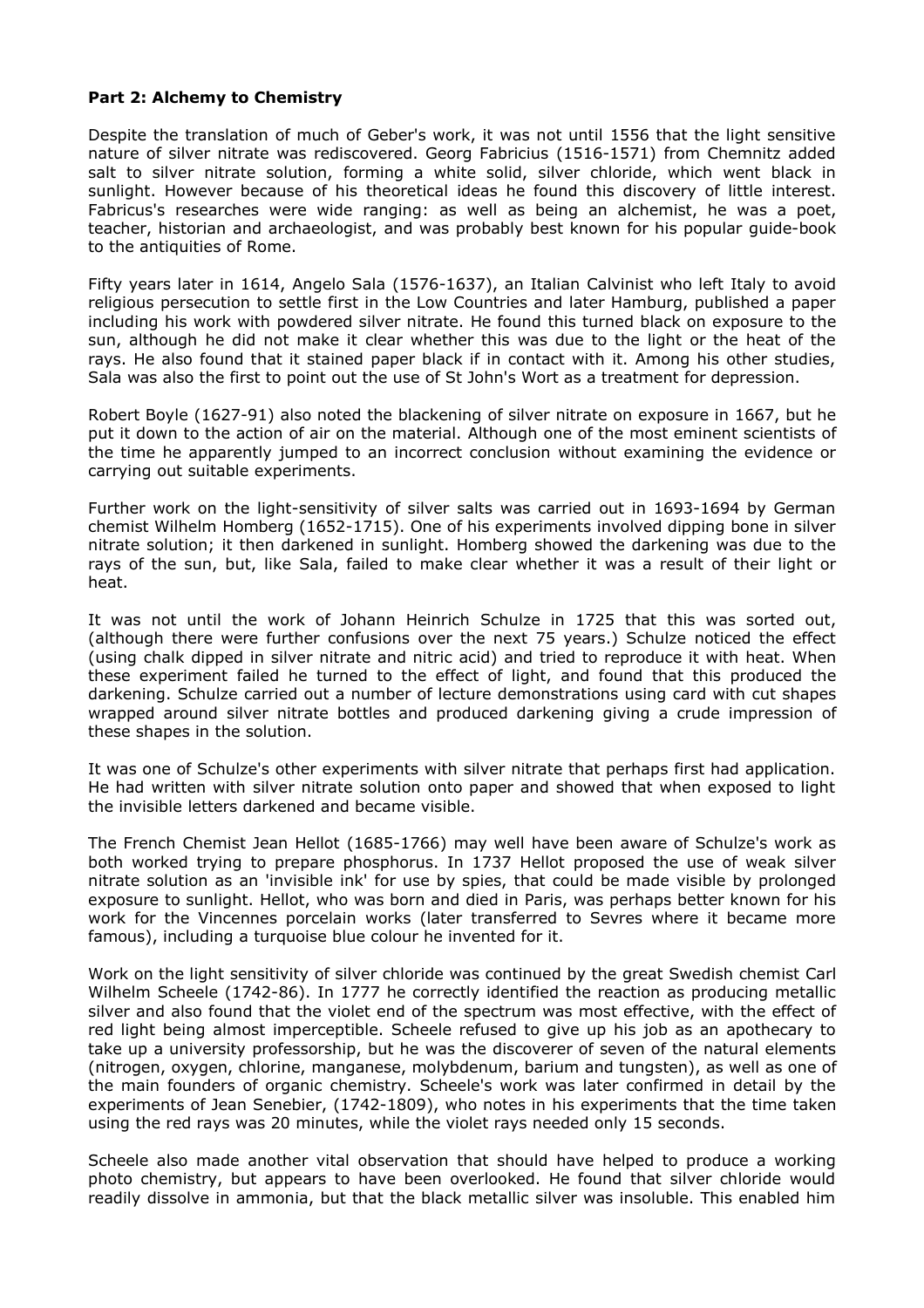to preserve his specimens after exposure. The sheets of paper he coated with silver chloride were washed in ammonia and then dried. He had discovered a method of fixing the images, but this was apparently overlooked by later workers.

A different approach to the idea of producing images came from the work of Elizabeth Fulhame, published in her book 'An Essay on Combustion: With a View to a New Art of Dying and Painting' in London in 1794. The wife of a London doctor, she was obviously in contact with some of the leading scientists of her day. Although long neglected, she is now regarded by many as the first to put forward the idea of catalysis. Her work included observations on the light sensitivity of some gold compounds.

When Polish scientist Johann Wilhelm Ritter (1776-1810) decided there might be invisible rays to the violet side of the spectrum, he detected them, following Scheele's method, by using 'horn silver' or silver chloride, which was darkened. Working at Jena University in 1801 he found to his surprise that these invisible rays were even more effective than the visible blue light. As Kenneth Caneva has pointed out, Ritter did not fully understand the significance of what he had observed and it was only much later that the true nature of these ultraviolet rays was able to be understood.

Many of the other leading scientists of the day also took an interest in chemical reactions caused by light, including the study of systems other than silver chloride. William Hyde Wollaston,(1766-1828), the inventor of the camera lucida, studied the effect of light on guaiacum gum, the sticky material produced by the lignum vitae tree (one of its main uses was medicinal, as it contained the expectorant guaiacol.)

American born Benjamin Thompson Rumford,(1753-1814), a 'physicist and scoundrel' who was noted for his work on heat and the conversion of work to heat, in 1798 claimed that the changes in silver chloride attributed to light were actually due to heat, although he was proved wrong a few years later by Robert Harrup in particular in 1802.

Thomas Johann Seebeck (1770 - 1831) from Estonia showed that using filtered light gave similar effects to light separated by a prism, with the blue light being most effective. Sir Humphry Davy experimented with the light sensitivity of lead oxides - as had Vitruvius so many years earlier. (His work with Wedgwood is dealt with in the next section.)

One other important contribution made to the chemistry needed came from John Frederick William Herschel (1792-1871). In 1799 the French chemist Francois Chaussier announced that he had found three ways to prepare a new salt which he called hydro-sulfure de soude and which he said could be used to treat skin infections. In English it was called hyposulphite of soda, although now known as sodium thiosulphate, or colloquially as 'hypo'. Roughly 20 years later, Herschel found that silver chloride would dissolve as readily in a solution of this substance as 'sugar dissolves in water.'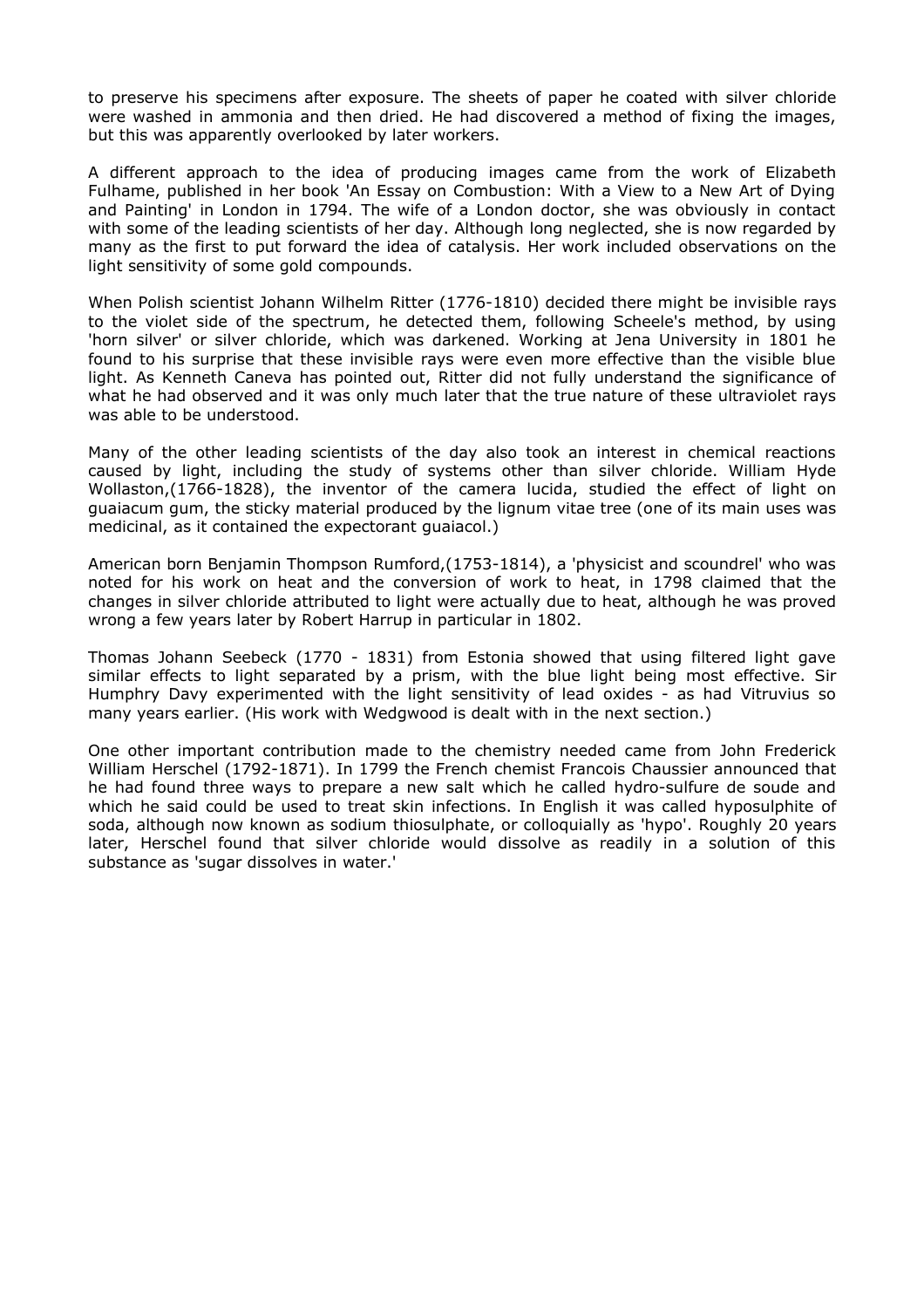#### **Part 3: Wedgwood**

There are those who believe that the image on the famous 'Turin Shroud' is a medieval photograph, produced in a camera obscura between 1260-1320 AD. There is indeed some scientific evidence to back up this claim, although further tests on the shroud would be needed to come to a firm conclusion. Certainly experiments have been carried out which show that a very similar photographic image can be produced in the camera obscura using only materials readily available at the time - 'quartz (rock-crystal), the silver salts (specifically silver nitrate (eau prime and silver) and/or silver sulphate (oil of vitriol and silver) and ammonia (urine)'. This will not surprise anyone who has read the two previous sections of this feature.

One persistent rumour is that the first photographs were made at the Birmingham, England works of the leading engineers, Boulton and Watt, in the 1770s. Several nineteenth century histories of photography stated that both Boulton and Watt experimented with photography and at least one early American writer claimed Matthew Boulton as the inventor of photography, some twenty years after his grandson had issued a pamphlet denying their was any truth in the story.

One source for such rumours is undoubtedly Samuel Smiles, writing in his 'Industrial Biography' (1863), where he states that photography (he calls it sun painting) was invented by Leonardo da Vinci in the fifteenth century and then lay forgotten until 1760 when Tiphaigne de la Roche in Paris described it in his book 'Giphantie' (the title is an anagram of his first name.) Smiles then continues:

Still later, at the beginning of the present century, we find Thomas Wedgwood, Sir Humphry Davy, and James Watt, making experiments on the action of light upon nitrate of silver; and only within the last few months a silvered copper-plate has been found amongst the old household lumber of Matthew Boulton (Watt's partner), having on it a representation of the old premises at Soho, apparently taken by some such process.

A footnote states that the plate can be seen in the Museum of Patents at South Kensington and that the account of the discovery states that "an old man of ninety (recently dead or still alive) recollected, or recollects, that Watt and others used to take portraits of people in a dark (?) room; and there is a letter extant of Sir William Beechey, begging the Lunar Society to desist from these experiments, as, were the process to succeed, it would ruin portrait-painting." However such Victorian works are seldom reliable sources and there seems to be no evidence for this suggestion.

The first well-documented attempts to produce pictures using light sensitive materials in a camera were those of Wedgwood and Davy in the late 1790s, published in 1802. Thomas Wedgwood,(1771-1805), started his experiments around 1795 and described his work in an 1802 paper 'An Account of a method of copying Paintings upon Glass, and of making Profiles, by the Agency of Light upon Nitrate of Silver' published in the 'Journals of the Royal Institution of Great Britain.' Wedgwood had called upon Sir Humphrey Davy, one of the leading scientists of the era, to assist him with his work.

Apparently following a suggestion made by Lord Brougham to the Royal Society in 1795, Wedgwood and Davy had been successful in creating images which they called 'sun prints' by laying objects on top of paper and leather which had previously been coated with silver nitrate solution. This produced 'profiles' of the objects, the paper remaining white where it was covered and blackening to show the outline of the object. These were what W H Talbot was later to call 'photogenic drawings' and we would now call 'photograms'.

Unfortunately when viewed in sunlight, these images rapidly darken all over, as the silver compounds have not been removed from the lighter areas. They were unable to successfully fix the images. The best results were obtained on a pale coloured leather. In part this may have been because it was more absorbent, but it is likely (as J B Reade pointed out in the 1830s) that this was due to the presence of gallic acid in the leather which acts as a photographic developer.

Their experiments can readily be repeated using a real chamois leather, brushing this with silver nitrate, drying and exposing to sunlight either using a photographic negative or suitable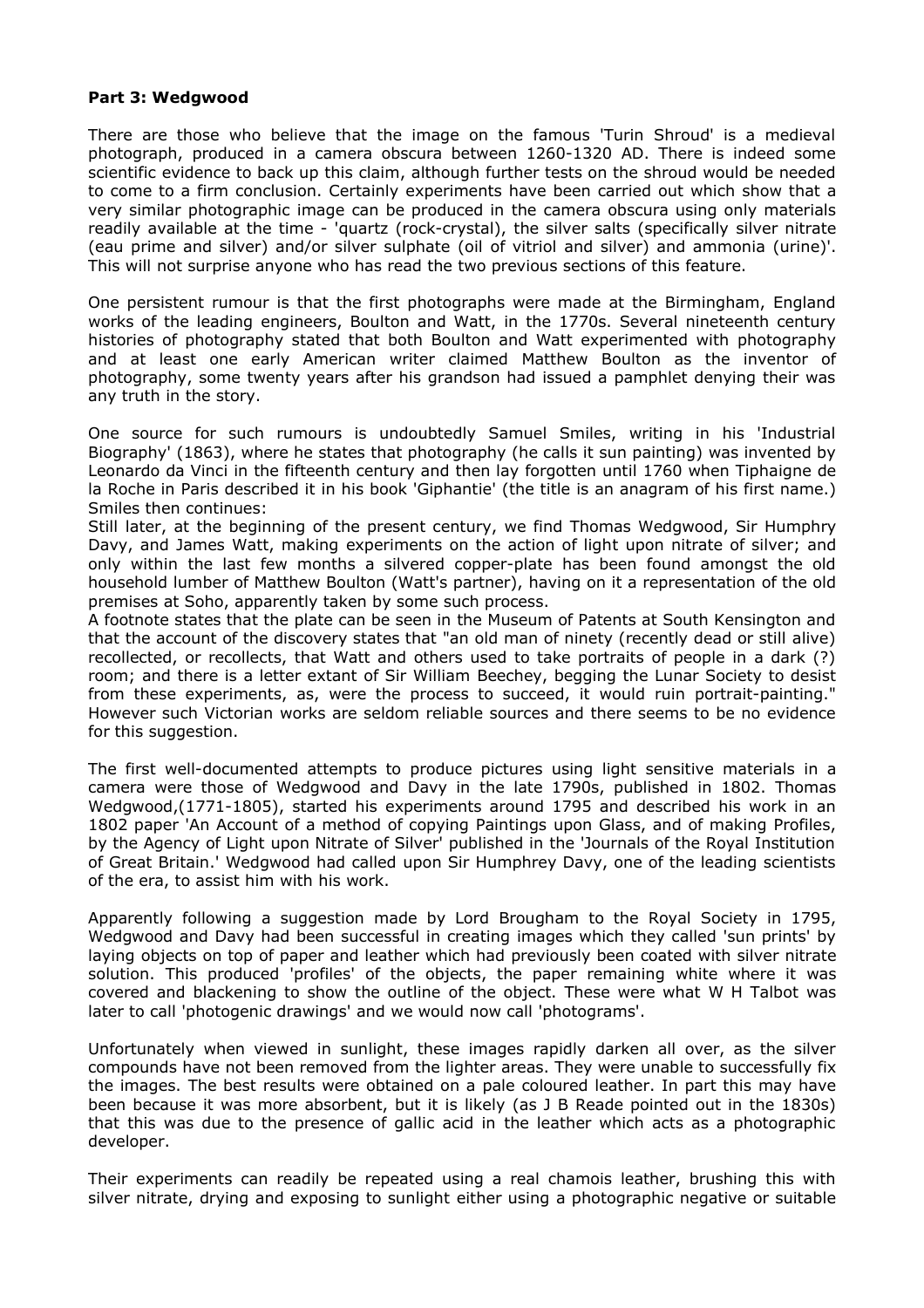objects to make a photogram. The images produced are rather weak, but I know one produced around twenty years ago which has been stored in darkness and only viewed occasionally using dim light which is still clearly visible.

Wedgwood tried to make images using the camera obscura, but found the image was 'too faint to produce, in any moderate time, an effect upon the nitrate of silver.' He was a little more successful in reproducing drawings by contact printing, although he noted that the darker areas were not copied well. The claim of Wedgwood and Davy to have taken the first real photograph rests however on his use of the solar microscope. This directs sunlight from a large mirror (often outside a darkened window) through the specimen to produce a brightly magnified view on a screen.

Wedgwood and Davy used both silver nitrate and silver chloride in their experiments, although the nitrate was found more convenient. They used a lens to create an image, they showed how to contact print an image. Their work was truly the dawn of photography, but it was not yet in a state that was ready for extensive use. Possibly if Wedgwood had lived longer, or taken less opium (and the two were almost certainly intimately connected) he might have taken his work further.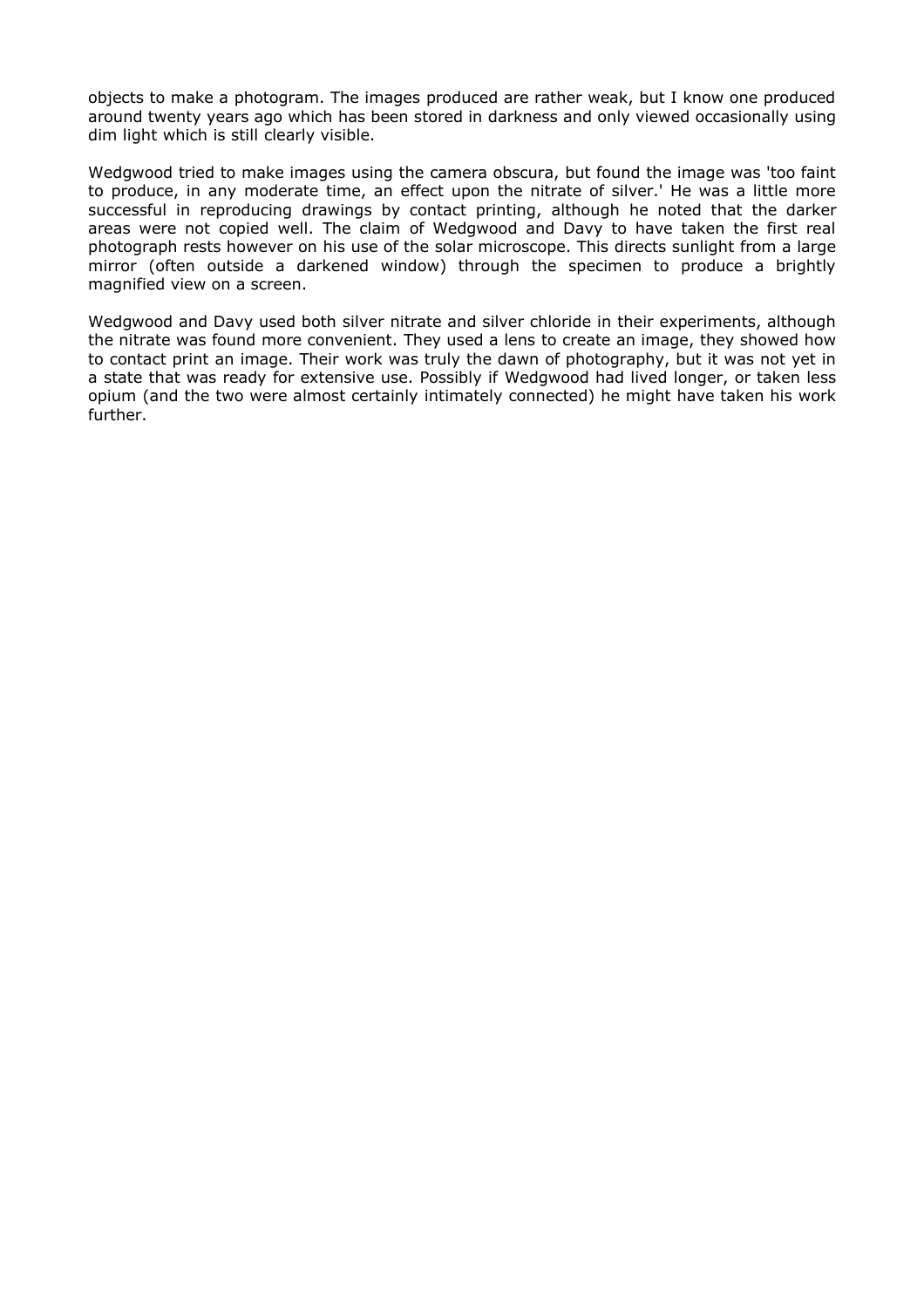### **Part 4: Niépce**

Joseph Nicephore Niépce,(1765-1833), and his elder brother Claude were inventors from a wealthy family who lived a few kilometres south of Chalon-sur-Saône, Burgundy, France, where he administered the family estate at Le Gras in the village of St. Loup-de-Varennes. He was interested in developing a lithographic process using tin plates in place of the stone of Senefelder's processs. He got his son Isidore to draw images onto the printing plates since he could not draw himself. Unfortunately his son was drafted into the army for the battle of Waterloo in 1814, so Niépce (pronounce it nee-eps) started research into ways of automatically recording images.

His first experiments were with silver salts, well known to be light sensitive, and he is thought to have taken his work a little further than Wedgwood and actually obtained images using the camera obscura. There is no actual evidence for this belief, and if it is true probably resulted from his trying much longer exposure times - perhaps of several days. However the images he obtained were negative images, and, like Wedgwood, he could not find a way to make them permanent, so he abandoned work with silver compounds.

His next experiments were with a material called 'Bitumen of Judea' which was used as a resist in some engraving processes. This is a naturally occurring mineral that has been known since ancient times, a deep black substance found where it once oozed out of cracks in rocks from natural petroleum deposits. Common in some areas of the Middle East (hence the name), it was also found in a quarry about 60 miles to the south-east of where Niépce lived, at Seysell.

Bitumen of Judea has two properties that made it attractive for Niépce. On exposure to sunlight it both loses its black colour, fading to a light gray, and it also hardens. This hardening during exposure meant that the exposed material would be retained on the plate while the unexposed material was washed off with oil of turpentine or oil of lavender. The lighter parts of the image were thus represented by the hardened bitumen, rendered pale grey by its exposure.

In the darker areas of the subject, the plate had no bitumen coating as the exposure was not sufficient to harden it, and it all washed off. To make these areas appear dark, either a dark material could be used for the plate, or it could be held so that the surface reflected a dark area. In practice it worked better both with the darker grey pewter than with glass of copper. Pewter also had an advantage over glass for making printing plates, although copper was probably even more suitable both for etching and because it has a more durable surface.

Niépce's progress was slow, not least because he had other affairs to attend to, particularly the marine engine he had patented together with his brother, which needed further development and promotion, as well as the family estate. However, by around 1822 he was getting some successful results with the method, using it to produce a print on glass of a black ink drawing of the Pope. He soaked the paper of the etching in oil to make it more transparent, but it still required an exposure of several hours. None of these earliest experiments have survived, but there are a number of later examples of such 'heliographic' prints by Niépce.

One of the problems with using the camera obscura was the lateral reversal of the image. This had equally been a problem when using this type of camera when drawing, and could be solved by the use of a prism in front of the lens. Early in 1826, Niépce bought his first professionally made camera, a 16 x 20 cm format, together with a prism and an achromatic lens from the Paris optician, Charles Chevalier. In May he ordered a batch of pewter plates to use in place of the glass, copper and zinc of his earlier work.

The 'first photograph from nature' was probably taken shortly after this, although it was not until around fifteen years later that the term 'photograph' came into use, Niépce calling his pictures 'Heliographs'. He set up the camera on a firm base looking out of one of the upper windows of the family house. The exposure needed was extremely long - several times the 8 hours often mentioned - and was made over several days, according to both Niépce's notes and the recreation of his experiments carried out by Jean-Louis Marignier, research director at Laboratoire de Physico-Chimie des Rayonnements, Orsay, France. Probably the successful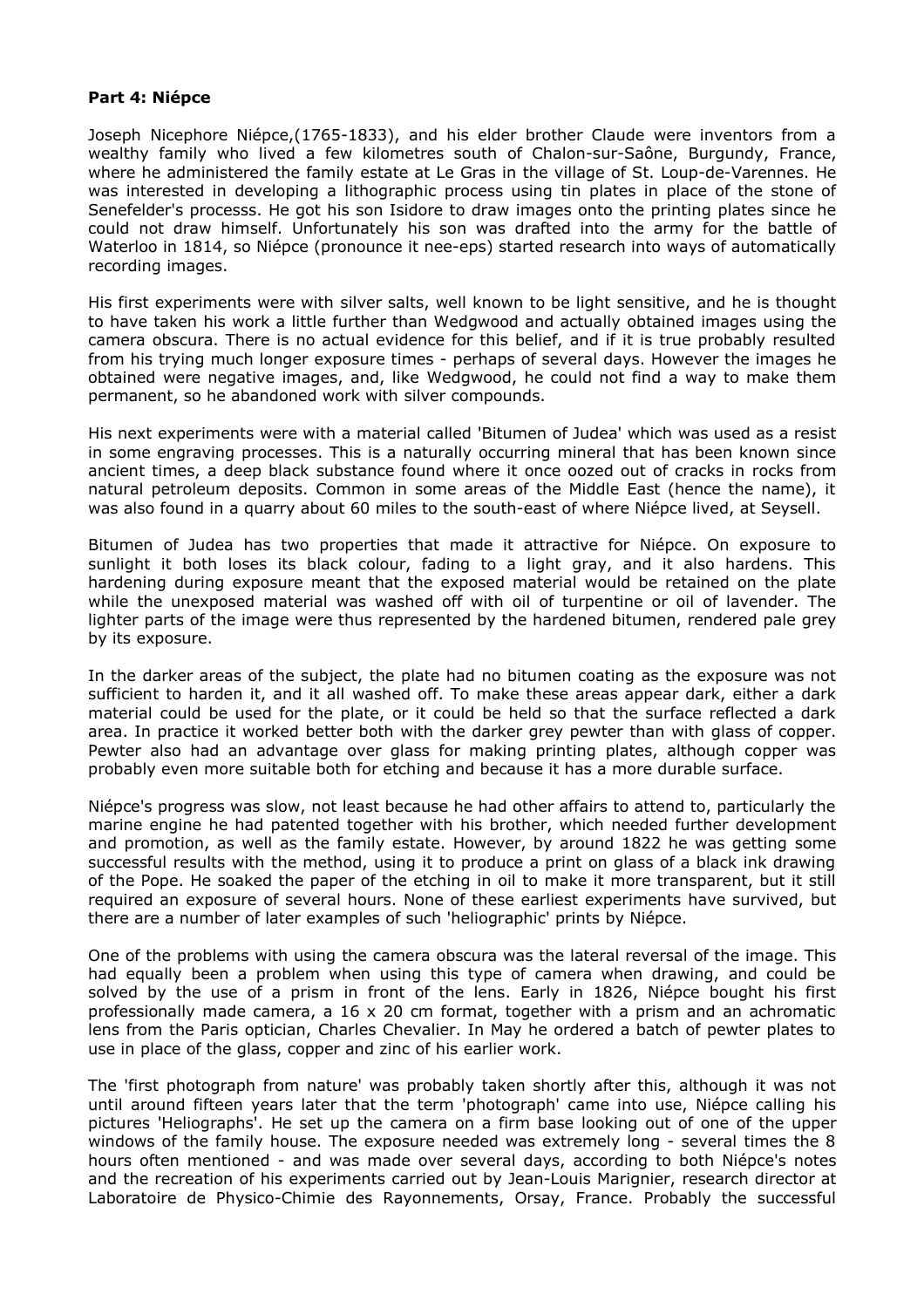result was the culmination of a series of unsuccessful attempts using shorter times.

As you can see from the web site at the Ransom Center of the University of Texas at Austin where the 'worlds' first photograph' is now exhibited, the image is only visible if held and viewed at the correct angle to the light.

Niépce also took some of the plates he had exposed under drawings, washed off the unhardened bitumen as usual and put them into etching solutions. The remaining bitumen protected the metal from etching, while the unprotected metal was dissolved away to form pits in the surface. For printing, all of the bitumen was removed leaving a plate with etched pits that can be inked up and printed in a normal printing press.

His bother Claude had come to live in England to try and promote their marine engine and in 1827 news reached Joseph that he was dangerously ill. Joseph came to visit his brother who was living in Kew, just to the west of London and he brought his image fixed in the camera obscura and some examples of the etchings with him. In Kew he met the botanist, Francis Bauer, a Fellow of the Royal Society, who immediately recognised the significance of his work and persuaded him to write a paper to present to the Royal Society.

Unfortunately Niépce's presentation to the Royal Society in December was not a success, as he was not prepared to disclose some of the secrets of the process. Unlike the members of the Royal Society, he was an inventor concerned with making a living. They were mainly rich and able to pursue science for its own sake. When he would not make a full disclosure, they returned his paper and examples without recognising his achievements.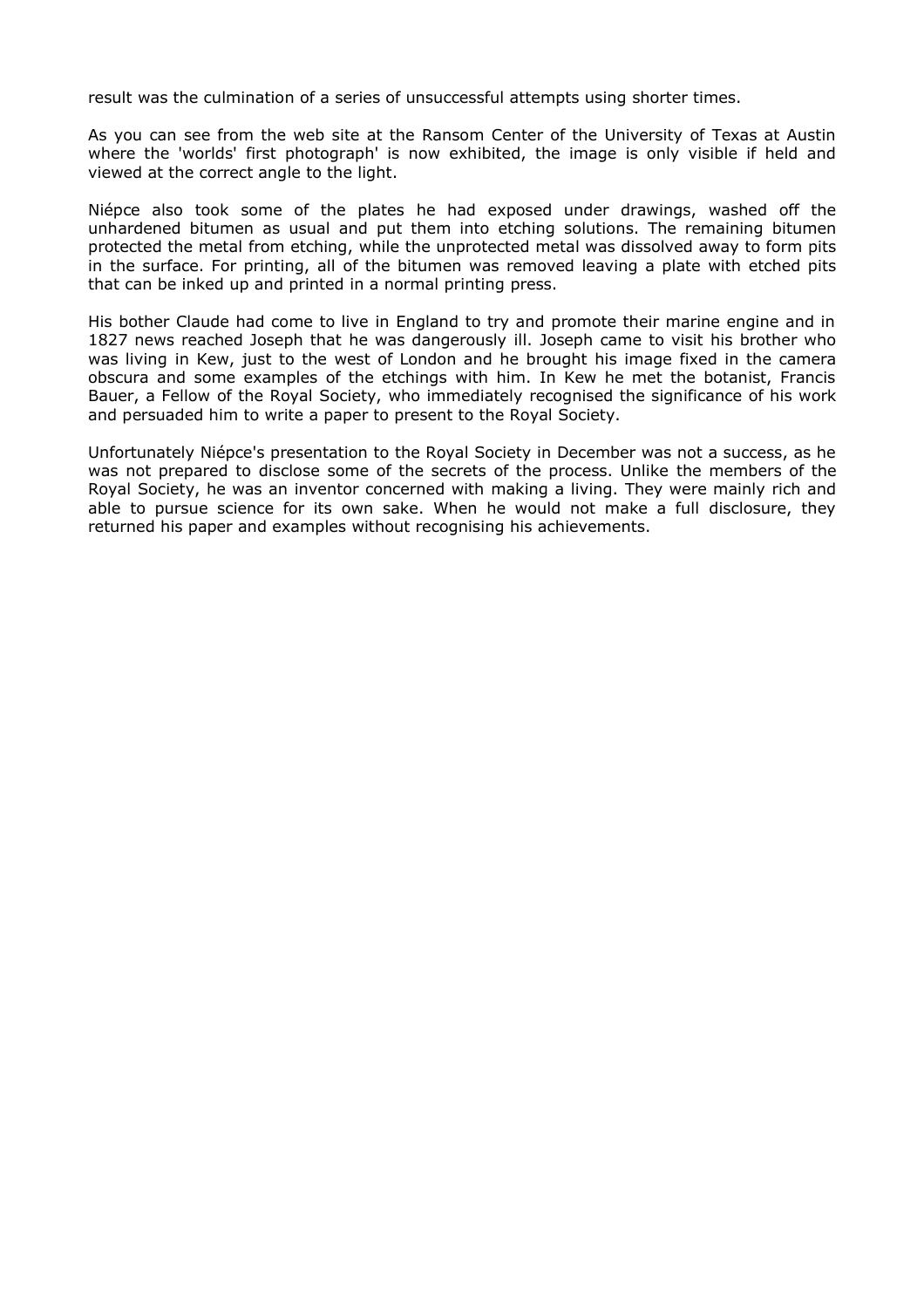#### **Part 5: Lost & Found**

Although Niépce's work and in particular his 'first photograph from nature' was mentioned in many of the histories of photography, for over fifty years it was lost to sight. The picture had last been seen in public at the great photographic exhibition held at the Crystal Palace, London in 1898. It took several years of research starting in the late 1940s before historians Helmut and Alison Gernsheim located the image in 1952.

On Bauer's death in 1841, the material had been sold first to Dr. Robert Brown, and then to J J Bennett. After Bennett's death in 1884, they were split at auction between the photographer H P Robinson and the editor of the Photographic News, H. Baden Pritchard. Robinson had bought the three 'heliographic' reproductions and the photo-etching, and these eventually passed to the Royal Photographic Society collection on his death (they were lent to the Science Museum for display.) Pritchard died shortly after buying the photograph and the text and nothing was known either about his family or the fate of his Niépce material.

Knowing that to most people the picture would simply look like a dirty metal plate which could easily be disposed of as rubbish, Helmut Gernsheim wrote a letter to the Times newspaper in 1948 explaining the situation and asking for information about the Pritchard family and the photograph. The Times would not print it then or when he tried again in 1950. A few months after this second attempt, the editor of one of the Sunday newspaper 'The Observer', contacted Gernsheim to interview him on the photography of Lewis Carroll which he had recently discovered, and when asked, agreed to publish his appeal for information.

Immediately Gernsheim was contacted by Pritchard's son, but with the bad news that the family had not seen the picture since the 1898 exhibition. A year and a half later he got a message from Mrs Pritchard. Her husband - Pritchard's son - had died, and the Niépce picture and other items had been found in a trunk that had been stored and forgotten in a depositary since 1917. Unfortunately, there was bad news - their was no sign of a picture on the plate - it had faded.

Gernsheim knew this could not be true - it is an extremely permanent process. On being shown the picture he was able to hold the plate at the correct tilt to the light and get her to view it from the right angle, when the picture magically became visible. They were the first to see it for over 50 years. He told her that what had seemed worthless, on the strength of his identification, was now priceless.

Gernsheim argued that rather than be sold to the highest bidder and possibly disappear into a private collection it should be seen by the world. Mrs Pritchard was persuaded that the best way for this to happen was for the items to become a part of the Gernsheim Collection as a gift from her. Gernsheim was true to his promise, showing it in numerous exhibitions and having the reproductions make that are familiar from the history books. Because it had been a gift, when the University of Texas acquired the collection, the Niépce items were again passed on without valuation.

Niépce had produced the first photograph from nature, but although a great achievement, it was clearly also a dead end. The process was too slow, the pictures were not clear enough and there was little likelihood of improvement. He went back to work to try and improve the results. Shortly he joined forces with another experimenter, Louis Jacques Mande Daguerre. The story of their partnership, and the process which Daguerre announced to the world, is one of the subjects of the next feature in this series.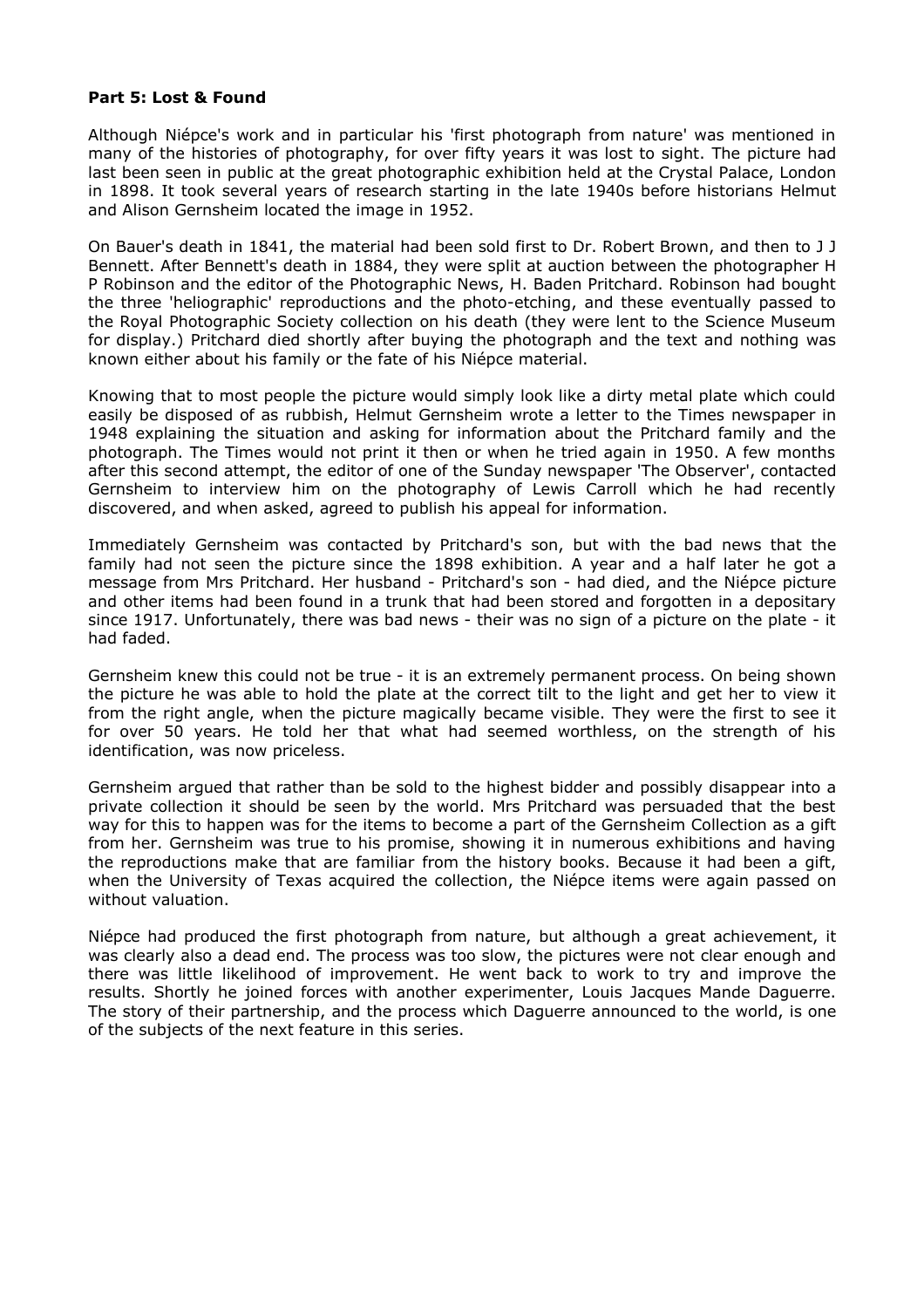## **Daguerre and Niépce - The invention of photography**

### **Part 1: Daguerre & Diorama**

Louis Jacques Mandé Daguerre (1787-1851) was a painter who specialised in the production of panoramic dioramas. These were paintings, which could be illuminated either normally from the front or from behind. Suitable painting on the back of the material was made visible by shining a light through. In this way a scene could be made to turn from day into night by changing the illumination.

Similar effects are still to be found in museum displays, but at the time they were the nearest the public could see to a moving image, and Daguerre made his living by charging the public to see them in his galleries. His Diorama opened in the Rue du Faubourg-du-Temple, just outside the edge of the fashionable streets, in Paris in 1822. It was on a grand scale with huge canvases, possibly 20 meters wide and the height of the room, seeming to the audience to come to life with his lighting and sound effects. Like many artists, Daguerre had used a camera obscura to help him with his paintings.

In his pictures, figures would appear mysteriously in empty chairs or rocks would start to tumble from mountains to the amazement of the viewers. Daguerre apparently began his experiments with photography hoping it would provide him with an easier method to produce such pictures, but in this he was not successful. Although the Diorama was a great success, Daguerre apparently quarrelled with his partner who came to London with some of the pictures, and in the early 1830s was bankrupt, although he recovered from this.

Diorama pictures by Daguerre and his staff were shown in a number of cities around England, as well as in Edinburgh. When he went to live in Bry-sur-Marne, just to the east of Paris, he created one for the church there, which is now in need of restoration. Probably by chance, Brysur-Marne has become something of a centre for imaging in France, perhaps more to do with the film studios in nearby Joinville-le-Pont than with its association with the founder of photography.

Daguerre apparently started his experiments with photography around 1824 working in a similar way to Wedgwood and Davy with silver nitrate soaked paper, and with silver chloride on paper, but he soon abandoned his work with these materials, probably because he could find no way to make a positive image on paper.

At some point, he moved on to experiment with coatings on glass and metals, but apparently made little progress. Probably his change of direction came through hearing about Niépce's experiments from the optician and lens-maker, Charles Chevalier, who had made a camera for Niépce early in 1826, although they had other acquaintances in common. Through his Diorama, Daguerre had become very well known in Paris.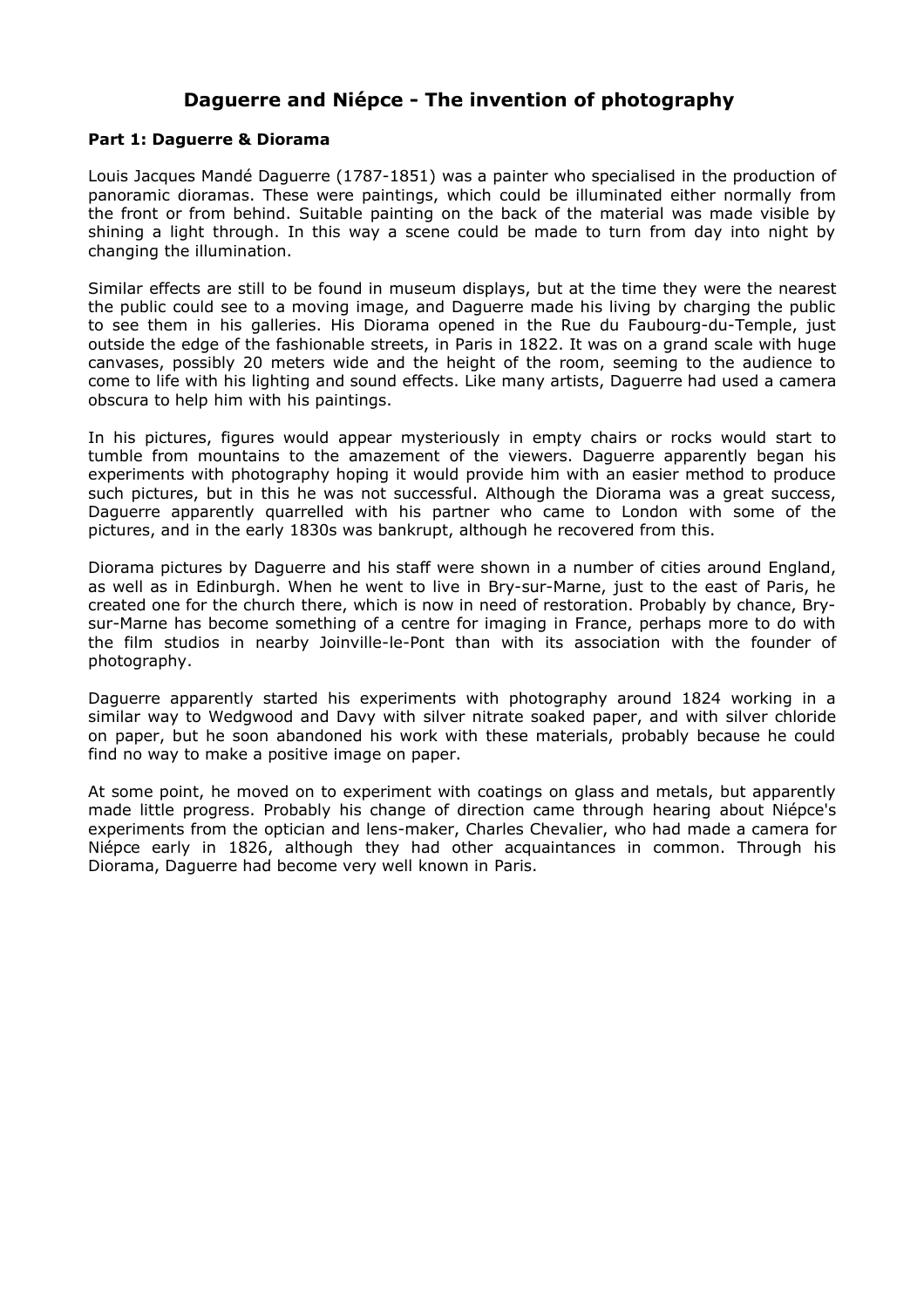#### **Part 2: Partners**

Joseph Nicephore Niépce himself attended Daguerre's show in 1827 and was greatly impressed, writing that it was the greatest show in Paris, but the two men probably did not meet until several years later, around 1829, when someone, possibly Vincent Chevalier or the celebrated engraver Augustin François Lemaitre, introduced Daguerre to Niépce and the two men discussed their work. After a certain amount of hesitation, Niépce agreed to cooperate with Daguerre and in 1829 they entered into a partnership agreement for a period of ten years. Both men started work using resinous coatings on metal plates - such as the bitumen with which Niépce had made the first successful picture from nature.

Their first experiments were directed at finding some way to darken the metal surface, and one of the materials with which they experimented was the element Iodine, which had been discovered by the French chemist, Bernard Courtois, in 1811. Courtois was a manufacturer of potassium nitrate (saltpetre) and had obtained iodine by burning seaweed and treating the ash with sulphuric acid. Several other French chemists were quick to confirm his results, and in 1813 the great chemist Joseph Louis Gay Lussac showed it to be an element, similar to chlorine and named it iodine. Courtois had first seen it as a purple vapour, but on cooling it gives deep purple-black crystals.

These crystals are readily handled and stored, and on warming gently they change directly from the solid to a purple vapour, which reacts readily with many metals. Small amounts of iodine found in our food are essential for health (in our thyroid hormone), but the element is poisonous and extremely irritating to the eyes and mucous membranes. The change directly from solid to vapour is known as sublimation, and makes it suitable for forming an even layer of a metal iodide on a clean metal surface by placing this in a suitable 'fuming chamber' with iodine present. Being relatively newly discovered by French chemists, iodine was very much in fashion as one of the latest things in chemistry, and it may well have been this that inspired the two men to try out its use.

Both Niépce and Daguerre also would have known that by using a silver plate (or rather the more practical alternative of a silver coated copper plate) they could use iodine to form a light sensitive coating. Unfortunately, although this was easy to make it was not very sensitive to light. By the early 1830s however, Daguerre had apparently found a way to make these iodised silver (silver iodide coated) plates much faster.

The story usually told is how, having prepared an iodised plate to try in a camera and started on a lengthy exposure, clouds came over and Daguerre was forced to abandon his work for the day. He removed the plate from the camera and saw there were no traces of an image on it, so decided he could make use of it when the weather improved, putting it in a dark drawer for safe keeping. On taking it out the following day he was astonished to see an image had appeared.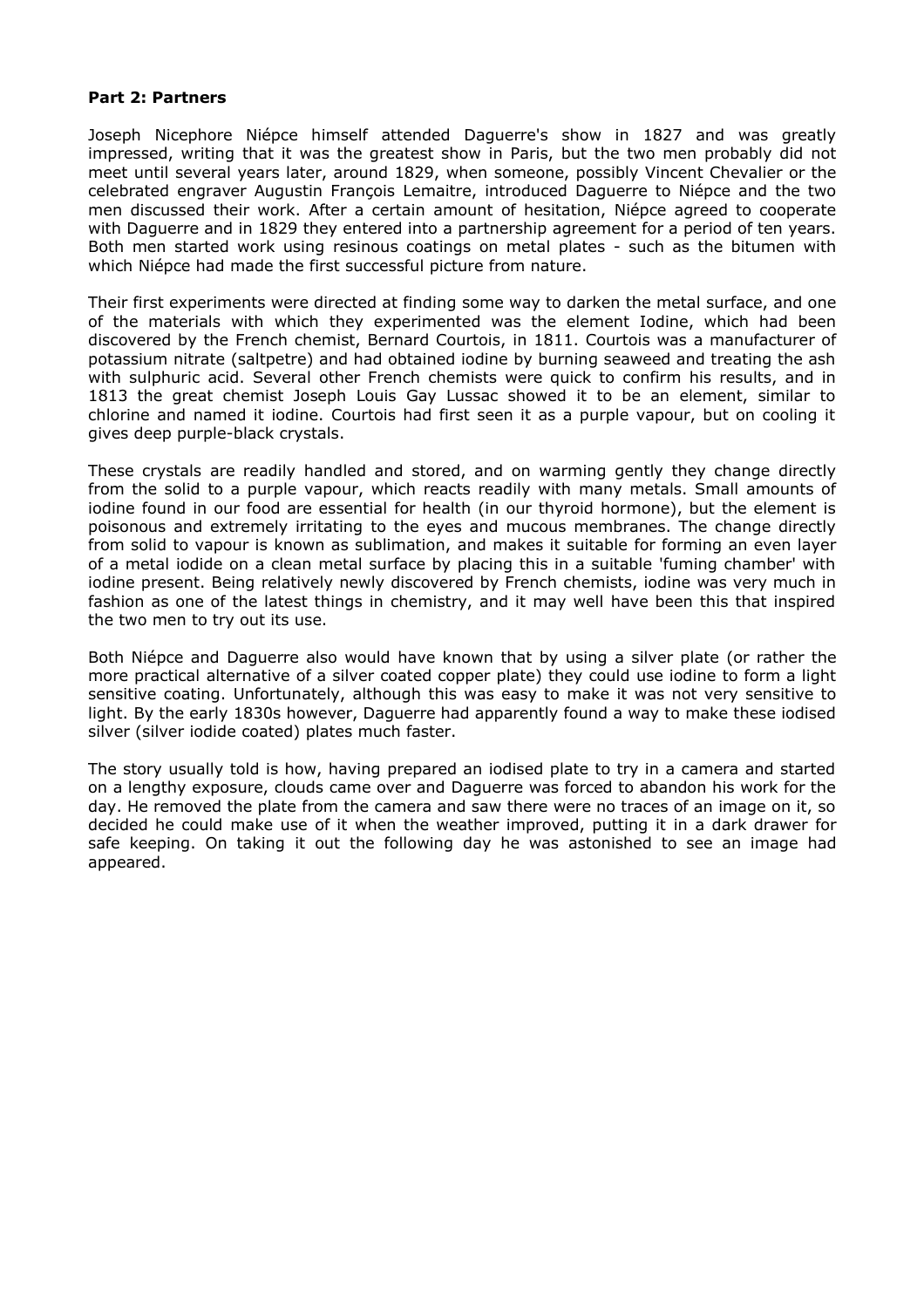### **Part 3: Inventing the process**

Whether or not this story of the mercury from a broken thermometer was true (and modern historians love to debunk such myths), it encapsulates two key elements of the successful photographic process that Daguerre was to discover, and which were also vital to later processes. The first was the idea of a latent image - that an exposure too short to produce any visible change in the photographic plate could have succeeded in forming a hidden image. Along with this came the second vital part of the process, the idea that some substance - what we now call a developer - could amplify this hidden image, rendering it visible.

It remains unclear at what date Daguerre noted this effect, or when he was able to show by further experiments that the material that had brought out this latent image was mercury vapour. This was of course a common material in the laboratories of the time, being used in large quantities in instruments such as the barometer and in smaller amounts in thermometers. The dangers of this material - a cumulative poison through inhalation of the vapour - were not fully realised until relatively recently, and even in my schooldays it was liberally distributed around most laboratories. Children loved to play with 'quicksilver', letting it run along the paths on their palms. Whether or not the story of the broken thermometer in the drawer was true, mercury was likely to be present in Daguerre's lab, and its vapour to build up in almost any closed space.

Daguerre apparently recounted how he first tried experiments with each of the other chemicals that were present in the drawer and found they had no effect on an exposed plate. Having eliminated these, he inspected the drawer more thoroughly and found traces of mercury present, and it was then a simple matter to show that this was the developer he was seeking. Daguerre was not himself a scientist, but he knew many of the leading figures in Paris at that time, including Jean-Baptiste Dumas (1800-84), one of several noted French chemists of the times, and was able to pick the brains of him and others to help solve his problems.

Historians argue about the exact date of Daguerre's breakthrough. From the letters between the partners, we know that Niépce had given up with the use of iodine by 1831, but that Daguerre had some more promising results and was to continuing to work with it. The letters are suggest less cooperation that might be expected between partners, but probably they were wary of putting down much on paper in case it should be read by others. Both were inventors who hoped to make a great deal of money from a successful invention.

When Niépce died of a stroke in 1833, the agreement specified that his son, Isidore, should take over his side of the partnership. From the correspondence between Isidore Niépce and Daguerre it is clear that it was Daguerre alone who was responsible for reducing the exposure times needed from hours to minutes. Certainly by 1837, Daguerre was able to use exposures of 4 minutes in bright sunlight.

A second problem was the nature of the images themselves. Like Niépce's heliograph images of the mid 1820's, the images Daguerre was making were a dull pale grey colour on a metallic surface. Like the earlier images they were essentially negative rather than positive, with exposure darkening the light sensitive material. While at first the two men strove to make the images more visible by darkening the unchanged metal surface chemically, at some point one or other of them realised that the reversal could occur physically by holding the image at the correct angle to the light to reveal the dull white highlights while making the highly polished metal background dark. It was a realisation vital to the success of the Daguerrotype.

This need for the correct lighting and viewing angle is of course shared by Niépce's very different looking Heliograph, and was also to be made use of in later processes such as the Ambrotype and tintype. It removes the need to find some way to actually reverse the tones from the negative, replacing it by what we might now call a virtual reversal.

Related to this was the problem of keeping the images in good condition and avoiding the tarnishing of the silver metal. It was necessary to seal the metal plate in a case behind glass to prevent in from oxidation by reaction with oxygen and in particular sulphur containing pollutants in the atmosphere.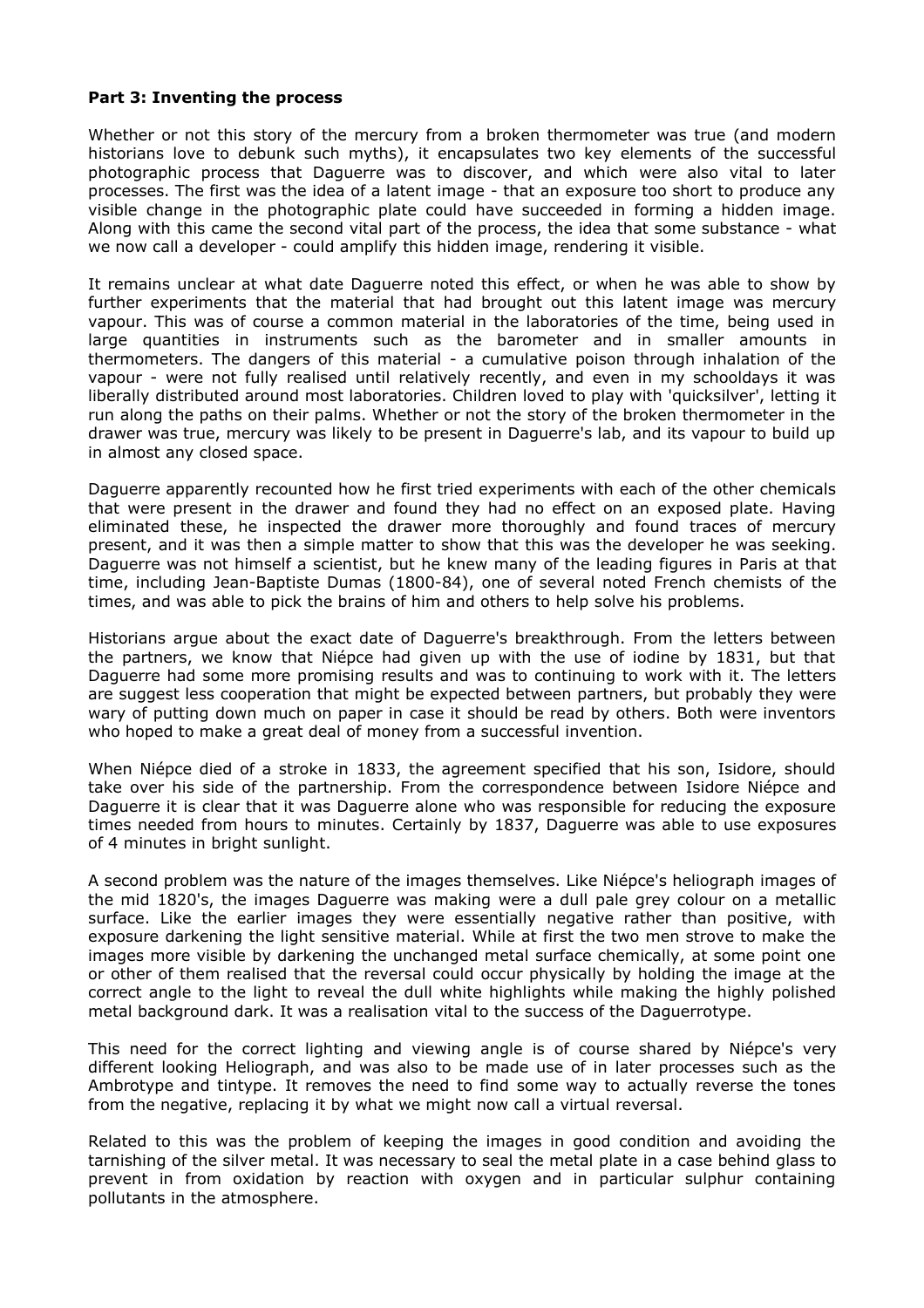Daguerre's letters to Isidore Niépce also make clear that by 1837 he was trying to make portraits and that by 1838 he had been successful in this. Until recently, none of these early portrait experiments were thought to have survived, although some of the still life pictures were dated from several years before.

In 1989, the French photography dealer Marc Pagneux bought a small daguerreotype at the Porte de Vanves flea market on the edge of Paris for 600 Francs (around a hundred dollars). It was a poor example, the head and shoulders of an unknown man, rather small and not very clear, and he apparently thought little about it until he took it to pieces in order to restore it. He then discovered inside a more primitive casing, suggesting it could be a very early example. On the back in writing which an expert identified as Daguerre's own, was the date of 1837. Analysis of the picture suggested it was taken by a 6 inch lens, possibly the one invented by Daguerre in 1832 and used for some of his experiments.

Controversy still rages over whether this image is the first known camera portrait, not least because Daguerre stated the process was too slow to allow portraiture when he announced it to the world in 1839, despite his earlier letters stating his success. For the portraits he is thought to have been able to cut the time required to 2 minutes, still an ordeal and hardly likely to produce absolute sharpness, but certainly making portraiture of a sort possible.

It was also in 1837 that Daguerre solved the remaining problem of fixing his images - using a solution of common salt. It was not a very effective method (and later was soon abandoned in favour of hypo) but from then on it was possible to make pictures that would last. By this time he had reduced exposure times to a matter of 4 minutes in bright summer sun and 15 minutes in the winter.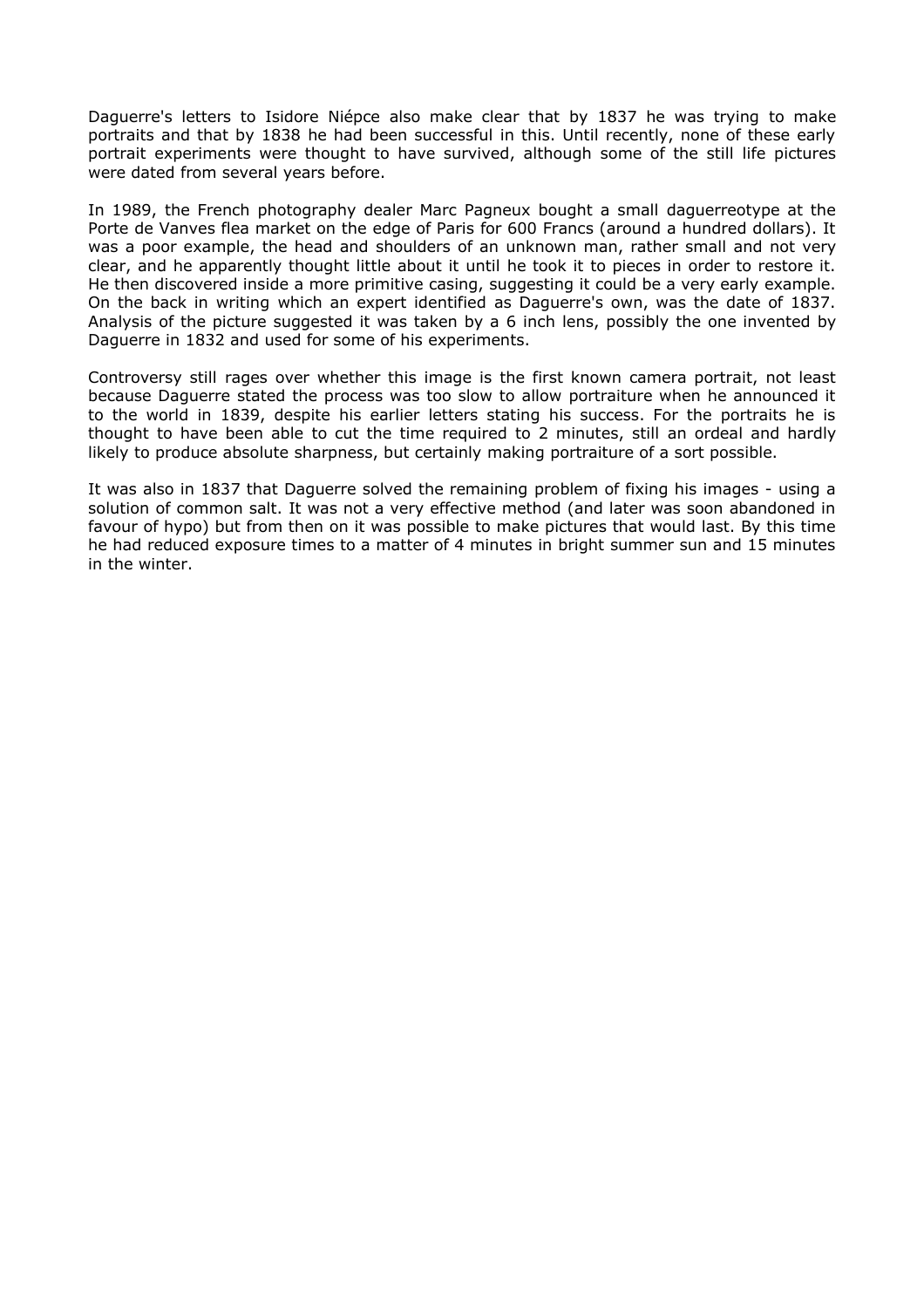### **Part 4: Marketing Photography**

Both Daguerre and the Niépces, father and son, had invested a great deal of time, effort and expense in their researches and naturally wished to profit from the discovery. Daguerre agreed with Isidore Niépce that they should try and find either a single buyer for the process or to find a hundred subscribers to put up the 200,000 francs they thought it was worth. Despite the novelty of their invention, they failed to attract any interest, possibly because none of those they approached could see how they could make money from it.

Having failed to make money in this way, in 1838 Daguerre managed to interest the prominent scientist Louis Arago (1786-1853) in his work. Arago had worked with Augustin FRESNEL (1788-1827) on the wave theory of light and had also discovered rotary polarisation. He was the director of the Paris Observatory and very well connected in the scientific and political establishment, being both a Deputy and also the Secretary of the French Academy of Sciences. Arago managed to sell the process to the state, with both Daguerre and Isidore Niépce being given a generous annual payment, six thousand francs a year to Daguerre and four thousand francs to Niepce, for the rest of their lives. In exchange for this, the process was presented 'free to the world,' and the process was names, at Daguerre's request, Daugerréotypie

Daguerre set out to promote the process and make more money from it, giving public demonstrations of how to do it, publishing a 'how to do it' book and getting his brother in law to set up a business selling cameras with a label with Daguerre's signature. Far from presenting the process free to the world, he proceeded to take out an English patent on the process in August 1839, and to start to negotiate with possible agents in countries around the world to spread the invention and profit from it.

Perhaps his lack of openness on the subject of portraiture was because it was indeed impossible with the equipment that he was marketing, which had a longer and possibly slower lens than that used in his experiments.

The Daguerreotype flourished briefly in the other countries of Europe, with improvements in the chemistry and in optics made by many, particularly the use of bromine (quickstuff) introduced in 1840 by John Frederick Goddard, a lecturer at the Polytechnic of Central London (and apparently, perhaps even earlier by Dr. Paul Beck Goddard of Philadelphia), and chlorine by French born Jean Francois Antoine Claudet, one of the first commercial portrait photographers, with a studio in central London. Elsewhere, others also independently came up with the use of these accelerating substances.

Gold toning also greatly improved the results of the process and was in common use from the middle of 1840 on, following its suggestion by the French scientist Armand Hippolyte Fizeau, (1819-96) who had studied with Arago and later became better known as the first person to measure the speed of light in 1849.

In late 1840 or 1841 Voigtländer began to sell a wide aperture lens designed by Josef Max Petzval (1807-1891), Professor of Higher Mathematics at the University of Vienna. His design was a response to a competition for better lenses. He used a team of three corporals and eight gunners from the Austrian army as a human computer, working for six months to carry out repetitive calculations of paths of light rays. His solution used four lens elements in two pairs. One pair was cemented together, the other was air spaced, and the lens stop was between the two pairs. The lens had a narrow field of view at 20-24 degrees -ideal for a portrait lens - and its lack of edge definition was unimportant for the purpose, although probably, along with political considerations, resulted in it only gaining second prize, and the contest was won by an inferior design by the Frenchman, Chevalier.

The revolutionary aspect was its aperture - at f3.6 it was over 4 stops faster than the f17 Wollaston-Chevalier lens marketed by Daguerre. Petzval later had a disagreement over payment with Voigtlander and never made the profit he deserved from his work. Many modified versions of his lens were used over the years, and the basic principles he established are behind the design of many modern lenses.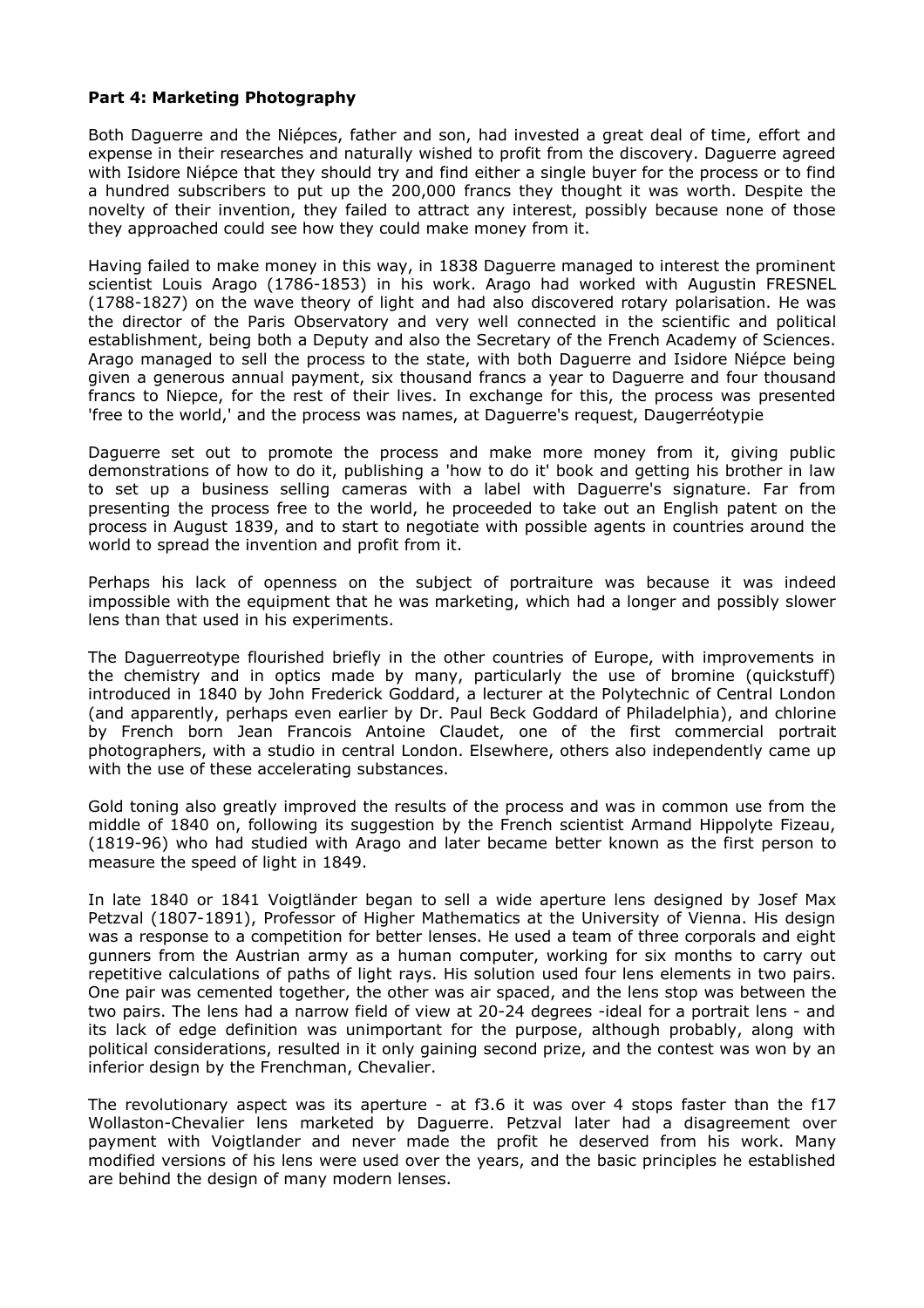Daguerre's English patent greatly restricted the use of the daguerreotype in England, mainly restricting it to commercial portraiture, which was the only application that could generate the income needed to afford the licence fees. Antoine Claudet took out a licence in 1840, and was followed by Robert Beard in 1841. Because of the patent, early photography in England other than this largely used the rival Calotype process announced in the same year by W H F Talbot.

Further features in this series will cover practical details of the daguerreotype process, its popularity in the USA in the 1840s and 50s, modern daguerreotypes, the work of WHF Talbot, other inventors of photography, and early Calotype photographers.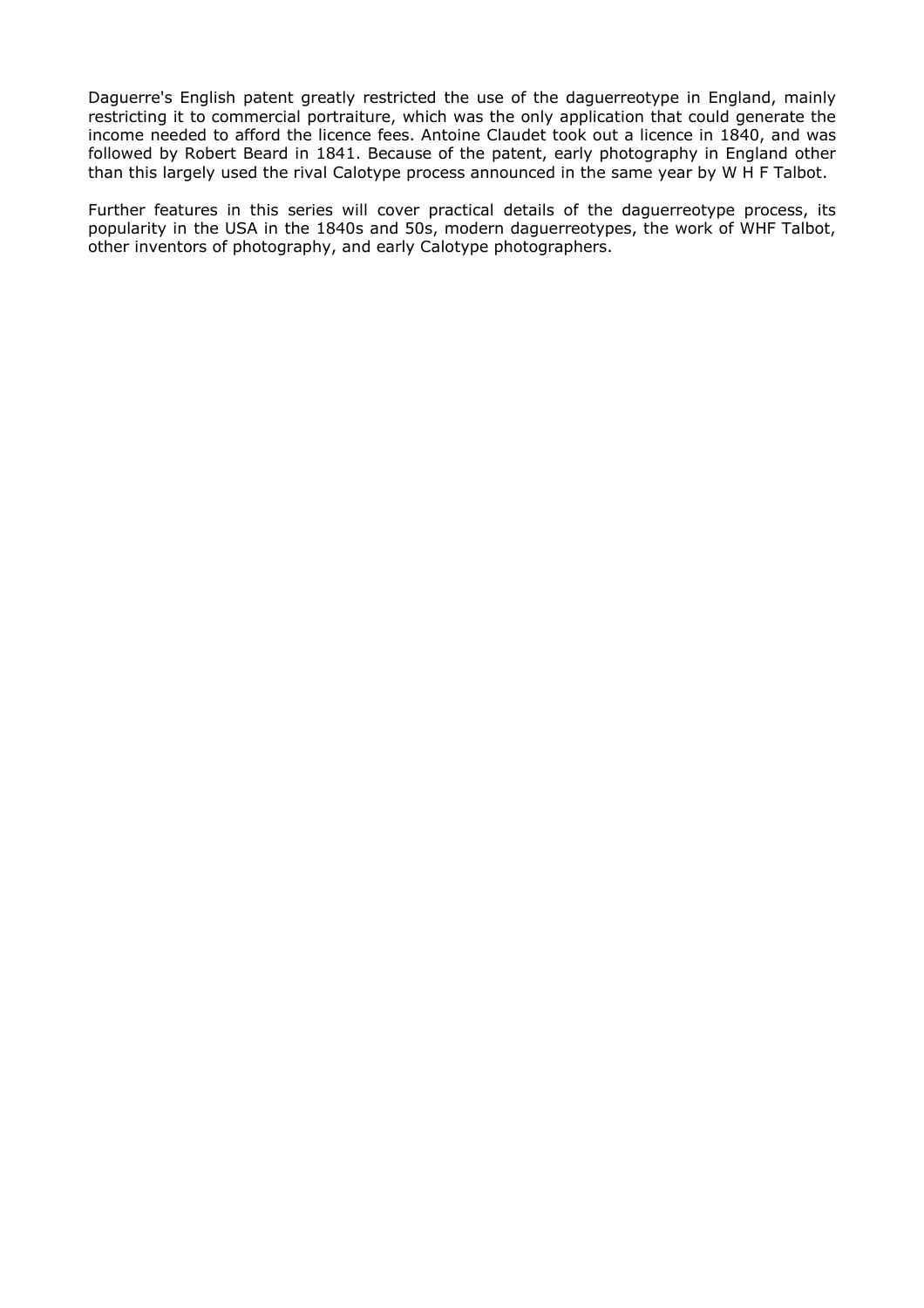## **3.How to make a Daguerreotype**

#### **Part 1: Daguerre's Manual**

#### Warning

Although this feature will give some of the practical details needed, you should be aware that the chemicals used in this process are extremely dangerous and should only be handled by those trained in using them and with the appropriate apparatus and precautions. Much of the older literature on the subject fails to point out the hazards of the process.

Making daguerreotypes involves the use of hazardous chemicals that should only be handled in a proper fume chamber with forced ventilation. In many places there will be official regulations covering the handling and disposal of these materials and also the machinery and dangerous dusts produced in the cleaning and polishing of plates.

There are occasional workshops at some major photography centres, and some modern daguerreotypists may also give private tuition. If you want to make your own daguerreotypes you are strongly advised to take instruction from experts, which should also cover the health and safety issues. The details given in this feature are intended to give those interested in the process - whether collectors or photographers - an insight into how the images were - and are - created, not as a working manual.

#### Daguerre's Manual and other early publications

Since the publications of the 1840s and 1850s have long been out of copyright and in the public domain, it is possible for them to be put on the web. A number of dedicated individuals have done so, scanning in and converting some of these to text. Most of those available are texts by American authors. At least 2000 copies of Daguerre's original manual are thought to have been printed and sold (or given away), together with more translated into other languages, but relatively few have survived, and they are now extremely rare and expensive museum items. There are modern reprints available, but the copyright problems in using these are more complex. Daguerre's original publication was apparently in the public domain (as its original publisher found to his cost) and it is perhaps surprising that it is not available in full text in English on the web.

If your Hungarian is up to scratch, you can read Daguerre's text as translated by Dr Jakab Zimmerman and published in 1840, the first manual for the process in that language. Possibly of more use, you can also download all of the illustrations from the work, which show the various pieces of equipment needed for the process, as well as the cover page. These are large line drawings which give a good idea of the originals, although the file size is relatively small.

Daguerre's process was first broadly outlined to the world in a speech to the French Academy of Sciences by M Louis Arago on 8th of January 1839. It was reported worldwide, with the first account in an American newspaper probably coming on February 23 in Boston. The news travelled a little slower then, when the fastest transatlantic journeys took over two weeks, while desperate journeys of five of six weeks under harsh conditions more were more common.

However, Arago was describing what was still a secret process, and his purpose was to sell the secret the Academy and the French nation rather than to reveal any details. It was not until August 19, following the grant of the pensions to Daguerre and Niépce by the Chamber of Deputies in July, that the process was revealed. Arago gave a lecture in which he gave details of the process, and the Paris newspapers published these and other information on August 20th. The news reached the London press for August 23 and spread rapidly.

More practical information became available with the publication of Daguerre's pamphlet in early September, and by the middle of the month the process was being demonstrated in London by an unknown French photographer, Ste Croix (possibly someone better-known using a false name.) D W Seager, an Englishman, was apparently given a copy of Daguerre's pamphlet hot from the press as his ship sailed from England to New York. He obviously made good use of the 15 day journey to study its contents in detail, and as soon as he left ship in New York had the necessary apparatus made. Astonishingly, his pictures, the first daguerreotypes to be made in America, were being exhibited before the end of September.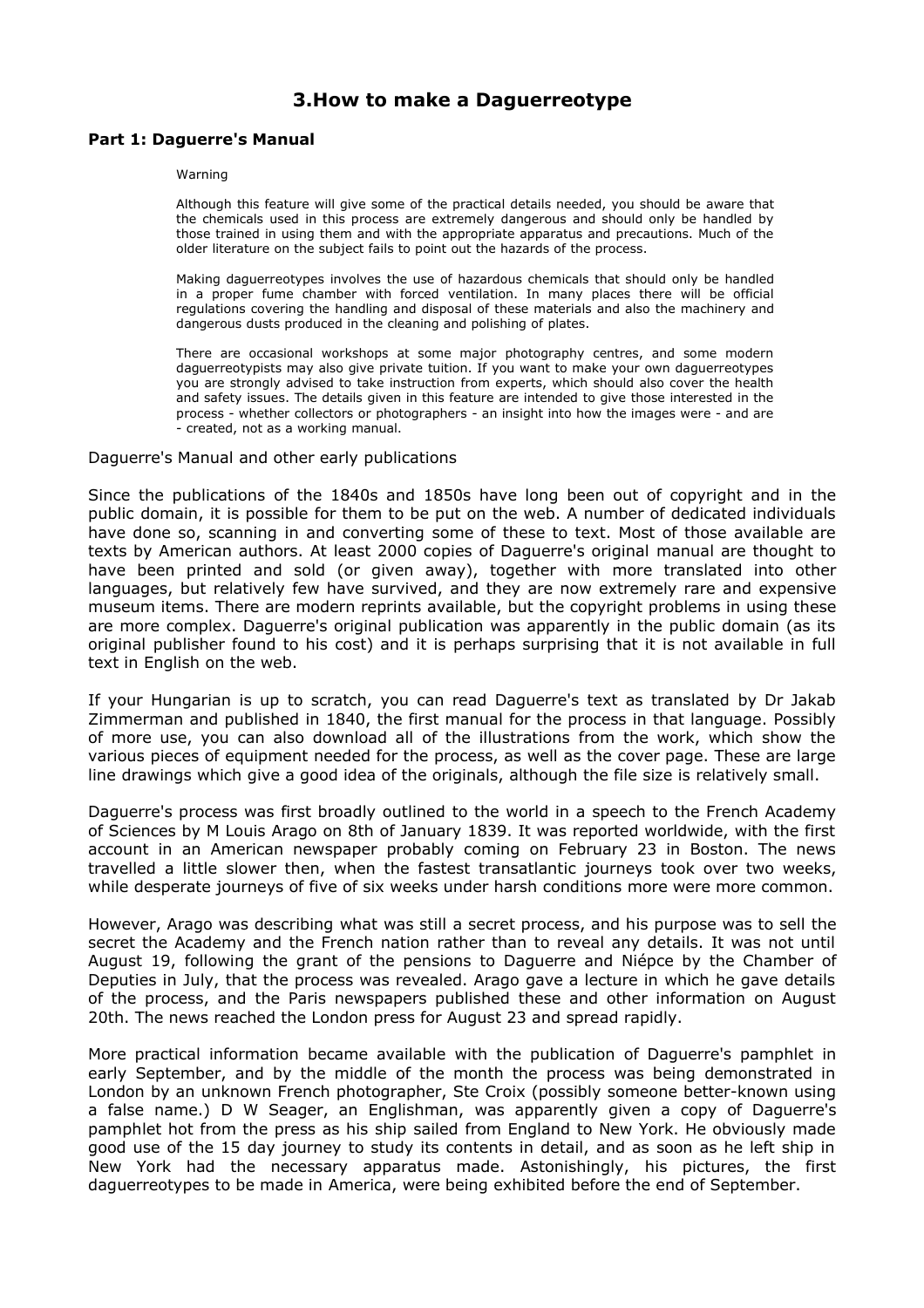The daguerreotype process depended on the availability of silver coated copper sheets. The major early process for producing these was invented by Thomas Boulsover, (1705-88), a cutler in Sheffield, England, around 1743. He fused a thin sheet of silver to an ingot of copper alloy. The combined metals were then hammered and rolled to give a silver coated copper plate known as 'Sheffield plate' or simply 'rolled plate.' Around 1780 plate coated on both sides was produced by extension of the same method. This remained the main method of producing silver coated copper until a few years after the invention of the daguerreotype when it was largely replaced by electrolytic methods.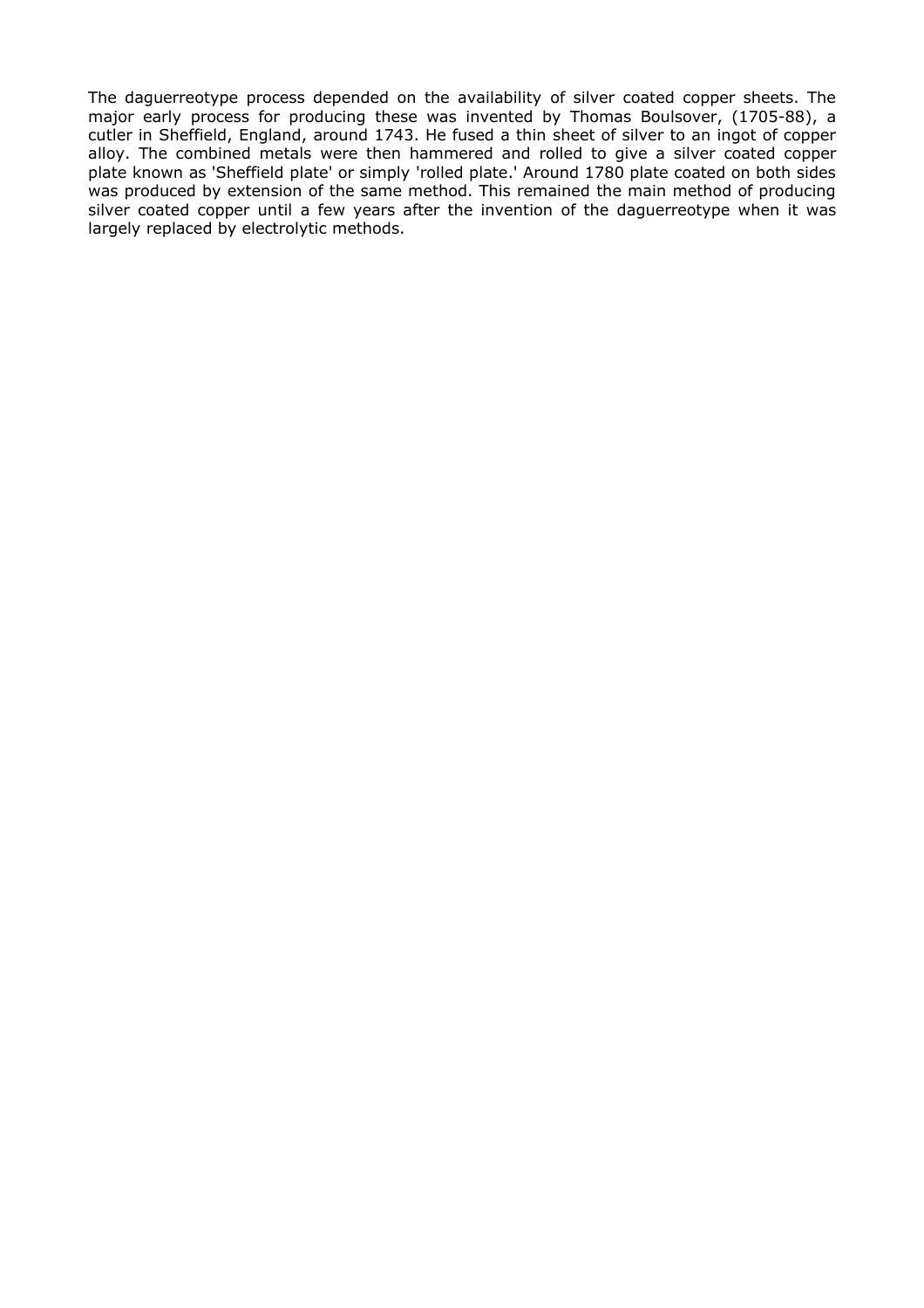### **Part 2: The Process**

#### OUTLINE OF THE PROCESS

- A silver coated copper plate was cut to size

- The plate edges were bent to fit the holders and corners snipped.

- It was cleaned and highly polished

- In the darkroom, the plate was sensitised by allowing it to react with iodine vapour, forming silver iodide. (For more sensitive plates, treatment with iodine was followed by bromine, then iodine again.)

- The plate was exposed in a camera, for between 15s and 15 minutes depending on the lens aperture and light etc.

- The plate was developed by putting it in a box above warmed mercury, the mercury vapour acting as developer. (A later alternative procedure, Becquerel development, used red light, but gave a lower plate speed.)

- The plate was fixed by pouring sodium thiosulfate solution across it, and washed with distilled water to remove the fixed silver halides.

- Most daguerreotypes (except in the early years) were then gold toned by covering the horizontal plate with gold chloride solution and heating from below. It was then washed briefly and dried using heat.

- The plate was then sealed behind glass and mounted in a case.

A good short description of the process is given in the book 'The Silver Sunbeam'. Although by 1864 when this was published the daguerreotype process had been relegated to Chapter 39 of this fine photographic text, (available in full on the Albumen site - see box at top right,) it still gives full and precise directions.

#### MORE DETAILED NOTES

#### 1. Cutting the plate

Rolled plate was cut to size to fit the camera using large tin shears or a guillotine. Daguerre's largest normal size was the 'whole plate' of approximately  $81/2 \times 61/2$  inches (ca 215 x 165mm) , but the plate was often cut into smaller parts - giving half, quarter-, sixth-, ninth-, and sixteenth-plate sizes.

### 2. Shaping the plate

The plate was bent at the edges to fit into the holders, normally using a special tool, and the corners snipped to avoid snagging the polishing materials.

#### 3. Polishing the plate

Various complex procedures were used to get a high polish on the surface. Some of these involved the use of nitric acid and heating of the plate as well as a great deal of rubbing with materials such as fine pumice stone followed by jewellers rouge. Later it was possible to buy prepared plates that needed less polishing. It was important to avoid breathing on the plate, let alone touching it. Large studios used special polishing machines with a conical shaped buffing wheel. Polishing had to continue until the surface was entirely free from lines.

#### 4. Sensitising the plate

The polished plate was then sensitised. This was normally a three stage process, using two coating boxes. These had a sliding lid which extended out to one side. The plate was held facing down in this extended part. The lid was then slid across so that the plate was exposed to the vapour in the box. The boxes often had a glass jar inside to hold the fuming material.

The first box contained some iodine 'scales' on a piece of flannel at the bottom, the second had some lime (calcium hydroxide) which had been soaked with bromine. The boxes were kept in a reasonably warm place in the darkroom so that they iodine and bromine vapours filled them.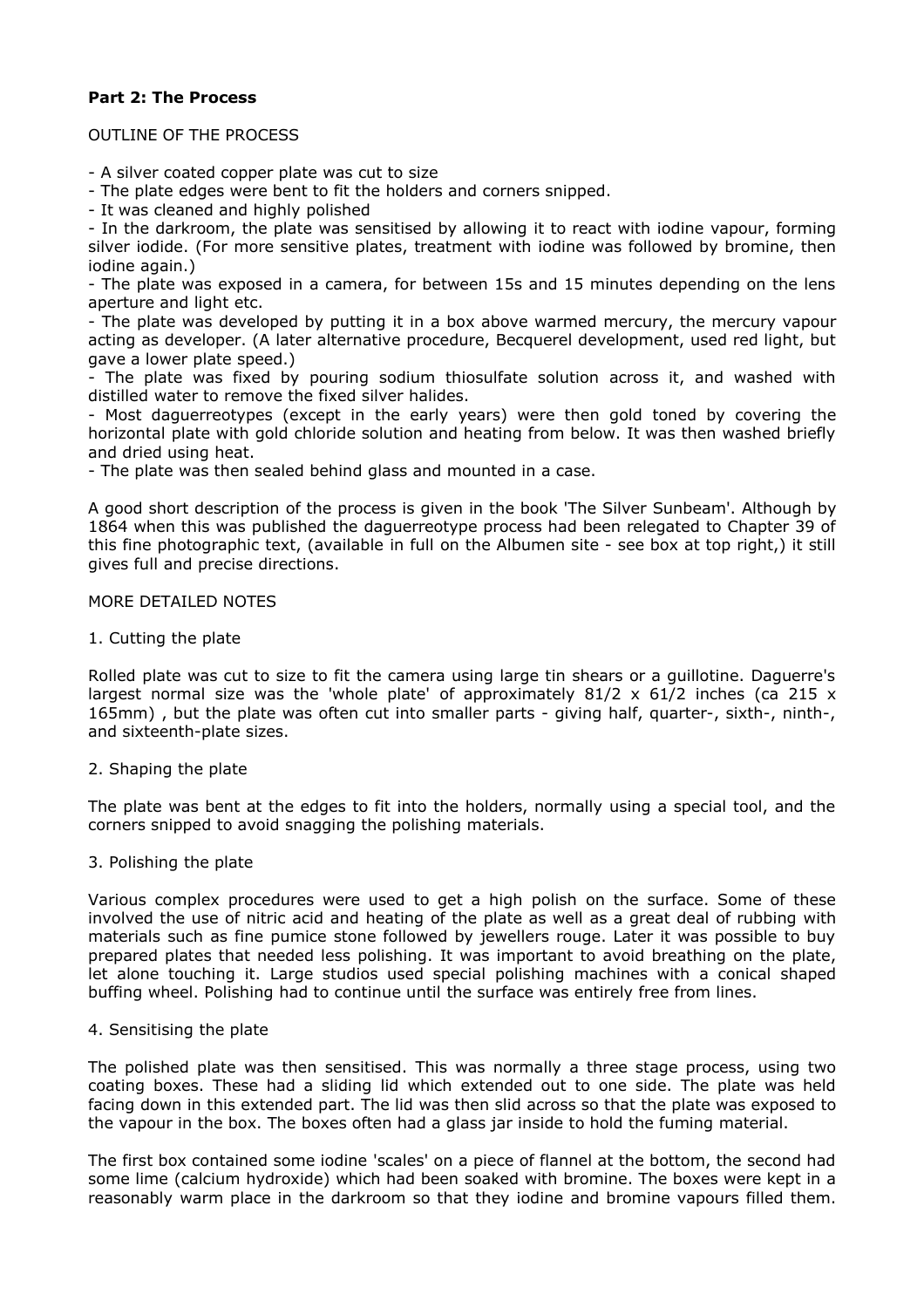The darkroom would have a yellow or orange window so that the plate could be examined. It was first exposed to iodine, and examined at intervals. As the thickness of the coating increases, it changes colour, from yellow, to rose, to blue and then to green, then repeating the sequence. The thickness of the layer has a marked effect on both the speed and the contrast of the image.

Generally it was fumed with iodine until it had gone through the colour sequence once and then attained a rich straw or gold colour. It was then fumed in the bromine box to give a deep orange and returned for a short time to the iodine until the orange had a purple tinge. Depending on the room temperature, the fuming could take anything from a minute to an hour, but at a normal room temperature (20C) times of around a minute for each step might be typical.

#### 5. Exposure

5. The plate was put in a plate holder to fit the camera, with a dark-slide to protect it from the light. The camera was then set up, and focussed on the subject using a ground glass screen. For portraits a head clamp was often used.

The exposure time depended - as with other processes - on the light and the lens aperture, as well as the plate speed. Most studios used large windows to get maximum light, using white painted walls and ceiling and mirrors to reflect more onto the subject. Since the plates were only sensitive to blue light, the process could be made more comfortable for the sitter by using blue glass to cut the light intensity without reducing its photographic effect.

For architectural and general subjects, lenses were needed that were sharp into the corners and distortion free. These were normally of small aperture and so exposure times were often lengthy - of the order of 10-15 minutes. Portraits only needed to be sharp near the centre and a little softness at the edges might even improve the effect. Simple meniscus lenses of relatively wide aperture gave acceptable results and could cut exposures to perhaps a minute, while lenses made to the new f3.6 Petzval portrait lens design allowed exposures to be cut to around 15-20 seconds on bright days.

For exposures of this order, a lens cap was adequate as a shutter. First the ground glass was replaced by the plate holder. The lens was then capped. The dark-slide was pulled out and the lens cap removed to start the exposure. When the time was up, the lens cap and then the dark-slide were replaced and the plate holder removed from the camera and taken back into the darkroom for processing.

### 6. Development

The plate was removed and placed on the mercury box. This was generally an inverted square pyramid with a small amount of mercury at the bottom. It was heated by a small spirit lamp to maintain the mercury at around 50-60ºC. At intervals the plate would be lifted from the box and examined using a lighted taper to see if the development was completed. An alternative development method, the Becquerel process, was discovered around 1850 - see the next page of this feature.

#### 7. Fixing & Washing

The plate was then fixed by pouring sodium thiosulphate solution over it (at first the less effective sodium chloride was used.) Generally the plate would be held by its edges and the solution 'flowed' over it and into a jar. This could then be used to pour the solution a second time. The plate could then be washed with a few changes of distilled water.

### 8. Optional Gold Toning

The image was made more obvious and also more stable by gold toning, and most daguerreotypes except for early examples are gold toned. The plate was clamped exactly horizontal, using a special holder with an adjusting screw, and then covered with a small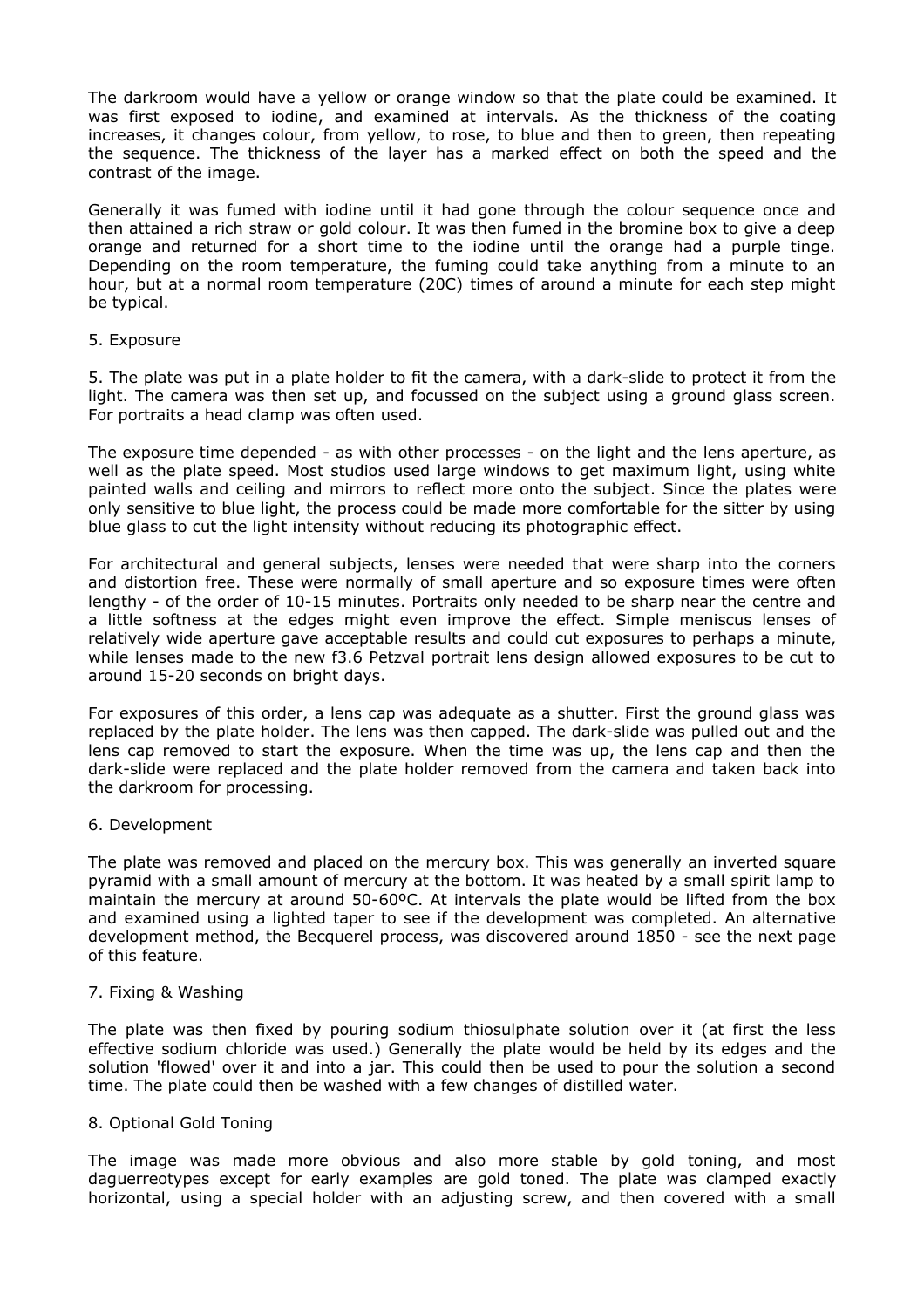volume of gold toner, usually a dilute gold chloride solution. The plate was heated from below with a spirit lamp to speed the reaction. When it had reached the right colour, the gold chloride was poured off, the plate rinsed with distilled water and then dried over the spirit lamp.

### 9. Mounting

Daguerreotypes were always sealed and cased, to protect the delicate surface from abrasions and tarnishing in the atmosphere. A brass mask was placed on top of the plate, then a sheet of glass and these were then bound together with adhesive tape to ensure the plate was sealed. This was then placed in a protective case and was then ready to be presented to the client.

Because the metal plate did not absorb chemicals, no lengthy washes were required. In a typical studio, the total processing time after the picture was taken could be around twenty minutes or a little less - time for a cup of tea though perhaps something a little stronger would be needed after the ordeal of having your image fixed.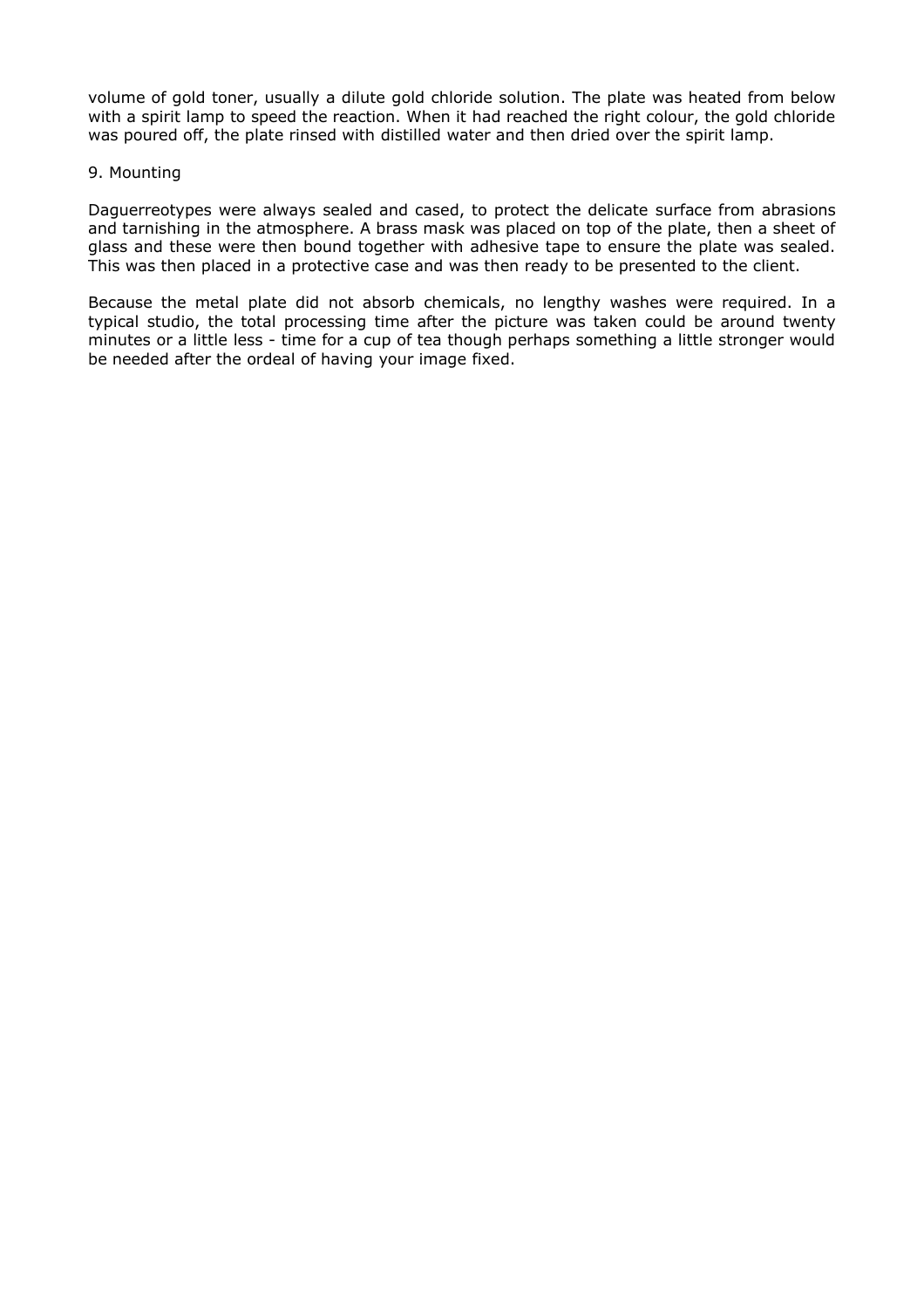### **Part 3: Contemporary Work**

Contemporary daguerreotypists use methods little different from those of the 1840s, although power tools such as bench grinders may make the polishing of the plates less arduous. Most avoid the use of mercury, which is a dangerous cumulative poison. As most of us know from Alice in Wonderland, hatters often showed psychotic symptoms, due to the cumulative effect of the mercury compounds used in preparing the felt for hats. Lewis Carroll - or rather - Charles Lutwige Dodgson - was of course a keen photographer, although using the wet plate process.

In the 1850s it was observed that exposing the plates to a red light had a similar effect to using mercury. One of those to observe this was Edmond Becquerel, and the method is known as Becquerel development. It was not widely used in the early days as mercury is more effective, giving about three times the speed. Becquerel development also gives more contrasty results and it is harder to get good pictures. However it removes the need for a mercury development box and removes one of the major health hazards.

Of course both bromine and iodine are also toxic, and to carry out the process safely you need a chemical 'fume cupboard' with an efficient extraction system.

The polishing of the plates is also hazardous, particularly because of the fine metal containing dust produced. Here a good mask respirator with a particle filter is essential, and a grinder equipped with proper dust collection is needed if you are going to make many daguerreotypes.

There are some fine sites on the web giving illustrations and details both of the historical process, and also of the modern daguerreotype. Highlights online include a reproduction of a 'Scientific American' article from 1887 and a great online 'brochure' produced for the exhibition 'Mirror with a Memory' which includes photographs showing all of the equipment needed for each stage.

There has been a considerable increase in interest in the daguerreotype over the past ten or so years. One organisation which has both stimulated and catered for this interest is the Daguerreian Society, and if you have a particular interest in the process you may wish to join this. They have made much interesting material available on their web site.

The Contemporary Daguerreotypes site has a good description of modern methods as well as a number of fine examples by contemporary daguerreotypists. Here you get to feel some of the reasons why some photographers are still entranced by the process. It is unique in the sense that each image is unique - if you want another copy you have to take another plate, but also in the way the image is 'held in a mirror' emerging fresh each time you view it. Many of us became hooked on black and white photography through seeing the image come up in the developing tray. There is something of a similar revelation in the viewing of a daguerreotype image.

Further features in this series on early photography will cover the popularity of the daguerreotype process in the USA in the 1840s and 50s, the work of W H F Talbot, other inventors of photography, and early Calotype photographers.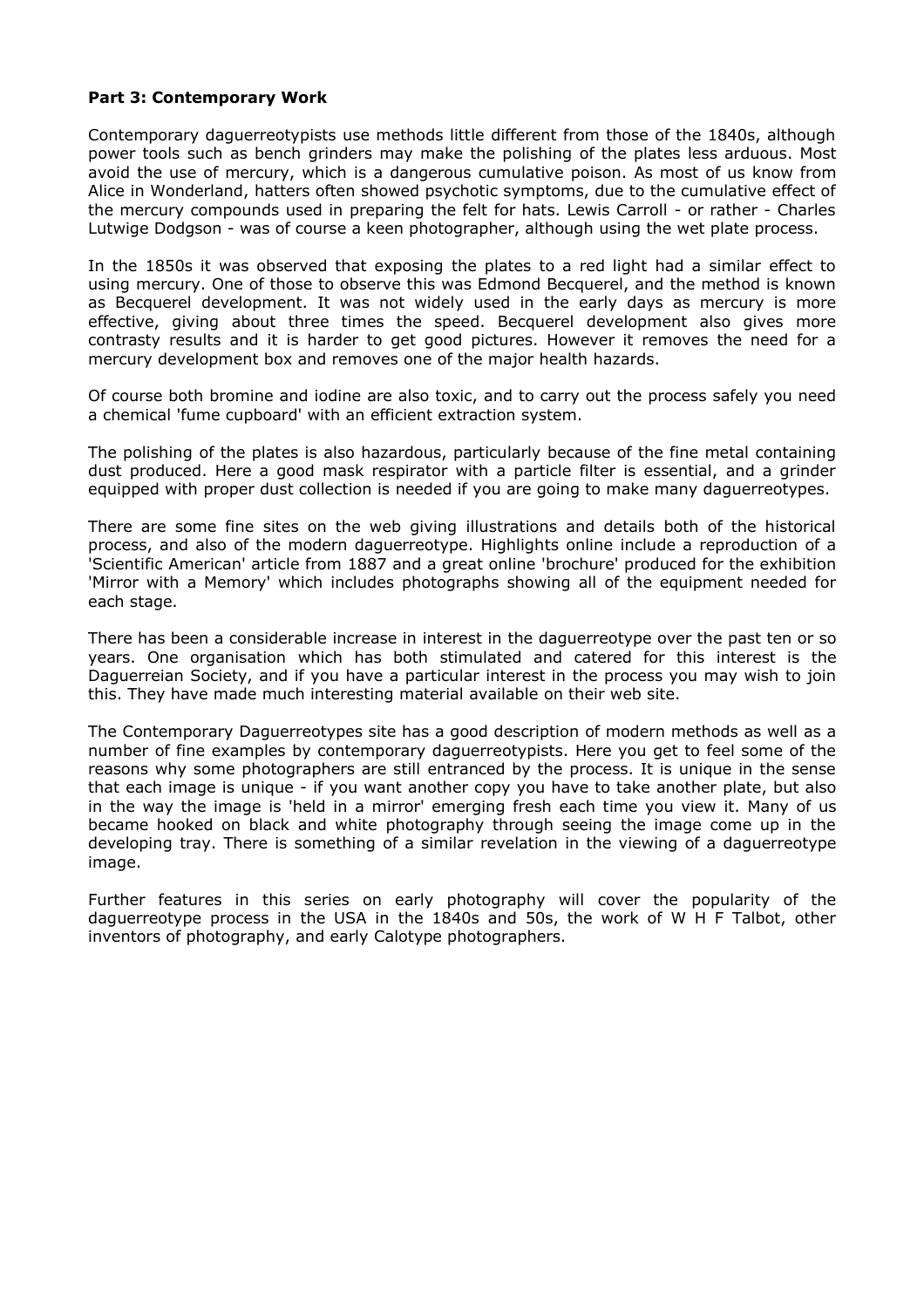# **Photogenic Drawing**

## **Part 1: Key Facts**

This feature looks at the early work of WHF Talbot, often wrongly stated to be 'the inventor of photography', and deals with his work up until 1839 when the daguerreotype was announced. Talbot's later Calotype - the first successful negative-positive photographic process - will be the subject of a later feature.

- William Henry Fox Talbot (1800-1877) was a member of the English landed aristocracy, a gifted mathematician, philologist and scientist who had links to the leading scientists and artists of his day.
- He used the name H F Talbot, and it is incorrect to refer to him as Fox Talbot.
- Talbot's work on 'photogenic drawing' (photography) up to 1839 contained little in terms of scientific novelty over the earlier work of Wedgwood and Davy, Niepce or the other contemporary experimenters around the world.
- He used writing paper, soaked it in salt solution, wiped it dry and then brushed it with silver nitrate to produce a surface coating of light sensitive silver nitrate.
- By repeating the sensitising process several times he made the paper sensitive enough to record an image in a camera obscura in roughly half an hour in good light.
- Talbot made the earliest known existing photographic negative exposed in a camera with the intention of being used for making a positive print - of a lattice window at Lacock Abbey in 1835. It is now in the Science Museum collection at the National Museum of Photography, Film and Television at Bradford, England.
- Some of Talbot's early photogenic drawings (in modern terminology, photograms) are remarkable for their beauty, both for the elegance of design and the colour of the images, which mainly range through purples, reds and browns.
- The colour and delicacy of these images is linked to the incomplete fixation methods Talbot used, which unfortunately also made them sensitive to light of all colours, preventing public exhibition as they only have an estimated display lifetime of three hours.
- In 1840-41, Talbot, following some suggestions from fellow scientist Sir John Frederick William Herschel (1792-1871), developed and patented the first practical positive-negative photographic process, the Calotype process. This process, which will be the subject of a further feature, can be seen as the basis for all later silver based photographic processes.
- Herschel who was knighted in 1831, had discovered the use of sodium thiosulphate (hypo) as a photographic fixer in 1819. He introduced many of the terms we use in photography, including 'photograph', 'fixer', 'positive' and 'negative'.
- Herschel, on hearing of Talbot's 'photogenic drawings' in 1839, worked out their basis independently in a few days, and produced his own examples.
- Herschel also invented a number of other photographic printing processes, including the Anthotype, which used plant pigments - such as that from red poppies, and a number of processes based on the light sensitivity of iron salts including the Cyanotype (blue print), the Kallitype (brown print) and the Chrysotype (gold print).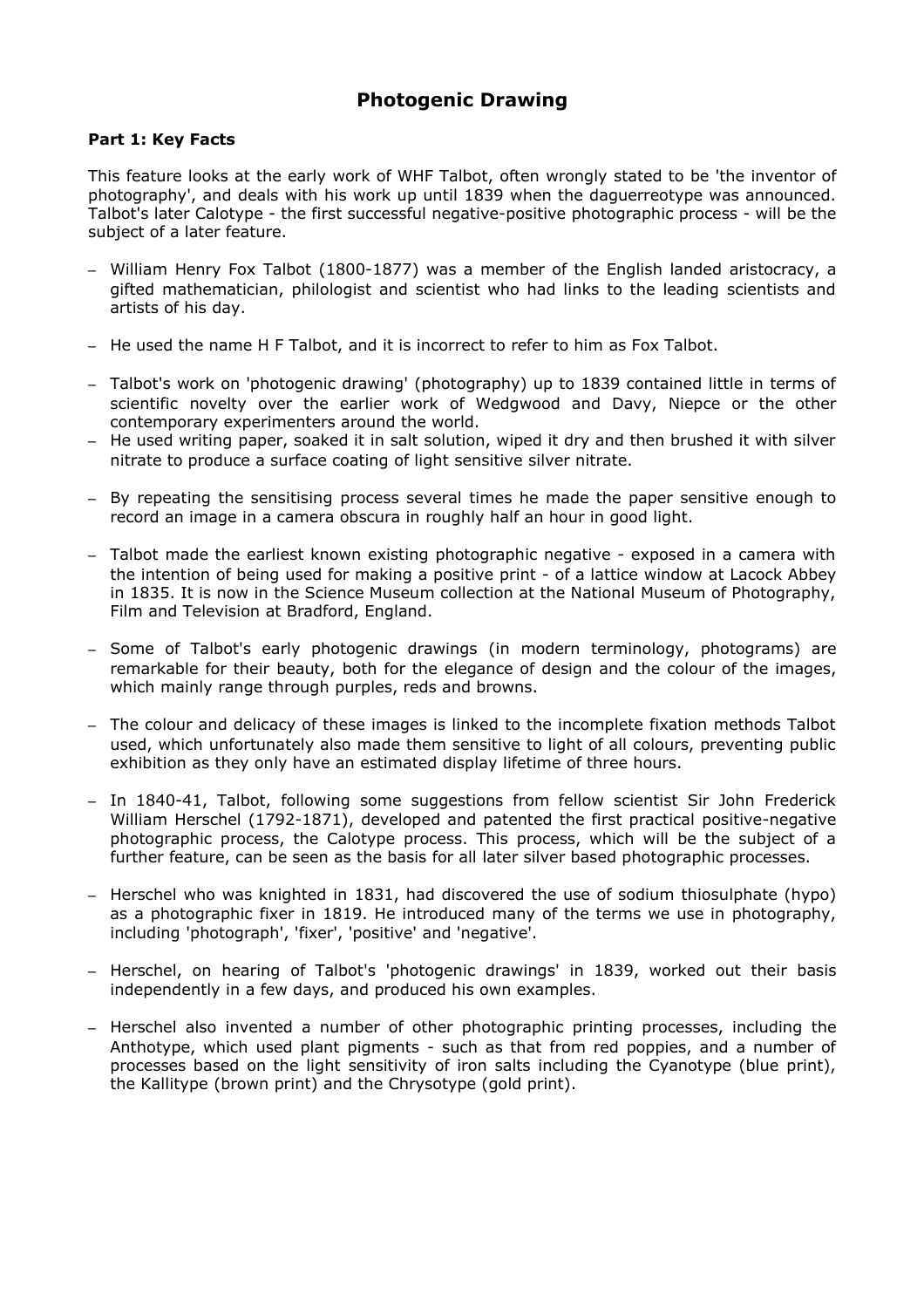#### **Part 2: Early Years**

William Henry Fox Talbot's mother, Lady Elizabeth Fox Strangways, was the second daughter of Henry Thomas Fox Strangways, the 2nd Earl of Ilchester. She married William Davenport-Talbot who owned Lacock Abbey, some 5 miles south of Chippenham, Wiltshire, in 1796. William Henry Fox Talbot was born in 1800 at Melbury Abbas, but unfortunately, Davenport-Talbot died a few months after his son's birth, leaving the estate with large debts. For some years William and his mother lived in the houses of relatives. His mother remarried in 1804 to Rear Admiral Charles Fielding, and by this he gained not only a father but he soon had two younger half-sisters. They remained close to him throughout his life.

Some sources - particularly older histories of photography - refer to Talbot as 'Fox Talbot' or even 'Fox-Talbot'. He always preferred to be known simply by the name Talbot, and was normally referred to as this by his contemporaries. He signed his name as either Henry F. Talbot or H.F. Talbot, preferring Henry to his father's name of William. Modern historians usually call him WHF Talbot, although the incorrect 'Fox Talbot' is certainly more memorable.

The young Talbot - as was normal at the time for those of his class - was taught at home by his mother, who had a gift for foreign languages, as well as strong interests in botany and gardening. Talbot began a life-long interest in these areas as well as excelling in other subjects. Talbot was sent to school at Harrow when he was 11, presumably as his mother felt he needed more than she could offer.

Harrow, along with Eton, were (and are) England's two leading public schools, and Harrow was often thought to place an undue emphasis on academic matters, which were not generally highly regarded by the aristocracy.

Talbot stood out so much from his fellows that they elected him to be Head Boy in his first year. He excelled in all his classes. although he was banned from further chemistry experiments after causing a dangerous explosion. At the end of the year, Harrow decided he was too bright for them, and for the next few years he was educated privately by tutors at home.

In 1817 he went to study at Trinity College, Cambridge University where one of his tutors was the famous polymath, William Whewell. Although noted as a brilliant student, he did less well than expected in his final exams. He excelled in a number of fields, translating a book from German, following his interests in the ancient world and also becoming a first class mathematician.

One of his interests was spectroscopy, and in 1824 he went to Germany to visit the great Joseph von Fraunhofer in Munich. Fraunhofer had a few years earlier accurately measured the wavelengths of over 324 dark lines in the solar spectrum; more recently he had made the first diffraction grating. Earlier he had developed an achromatic objective lens for telescopes which is still basically in use today.

While visiting Fraunhofer he met an older English scientist who was later to contribute greatly to his work on photography, John Frederick William Herschel (1792-1871, knighted in 1831). The two became friends and were later to work together on some of their projects. Herschel was the son of a famous astronomer and was himself best known for his work in that area, but was also interested in the physics of light.

It was Herschel who later introduced Talbot to the Scots scientist Dr (later Sir) David Brewster in 1826. Talbot and Brewster were both interested in experiments on light (Brewster had already produced his work on polarisation of light, and invented the Kaleidoscope, later he was to produce the stereoscope which became a popular fad in Vitorian parlours after it was taken up by Queen Victoria at the Great Exhibition of 1851; Brewster's viewer used lenses and was more convenient than the earlier mirror device invented by Sir Charles Wheatstone.) Talbot and Brewster also became close friends.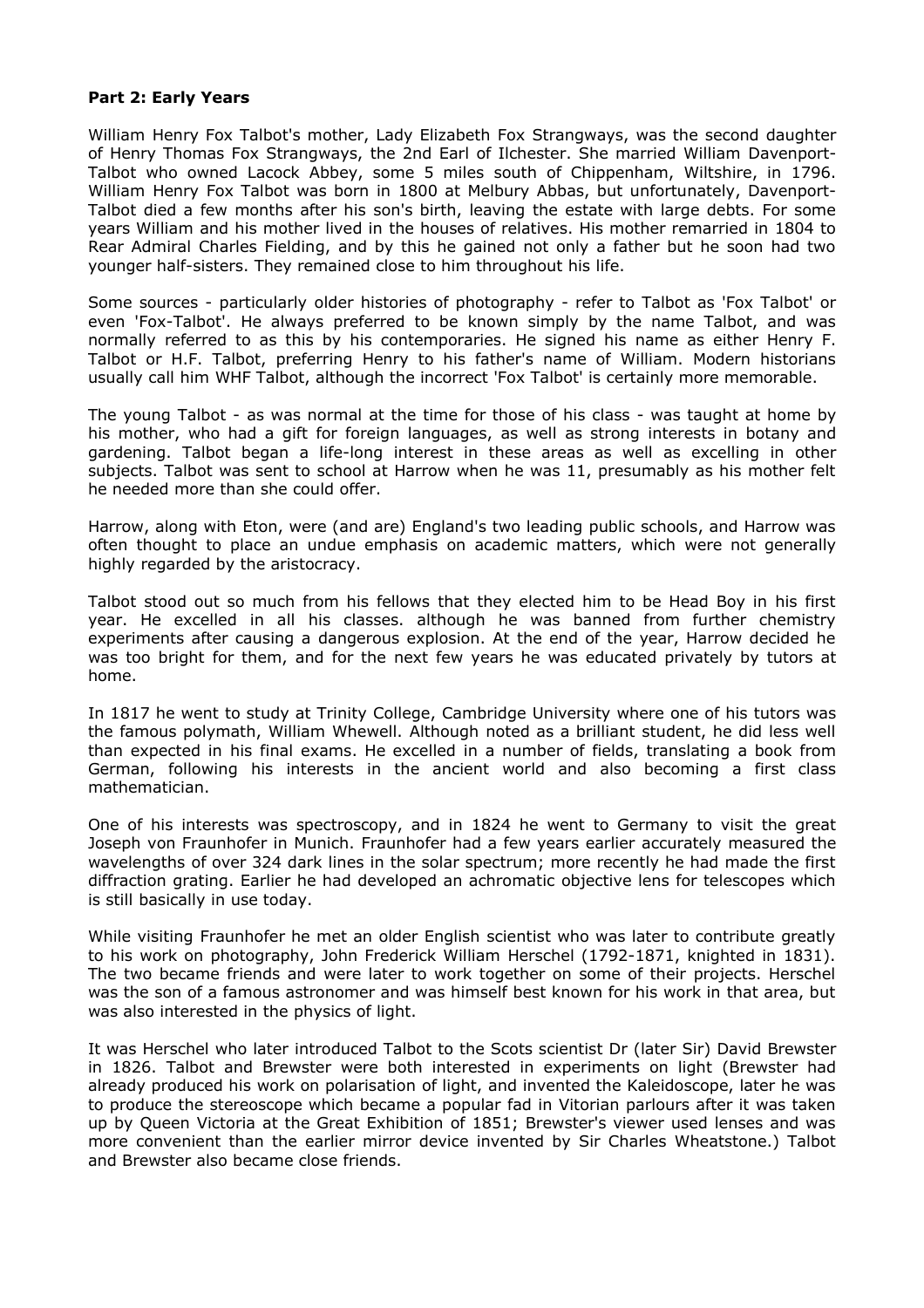#### **Part 3: Life at Lacock**

Lacock Abbey was founded in 1232 by Ela, Countess of Salisbury, as an Augustinian Nunnery in memory of her husband, William Longespee, the illegitimate son of Henry II, who was one of the barons who witnessed the Magna Carta. There was a Prioress and 15 nuns, and Ela herself became the first Abbess (she was also the county of Wiltshire's only female Sheriff.) Like other English religious establishments, the Abbey was dissolved when Henry VIII wanted more wives than the Catholic church was prepared to allow. It was then sold to William Sharington for £783 in 1539; he rebuilt it as a stately tudor mansion, incorporating the thirteenth century chapter house, sacristy and cloisters.

Sir William Sharington (or Sherrington) had travelled in Europe and took an interest in architecture. He was one of those to introduce some of the ideas he had seen in Italy to England. He died in 1553, and as he had no children, the property passed to his brother Henry.

Henry's young daughter, Olive, fell in love with a Mr John Talbot from Salwarp; he came from a branch of the noble Talbot family but was virtually penniless, so her father forbade the couple to meet. Talbot was banned from the house after the couple were found whispering sweet nothings in a cellar. Olive sent a letter to John, saying she since she was not allowed out to meet him, she would talk to him from the roof of the Abbey. When he turned up that evening, she called from the roof that she would leap down if he would catch her. He, taking this as an expression of her feelings rather than a promise of action, replied warmly and positively, inviting her to join him. She did.

Olive jumped accurately, knocking John to the floor, where he lay unconscious. Thinking he was dead, she screamed loudly and in despair, bringing out her father and his staff. The old man was so moved by her courage in this desperate leap (or perhaps so worried about what she might attempt next) that he immediately changed his mind. They were married in 1574, and John Talbot died in 1581. The house passed to Sherrington Talbot (d 1642), their eldest son who took his mother's surname as a given name. His eldest son and heir was also named Sherrington Talbot (d 1677).

After the English Civil War, John Talbot, the younger Sherrington's son, was knighted by King Charles II. From him, the house passed to his grandson, John Ivory Talbot (he was the son of his elder daughter, Anne Talbot, who married a Sir John Ivory), who employed architect architect Sanderson Miller to make extensive alterations in the then fashionable Gothic revival style. John Ivory Talbot left it to his son, who died childless and his daughter thus inherited the property. Her son, William Davenport Talbot, was the father of William Henry Fox Talbot.

Davenport Talbot was a soldier and had allowed the estate to run down, while running up heavy debts. Following his death in 1800, the property had to be let until 1827, by which time Talbot's mother had worked hard to get the as Lord of the Manor. The Abbey and the adjoining village of Lacock were given by Talbot's descendants to the National Trust in 1944. The Abbey, a fine building with medieval, renaissance and gothic features as well as a fine garden is open to visitors and there is a museum of photography in the gatehouse.

The village which contains many traditional lime-washed half-timbered and stone cottages and a magnificent thirteenth century tithe barn shows little sign of the modern world except for the people and cars, also being protected by the English National Trust. It is in great demand as a film set, and was used in a recent adaption of Jane Austen's 'Pride and Prejudice'. If you are visiting England, Lacock is worth a detour; it is in the south west of the country, around 5 miles south of Chippenham and only 12 miles from Bath.

As well as pursuing his various scientific interests, Talbot was also elected as the Member of Parliament for Chippenham in 1832, standing as a Whig (liberal or reformist) member. Almost at the same time he also got married. The following year, 1833, during the parliamentary recess, he went with his new wife and his two sisters to Italy. He was frustrated at being the only one of the party unable to make proficient sketches of Lake Como - if he had been as proficient with the camera lucida as Herschel he might never had turned his thoughts towards photography.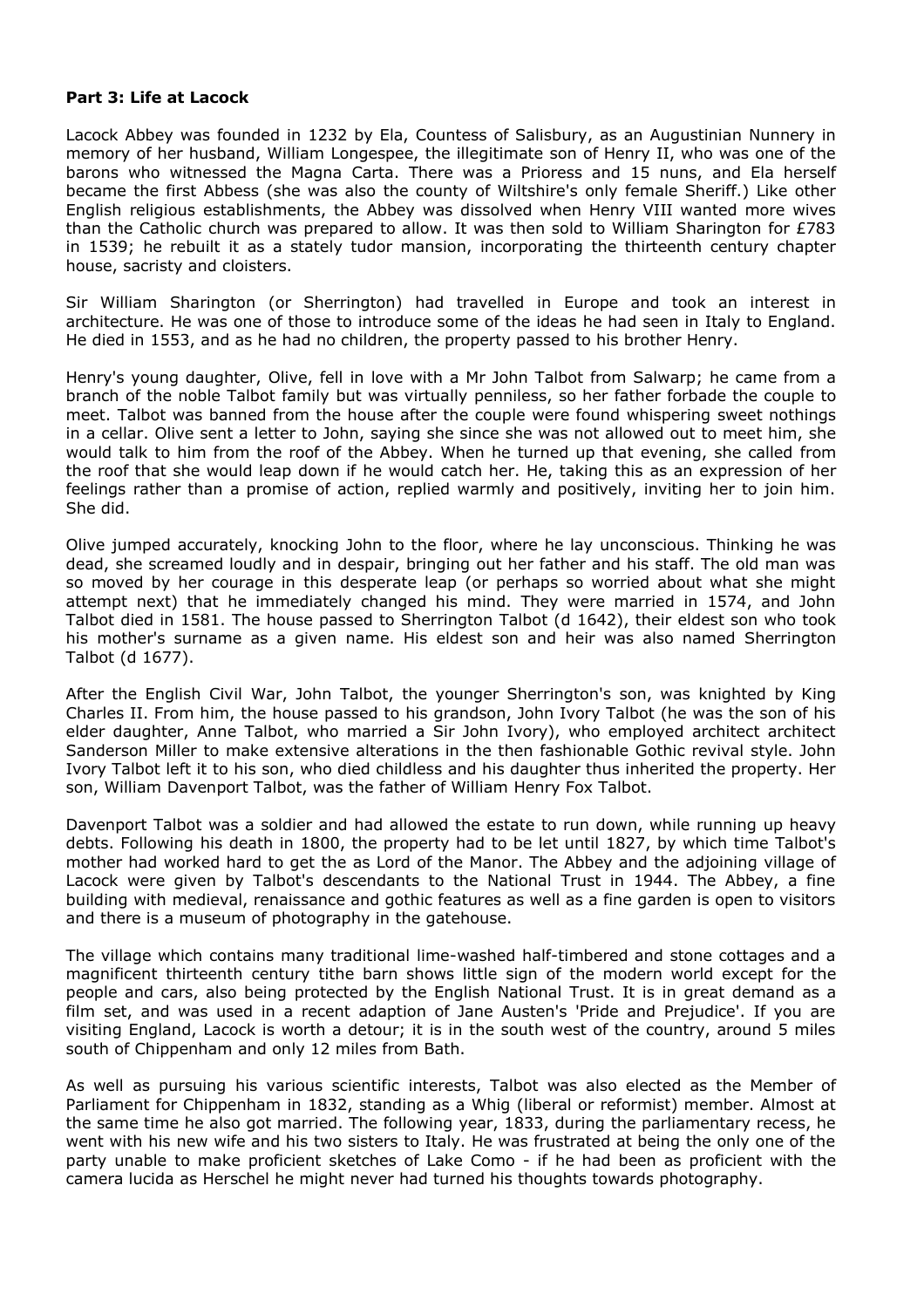As he compared his pitiful spidery pencil wanderings with the beautiful image on the camera obscura, he mused to himself 'how charming it would be if it were possible to cause these natural images to imprint themselves durably, and remain fixed upon the paper'. Back home in England, his parliamentary duties meant that it was not until the spring of 1834 that he was able to begin his experiments.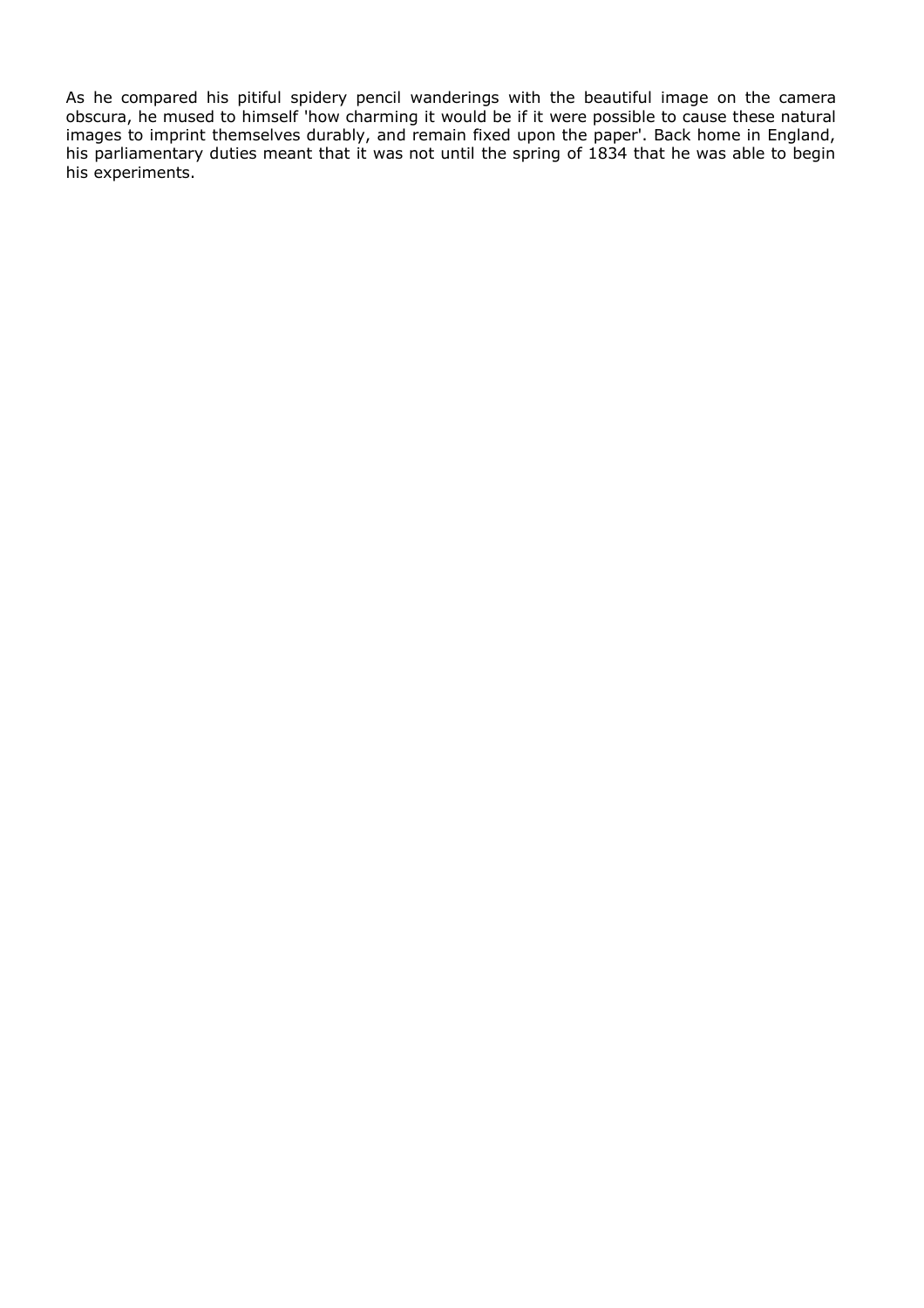#### **Part 4: First Experiments**

Talbot was aware from his reading while at university that silver salts were known to be blackened by light. He started by simply spreading silver nitrate solution on paper and then he 'set the paper in the sunshine, having first placed before it some object casting a well defined shadow.' He called the results he obtained 'sciagraphs ', meaning drawings of shadows.

It was some time after, when he was 'in possession of several novel and curious results' that he bothered to consult the literature and came across the work of Thomas Wedgwood and Sir Humphrey Davy at the turn of the nineteenth century (discussed in 'Finding the Chemistry' - see box at right.) He notes that they had abandoned their work because they could find no way to preserve the images they obtained, which darkened uniformly when viewed in the light. Talbot had by then already found methods which - if not completely, at least partly solved the problem.

As well as using objects placed on the prepared paper, Talbot also worked with an image scratched by a more artistic friend into a coating of opaque varnish on a glass plate. The images formed were the first examples of the technique now known as 'cliché verre'.

The methods of protecting his images against the further action of light (Herschel was later to suggest the term 'fixing') that Talbot had found were not perfect, but they did have a bonus over later methods. He found that soaking the print in a solution of potassium iodide or saturated common salt made it much less sensitive to light.

Although these methods are not effective, they have little affect on the colour of the print. By variations in the sensitising method

'merely varying the proportions and some trifling details of manipulation, any of the following colours are readily obtainable:

> Sky-blue Yellow Rose-color Brown, of various shades **Black** Green alone is absent from the list, with the exception of a dark shade of it, approaching to black.'

Talbot's existing prints have a wide range of colours, some quite beautiful, but unfortunately most of us are unlikely ever to see them. The real things are simply still too sensitive to light to allow them to be exhibited. Research by Dr Mike Ware suggests that noticeable fading would be produced by exposure to even limited light levels in only three hours. At least one such print exhibited in the USA in the late 1980s was discovered to have faded badly, despite the light used in the show being filtered to remove all UV and blue light. Ware's researches showed that the processes used by Talbot to 'fix' the prints are only partly successful. They do slow - but not eliminate - the sensitivity of the material to the UV and blue light, but they also make the images sensitive to all colours of light.

Of course you can see such colours yourself without the danger or damaging the unique and priceless originals, simply by using the methods described by Talbot. For exhibitions, in place of the originals, it is possible either to produce replicas using the same methods, or to make careful photographic reproductions of the existing prints. Even the act of photographing the originals has obviously to be carried out with great care to avoid any damage.

A modern print made using a salted paper prepared in a similar way to WHF Talbot, but printing from a modern film negative. Note the brush strokes at the edges of the image. This print has been fixed in hypo and gold toned, giving a slightly purple brown colour. © Peter Marshall, 1992

Quotations above are from Talbot's pamphlet 'Some Account of the Art of Photogenic Drawing or, The Process by Which Natural Objects May Be Made to Delineate Themselves without the Aid of the Artist's Pencil'(sic), as reproduced in Beaumont Newhall's fine book 'Photography: Essays & Images (1980).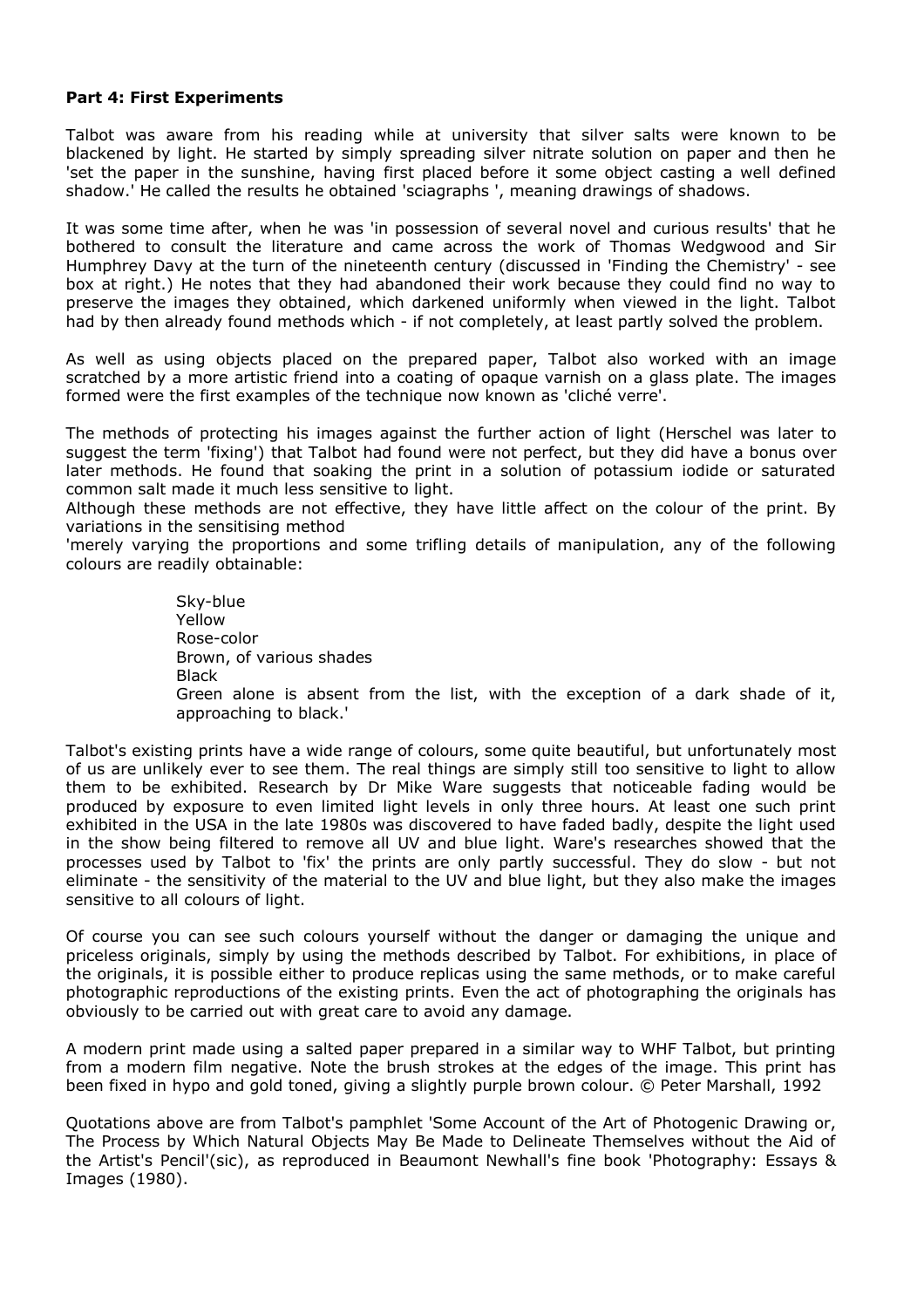#### **Part 5: Camera Obscura**

Like other experimenters, Talbot wanted to make images direct from the camera obscura. He worked hard to make the coated paper more sensitive, but without great success. He had realised that if he could make such tonally reversed images, these could then be printed onto paper to give a second reversal that reconstituted the original appearance. Earlier workers, including Niépce, seem to have given up because they could not find a method that gave a direct positive image.

Talbot had the local carpenter construct a number of small boxes to which he fitted short focal length lenses with the highest possible relative aperture. These would be loaded with paper and then left in a suitable position for the half hour or so needed for exposure. His wife, Constance, gave them the nickname 'mousetraps.' It was in 1835 with one of these 'mousetraps' that he recorded the earliest camera made photographic negative in existence, a view of an oriel window at Lacock in which all of the small glass panes are clearly visible. It is now in the collection of the 'National Museum of Photography, Film and Television' in Bradford, Yorkshire, where you can view a replica.

Photography - or rather 'photogenic drawing' as he called it, was only one of the many subjects that claimed Talbot's attention. Although he left Parliament in 1834, he was still active in politics, helping to save Kew Gardens and its unique botanical collection for the nation. He published two books on his Classical and Antiquarian Researches in 1838, and was also awarded the Royal Society's Royal Medal for his research of integral calculus.

It was late in 1838 before he had time to take up his photographic experiments again, working to prepare a paper for the journal of the Royal Society. The publication of the preliminary news about Daguerre's work in January 1839 came as a shock. He knew he could not demonstrate his process in the poor light of winter, but arranged for Michael Faraday to show some of his 1835 images - still well-preserved - at the Royal Institution on 25 January, and for the reading of his paper "Some Account of the Art of Photogenic Drawing" at the Royal Society on the 31st Jan. Three weeks later he gave the society details of his methods.

The Royal Society failed to support Talbot, perhaps because the results achieved by Daguerre seemed to be so much better, but also possibly as they felt he had added little to the work of Wedgwood and Davy which they had published over thirty years earlier. He had to publish his paper privately as a pamphlet when they refused to print it in the 'Transactions', and he also contributed a short article to 'The Literary Gazette' of 23 Feb, 1839. The pamphlet is most remarkable for his comments on the various applications to which the new process could be put, including the recording of accurate portrait silhouettes, the making of 'cliché verres' and it's use in recording microscope images, architectural landscapes, copies of sculpture and engravings.

Next week's feature will look at the practical details of Talbot's photogenic drawing and also give instructions for making your own prints following his method of salted paper printing. Later features will look at his Calotype process, early printed books using photography and some of the great photographers who used the Calotype process.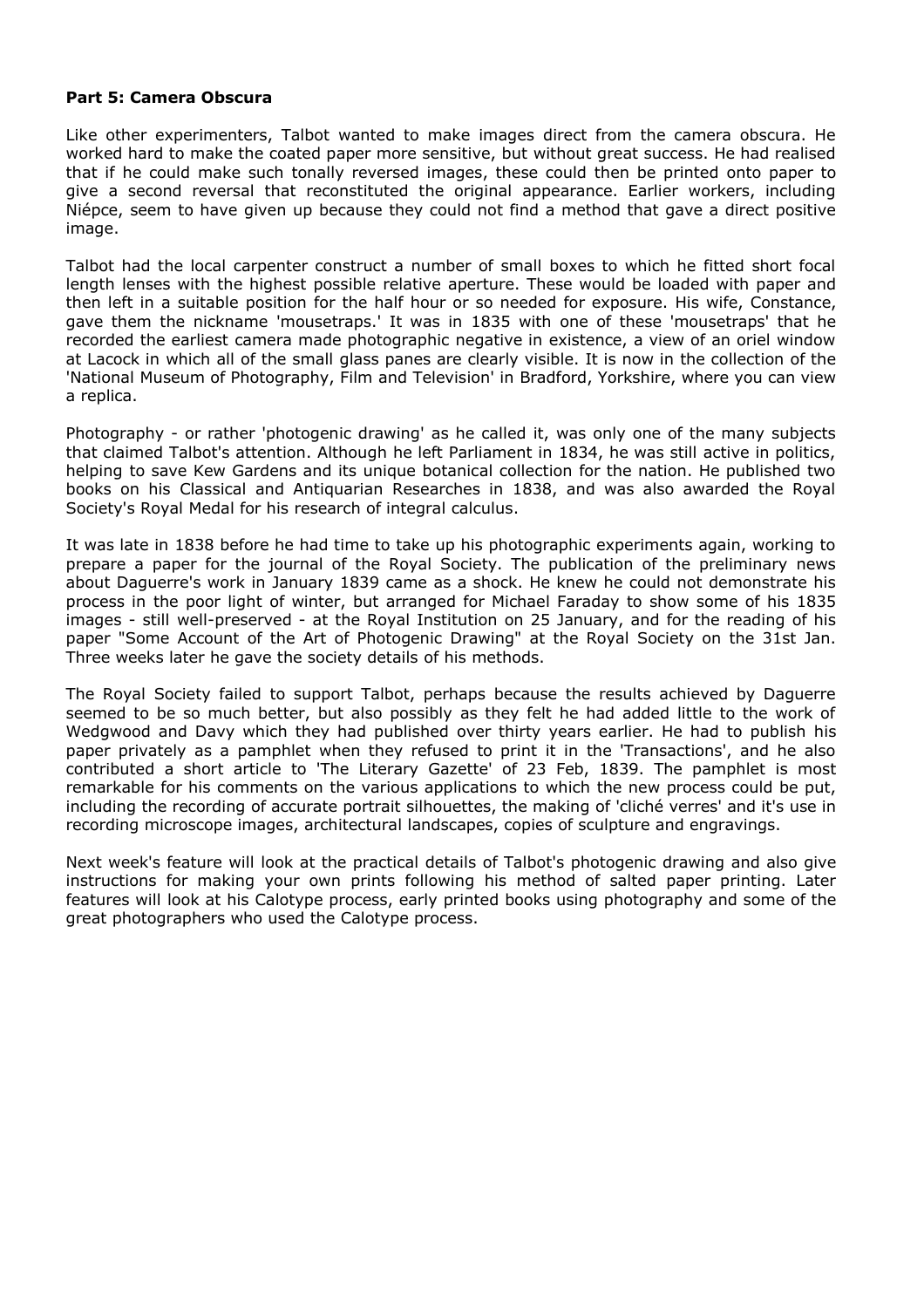# **Salted Paper Prints**

### **Part 1: Key Facts**

'Photogenic drawing' used ordinary paper which had been given a coating of silver chloride or similar light-sensitive silver salt.

Prints were made by placing objects on this paper and exposing to light. In the 20th century this way of working was named as a 'photogram'.

Photogenic drawing was a printing out process - the image actually appeared during the exposure to light.

Photogenic drawing can also be used as a method for contact printing from negatives - prints made in this way are known as salted paper prints or salt prints.

Contact printing requires the negative to be held in close contact with the printing paper, usually in a special printing frame, while being exposed to light through the negative.

Exposure times in salt printing vary from around 10 minutes to 8 hours depending on the strength of the light source and how transparent (or translucent) the negative material is.

As with all contact processes, the print is obviously the same size as the negative.

Talbot fixed his images by using strong salt (sodium chloride) solution, or a weak potassium iodide solution. Neither was totally effective.

Later, Herschel's suggestion of hypo (sodium thiosulphate) as fixer was adopted. This was fast and totally effective.

By repeating the sensitising process several times, Talbot found he could increase the speed of the salted paper sufficiently to use in a camera obscura.

Typical exposure times in the camera obscura were around 30 minutes, with apertures probably around f8 in modern terms.

The paper negatives were fixed and then often made translucent by treatment with wax or oil before being placed on top of a fresh sheet of sensitised paper and contact printed using sunlight as the light source. Typical printing times would be around 30 minutes to an hour.

Although rapidly for use in the camera by the Calotype process, the basic salted paper print was the normal process for photographic prints on paper until replaced by the albumen print around 1850.

After 1855, salted paper remained in use mainly as a proofing medium and by a few who preferred its matte image. It saw a revival in the 1980s and 1990s as a part of a growing interest in historical and alternative processes.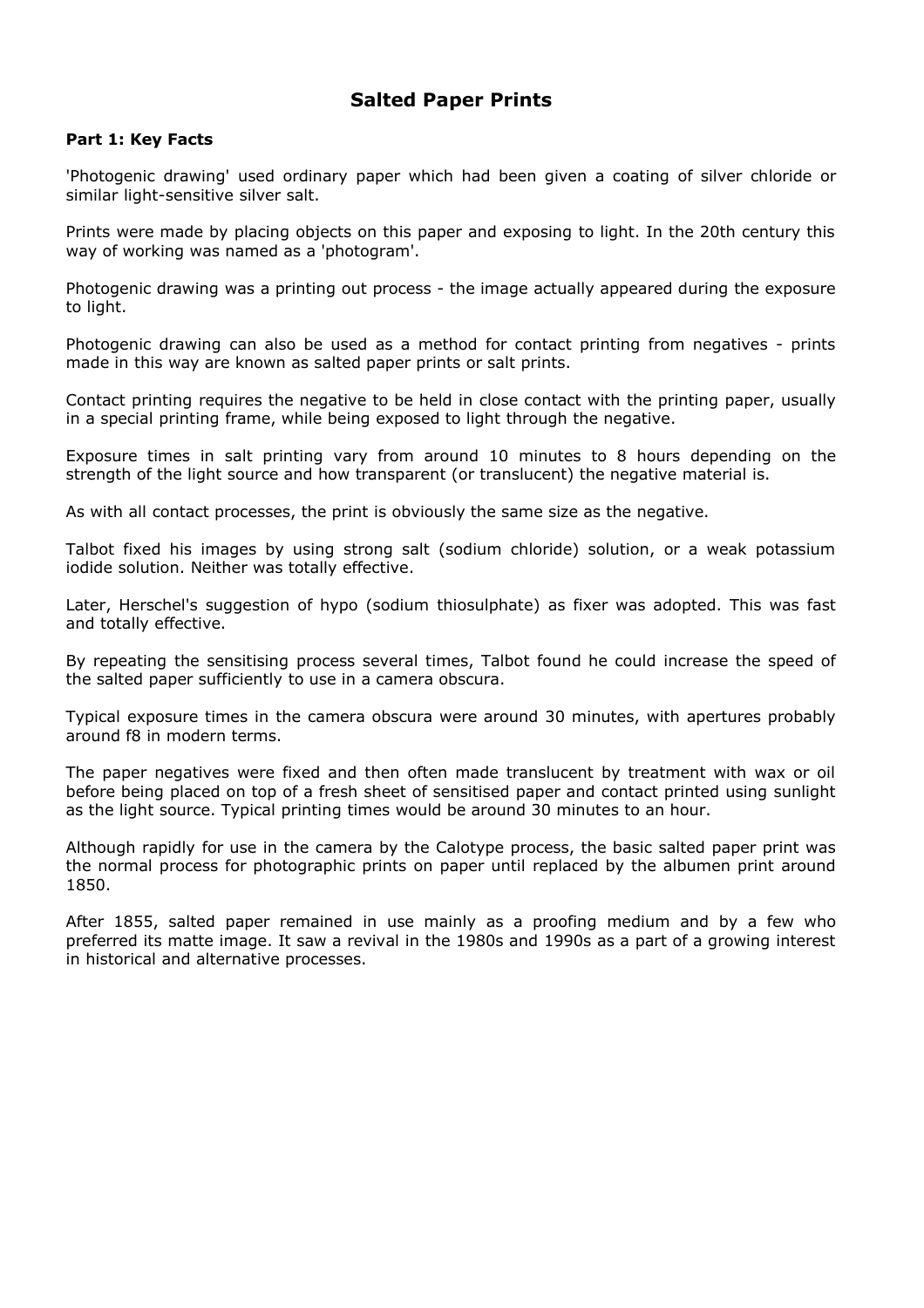## **Part 2: Talbot's method**

1.Talbot started with a sheet of best quality writing paper 'with a good firm quality and smooth surface'.

2.This was dipped it into a weak solution of common salt and then wiped dry

3.The sheet was then coated on one side with a weak solution of silver nitrate (a saturated solution diluted with six to eight times the amount of water) and dried in front of a fire.

The paper was then ready for use for making photogenic drawings or as Talbot more poetically wrote *'nothing can be more perfect than the images it gives of leaves and flowers, especially with a summer sun : the light passing through the leaves delineates every ramification of their nerves.'*

A more modern version of this procedure is still used by those photographers today who wish to make salted paper prints - also known as salt prints - see parts 3 and 4 of this feature for full directions.

For use in the camera, the speed of the material needed to be increased. Talbot found he could do this basically by repeating the treatment. He first washed the prepared paper with a saturated solution of salt, and dried it. Tested at this stage it was more or less insensitive to light, but if rebrushed with *'a liberal quantity of the solution of silver'*, it became more sensitive than before.

By repeating the coating several times, it would become fast enough for use in the camera (though his exposures might be 30 minutes.) Talbot obviously found the process rather unpredictable, noting that sometimes the paper would begin to darken without any exposure to light, showing the process had been taken too far.

After each coating with silver, he clipped a small part from each of the sheets he was working with, numbering them carefully to correspond to the sheet, and *'placed (them) side by side in a very weak diffused light for about a quarter of an hour.'* If one of them darkened considerably, the corresponding sheet was ready to be exposed in the camera obscura. It was a crude but effective system of control for a process where there were too many variables to guarantee success by simply following a given procedure.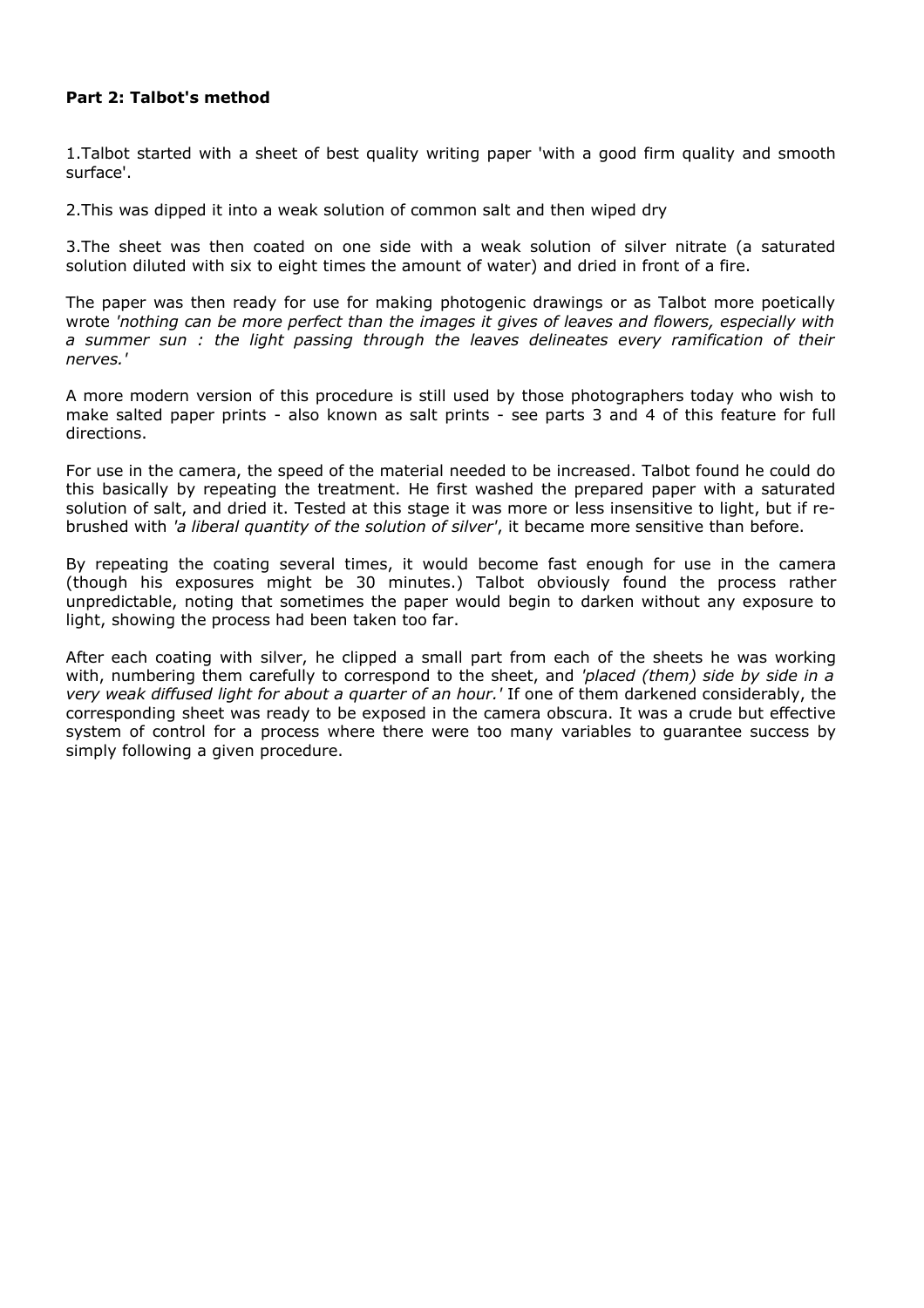#### **Part 3: Talbot's results**

Looking at Talbot's early results from the camera - or rather at reproductions of them - it is not surprising that they were generally not regarded highly compared to the splendidly sharp and detailed daguerreotypes. In some cases it is hard to see any image at all, others are more weak splodges than detailed pictures. His first existing negative shows a window made of small panes, and on the back he notes that it was possible to count them all when it was first made. Presumably it was no longer possible when he made the note. The image is certainly not now highly detailed and the shadows in particular are completely empty.

Although the photogenic drawings - made as what we now call 'photograms', by placing objects such as leaves and lace on the paper - have considerable elegance and are finely delineated, his early camera attempts can only be seen as suggestions that it might be possible to get the process to work rather than as a successful solution. It was a problem that Talbot was to solve himself in the following years with the Calotype process.

The major problem was of inadequate sensitivity to light. These first photographic materials relied entirely on the printing out of the image, which is slow. In the Calotype, Talbot made use of what became called a developer to amplify the effect of the light, bringing out the 'latent image' from the apparently unchanged paper. It was this discovery that was really to lead to the domination of the next 160 years of photography by silver based materials. A further feature will deal with the calotype in detail.

Another aspect of the problem that Talbot faced was inadequate fixation. After exposure he either washed the paper with a dilute solution of potassium iodide or a strong solution of common salt before 'wiping off the superfluous moisture, and drying it.' The potassium iodide solution formed silver iodide that was largely insensitive to light, but too strong a solution would dissolve parts of the image. As he had found in his repeated coating, using a large excess of salt solution produces a very low light sensitivity. However images fixed in these ways still faded in light - and certainly the bright sun needed to expose through the paper negative will have also caused fading of the negative.

When Talbot visited Herschel at Slough on 1 February 1839, he received a solution to the problem. Herschel's wife, Margaret, noted in a letter to a friend that 'when something was said about the difficulty of fixing the pictures, Herschel said "Let me have this one for a few minutes" and after a short time he returned and gave the picture to Mr Fox Talbot saying "I think you'll find that fixed" - this was the beginning of the hyposulphite plan of fixing.'

It was also Herschel who provided a clue - in the shape of gallic acid - that was to be the key to Talbot's discovery of the latent image and development in the Calotype. There are many of us who have made prints using salted paper and even a handful of photographers currently using the Calotype process - some have used actors to recreate Talbot's later pictures at Lacock Abbey. The recreation of images in camera obscura using his methods, and making prints from these again following his directions would perhaps be an interesting project. It is the only way any of us can possibly see these kind of images in the same condition as when Talbot made them.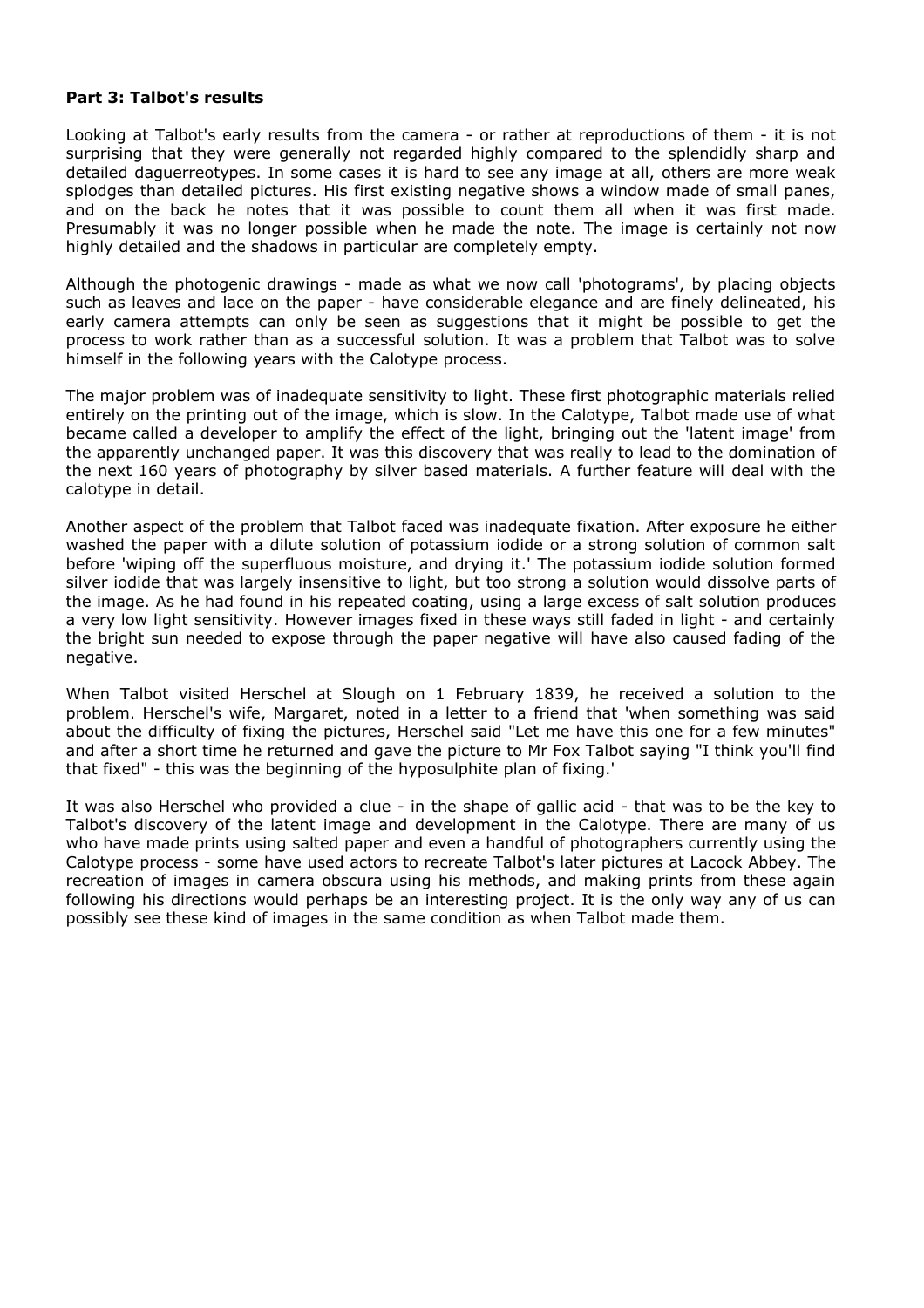#### **Part 4: Make your own Salt Prints**

Ordinary writing paper is now factory produced and no longer of suitable quality for any of the alternative processes. Machine made papers generally have shorter fibres and fall to pieces readily when wet, and you need to use a suitable hand or mould-made paper, usually sold for use in watercolour painting.

Silver nitrate needs to be handled with care - you should use gloves and wear safety glasses. When handling any finely ground chemical powder a mask should be worn. Silver nitrate is a poison that can build up in the body and it can both burn and stain skin. It produces stains and marks that are often very difficult to remove from some surfaces.

Like all chemicals, both solid and solutions should be kept in a secure place, locked away from possible reach of children. Silver nitrate solutions are sensitive to light and are normally stored in brown bottles, but it also helps to keep them in a cupboard.

Procedures normally give precise quantities required for solutions measured in grams. However, there is seldom any real need for great accuracy, and many people have made salt prints without using any weighing equipment. Chemicals such as silver nitrate will generally be bought in fairly small quantities and you can make up the full amount into an appropriate solution.

You can use ordinary table salt or sea salt, making up a solution of roughly 1-2 ounces (25-50g) per litre of water.

Other salts, which some people prefer, include ammonium chloride, potassium citrate, potassium tartrate and potassium bromide. You will often get small differences in image colour and paper speed using the different salts or mixtures of them.

The silver nitrate solution is generally around 10-12% by weight - so you can dissolve 7g (1/4 oz) in around 60ml of water.

I've used a range of watercolor papers, including Waterford Hot Pressed which was possibly my favourite, along with Rowney's Georgian. Some other papers give better results if coated with a dilute gelatin solution and left to dry before use - this is called 'sizing' - but Waterford works well without. Most watercolor papers are already sized when you buy them, and extra sizing is often not needed. You will get good results with most papers.

You also need a brush to coat the paper with - a wide, thin brush is best. Japanese hake brushes which do not have metal ferrules are probably the best, as the silver solution corrodes metal.

A further feature will deal with making large format negatives for printing onto salt paper, but unless you have a large format camera you may like to follow Talbot's examples and start work with photograms, using materials such as leaves or lace etc. If you do have a large format camera, take a picture specially and try doubling your normal development time as you need a much higher maximum density than normal for salt prints.

Talbot used the sun for his exposures, which meant the times he could work in England were limited. Unless you are blessed with a sunnier climate you may want to find another light source. You need something which is strong in ultraviolet, such as a tanning bed - or you can buy or make special light sources using mercury lamps or UV fluorescent tubes similar to those in sunbeds.

A printing frame is needed to hold the negative in contact with the paper. You can buy or make these, but a sheet of plate glass and a card or ply backing board with some rubber bands round will do (for large prints the weight of the glass is enough to ensure contact.) These were once cheap photo accessories, and small sizes (such as 5"x4") can still be found cheap in junk shops. I had a good look at an expensive hand-made version, particularly the price-tag, took out a pencil and designed my own, which took about an hour to make. Precision freaks will want a vacuum frame!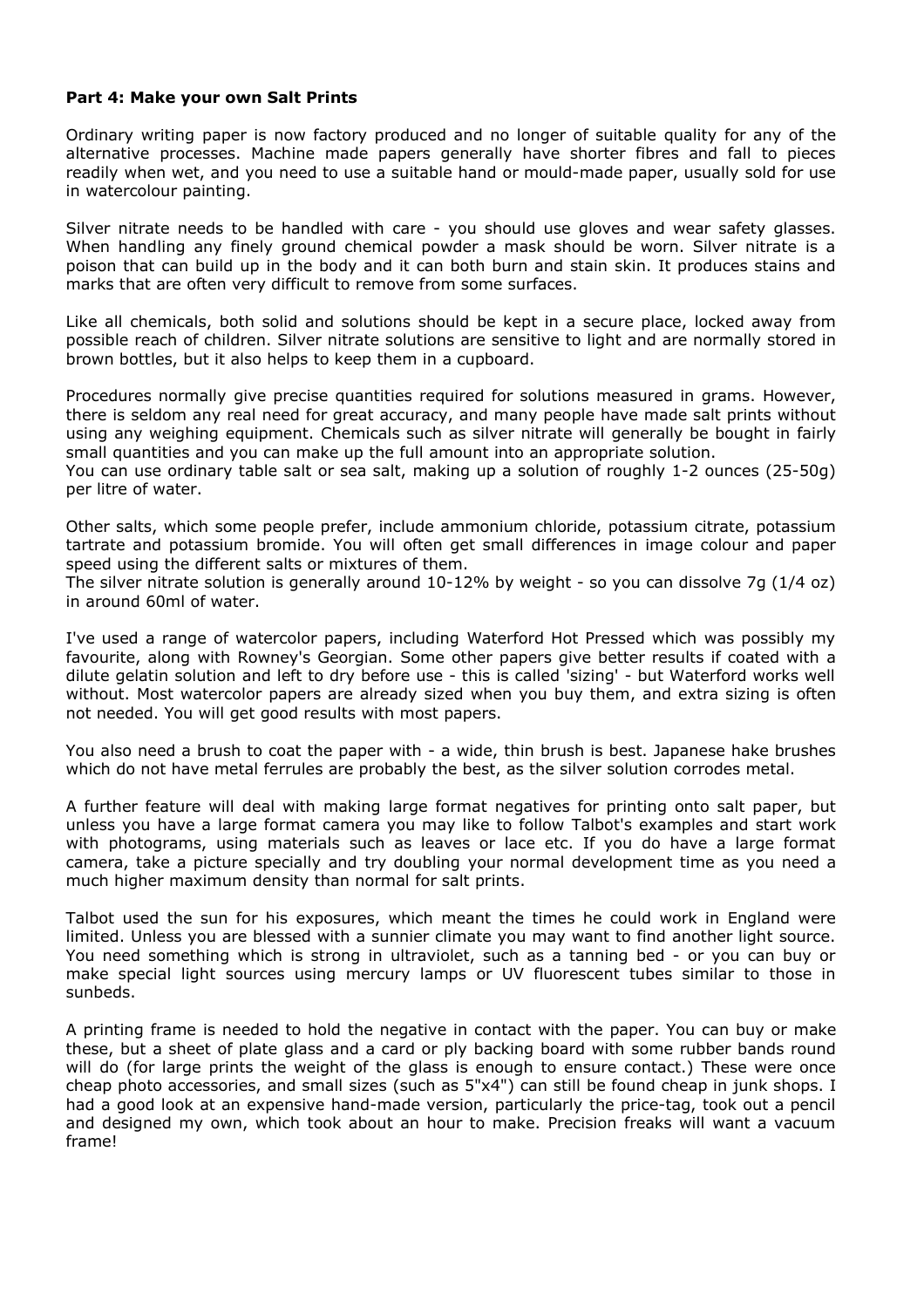## **Part 5: Step by Step**

Making a salt print

1.Tear or cut the sheets of paper to the size required - you need at least a one-inch margin around your negative. Mark the top side of the paper on each piece.

2.Make up the salt solution, soak the paper in it for 2-3 minutes at room temperature or slightly above, gently brushing each side while under the solution to remove any air bubbles. Lift out, drain and hang to dry, putting down newspaper if necessary to catch the drips. Paper treated in this way can be used as soon as it has stopped dripping or dried and used weeks or months later.

3.Tape the salted paper top side up to a board. Put the negative on top and mark the position of its corners lightly with pencil.

4.In dim room lighting (away from sun and fluorescent lights), pour a few ml of silver nitrate into a small beaker or dish. Dip the tip of the brush in, and spread left to right across the paper making sure to cover the marked area. Keep the brush wet. Repeat using a series of top to bottom strokes. Try to get the surface of the paper evenly wet all over, but without any pools of solution. Don't return any excess the solution to the bottle; add a little more to it to coat the next sheet. Leave horizontal until any liquid on the surface has been absorbed, then hang to dry in a dark place. Use gentle heat from a hair-dryer if you are in a hurry to get on.

5.Put your negative on top of the dry prepared paper, matching its corners to your pencil marks. Unless you have a proper hinged-back printing frame, secure it to the paper down one edge using crystal clear transparent tape, making sure this does not go over any of the image area. Check you have the negative the correct way up. Put under the glass or in your printing frame.

6.Typical exposure time needed is 10 minutes in bright sun, but you can remove it from the light and peel back the negative slightly to inspect the image. Take care not to move the negative this is where a proper hinged-back printing frame is a great advantage. Expose until the highlight detail is slightly darker than you want it - the shadow areas will normally seem too dark, but will lose some density on processing.

7.In dim light, remove the paper from the printing frame and put into a tray of water - preferably use distilled or purified water for the first rinse. Use gloves and be careful how you dispose of this first rinse in particular as it will contain most of the silver nitrate. If possible it should be added to your normal waste fixer for recycling. Later rinses will have much lower silver content. Agitate for about a minute before pouring off, and repeat several times (using tap water for these later rinses.)

8.If your image is successful, you may wish to gold tone at this stage. Prints with developed edges are often trimmed to avoid waste of gold toner. You will find instructions for gold toning in books dealing with alternative photographic processes. As you may expect, it adds considerable expense. Gold toning was a later development not use by Talbot. I'd suggest you leave it until you have gained some experience in the process. Gold toning changes the image colour (not always for the better) and improves image stability.

9.For prints that can be displayed and last, you should fix using hypo.

If you are interested in following Talbot's methods, you will find his instructions in various sources, including Beaumont Newhall's 'Photography: Essays and Images'. Talbot does not appear to have washed his early prints either before or *after 'fixing'.*

For prints that will last longer, fix using a solution of 25 gm (1 ounce) of hypo crystals in 500ml of water with a pinch of soda (sodium carbonate) added. You can also use normal print fixer, diluted perhaps twice as much as usual, but this will alter image colour more and also remove more of the highlights. Fix for up to 5 minutes, keeping a careful watch on the highlights and remove theprint and wash immediately if these start to disappear.

10.Wash for around an hour in occasional changes of water and then hang to dry.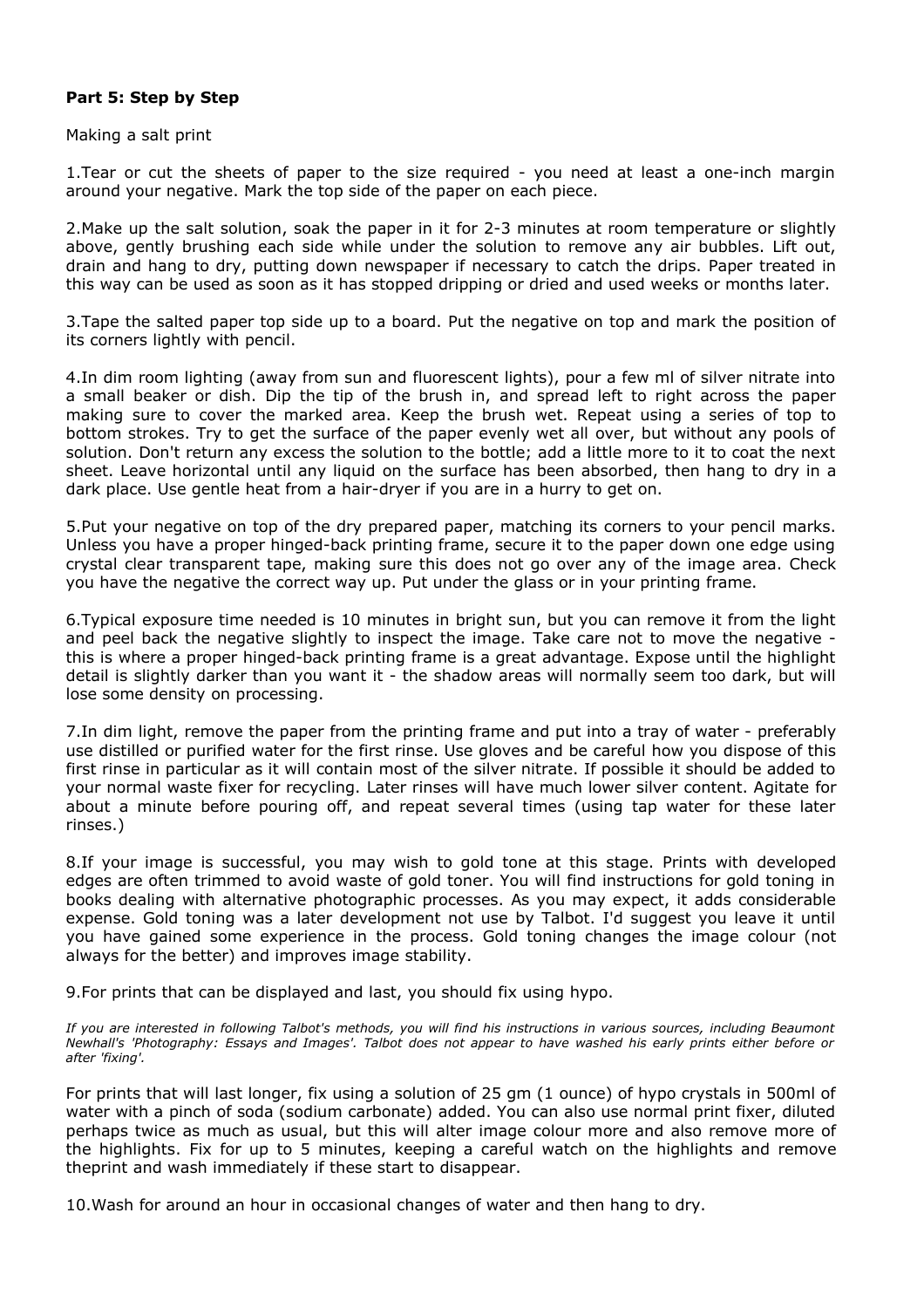## **Part 6: Suppliers & Resources**

Various books have been written with methods for making salted paper prints in the more than one hundred and sixty years since they were introduced.

Henry H. Snelling's 1849 volume 'The History And Practice Of The Art Of Photography' is subtitled 'The Production Of Pictures Through The Agency Of Light' and claims to contain 'all the instructions necessary for the complete practice of the Daguerrean and Photogenic Art, both on metalic, plates and on paper' (sic), and is well worth downloading from the web if you want to experiment further. Snelling more or less copies the details given by Talbot for making salted paper, but does add a number of further details.

The year after this was published saw the publication by Louis Desire Blanquart-Evrard of his work using albumen. This was an idea first proposed by an anonymous contributor to 'The Athenaeum' in May 1839 but Blanquart-Evrard was the first to put forward a practical method that contained the chlorides in the albumen. Albumen rapidly replaced salt printing as the normal photographic print because of its greater brilliance and depth of tone, and remained the dominant print medium until 1895 (finally going out of production in 1929.)

All paper prints in the first ten years of photography were salted paper prints, but after around 1855 it was probably mainly used for proofing. However, modern salted paper prints that I have made are a good match in terms of colour and tonal range to many matte prints from the 1850s (and later) identified in collections as 'albumen prints' and although it is possible to make matte albumen prints I suspect these are relatively scarce. If a print is matte, made before 1885, and does not have yellowed highlights it is highly probably that it is a salted paper print, whatever the curator's label.

Many later photographic books also had instructions for salt printing and other early printing methods, but they were dropped out of most photographic textbooks by the 1930s. One of the best known from this period, 'Photography, Theory and Practice' the English edition of 'La Technique Photographique' by L P Clerc, contains details of this and other by then obsolete processes such as albumen printing. Not available on the web, it is relatively common and cheap secondhand.

If you are interested in older processes and practices, you will find books such as the 1911 'Cassell's Cyclopaedia of Photography' enthralling. I find it a useful source of information particularly for its many line drawings and learn something new every time I pick it up. However the older chemical nomenclature and weights and measures do make life a little trying at times, and there are some procedures suggested which bear no relation to common sense let alone health and safety procedures. Almost every page deserves a health warning. It lists salted paper under one of its alternative names, Plain Paper.

The best modern source of information on the whole area is 'The Albumen & Salted Paper Book' by James M Reilly. First published in 1979 and long out of print it is now available in full on line a generous gesture from the author. It really tells you everything you could wish to know.

The same year saw the publication of William Morgan's 'The Keepers of Light', which remains a key text for those interested in older processes. Since then a number of other books have also appeared which cover alternative processes in detail. Although some of these have excellent articles and illustrations on salt printing, there is nothing essential in them that is not available in the earlier works.

There are also a number of online resources, including the alternative processes mailing list and a number of fine web sites. Materials for the processes can also be found online at specialist dealers, including Bostick & Sullivan and ? in the USA and Silverprint in the UK. Many articles on alternative processes have appeared over the years in various photographic magazines, and there have been independently produced magazines dedicated to alternative processes in both the UK (now defunct) and the USA.

Among the resources on the web are sites with some directions for the process, others with good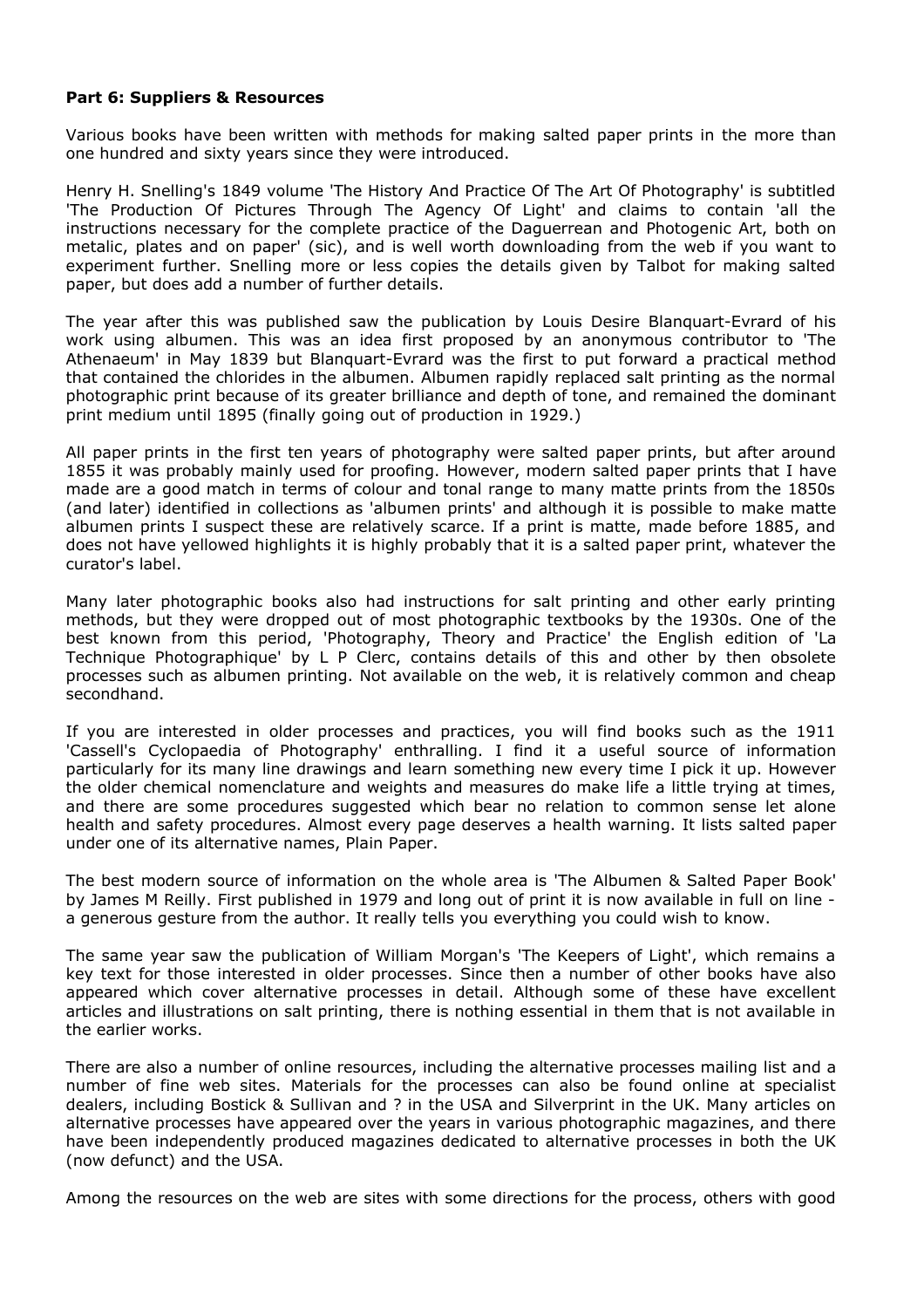examples of prints made using it, and also places where you can ask questions of others using the process, including a web board and a mail list. For the mail list it is a good idea to search the online archive to see if your query has already been answered, as well as to read messages for a few days to see how the list operates before asking your questions. You also need to remember that some of those who answer questions on such mail lists are less reliable than others.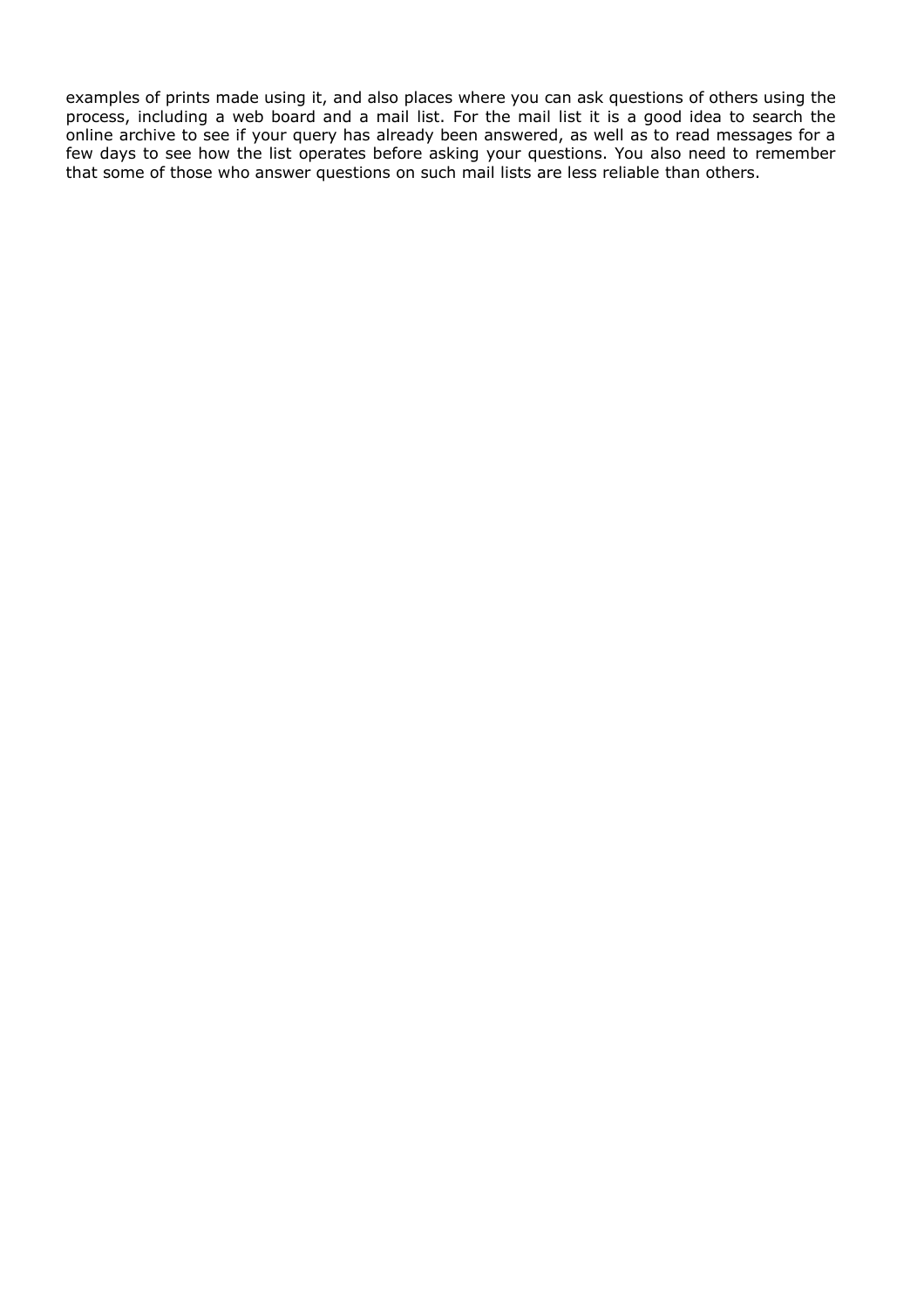# **The Calotype**

## **Part 1: Key Facts**

There are probably more errors and misconceptions published about the calotype process than any other aspect of photographic history. This feature will correct some of them and give some details about the process and its invention. For details of William Henry Fox Talbot's earlier 'Photogenic Drawing' process and his early biography, see the features 'Photogenic Drawing' and 'Salt Printing' - link in box to right.

- WHF Talbot worked on the calotype process from 1839 to 1840, patenting it and announcing it to the public in 1841; many others at the same time were also attempting to improve on his photogenic drawing, but with less success
- the calotype differed radically from the photogenic drawing which Talbot had announced in 1839, though many have confused the two
- the calotype is a process for making negatives not prints; if you see a print labelled in a museum collection or book as a 'calotype', this is incorrect - it is probably a 'salted paper print from calotype negative'
- prints from calotype negatives were made using the same salted paper process announced by Talbot in his photogenic drawing pamphlet of 1839 (see feature - link in box at right)
- the major advance of the calotype process was its use of a 'latent image'. The image formed on exposure in the camera was invisible or very faint and was then made visible by the use of a 'developer' in a similar manner to the use of mercury to develop a daguerreotype
- the calotype used a develoer both in the sensitising of the paper and after exposure
- gallic acid, used as the developer was first introduced into photography by Sir John Herschel in 1839, and Talbot followed his suggestion in looking at its possibilities, finding a novel way in which to use it
- It was also Herschel who showed Talbot the use of hypo as a fixer, which became a part of the calotype process. The Rev Joseph Bancroft Reade, whose name is given in some accounts as having introduced both hypo and gallic acid, also learnt of them from Herschel.
- gallic acid is obtained from tannin, a common material in many plants and extracts from them such as tea, coffee and whisky, as well as the oak galls from which it got its name
- the calotype negative provided the first practical method of producing prints on paper from a camera exposure
- unlike photogenic drawing, the calotype gave reliable results, and the exposure times were considerably shorter - typically several minutes in bright sun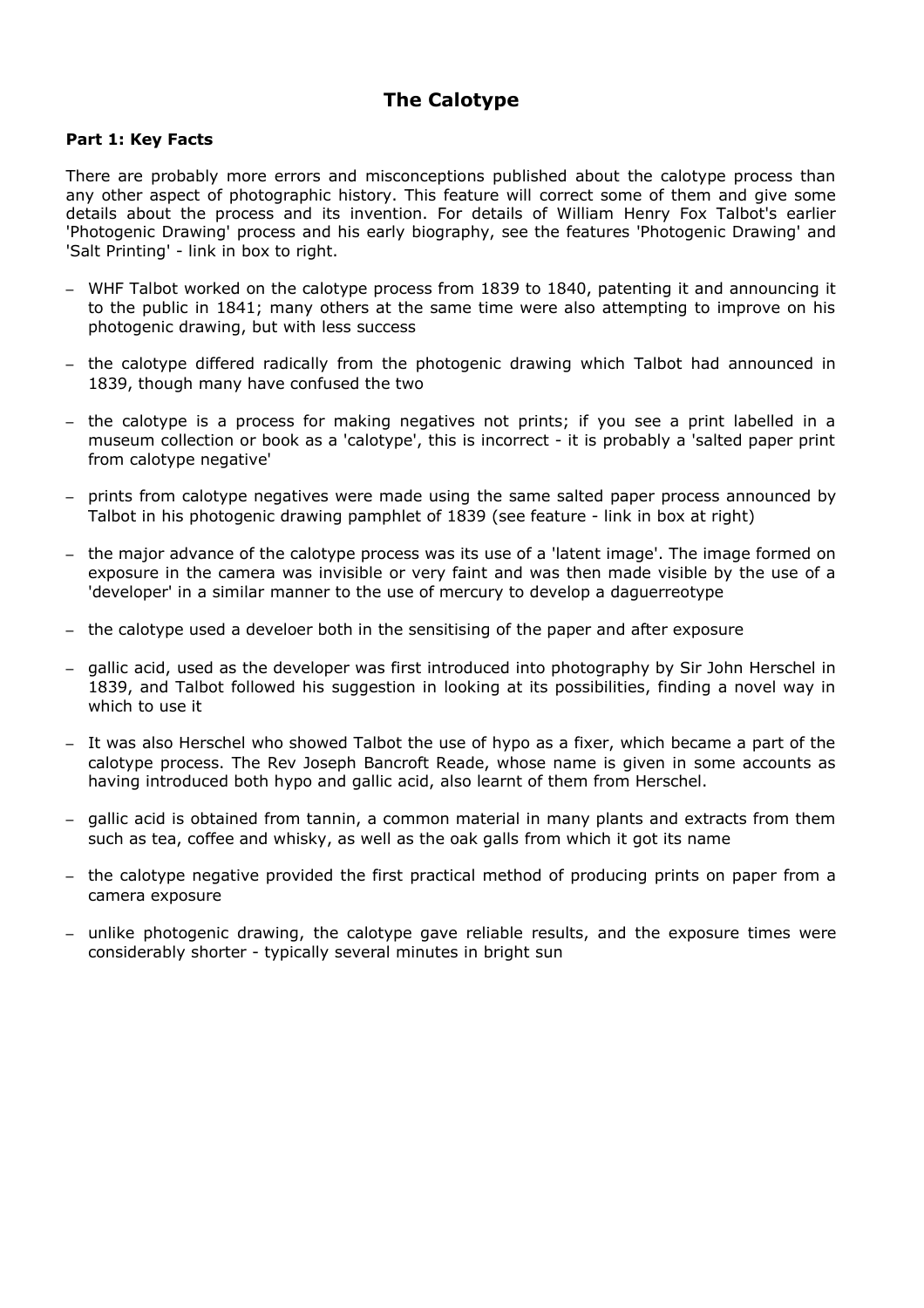## **Part 2: History**

Full details of William Henry Fox Talbot's photogenic drawing process were announced to the public in his privately printed pamphlet 'Some Account of the Art of Photogenic Drawing or, The Process by Which Natural Objects May Be Made to Delineate Themselves without the Aid of the Artist's Pencil.' This was read by him to the Royal Society in London on Jan 31, 1839 and published for Talbot by R and JE Taylor shortly afterwards, when the Royal Society declined to publish it. Accounts had already appeared in magazines such as the 'Literary Gazette'.

Surprisingly, the British Library has only recently acquired a copy of this rare twelve-page pamphlet (the British Museum probably had a copy at the time of publication, but if so it has been lost.) Their press release which states 'The text is a straightforward, non-technical description of Fox Talbot's 'calotype' process, written with infectious enthusiasm' is just one of the more recent examples that confuses photogenic drawing with the later calotype process, although it is particularly disappointing that this major British institution should parade its ignorance on this matter.

It is a confusion that was at one time probably a more or less deliberate part of a British cultural imperialism. We liked to be able to claim that we had invented almost everything before the foreigner, and particularly before the French. In the case of photography this was hard to sustain in face of the work of Niepce and Daguerre, and even harder when the only British candidate for 1839 was 'photogenic drawing'. As all who tried it at the time realised, it was a very poor and unreliable substitute for the delicate and finely detailed daguerreotype.

The calotype (named by Talbot from the Greek for 'beautiful drawing') was the first real competition for the daguerreotype, but unfortunately it was only announced two years later, in 1841. For British claims to have any real validity it was necessary to somehow confuse the two processes and the two dates, a confusion that succeeded extraordinarily well over the following 150 years of photographic history.

When Talbot visited his friend Sir John Herschel at Slough on the day following his talk at the Royal Society, their photographic work was doubtless the main subject of their meeting. Talbot was able to show Herschel some of his results, and - as previously mentioned (see feature 'Salted Paper Prints') - Herschel was able to show Talbot how hypo could be used as a fixer.

Herschel around this time started his mass of experiments on photosensitive materials, and by the middle of the following month had tested over 400 different materials. Unlike Talbot, who generally kept the details of his work to himself until he was ready to publish, Herschel was keen to share his discoveries immediately with others. On 28th Feb he wrote a long letter about his recent results to Talbot, including the comment that the most promising experiments he had made had been using silver nitrate and gallic acid.

By the end of the following month, Talbot was writing (in a letter quoted in R. Derek Wood's article 'Latent Developments from Gallic Acid, 1839', an invaluable source for information in this area) to recommend the use of silver nitrate followed by gallic acid to a fellow scientist. Earlier in the middle of March, Herschel had talked on his work to the Royal Society, announcing publicly the efficacy of hypo as a fixer and also mentioning in an aside the use of gallic acid.

Among those present at this meeting was the Rev Joseph Bancroft Reade of Peckham, South London, who was quick to take up Herschel's suggestions and within a week or two had good results with the method. He mentioned this to the optical instrument maker Andrew Ross who met Talbot and told him, possibly later the same day, by certainly by a day or two later. Talbot may also have heard of others making good use of the material. Photography was very clearly a hot topic of the time.

Prompted by news of this success, Talbot went to a chemist in Oxford Street and bought a dram of gallic acid. Exactly how much this was is unclear, as there were then several sets of weights and measures in use in England; however chemicals were generally sold in 'avoirdupois' and a dram was 1/16 ounce (just under 2 g) while in making up formulae, 'apothecaries' measures were used, in which a dram (or drachm) was 3 scruples or 60 grains - just under 4 grams.) It was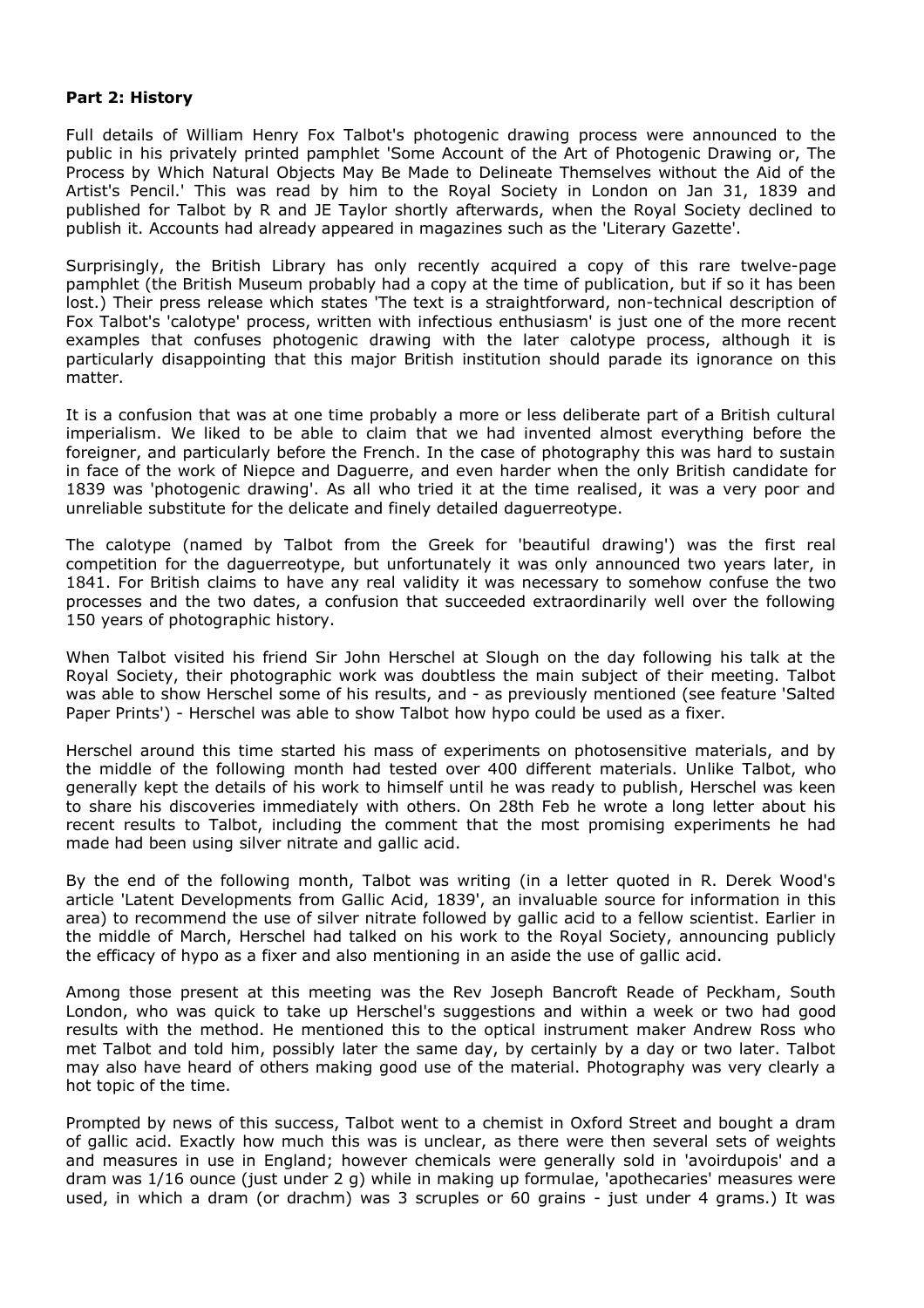certainly a small bottle, but the amounts needed are fairly small. Talbot began his experiments with it at Lacock a few days later in early April.

These early experiments were based on the idea of using an organic material to increase the light sensitivity of silver salts, which had been a well accepted concept for many years. The paper was first washed with silver nitrate and then with the gallic acid, to form what was generally referred to as 'gallo-nitrate of silver' or 'gallate of silver'. Although Reade, Talbot and Herschel among others found the material gave a useful speed increase, it was still not really a usable process.

It was not until September the following year (1840) that Talbot returned to experimenting with gallic acid, probably making the first real calotype on 20-23 September 1840. He carefully kept the details of his discovery secret (apparently to the extent of cutting out the words 'gallic acid' from his laboratory notebook with a sharp blade.)

In part his secretiveness will have been because of his intention to patent the process, apparently at the urging of his mother, Lady Elizabeth Fielding and colleagues including Sir David Brewster. The patent title for the calotype (British Patent 8842) which contained a brief overview was awarded on 8 February 1841, and fuller practical details were deposited in August of the same year.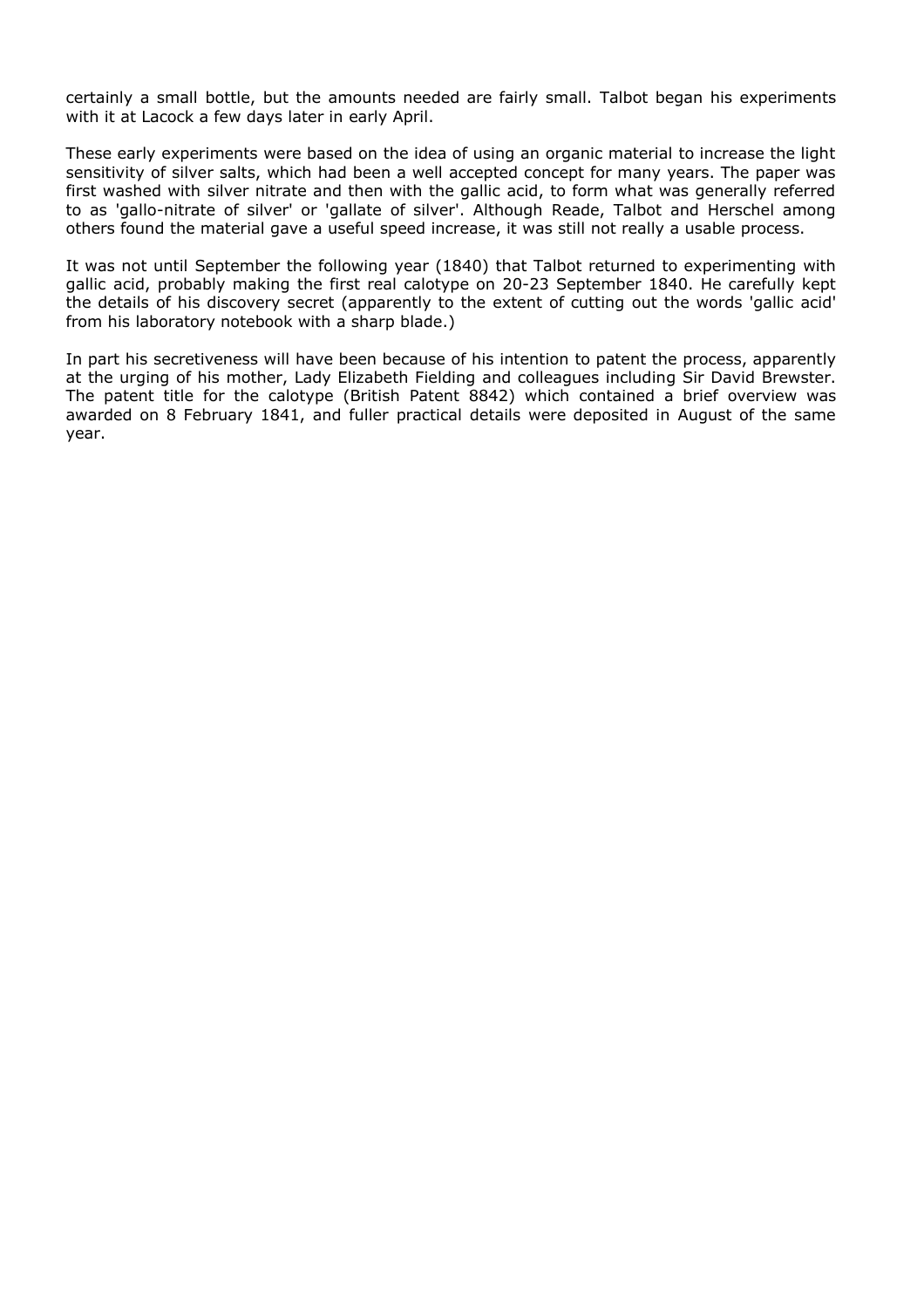## **Part 3: A Little Chemistry**

In a further fascinating short article, R. Derek Wood points out that one of the articles written a day or so after Daguerre's presentation of his process in August 1839 had described the use of mercury as bringing out the 'yet invisible and only latent' image. Later, in the same description of his interview with Daguerre the unknown author had likened this to the use of invisible inks, which on warming become 'visible as if ink was formed there from nutgalls'.

It is indeed curious, and surely not coincidental that the major materials involved in the manufacture of medieval indelible ink were to play an important role in photography.

Oak gall based inks had largely replaced the older carbon based inks by the late Middle Ages. They were made using tannin, which was normally either boiled or fermented to hydrolyse the gallotannic acid it contained to produce gallic acid (and some digallic acid). This was then mixed with iron(II) sulphate (known in antiquity as vitriol, later often as green vitriol, to distinguish it from copper(II) sulphate which was called blue vitriol, although vitriol could be a mixture of metal sulphates.) The gallic acid reacted with the iron(II) irons to produce an iron(II) gallate complex which slowly oxidises in air to give a dense black insoluble iron(III) gallate. Recent research suggests that it may in fact decarboxylate to form a pyrogallate complex.

As Wood suggests, writing made using only one component of the ink could be used as an invisible ink, being revealed in a way analogous to the development of a daguerreotype or calotype by painting the paper over with the second component.

The use of gallic acid was thus associated with the production of permanent marks on paper, as was also iron(II) sulphate. Both had an important role in early chemistry, with a silver complex of gallic acid acting as the developer in the calotype process. Iron(II) sulphate was also widely used as a developing agent in later years, after its introduction by Robert Hunt in 1844, and it later became the developer of choice for most users of the collodion process.

Chemically, gallic acid is 3,4,5-trihydroxy-benzoic acid, and is closely related to a number of other materials which have been used as photographic developers. On gentle heating it loses the carboxylic acid group and produced pyrogallol (1,2,3-trihydroxy-benzene) which was introduced as a photographic developer by F Scott Archer in 1851. It was the negative developer of choice for many large format photographers, including Edward Weston, and has recently seen a revival in use through formulae such as the PMK developer developed by Gordon Hutchings. Pyrogallol forms both a silver image and a coloured stain which intensifies the image.

The remaining components of inks were water - obviously a vital component in photographic processes - and Gum Arabic, a pale yellow to golden orange gum exuded in lumps often the size of a walnut by the Acacia tree found in Egypt and the Middle East and also used in cookery. Gum Arabic was used to slow down the absorption of the ink into the paper, so that the ink dried more on the surface, giving a more intense colour, and also it could impart a glossiness to the dried ink. Gum Arabic was used for a similar purpose in some photographic formulae and was also the basis of the gum bichromate process popular among pictorialist photographers around 1900 and also enjoying a revival in recent years among those interested in handmade photographic papers.

Development in the calotype process was physical development, where the silver producing the image came largely from the developing solution rather than from the paper coating. The silver in solution is in the form of silver ions, Ag+ and this requires to be chemically reduced to give silver metal:

 $Aq+(aq) + e- \rightarrow Aq(s)$ (reduction)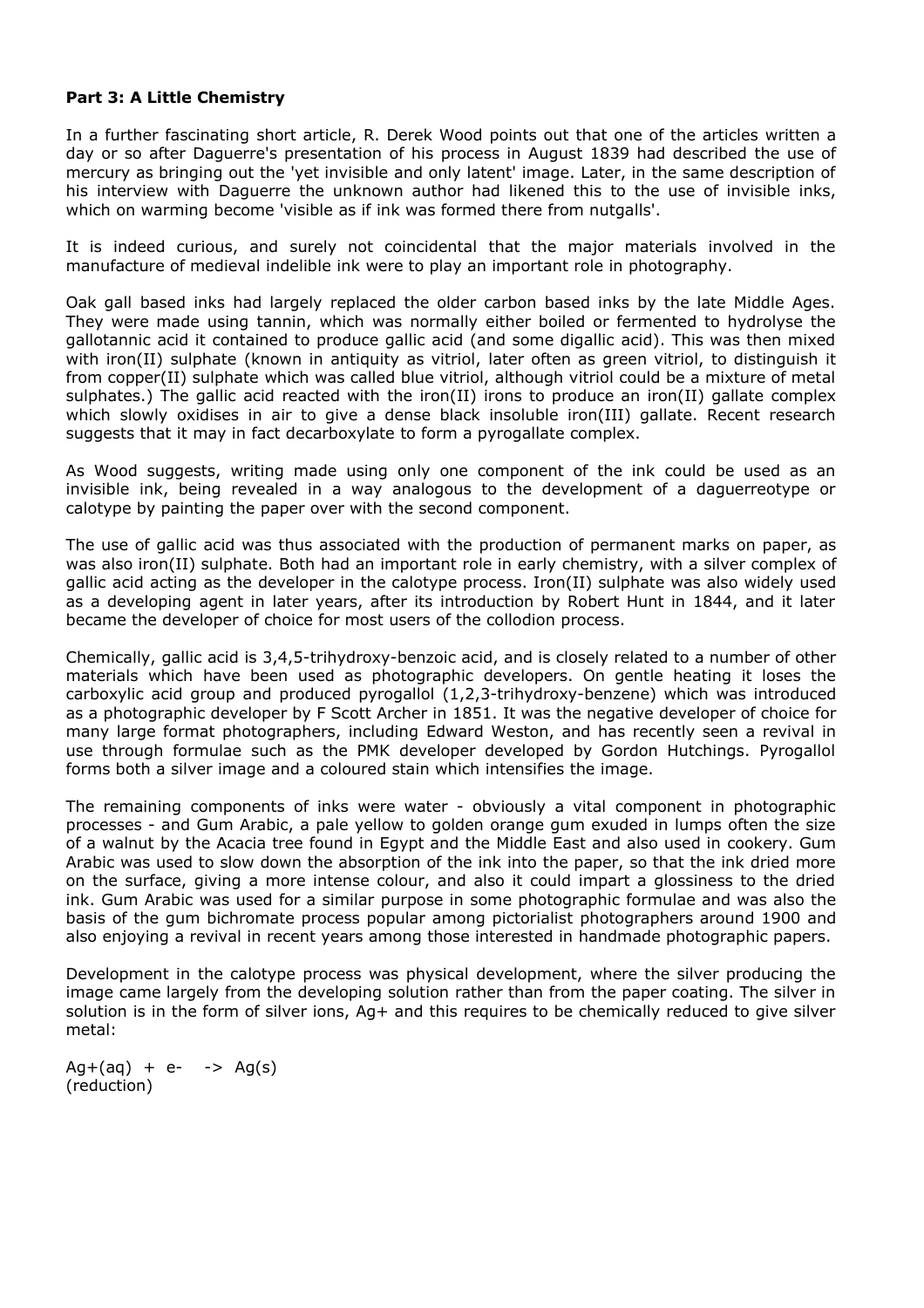The electrons for this process have to be supplied by a corresponding oxidation reaction of the developing agent, in which it releases elections. In the case of polyphenols such as gallic acid, this is likely to involve the loss of hydrogen from the phenolic groups to form quinones and hydrogen ions. Schematically this may be represented as:

$$
\begin{array}{ccc}\n\bigvee & \bigvee & \bigvee & \bigvee \\
C - OH & & C = 0 \\
\bigvee & - & \bigvee_{C = 0} + 2H + + 2e \\
\bigvee & C = 0\n\end{array}
$$
\n(oxidation)

although the actual reactions will involve silver complexes of the gallic acid.

This development process occurs preferentially (and almost entirely) at those sites in the image where there is existing silver due to the exposure in camera.

Talbot's instructions (see next part of this feature) called for the initial production of a light sensitive material containing a silver-gallic acid complex - the same material as was later used to develop the paper. Some development could thus take place as the paper was exposed (generally while still damp) but would be limited in particular by the lack of water present preventing much diffusion of the complex to the site of development.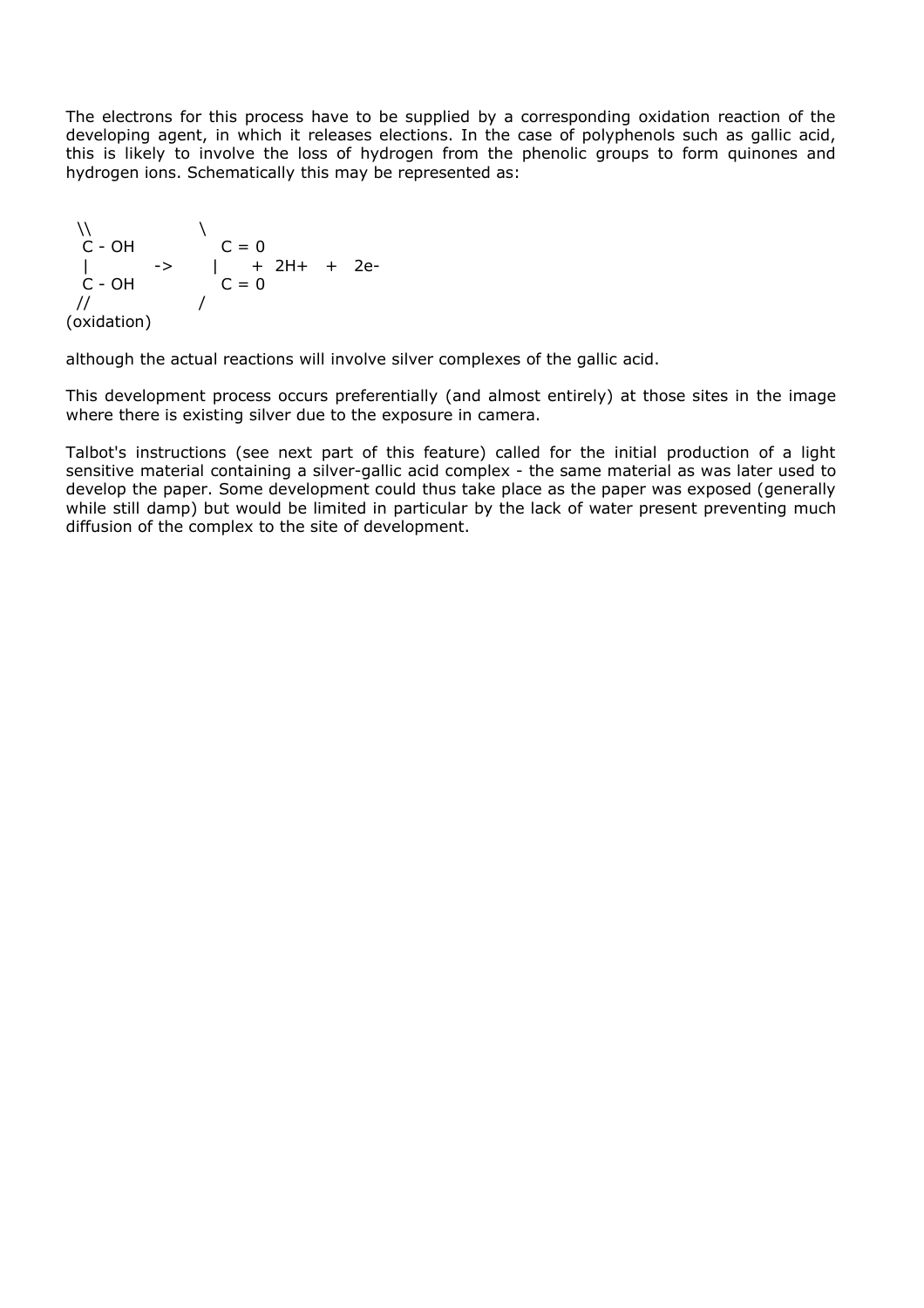## **Part 4: Talbot's Instructions**

Talbot presented his calotype process in a lecture to the Royal Society in London which he shortly after published as a reprint 'The Process of Calotype Photogenic Drawing, Communicated to the Royal Society, June 10th 1841.' This is reprinted in Beaumont Newhall's 'Photography: Essays & Images'.

Talbot's instructions for the process in this lecture were clear and concise and gave all necessary detail. Shortly after the announcement it was possible to buy iodised paper ready for the final sensitising and use.

- Making Iodised paper

The quantities mentioned by Talbot have been converted into modern measurements. Some amounts have been changed proportionally to make more sensible quantities.

Smooth surfaced writing paper was trimmed to remove any areas with watermarks before use. The preparation of the paper was best done using candlelight.

1. A soft brush was used to brush silver nitrate solution over one side and the paper was then dried; gentle heat could be used.

2. When dry or almost dry, it was put into a tray of potassium iodide solution for 2-3 minutes, drained, rinsed with water and blotted before being dried. Again heat could be used.

The 'iodised paper' at this stage had a pale yellow coating of silver iodide and could be kept for any length of time if protected from light.

- Solutions

Silver nitrate: Silver nitrate 6.5 g distilled water 170 ml Potassium iodide: Potassium iodide 57 g water 1000 ml

## - Calotype paper

The final sensitisation of the iodised paper to produce calotype paper was usually performed a few hours before use, although it could be kept longer - up to several months - but sometimes deteriorated. Again the preparation was carried out in candlelight

1. Mix together equal amounts of solutions A and B immediately before use in the quantity needed as the mixture does not keep. This mixture Talbot called 'gallo-nitrate of silver'.

2. Brush the coated side of iodised paper with this solution, and leave for half a minute

3. Rinse the paper in water, blot it and dry it using gentle heat only.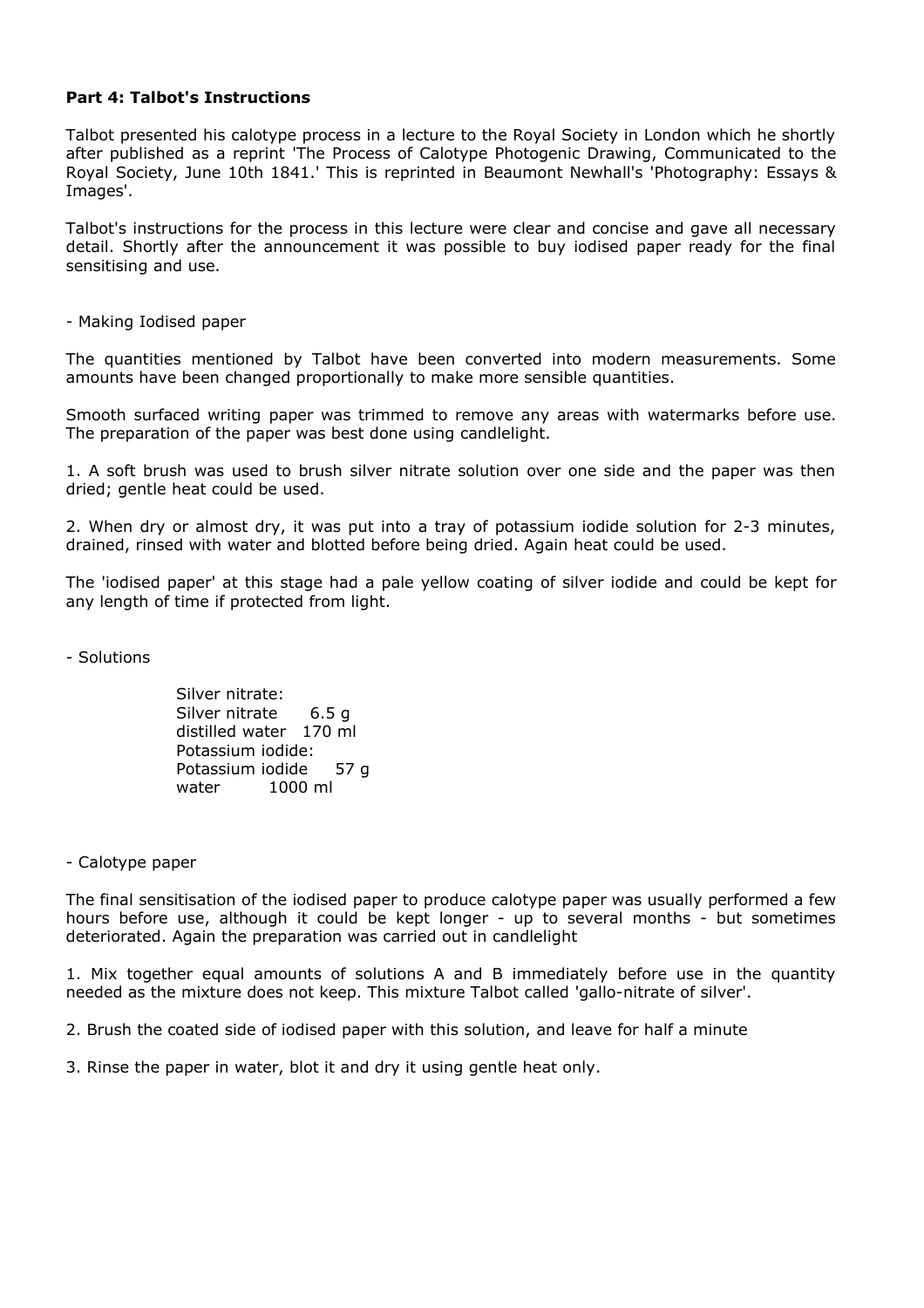When dry the paper was ready for use (it could even be used while still damp.) Talbot stated it was more than a hundred times more sensitive than any previous photographic paper.

Solution A: Silver nitrate 6.5 g Distilled water 57 ml Strong acetic acid (33%) 10 ml

Solution B:

A saturated solution of pure gallic acid in cold distilled water (about 1 g per 100 ml.)

- Exposure

In his original lecture, Talbot suggested an exposure time of one minute using a lens of aperture f15, but in a later note this was amended to 10 seconds in bright sunlight. Using an aperture around f3 and a bright subject, a good impression could be obtained in as short as one second. However some other sources give rather longer exposure times around 5 minutes as more typical.

As Talbot noted, the paper after exposure generally appeared quite blank, though there might be faint traces of an image.

#### – Development and Fixing

Talbot carried out development by brushing the paper over with the gallo-nitrate of silver solution and then warming it: "it is a highly curious and beautiful phenomenon to see the spontaneous commencement of the picture, first tracing out the stronger outlines, and then gradually filling up all the numerous and complicated details." Development was by inspection and when the picture was complete, it was rinsed with water, blotted and dipped into potassium bromide solution. After a minute or two it was then rinsed briefly with water and dried. Potassium Bromide solution:

6.5g in 250 ml

#### - Making Prints

Although the negatives obtained could be printed on calotype paper, much better results were obtained by using the salted paper process, which gave "tints more harmonious and pleasing to the eye." Full details of this were given in the feature 'Salted Paper Prints' (see box, top right.)

Any prints from this era in collections labelled 'Calotype print' are almost certainly incorrectly labelled. Almost all prints on paper before the 1850s (and matt surface prints for some time later) are salted paper prints. Although Talbot and probably others made prints on calotype paper they were generally rather unsuccessful experiments.

The calotype negatives often faded during the exposure to the bright sun needed in making salt prints. They could be revived by redevelopment.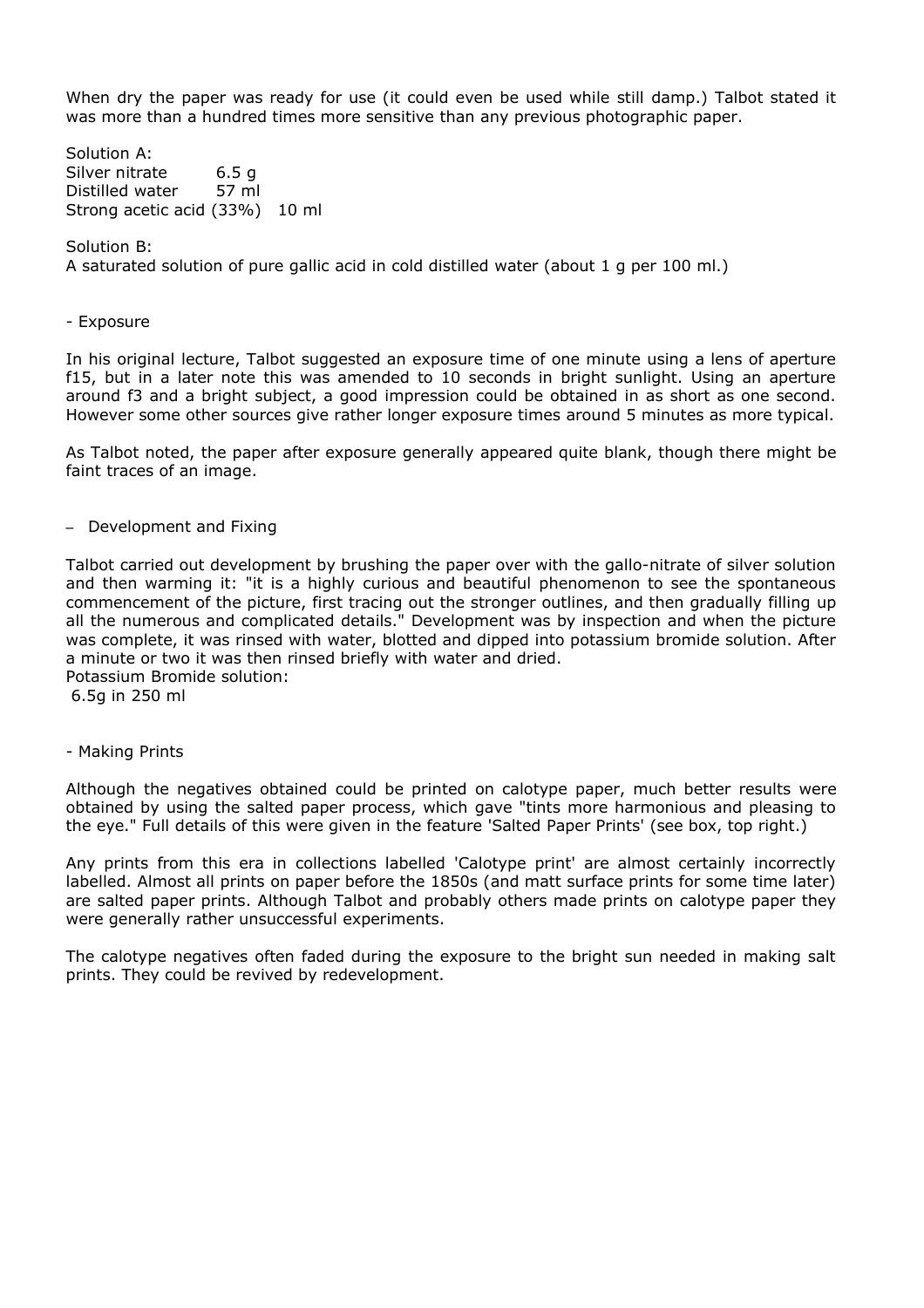## **Part 5: Later Improvements**

Various minor modifications in the sensitising bath were made with the aim of increasing the speed of the process, but none were very effective. Iron(II) sulphate (then called iron protosulphate and later often know as ferrous sulphate) was found to be an improved developer.

It is unclear why Talbot recommended the use of potassium bromide as fixer rather than the more effective sodium hyposulphite whose use had been well known for a couple of years. Possibly 'hypo' dissolved some of the lightest detail of the negatives, especially if used for too long or in too strong a solution. It may be that it led to some staining on the negatives because of the totally inadequate wash times then in use. In the early days, prints were simply 'dipped' into water rather than washed. Not surprisingly few if any survive completely unfaded.

Many calotype negatives were made more translucent either by dipping them into almond oil (now widely used in the cosmetic industry) or by rubbing them with wax and then ironing with a hot iron between sheets of blotting paper.

In 1851, the French painter-photographer, Gustave Le Gray (1820-84) invented a variation of the calotype known as the waxed-paper process. For this the paper was waxed before coating, and then soaked for an hour in rice water containing lactose, potassium iodide, potassium cyanide and potassium fluoride. After this it was then dried and sensitised before use with silver nitrate solution acidified with acetic acid. Development was with gallic acid.

Exposures were generally from 20 seconds to 15 minutes depending on the lens aperture and the light conditions. As well as recording very fine detail there is a complete absence of traces of the paper grain in images printed from these negatives. Although slower than the calotype (and much slower than the wet collodion process) it was favoured by many travellers as it avoided the carrying of heavy glass plates and the need to sensitise and process the negative immediately. Le Gray was also an early experimenter with collodion and later produced many fine pictures with the wet collodion process.

The calotype process was an instant success, and its main drawback was the patent that Talbot took out, and the large licence fees that he demanded for those who wanted to make use of it prevented its widespread adoption. William Langenheim acquired the patent rights for the United States, but the process was a commercial failure there. Talbot failed in his efforts to obtain a French patent, and the process was also free to use in Scotland. Outside of its use by Talbot and a circle of his friends it was in these other countries that the process say most use.

Talbot's patent was to continue to be an issue even after his calotype process was made obsolete by the invention of wet collodion in 1851, as he insisted that this new method was also covered by his patent. In 1852 he was persuaded to allow amateur photographers to take pictures without a licence, but he continued to charge professional portrait photographers and took several who would not pay to court. The matter came to a head in December 1854, when the case of Talbot against portrait photographer Martin Laroche came to court.

After a three day trial, the jury decided that although Talbot's claim to have invented the process was true, his patent did not cover the use of wet collodion. Following this decision, Talbot gave up his attempt to petition for a prolongation of the patent at the end of its normal 14 year life, and it expired in February 1855. By then, few people wanted to make use of it, although it remained a more convenient method for some travellers.

A further feature will look at some of the great photography produced using this process, notably the work of David Octavius Hill and Robert Adamson working in partnership in Scotland.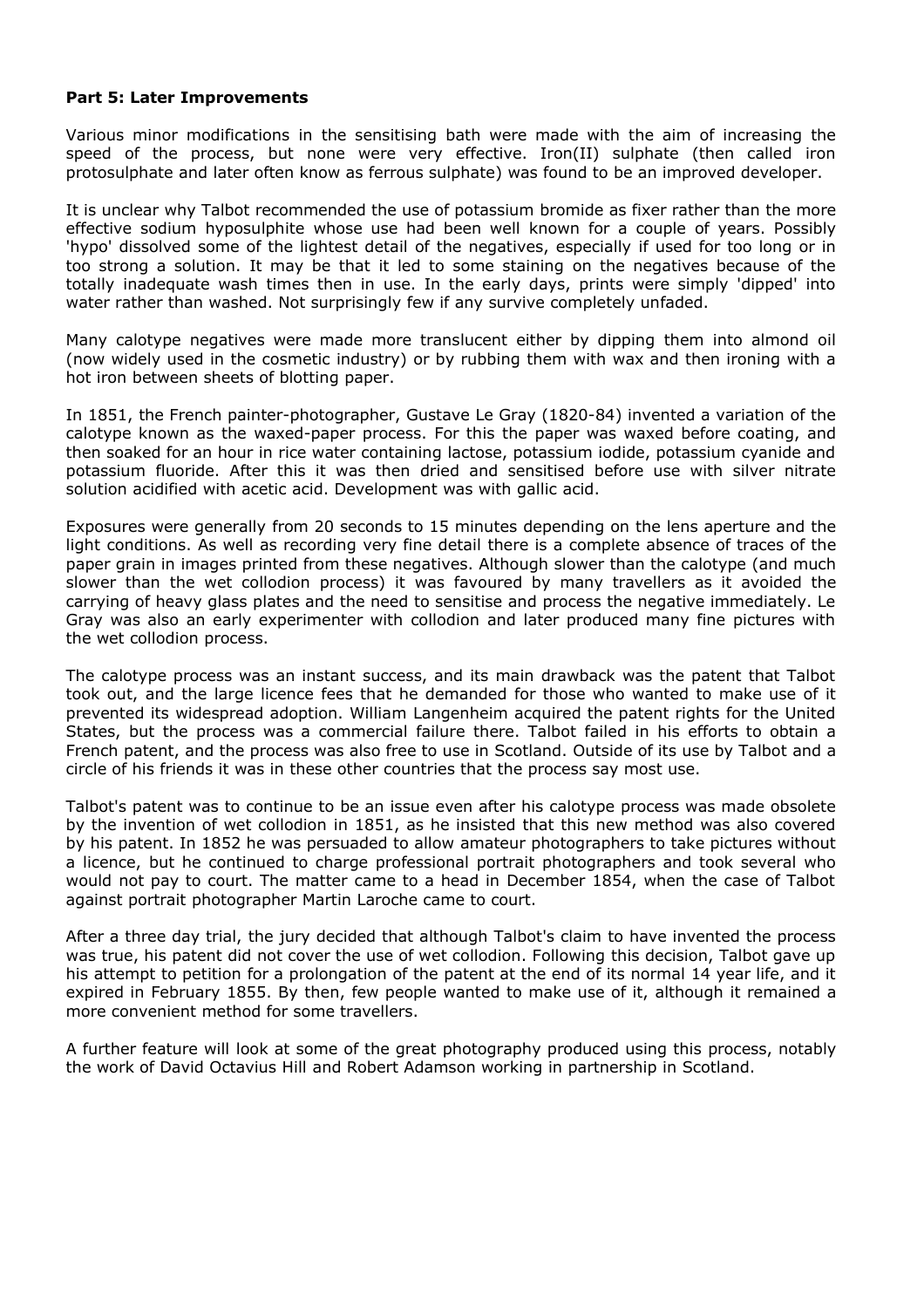# **Photography in the 1840s**

## **Part 1: Odious Comparisons**

Following the announcements of the daguerreotype process in 1839 and the calotype process in 1841, there were two photographic processes in general use (see links in box at right for further details.) In 1851, the wet collodion process was introduced, which is often stated to have made both the earlier processes obsolete. Both continued in use for the particular applications to which they were best matched, and the replacement was much more gradual than is usually suggested.

A while ago I read the published autobiography of an English photographer that recounted the incident from his youth that turned him to photography. In the 1890s while he was a young boy in Kent, an elderly wandering photographer had come to his village making daguerreotype portraits and he had been allowed to help with the process. The itinerant claimed to have learnt the process from Daguerre himself - and quite possibly he had done so - some fifty years earlier. The process was still meeting his and his clients' requirements over 40 years after it was 'obsolete.'

Many books have listed and compared the relative merits of the calotype and the daguerreotype as if they were a matter of choice for the photographer of the time similar to that between Kodak or Fuji or Ilford film. Often the comparison takes on a chauvinistic bias - unsurprising given the long history of conflict between France and England. Both were viable photographic processes, but they served different social and economic functions, as a result of their different properties.

| <b>Daguerreotype</b>                                                      | Calotype                                                                                          |
|---------------------------------------------------------------------------|---------------------------------------------------------------------------------------------------|
| Announced in 1839                                                         | Announced in 1841                                                                                 |
| Direct positive process                                                   | Gives a negative that has to be printed                                                           |
| Uses light sensitive silver halide                                        | Uses light sensitive silver halide                                                                |
| Detailed manual published shortly after announcement.                     | Outline published with announcement.                                                              |
| Exposures typically 10s-10 minutes                                        | Exposures typically 30s-20 minutes                                                                |
| Gives unique original                                                     | Gives negative which can be used to produce as many<br>prints as required                         |
| Image on metal plate                                                      | Negative and prints on paper                                                                      |
| Image needs protection of sealed case                                     | Image needs no special protection                                                                 |
| Detail in image limited only by lens/focus                                | Detail in image lessened by texture from paper                                                    |
| Image difficult to view and needs correct orientation to<br>see           | Image clearly visible from any position                                                           |
| Rapid process - 15-20 minutes from exposure to<br>delivery of final image | Slow process - typically several days to deliver final<br>image (can be printed many years later) |
| Images generally required individual presentation in<br>case              | Images can be incorporated into albums, pasted into<br>books etc                                  |
| Process benefits from mass-production techniques                          | Process suitable for hand production as required                                                  |
| Plates relatively heavy                                                   | Sensitized paper is light                                                                         |
| Processed immediately                                                     | Negatives best processed shortly after exposure; printing<br>can be left for later                |
| Usually small (plates are expensive)                                      | Often large (paper is cheap)                                                                      |

The daguerreotype spread rapidly around the world as scientists and others with an interest in science read the news in the papers and magazines in the industrialised countries. Photographers soon set out from Europe and the USA to create daguerreotypes in other parts of the world. Often their work in these countries created much local interest, and many of them inducted some of those interested into the new art.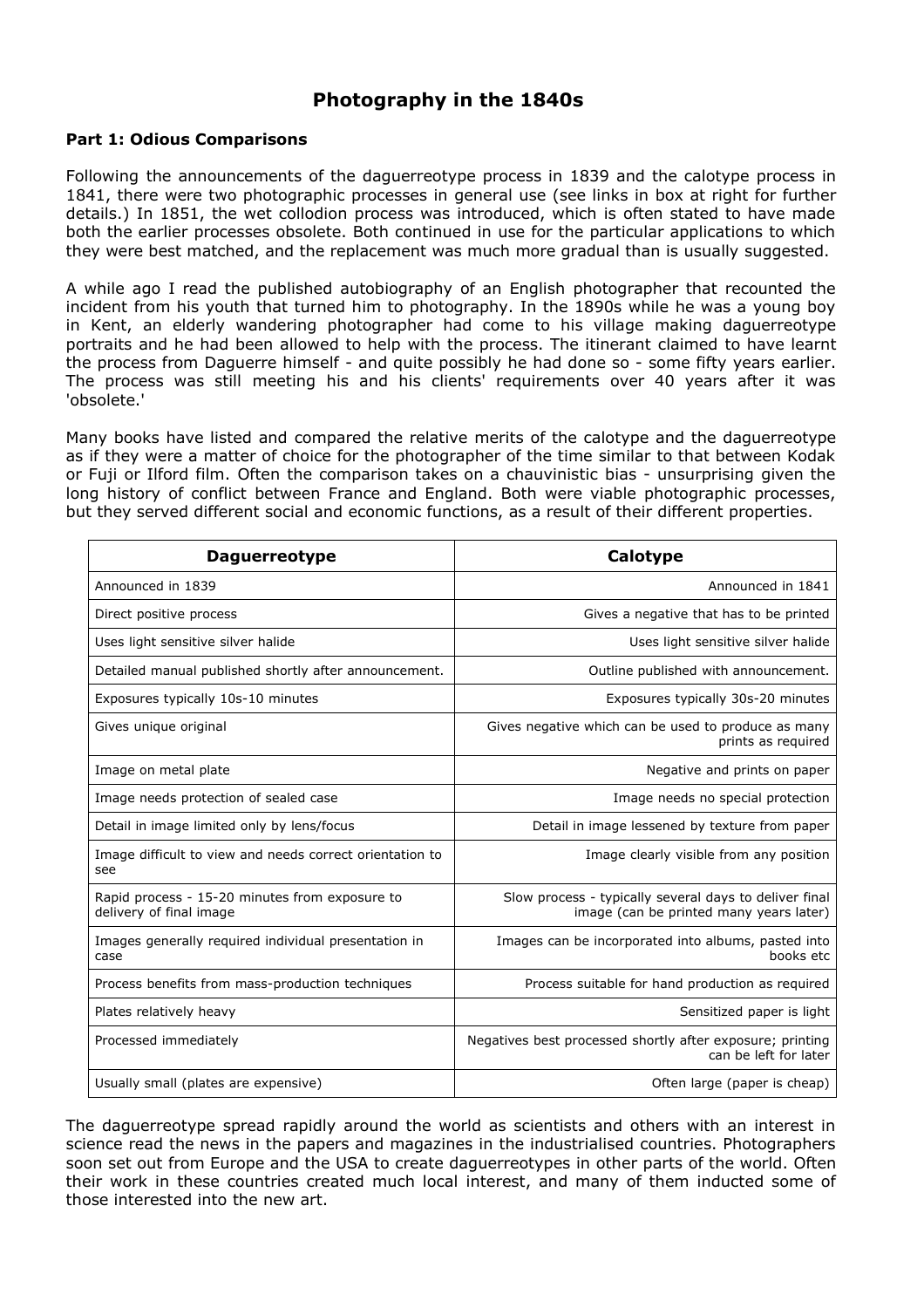There were some limitations on the spread. Although Daguerre's process had been released 'free to the world', it was covered by Daguerre's prior patent in the UK, which limited it to those professionals who could afford a licence. Similarly Talbot patented his calotype process in the UK and USA, again limiting its growth in these countries, but his efforts to get a French patent were unsuccessful.

In general, most professional photographers used the daguerreotype process in the 1840's, while the calotype was generally favoured by those who were not attempting to earn an income - at this time mostly gentlemen scientists rather than what we would now regard as amateur photographers. In the next decade however there was an increasing professional interest in the calotype, as the possibilities of travel photography were explored.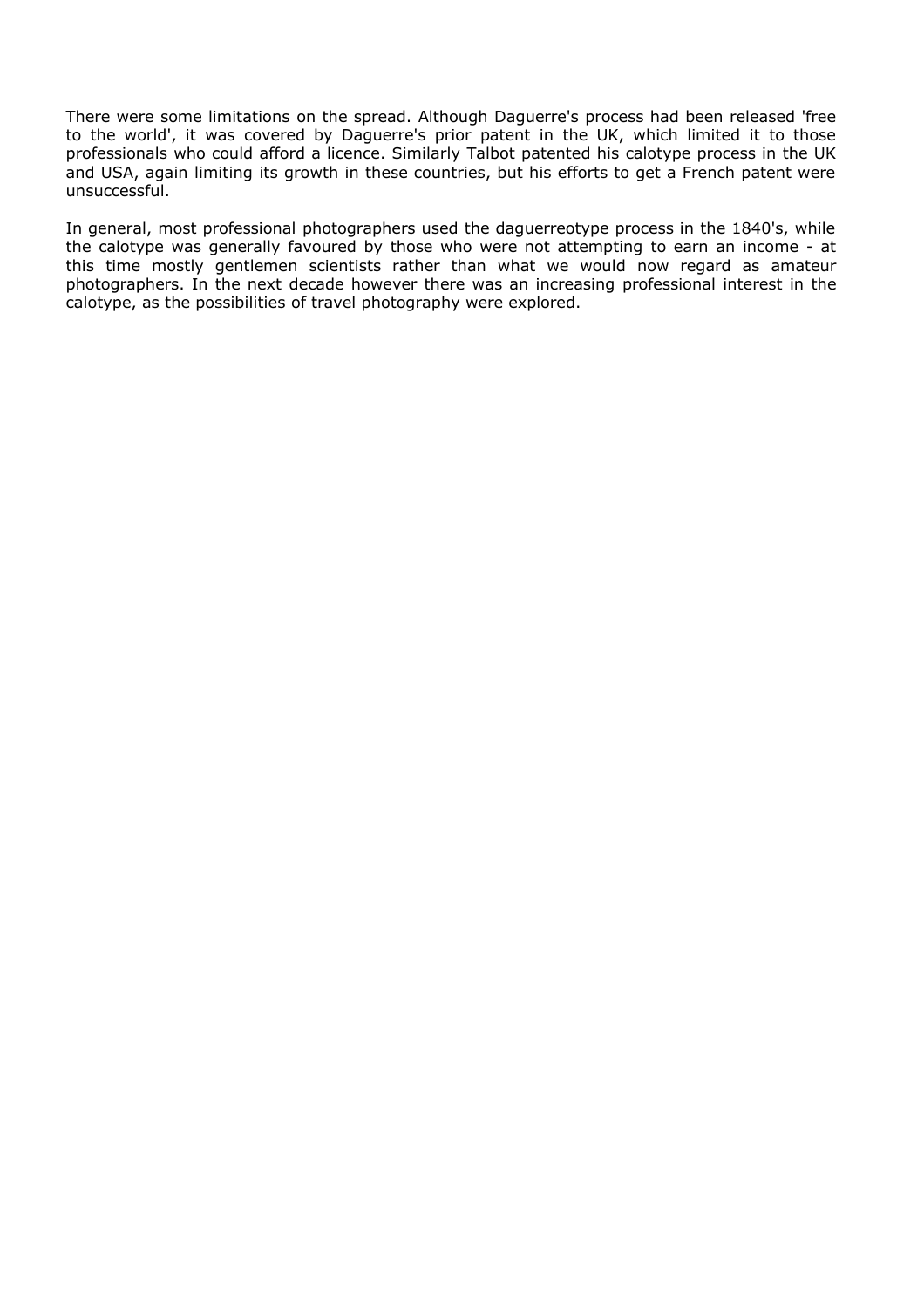## **Part 2: The Daguerreotype**

The daguerreotype had almost two years start on the calotype, but there was another clear advantage. You could buy Daguerre's manual, follow its directions and the process worked. The calotype was a little trickier, as Talbot had issued an outline rather than detailed instructions, and many of those who tried it were disappointed with the results they obtained.

The Reverend Calvert Richard Jones (1802 - 1877) was a keen (and very proficient) amateur watercolour artist who took a great interest in the discovery of photography. He was also a friend of Talbot's younger cousin, 'Kit' (Christopher Rice Mansel Talbot), having been at Oxford University at the same time. Talbot apparently did not much approve of Jones who he felt was taking advantage of Kit's wealth in staying and holidaying with him.

In March 1841, Jones made a daguerreotype of Kit Talbot's house, Margam Castle, producing the earliest known photograph in Wales. He went on to try the calotype process, but at first met with little success. Requests to Talbot for further information and advice seem not to have been answered and Jones went to France to get ideas from Hipployte Bayard, who having first invented his own direct positive process on paper in 1839, had switched to using the calotype.

Later Jones and Talbot became good friends, and even went together on a number of photographic expeditions. In 1845, Jones went to stay with Kit Talbot in Malta, later travelling to Italy. He sent his calotype negative back from there to be printed at Talbot's printing works in Reading. The pictures from his travels in Europe and in the countries of the United Kingdom show that he used his artistic training to good effect in the selection of subjects and viewpoints.

The daguerreotype was ideally suited to use by professional portraitists in their photo studios, where they had well equipped and organised workshops for preparing and processing the plates. Their great success in America and in particular the high technical quality of the best work there the term 'American Daguerreotype' was used as a byword for quality - was largely due to the use of mechanical methods of plate polishing and preparation in a highly controlled manner, an early application of mass production techniques. A separate feature will deal with the great masters of the American daguerreotype.

Short processing times were vital for the smooth running of an early portrait studio. After the ordeal of sitting (or standing) absolutely still for perhaps several minutes in dazzling light, the client had only a short period to recover before the photographer's assistant had finished the processing and the picture could then be taken away.

Usually people wanted a picture of themselves or their loved ones. They did not want multiple copies, but a single copy. The daguerreotype in its impressive case was a precious object, with a magic that the paper print lacks. Like an icon, there are rituals associated with viewing it, holding it in one's hand and angling it to the correct position to see the image clearly.

Daguerreotypes are normally small because of the high cost of the metal plates - they were normally cut into small pieces - often as many as 12 or 16. The highly detailed images demanded close attention with the image in your hand. They were treasured objects, prized possessions of those who could afford to own them. They were small enough to carry around with you to show off to your friends and relations.

Of course there are daguerreotype images of other subject matter. There are landscapes, city views, historical sites and others. Particular clients may have commissioned some, but others will have been made by photographers to demonstrate their mastery of the process.

In the first flush of the discovery, every scientist and experimenter had a go at the daguerreotype, with varied success. After this, it became very much a professional process, and well over nine tenths of the business was in individual portraiture. Unless the sitter was very unhappy with the result, the daguerreotypes went with them as they walked out of the photographer's door. Some pictures had to be made for the 'shop window' with a more universal appeal than a portrait of Joe Public, and local scenes were one way to meet this need.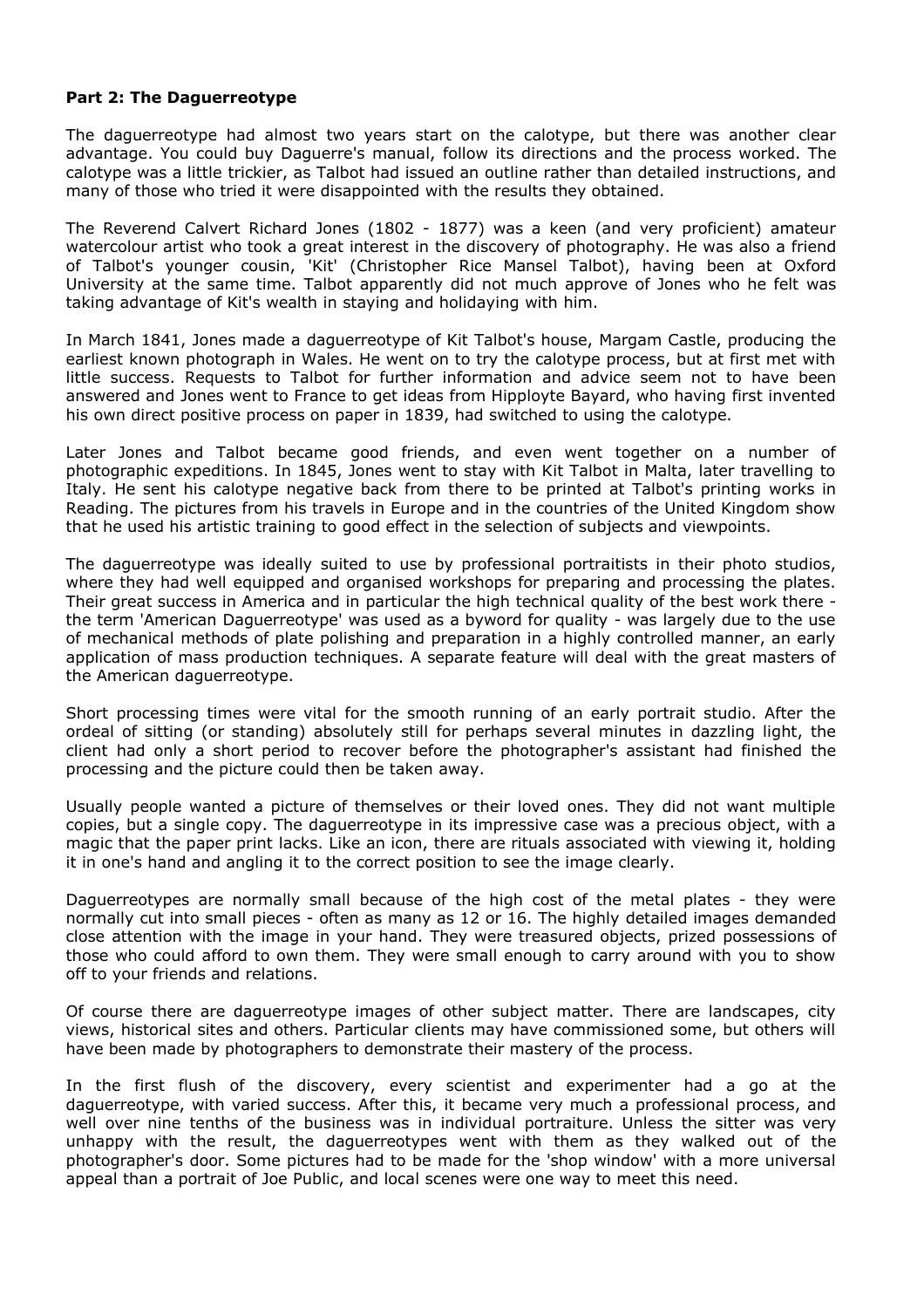The earliest photographic travellers had no choice but the daguerreotype, but the advantages of the calotype soon became clear. It avoided having to carry cases of heavy metal plates and the paper could be prepared in advance with less need for lab facilities on the spot, although it was still generally advisable to process the negative as soon as possible as the results were still unreliable. However making the prints could safely be left for when the photographer (or his negatives) reached home.

The major disadvantage of the daguerreotype for their purposes was that it remained a single unique image. Marketing the work was difficult with only a single image; the best multiple results were obtained from engravings based on it (some were even engraved direct onto the plate, destroying the original image in the act.) However, these results no longer had the cachet of having been reproduced directly from nature without the apparent use of a human hand; they made the photograph simply another aid to drawing - comparable to the camera obscura.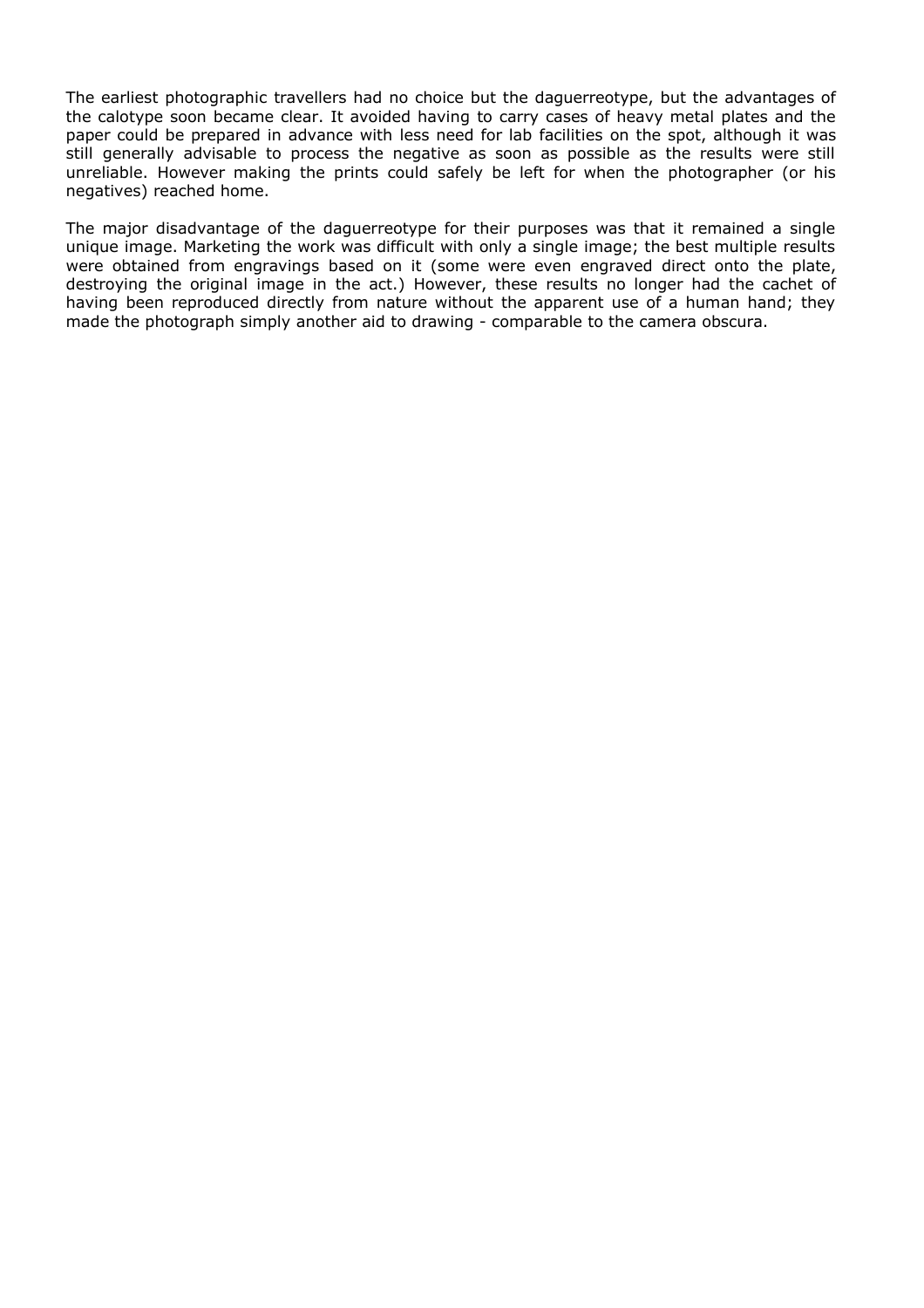## **Part 3: The Calotype**

The main problem - discussed above - in the early years of the calotype process was in getting acceptable and repeatable results. Some of the early examples - such as the work of Charles Piazzi Smyth (1819-1900), who made the first photographs in South Africa in 1842 - are clearly not great examples of either technical or artistic expertise.

The calotype is often stated to produce broad effects rather than fine detail, and there is some truth in this, although it is perhaps overstated. Some calotypes show a great deal of relatively fine detail, with, for example, every brick of buildings being visible. However there is a slight loss, because the image in the negative is not entirely on the surface of the paper, but is on the surface of the fibres (and to some extent absorbed into them) below the surface. This gives rise to a small amount of diffusion of the image in contact printing.

The broad effects are probably mainly due not to a lack of detail but to the combination of underexposure leading to empty shadows and the effect of self-masking in the printing process leading to a compression of the darker tones. Both can give rise to large dark areas with little detail in the prints.

Calotypes can also suffer from empty white areas, mainly caused by insufficient exposure when making the prints. Exposure of salt prints needs to be continued until the highlights are rather more distinct than is needed in the final print, as some loss occurs during processing, particularly during the fixing stage. Probably as photographers got more concerned about the problems of fading and took greater pains to fix the image they lost more of the highlights in processing.

Similar effects can be seen in printing on modern silver gelatin papers, where they result from a mismatch in contrast between negative and paper. Photographers such as Bill Brandt in the 1960s and later made deliberate use of this to create strong graphic effects, reprinting much of his early work on considerably more contrasty paper. With the early materials, contrast in both negative and printing material varied considerably and photographers neither appreciated the possibilities or the need for control.

The calotype process produced some of the finest portraits in the history of the medium in the work of David Octavius Hill and Robert Adamson, working as a team in Scotland from 1843-7. Their important work will be the main subject of a feature dealing with early photography in Scotland.

However, for the professional portrait studio, the calotype had a great disadvantage that was not related to image quality. It simply took too long to produce a print. While the customer could be handed a daguerreotype image after a short rest at the end of the tiring ordeal, the salted paper print from the calotype took much longer to produce, and would normally require another visit to collect the work.

There were calotype portrait studios - the first probably being opened in London by Henry Collen, (1800-1879), in August 1841. Collen did not come to an agreement with Talbot for the licence required until the following year, when it was backdated to cover his work from August. Licences were expensive; Talbot took 30% of Collen's takings for his use of the process.

Also in 1842, Talbot persuaded the leading portrait photographer in London, Antoine Claudet, (1797-1867) to give his process a try. While Claudet saw the advantages of the process, he also saw its limitations - in particular that it was slower and the detail less fine, and continued to use the daguerreotype for most of his work. The more limited detail of the calotype could of course be an advantage in some portraits, where later portrait photographers were to make great use of soft focus and diffusion. In later years - after Talbot relinguished his patent - Claudet did make use of both the calotype and the wet collodion process rather than the daguerreotype.

For the travelling photographer, or anyone who wished to sell multiple copies of pictures, the calotype had obvious advantages. Paper was light to carry and could be prepared in advance. More or less immediate processing of the exposed sheets was however still advisable as the process lacked reliability, but once dry the paper negatives could be easily transported or sent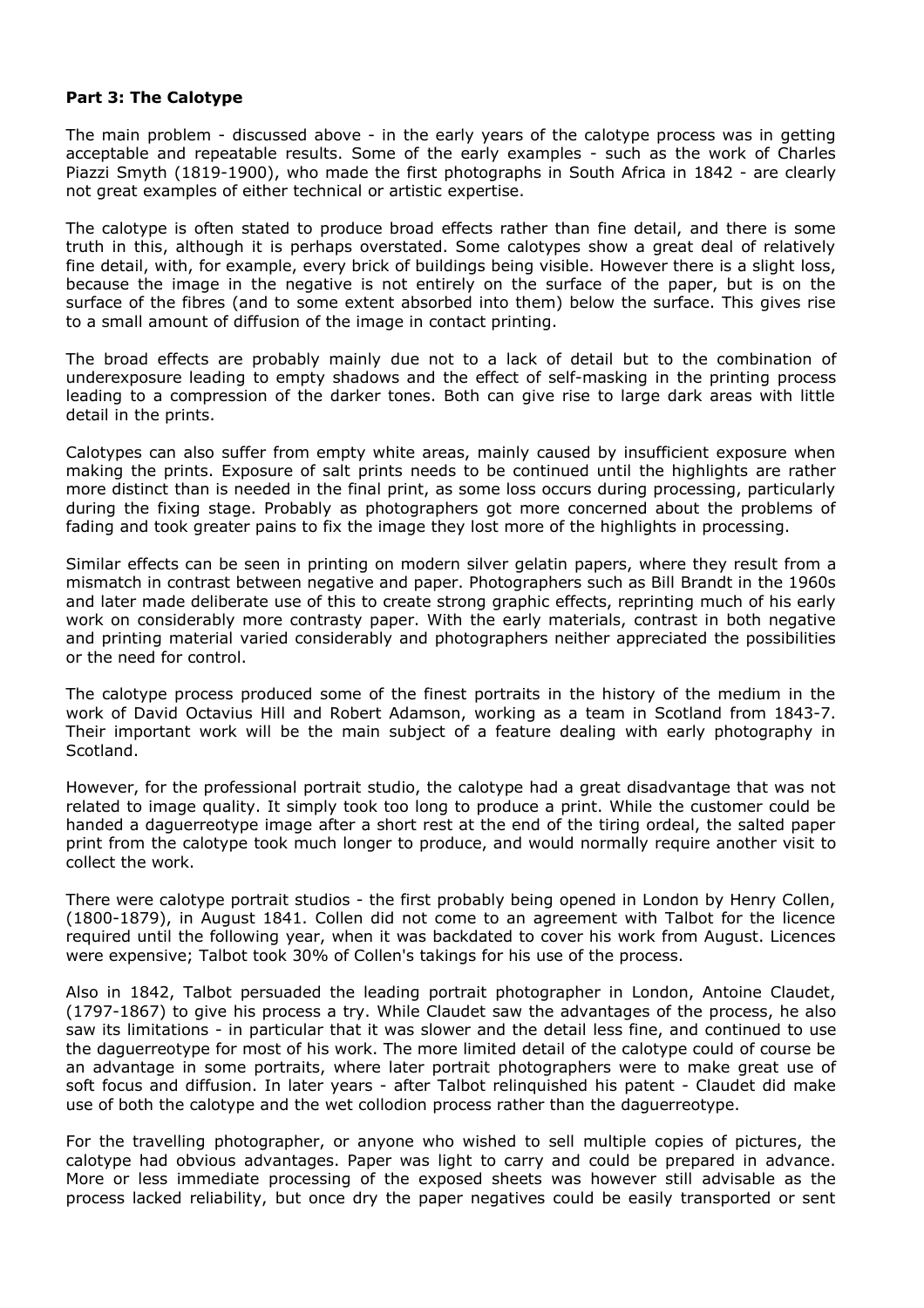back home for later printing.

The Irish photographer, John Shaw Smith, (1811-1873), an Irish landowner of independent means living in County Cork, made a number of trips to Southern Europe and the Near and Middle East between 1850 and 1852, when he reached as far as Petra. He took about 300 calotypes of architectural sites, generally using exposures of around 7 minutes in bright sunshine. His calotype negatives were largely forgotten until his work was exhibited at the Victoria & Albert Museum in 1951. The collection of negatives is now viewable online at George Eastman House.

Apart from this ease of carriage, there were important cost advantages in using paper rather than expensive metal plates. However the main point was that it was possible to produce a large number of prints for sale, rather than having a single image. Editions of prints could be sold and albums could be produced for sale.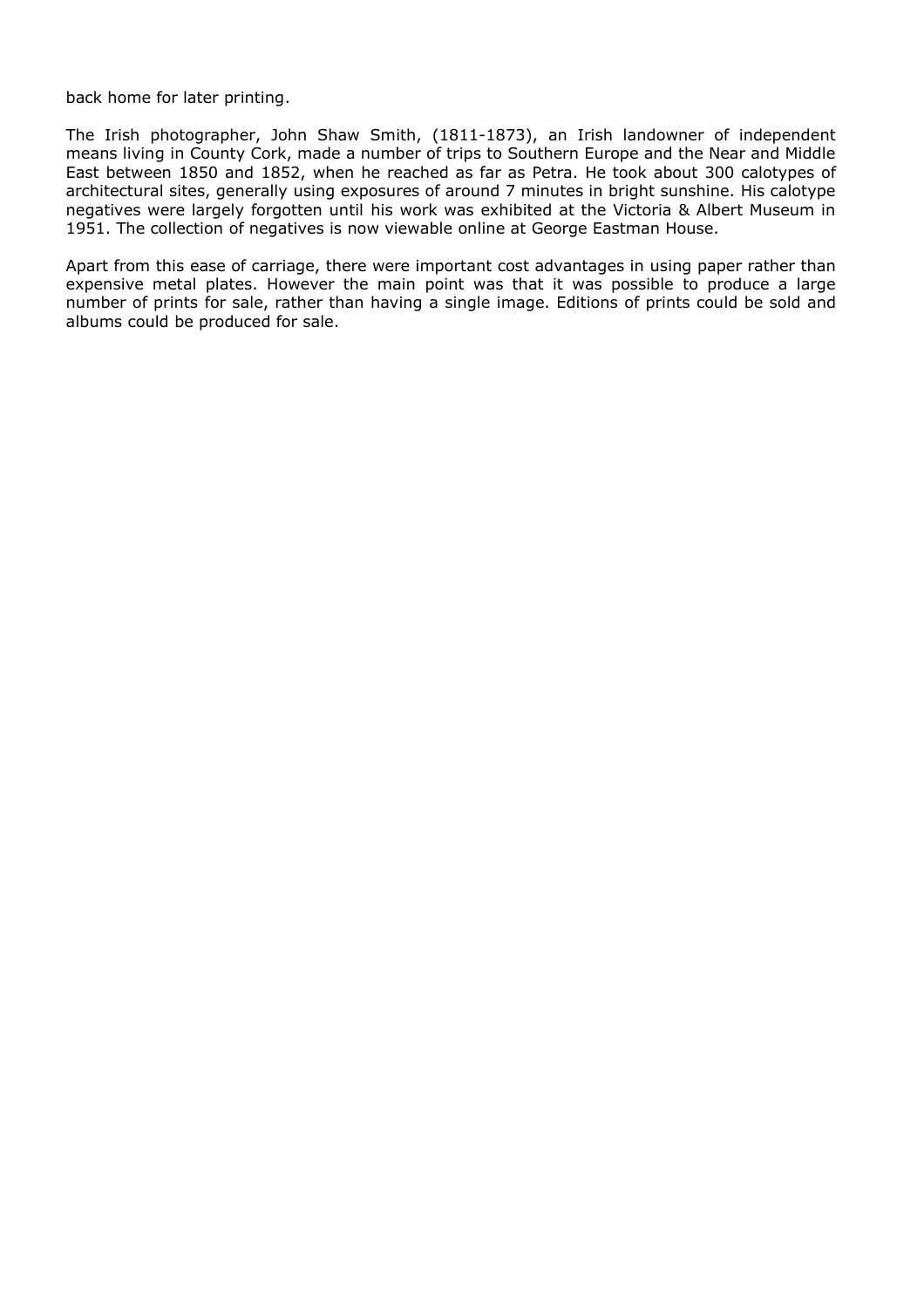#### **Part 4: Wax and Eggs**

It was in France (like Scotland, free from the restrictions and expense of Talbot's patent) that the calotype was developed further, reaching its peak in the 1850s, when some writers on photography have pronounced it dead. The feature 'The Calotype' mentions the work French painter-photographer, Gustave Le Gray (1820-84) who in 1851 announced the details of his improved calotype known as the waxed-paper process. Waxing the paper before sensitisation prevented the solution from sinking into the paper fibres, producing an image on the surface of the paper; this gave an increase in sharpness and finer detail.

A second important introduction was a new printing process using egg white or albumen. Again this held the image on the paper surface as well as enabling a larger amount of silver halide to be used. Both Nièpce de Saint Victor and Louis Désiré Blanquart-Evrard (1802-1872), had suggested the use of albumen in making negatives on a glass support in 1848, and neither process was very satisfactory, but it was Blanquart-Evrard who went on in 1850 to introduce its use in prints.

The first use of albumen in making prints had in fact been suggested within a few weeks of Talbot's 1839 announcement of his process, but as the results were no better (if not worse) than those from plain salted paper, it was soon abandoned. Blanquart-Evrard published a simple recipe in 1850 that could give dramatically improved prints with a greater depth and brilliance. The albumen print was to be the dominant print medium for the next 40 or 50 years, and albumen paper remained in commercial production until 1929.

Almost all early negatives were printed out - that is they were exposed onto the printing paper until the image was fully visible. In fact it was necessary to print until the image was darker than required, as some bleaching normally occurs in processing. There were some experiments with the use of printing materials that were given a short exposure to produce a latent image and then developed, but these were not generally adopted.

Perhaps the most important reason that developing out materials were less useful then was the difficulty in giving consistent exposures before the invention of the electric light bulb. Making materials of consistent speed was also beyond the grasp of current technology (it is a problem that has only really been solved in very recent years - and even now some batches of film are outside the standard when testing - and may be sold under a different label.) A further reason was that development generally gave a less attractive print colour than printing out.

For printing modern negatives, the self-masking of printing out materials (see above) is a nuisance, but for the wide variations in exposure and development of the calotype it was essential. Even in the days of gelatin glass plates, photographers still tended to give very generous exposures and to greatly overdevelop by modern standards. Many prints on modern materials from these negatives are unsatisfactory.

Recently I saw a good example of this in a show of the work of E J Bellocq, a commercial photographer based in New Orleans. In 1912 he made an amazing series of portraits - many nude - of the women of the red light area there. Kept by a local historian, the plates were printed by several photographers before photographer Lee Friedlander bought them in the 1970s. The earlier prints appear to have been made on normal development papers, and generally have poor highlights, with unconvincing skin tones. Friedlander made a set of prints using a printing out paper that revealed for the first time the true quality of the work, and were also the basis for a finely printed book on the work.

As mentioned above, further features will deal in detail with the great American daguerreotypists, with Hill & Adamson and photography in Scotland, and with the fine work of early French photographers using the calotype process in the 1850s.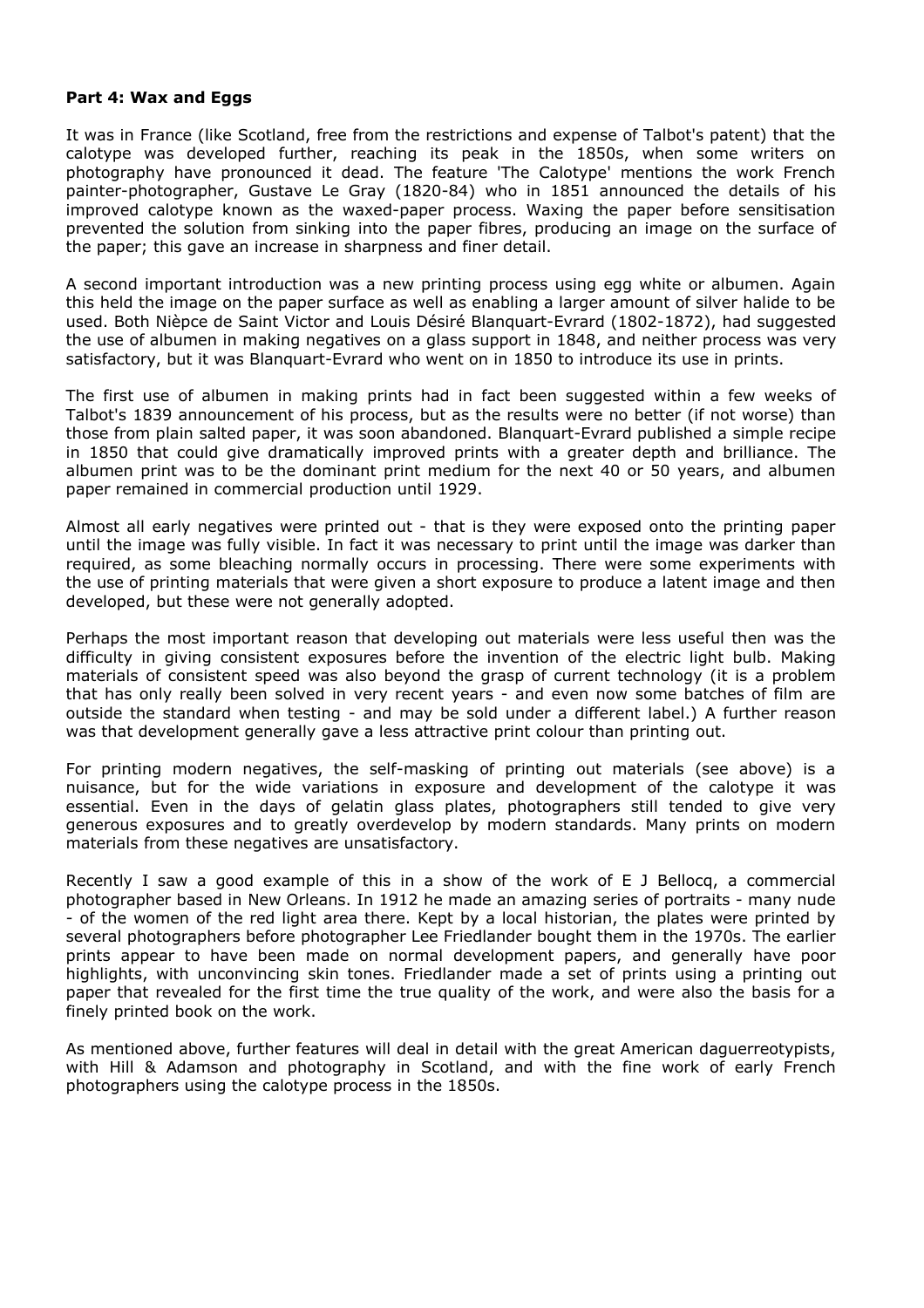## **The Great French Calotypes**

## **Part 1: The Golden Age**

The calotype has often suffered from a bad press so far as the history of photography is concerned. Contrary to the ideas of many, it was a process capable of resolving a high level of detail and giving surprisingly good tonal reproduction, though like all photography in the first roughly fifty years, it was sensitive to ultraviolet and blue light only.

Perhaps one reason for the misconceptions is that the process was only fully exploited around and after the date when some historians have pronounced it dead, made obsolete by the announcement of new and superior wet collodion process (aka wet-plate) in 1851 (to be the subject of a later feature.)

Such simple views of photographic history have suggested that all photographers immediately switched over to this significantly improved method. Clearly wet collodion - or wet plate - was an important advance, and a definite improvement on the existing daguerreotype and calotype processes (see box at right for more details on these.) However not only did many photographers continue to use the calotype - sometimes in tandem with the new process - but the decade of the 1850s was its golden age.

Wet plate seems to combine the advantages of both existing processes. It could give very fine detail like the daguerreotype, with none of the diffusion caused by the paper base of the calotype negative. Like the calotype it produced a negative, from which any number of prints could be made - and printing was easier and faster because the image was on a glass plate rather than on paper. The prints it produced, whether salt prints (see box at right) or albumen prints, could be viewed and handled with the same ease as those from the calotype - they were produced on the same material.

Yet the same years as the wet plate process was coming into use were also a golden age for the calotype, with a great output of fine images, particularly from French photographers. The calotype reached its peak in the improvements to the wet exposed process made by Louis-Désiré Blanquart-Evrard, (1819 - 1875), from 1844-7 and in the dry waxed paper process, perfected by Gustave Le Gray in France between 1849 and 1851, and it remained popular for some years. Many of the greatest pictures of the 1850s were salt prints made from calotype paper negatives. Many of them are of such quality that they are often assumed to have been produced from wet plate negatives, and certainly in reproduction it is seldom possible to distinguish the two.

The daguerreotype also was slow to die out. It remained for some years the medium of choice for cheap portraiture, with the assembly line approach of professionals such as Edward Anthony's photographic firm in New York City. You paid your 25 cents, queued to have your portrait taken, and almost before you had recovered from the ordeal the image was there in its case waiting for you. Compared with the calotype or wet plate, this was instant photography.

From the late 1850s, the daguerreotype began to be replaced for rapid portraiture by two collodion bases processes, first the ambrotype (aka positive collodion), using a glass based negative mounted in front of a dark backing, and then later the tintype (aka ferrotype and melainotype), which used the collodion directly on a black enamelled metal base. These processes will be covered in more detail in a later feature on collodion based photography. Both apparently first discovered in France, the ambrotype in 1851 by J-R La Moyne, and the tintype by Adolphe Alexandre Martin in 1852, both were later granted US patents.

The great advantage of the calotype, particularly of Le Gray's waxed paper version, was that the paper could be prepared beforehand and was used dry. A traveller could prepare a number of sheets for use on a journey. Unlike the original calotype material, the paper was normally exposed dry, and did not need to be developed immediately. Wet plates - as their name suggested, had to be used while wet. They needed to be prepared , exposed and processed to a negative in the space of a few minutes.

Wet plate photography made the taking of photographs outside of the studio into an expedition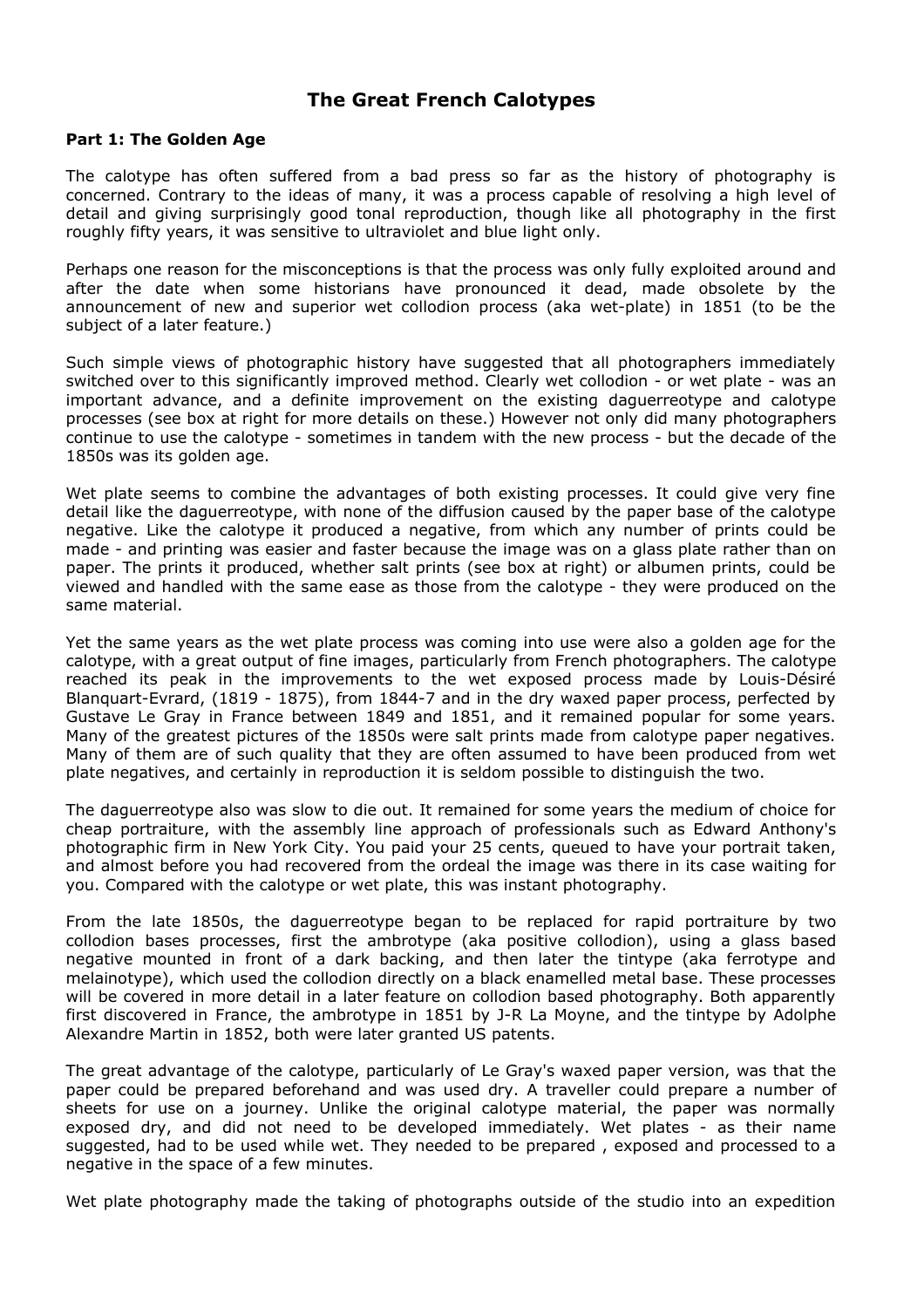involving carrying darkroom and chemicals, the locating of a water supply and also the glass plates themselves were heavy and fragile. Many photographers in the 1850s made use of both processes, only taking pictures away from home using wet plates if the job or the client demanded more than the calotype could provide.

Although the calotype had been invented in England, and some of the finest early examples were from here and from Scotland, by the end of the first decade of photography its development had clearly shifted to France. It was here also that the first government sponsored photographic project took place, and also where the first real mass production of photographs took place.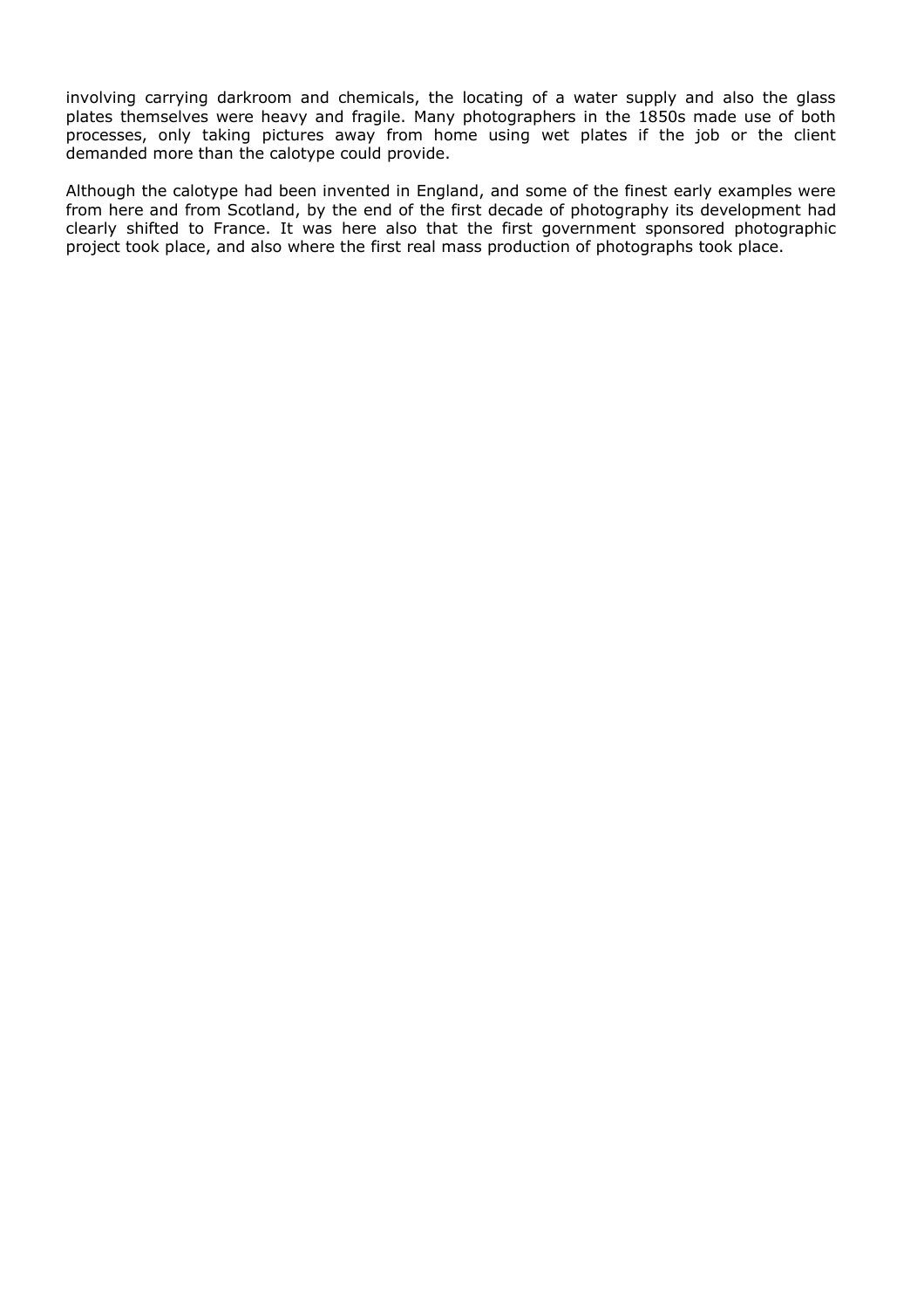## **Part 2: The First Print Factory**

The first photographic society was established in Scotland in the early 1840s and a year or so later there was a 'Calotype Club' in England. However these were more like groups of friends who met to discuss their work, and the first real photographic organisation was the French 'Société Héliographique' of 1851. Chaired by the diplomat and amateur photographer Baron Gros, this included major figures in the arts and sciences - the painter Eugene Delacroix and Victor Regnault, art critics and photographers including Hippolyte Bayard. Bayard was another of the inventors of photography, with his direct positive paper process, with which he had produced the first photographic exhibition in 1839 (and there are stories of him having made a photograph in the 1820s.) The Societe Heliographique also produced the first photographic magazine, 'La Lumiere' in early 1851.

WHF Talbot's Reading printing works (see 'The Pencil of Nature' - box at right) had been very much a cottage industry, and was ill equipped to meet a need for volume production of photographs. His two main productions - 'The Pencil of Nature' and 'Sun Pictures in Scotland' both ran into difficulties, in producing the images for them at a reasonable speed, but also with consistency and quality. Added to this was the problem of fading because insufficient was known about how prints should be treated, particularly their fixing and washing.

The need to produce prints rapidly and cheaply was clearly essential for the commercial exploitation of photography. The Societe Heliographique immediately set up a working party under Blanquart-Evrard to tackle the problem of large-scale photographic printing.

His report examined the problems Talbot had faced. Even on a good sunny summer day, a single waxed calotype paper negative could only produce three or four salt prints, as exposures running into several hours were required. The shorter day length and poor weather frequently experienced in winter made the yield even lower - if work were possible at all. It is hardly surprising that most early salt prints are rather 'weak' by modern standards - even compared to modern salt prints. They were simply not exposed for long enough.

(Waxed calotype negatives and the waxed paper process are often confused. From the invention of the calotype process, printing times had been shortened by treating the developed paper negative with wax or oil - often by rubbing with wax and then heating to melt the wax into the paper fibres. The dry waxed paper process, perfected by Le Gray, applied the wax before making the paper light sensitive and taking the exposure.)

Blanquart-Evrard's solution was to make use of a short exposure - less than a minute - to produce a latent image that was then brought out by development in a suitable developer. This made it possible to produce several hundred prints per day from a single negative, a vast increase in productivity.

In the Summer of 1851, Blanquart-Evrard set up a factory, the 'Imprimerie Photographique', near Lille, the centre of the French cotton industry in the north of France (often called the 'Manchester of France'.) For the next four years he employed around 30 women on a seasonal basis. He organised the work on rational lines as an assembly line for the production of prints, dividing the process into its individual steps each carried out by a different worker.

Where salt prints had previously cost around 5 francs each, the factory could make them depending on size - for around  $5-15$  centimes (100 centimes = 1 franc) By the time the factory closed in 1855, it had produced around 100,000 prints. Blanquart-Evrard went on to set up his own printing company in Jersey with Thomas Sutton,(1819 - 1875), where he also collaborated with Sutton on the early issues of the photographic magazine 'Photographic Notes' (1856-1867). Sutton was also the inventor of the first mirror reflex camera in 1861, the forerunner of today's SLR, and took the pioneering photographs of a tartan ribbon for James Clark Maxwell's experiments with colour photography in the same year. His 1858 panoramic camera produced 120 degree views using a water-filled spherical lens.

Most of the pictures printed by the factory were landscapes and pictures of architecture, including many archaeological studies. Another large proportion were reproductions of paintings, etchings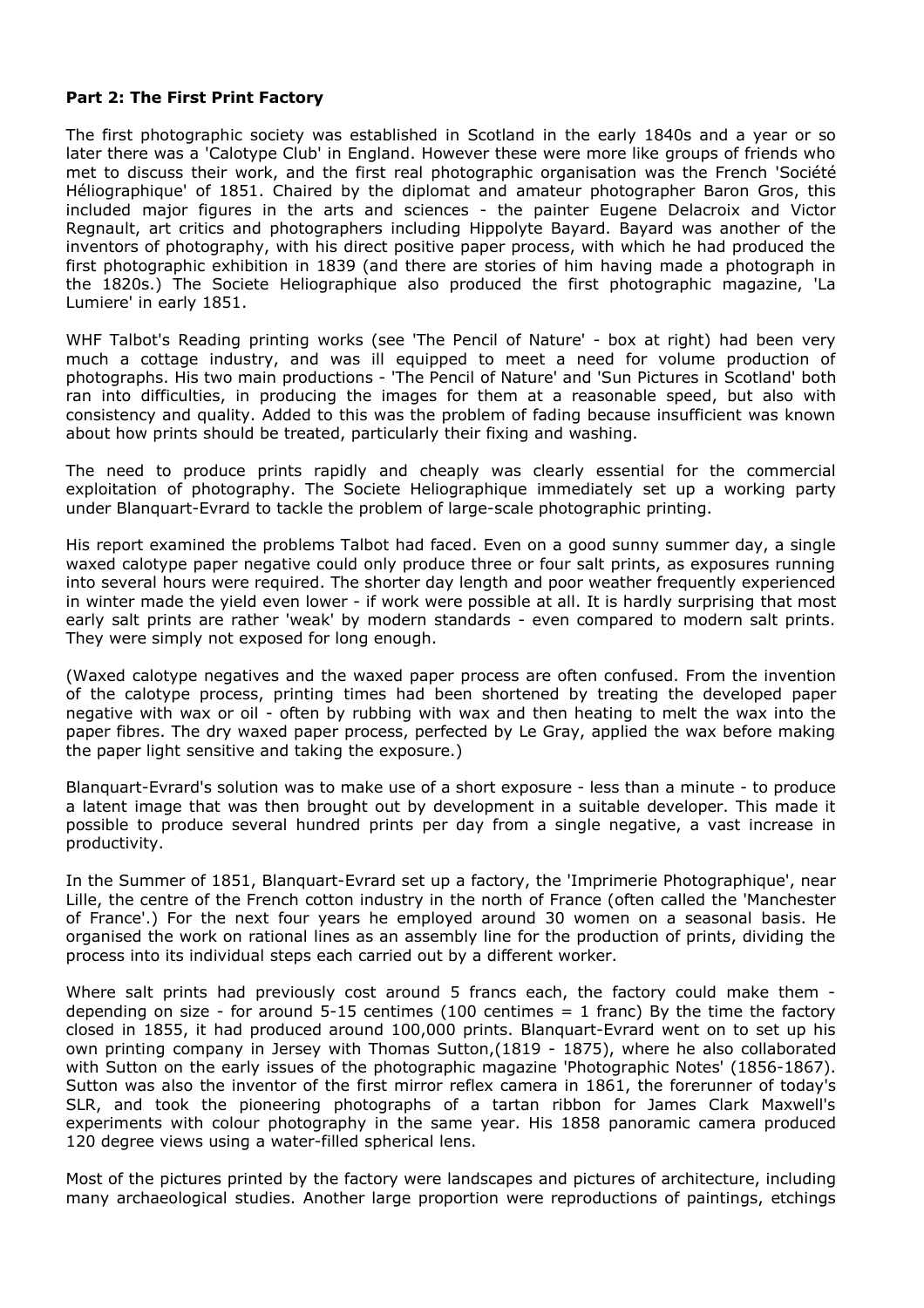and sculpture. Although the painter Paul Delaroche is famously quoted as having announced 'From today, painting is dead' when Daguerre's invention was announced, in fact photography from its earliest days was put to the service of art.

Not only were photographs soon being used as source material by painters (and in some cases actually paintings were actually made on top of photographs), for the first time works of art were made available to a wider public in the form of exact (if black and white) reproductions. No longer was the only way to experience a great work to go and stand in front of it; no longer did artists need to stand in front of the pictures of the masters and copy them - although many for very good reason continued to do so.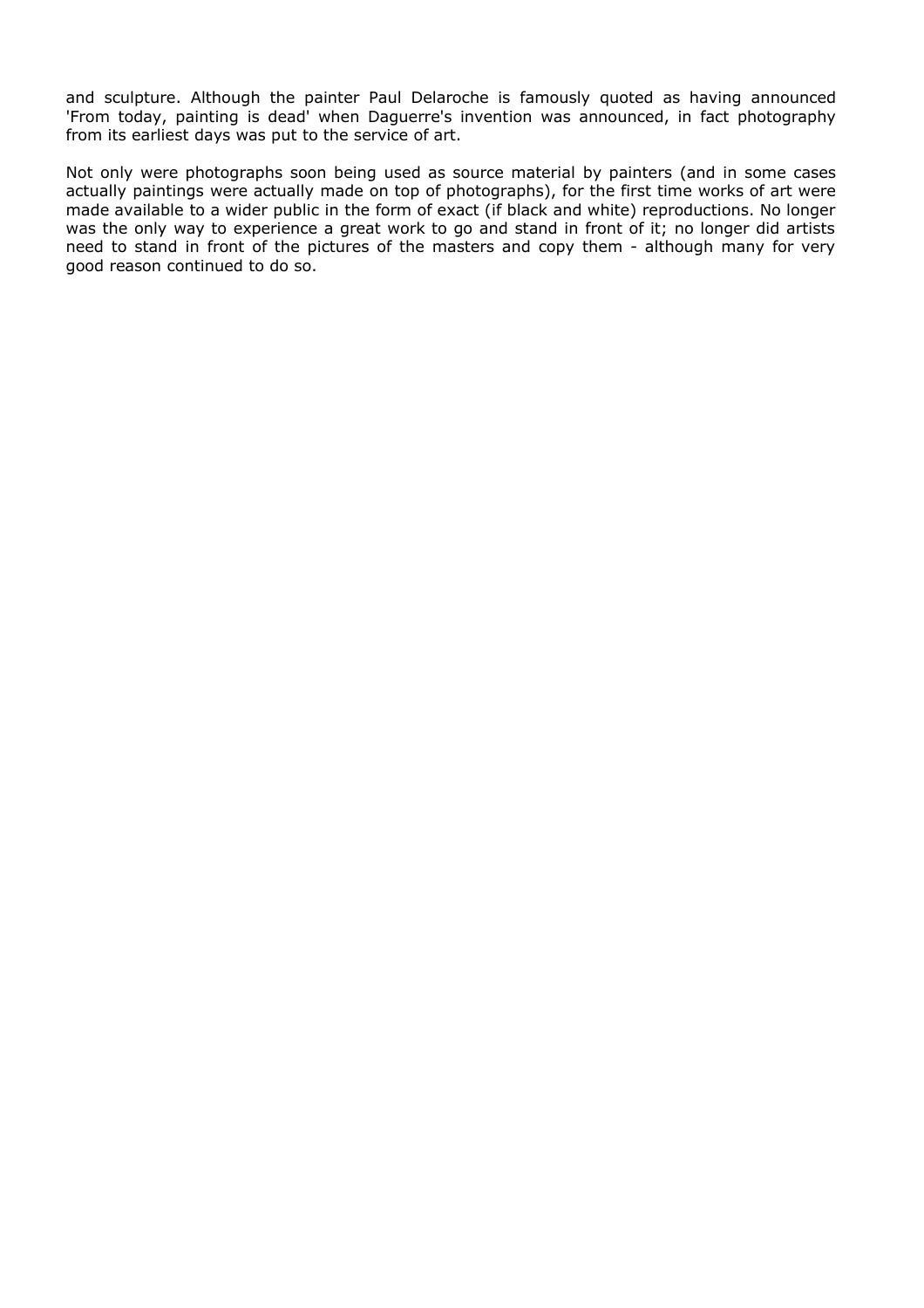## **Part 3: Great Expeditions**

The French and British Empires were at the height of their power and influence in the midnineteenth century, with much of the world being under their colonial rule. There was a great deal of travel and trade emerging, particularly with improvements in travel through the century. There was a great deal of interest - and ignorance - about the distant lands and photography was quickly seen as a way to bring back images to satisfy this interest. Today much of photography is driven by the fashion industry and the cult of the celebrity, but in the nineteenth century it was the lure of distant lands that dominated.

Early photographic travellers used the daguerreotype process, with photographers Joseph-Philibert Girault de Prangey, (1804-92) travelling in Egypt and the Near East in 1841-4. Girault de Prangey was an artist who had earlier travelled sketching the area. Jules Itier (1802-77) travelled in Africa and the West Indies taking daguerreotypes, and in 1843 his work as a customs inspector took him to Vietnam and China. In his spare time he travelled extensively, photographing in the East Indies and Pacific Islands, and his journey back to France in 1846 too him to Borneo, Manila, and Egypt. After this he remained in France, still photographing until his death in 1877.

The publisher and optician Nöel-Marie Paymal Lerebours,(1808-1873), realised the commercial potential of such images and published the first part of his 'Excursions daguerriennes' in 1842, sending out artists with daguerreotype cameras to take pictures as well as buying images from the USA, Russia and elsewhere, to meet its promise of providing readers with the most remarkable views and monuments from around the world. By the time it was complete in 1846 it contained 112 views, mainly aquatints engraved following the daguerreotypes, with the engravers embellishing the images with details unrecorded by the camera such as clouds and figures in the scenes. Among those etchers who worked with Lerebours was Charles François-Daubigny (1817- 1878), one of the true masters of that medium.

Armand Hippolyte Louis Fizeau,(1819-96), a French physicist noted for being the first to measure the speed of light, had made his first major contribution to photography with the invention of gold toning for daguerreotypes in 1840. From 1841-4 he was working on methods of producing printing plates directly from daguerreotypes, achieving more success than others engaged on the problem. Fizeau started by using an acid to etch the plates, when the image areas acted as a resist to prevent attack. A finely powdered resin was then drifted onto the plate and heated so it adhered, much in the same way that a photogravure plate is treated to give a ground, breaking large areas up into a number of small areas. The next step was to use electroplating to give a harder surface that could stand the pressure of the press.

Many others were involved in similar experiments around the same time, including Sir W R Grove in England and A J F Claudet, who was awarded a French Patent in 1843. Fizeau appears to have been the most successful, and he produced copies of at least three prints, but it was not until much later than successful methods of photomechanical printing were developed.

The successful methods of reproducing photographs in the 1850s were either the relatively expensive use of actual calotype prints, or printing from engravings made in wood or metal based on photographs. Wet-collodion could be coated onto an engraving plate, sensitised and then used to copy (or take) a photograph, providing a photographic guide for the engraver where a high degree of accuracy was required.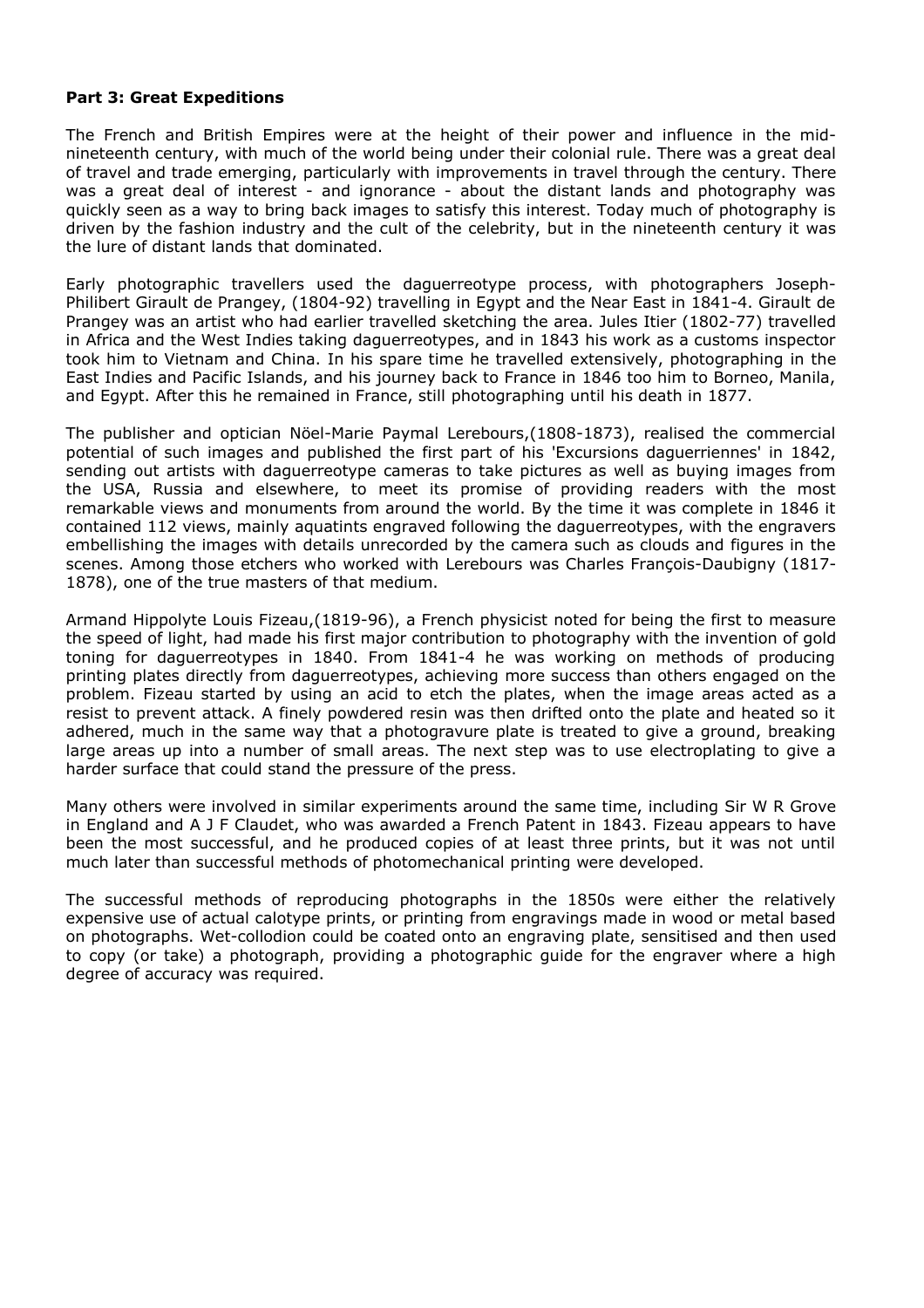## **Part 4: Calotype Travels**

It was however, only with the introduction of the improved calotype processes around 1849 that travel photography really came into its own, although there had been some pioneers from the British Isles using Talbot's original method as well as the early daguerreotypists.

Maxime Du Camp set out for Egypt in the company of writer Gustave Flaubert, armed with photographic equipment that he hoped would save the great deal of time he had spent sketching on previous trips. Unfortunately, despite his lessons from Gustave Le Gray, he was unable to get the dry waxed paper to work, and was only able to photograph after a photographer calling at Cairo on his way to India was able to show him how to use the Blanquart-Evrard method using wet calotype paper.

Du Camp returned to France in 1851 and his pictures were printed at the Blanquart-Evrard factory. His book, 'Egypte, Nubie, Palestine et Syrie' was a success when published in 1852, selling around 200 copies at the high price of 500 francs. Each copy contained 125 original photographs - around 25,000 prints in total. This was the first French publication illustrated by real photographs.

Other photographers followed Du Camp's lead, including Felix Teynard who came back from Egypt with 160 calotypes in 1852 which were published in instalments, John B Greene's 1854 'Le Nil, monuments, paysage photographiques', Auguste Salzmann's 'Jerusalem' (1856) and the final great volume of Calotypes, Louis De Clercq's 'Voyages en Orient, 1859-60.'

John B Greene,(1832-1856), was the son of an American banker and grew up in France. He died tragically young at 24 from tuberculosis in Cairo. His work impresses by his use of space and the realisation of photographic qualities. Where Du Camp creates splendid records of the monuments and inscriptions that give us a real impression of being there and seeing these things, in Greene's work we have something far more personal and subjective. Du Camp's work is perhaps literary, and certainly has something of the romance of the East, while Greene's is more about a state of mind and a visual experience.

Possibly the most technically perfect calotypes are those of Felix Teynard, a civil engineer who, inspired by the work of Du Camp and others, decided to go and photograph Egypt. Unlike most of the other photographers he had no commission and no particular knowledge of the archaeology (and no archaeological adviser.) What he obviously did have was a great love of the shapes and lines of the buildings, ruins and trees, and a strong feeling for the way that light gave them form. Images such as his 'Karnak (Thèbes)- Premier pylône - Ruines de la porte et des colosses vues du point E (Égypte et Nubie, pl. 66)' still attract us through their composition - in particular the choice of viewpoint with the palms visible through the great gateway, the play of light on the stones and the feeling of space from the foreground to the ruins.

Teynard took at least 160 pictures in 1851-2, and they were brought out in batches, exhibited at the Paris Exhibition in 1855 and finally published in his 'Égypte et Nubie' in both Paris and London in 1858. However sales of the work were low and there are few copies known. Teynard, so far as we know, never took photographs again after this expedition. His work has become much more available through publication in recent years in books and magazines.

Louis De Clercq's work includes some great panoramic images, generally taken from a high view point and exposed on several sheets of negative paper, such as his 'Panorama de Jérusalem', 1860. and 'Beyrouth - Panorama de la ville, côté de la mer (1859)'. These are works on a grand scale - the Beirut image is roughly 142cm long - about 46 inches. There are also closer and more intimate images of details of the cities, and in particular a set of images of the 'Stations of the Cross' following the route according to tradition of Christ. The whole work - six volumes of prints covering Syria, Jerusalem and Palestine, Egypt and Spain - remains one of the great achievements of photography.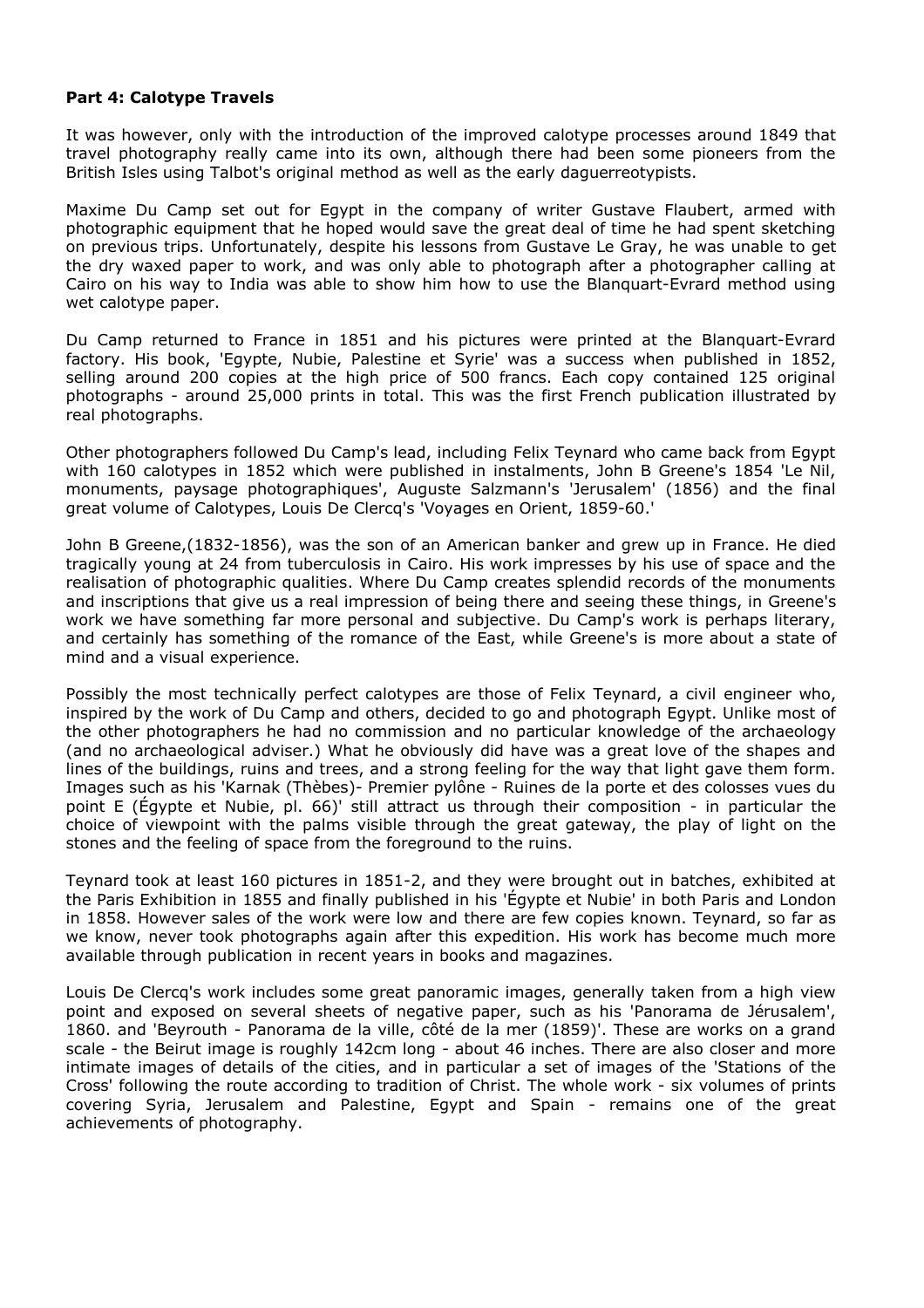## **Part 5: Documenting France**

The 1851 'Mission héliographique' was the first government sponsored documentary photography project. The French 'Commission des Monuments Historique' employed five photographers: Hippolyte Bayard, Edouard Baldus, Henri Le Secq, Gustave Le Gray and O Mestral, to photograph a list of ancient monuments which were on their restoration program. It was intended to use the pictures to plan some of the details of the restoration work, and the photographers hoped that their work would be published, although this was not to happen at the time.

The results needed to be highly detailed, but none of the photographers used the 'state of the art' wet plate process. Bayard used glass plates, but with an albumen coating, giving some of the advantages of collodion, but lacking its speed. The other photographers worked with paper negatives. Baldus used a process involving iodised gelatine, but Le Secq, Mestral (of whom little is known) and Le Gray all chose to use Le Gray's waxed paper process.

Altogether almost 300 paper negatives made for the project have survived, and although the work was not published, several of the photographers went on to gain further government work.

Charles Marville made many fine architectural studies using dry waxed paper, and in 1862 became the official photographer of Paris. Marville trained as a painter and illustrator before becoming a photographer. He travelled around Italy, Germany and Algeria photographing using the calotype process, before becoming official photographer for Paris in the early 1850s.

Marville worked for many years documenting the changing of Paris as new wide boulevards were built to allow greater military control of the city, going through many crowded areas of the city. His work on Paris is often seen as one of the first great documents of photograph, and as a precursor of the work of Eugene Atget (see box, top right.)

Images from some of these photographers now sell for very high prices. At a recent auctions, 'Beech Tree, Fontainebleau', an albumen print made by Le Gray around 1855 set what was then a world record price for a single photograph, £419,500. It is a pleasant image with the noon light making the leaves glow, a photograph as much about how the light interacts with objects as with the objects themselves. The links with the sensibilities of the French painters of the era and the impressionist movement are clear. In some of their paintings you can see such photographic effects as this diffusion and also of the way strong light appears to eat into the subject. We think of the painters as concerned with the visual, but often their access to the visual was the photograph.

The record was not to last long; a few lots later and it was topped to the tune of £507,500 by a later picture by Le Gray, printed from two wet plate images. Le Gray became famous for his maritime views, and one of these was the record-setting 'Big Wave at Sete'. By taking two exposures, one for the sea and another for the sky, he was able to reproduce tones in both areas. It was a technique pioneered by Hippolyte Bayard.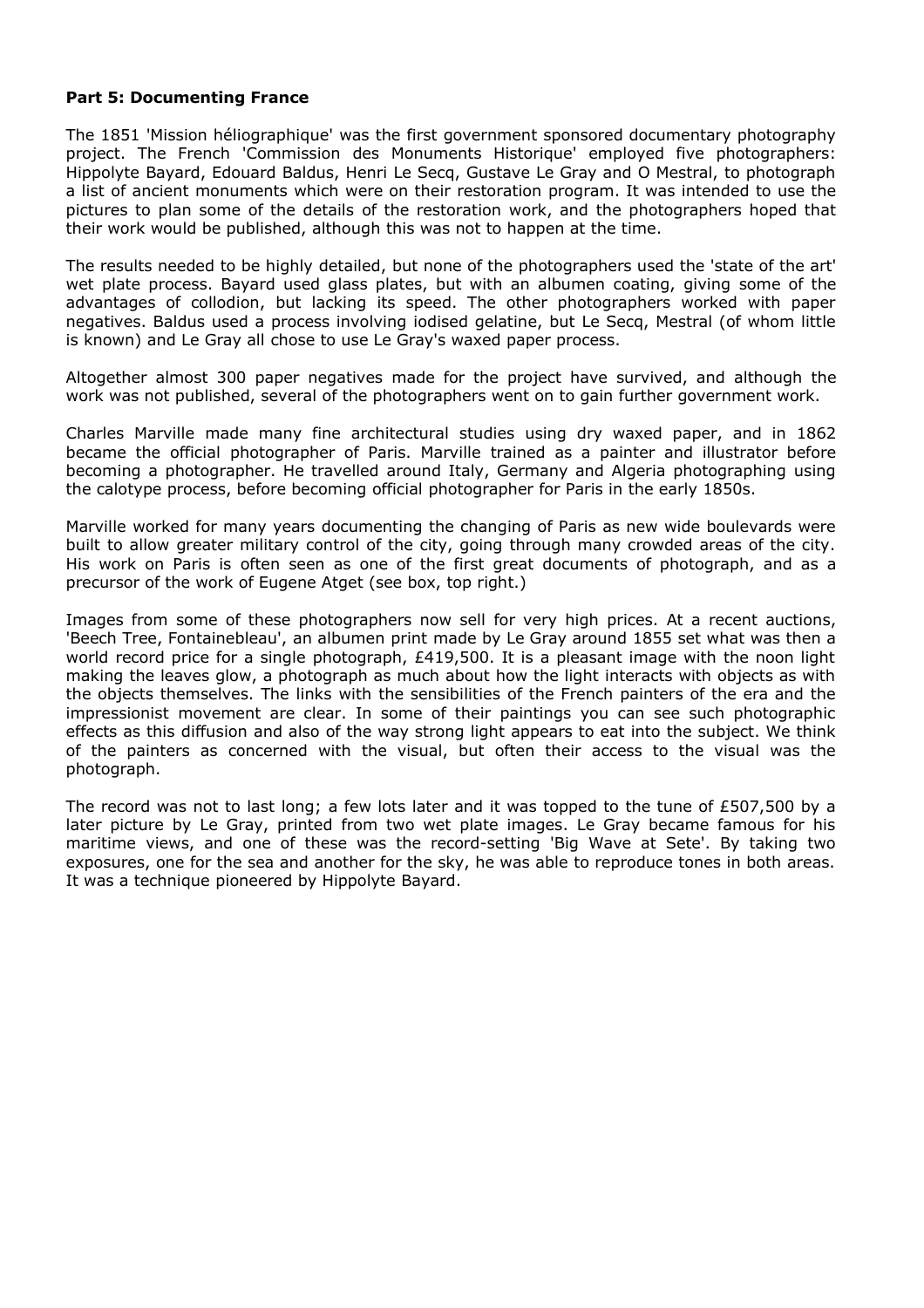## **Albumen Prints**

## **Part 1: History of the Albumen Print**

Writing in 1910, John A Tennant, the Editor of 'The Photo-Miniature', noted; "*Twenty years ago, when photography was not a popular pastime but a mysterious hobby, a photograph could be only one definite thing, namely - a so-called silver or albumen print."* Although that was the case in 1890, by 1910, as he went on to state, "*The albumen print is as good as forgotten."* 

The albumen print had dominated photographic printing from a few years after its invention in 1850 until around 1890, when it was fairly rapidly superseded by gelatin based papers, although other materials, including collodio-chloride, carbon and platinum papers were also in use.

In more recent years there has been a small-scale revival of interest in albumen printing, as a part of a general increase in interest in historical and pictorial processes that started in the late 1970s. James M Reilly published his 'The Albumen and Salted Paper Book' in 1979 and it remains the definitive text on the subject, now available in full online (see box at right.) The same year also saw publication of 'The Keepers of Light' by William Crawford, which although not containing a detailed practical account of this particular process, created a great deal of interest in the area. Availability

You cannot buy albumen paper. The Chicago Albumen Works (CAW) was founded in 1976 and supplies (when available) a fine gelatine-chloride printing out paper (POP) made specially for them by Kentmere Photographic Ltd in Kendal, on the edge of the UK's scenic Lake District (fine walking country.) Poor weather (for which the Lake District is famous) often means the paper cannot be made in the relatively short season that production is possible.

Although the CAW makes prints for institutions etc using albumen and other processes, albumen paper does not keep once sensitised, but has to be used within a few hours. The CAW decided that people who were going to sensitise paper would mainly also want to coat paper with albumen themselves. The Centennial Printing Out Paper, mentioned above, although a gelatine paper, gives similar results for those who want an easier to use medium. They even supply it on a resincoated base for those who want this convenience rather that using the superior fibre base material.

#### Resources

If you want to try albumen, you will need to make your own. Fortunately there are many good descriptions available online (and brief details later in this feature), with a particularly fine Albumen web site developed by photography conservators Paul Messier and Tim Vitale, which includes a number of reprints of classic works on the process and some fine examples. Of course as with all prints, there is no substitute for seeing the real thing. Many will have examples of albumen prints in family albums, and most photographs from the period 1860-1890 on show in museums and galleries will also be albumen prints. Properties

Albumen took over from salt printing (see box, top right) because it enabled prints to have a greater tonal depth and scale, as well as (after some initial problems) increased permanence. The first albumen prints differed little if at all from salt prints (many from the 1850s in museum collections are probably wrongly labelled, with good salt prints tending to be identified as albumen prints.) Some later examples of glossy albumen prints have a pearly depth and quality to them that has only been bettered by the best carbon prints.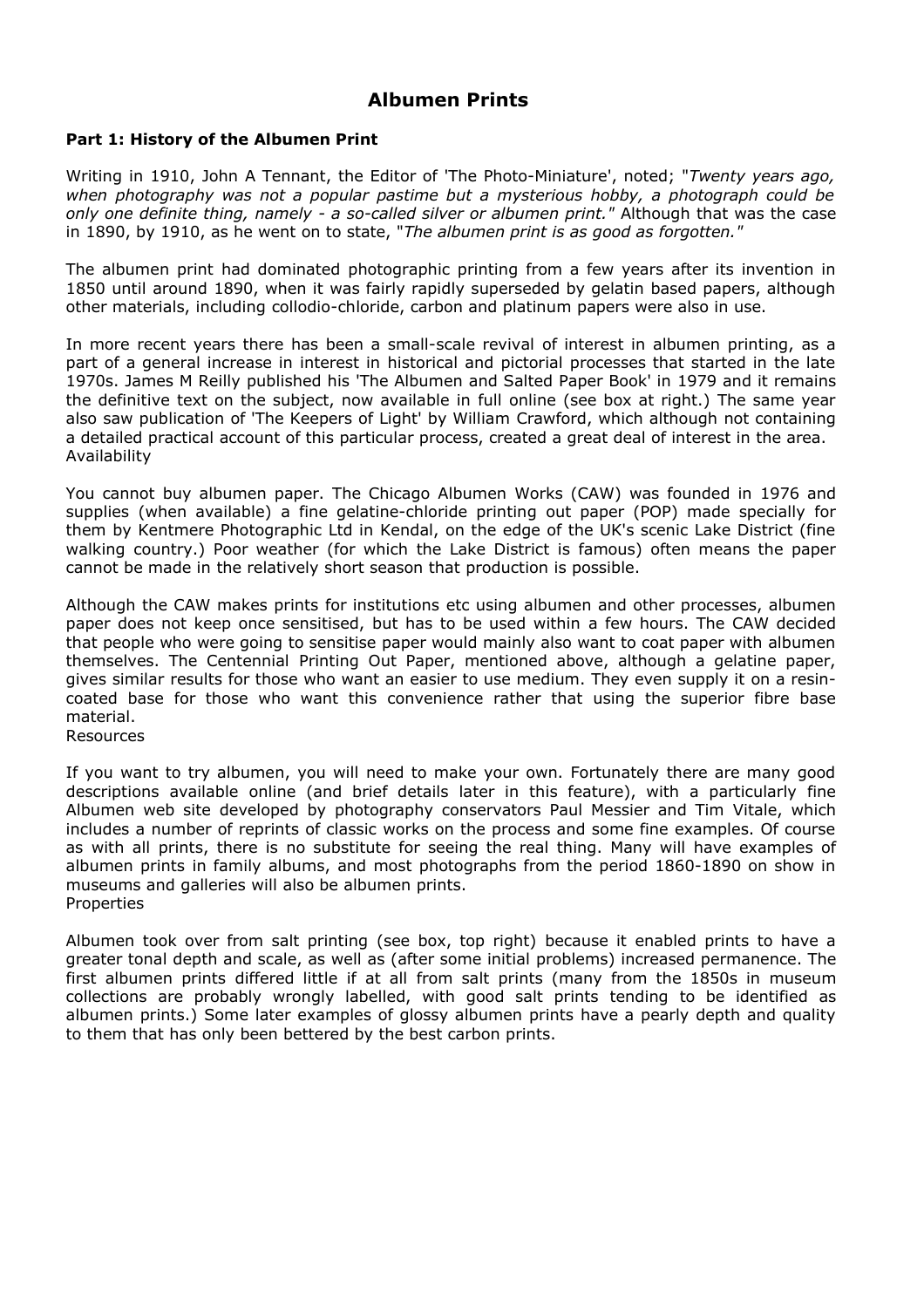## **Part 2: Invention of the Albumen Print**

## - Albumen in Early Photography

Albumen is simply white of egg, and thus a very common and well-known substance. It is perhaps not surprising that within three months of WHF Talbot's 'Photogenic Drawing' process, the first photography on paper, a person identified only by the initials 'H.L.') wrote to the London magazine 'The Athenaeum' in May 1839 suggesting that the paper used for the process should be coated with a mixture of white of egg and water.

Probably most at the time found this an unnecessary complication in what was already a rather tricky process, although when Robert Hunt published the first general photography textbook in Glasgow in 1841 he included this as a suggestion. There appears to be no record that it was ever widely used. H.L. had put forward albumen as an alternative to the use of a salt (sodium chloride) solution, which most found to give rather better results.

#### - Albumen Negatives

Experimenters turned again to albumen in the search for better negatives. The major problem with the calotype process was the paper support, and it was obvious to all that glass would be a preferable support. The problem was in getting the light sensitive salts to stick to glass. Those of us who have washed dishes know that egg is particularly difficult to remove from plates and cutlery, and an obvious choice for sticking anything to glass.

Niepce de St Victor, nephew of Nicephore Niepce who had produced the earliest known photographs, made successful experiments using albumen-coated plates in 1847, publishing his results the following year. Another French photographer, Louis-Désiré Blanquart-Evrard, announced his similar work at the same time. However this process never became popular, although Hippolyte Bayard used it in his work for the government sponsored 1851 'Mission héliographique' (see more on this in the feature 'Great French Calotypes', box at top right.)

Part of the reason negative albumen never caught on was the slow speed of the plates, but also WHF Talbot held patents that covered it and restricted its use. Probably more importantly, preparing the plates was a slow and messy business. With the invention of the much more rapid wet plate process in 1851 (see 'Wet Plate / Collodion', box at top right) it became largely a historical curiosity.

#### -Albumen Paper

Blanquart-Evrard's more important contribution to photographer was the application of albumen to the problem of making prints on paper. He found that by using albumen he could make prints that had greater depth and contrast than the old salted paper. He disclosed his results to the French Academy of Sciences in May 1850, and other photographers soon rushed to try out the invention. Other photographers had also been working with albumen, including another fine French photographer, Gustave Le Gray.

#### -Albumen coating

The procedure used by these early albumen printers was a simple one. They took egg white, added around one fifth of its volume of a saturated solution of sodium chloride (salt) or ammonium chloride, and whisked it to a froth, as if preparing meringue mix. Unless they wanted gloss prints, some water was added to the egg before whisking. After leaving overnight, the froth settled out to a clear liquid, which was carefully decanted off into a dish. Paper was then carefully laid on top of the liquid in the dish, left for a minute or two and then hung up to dry. Once dry it could be ironed to make it flat. The paper could then be kept until required for use.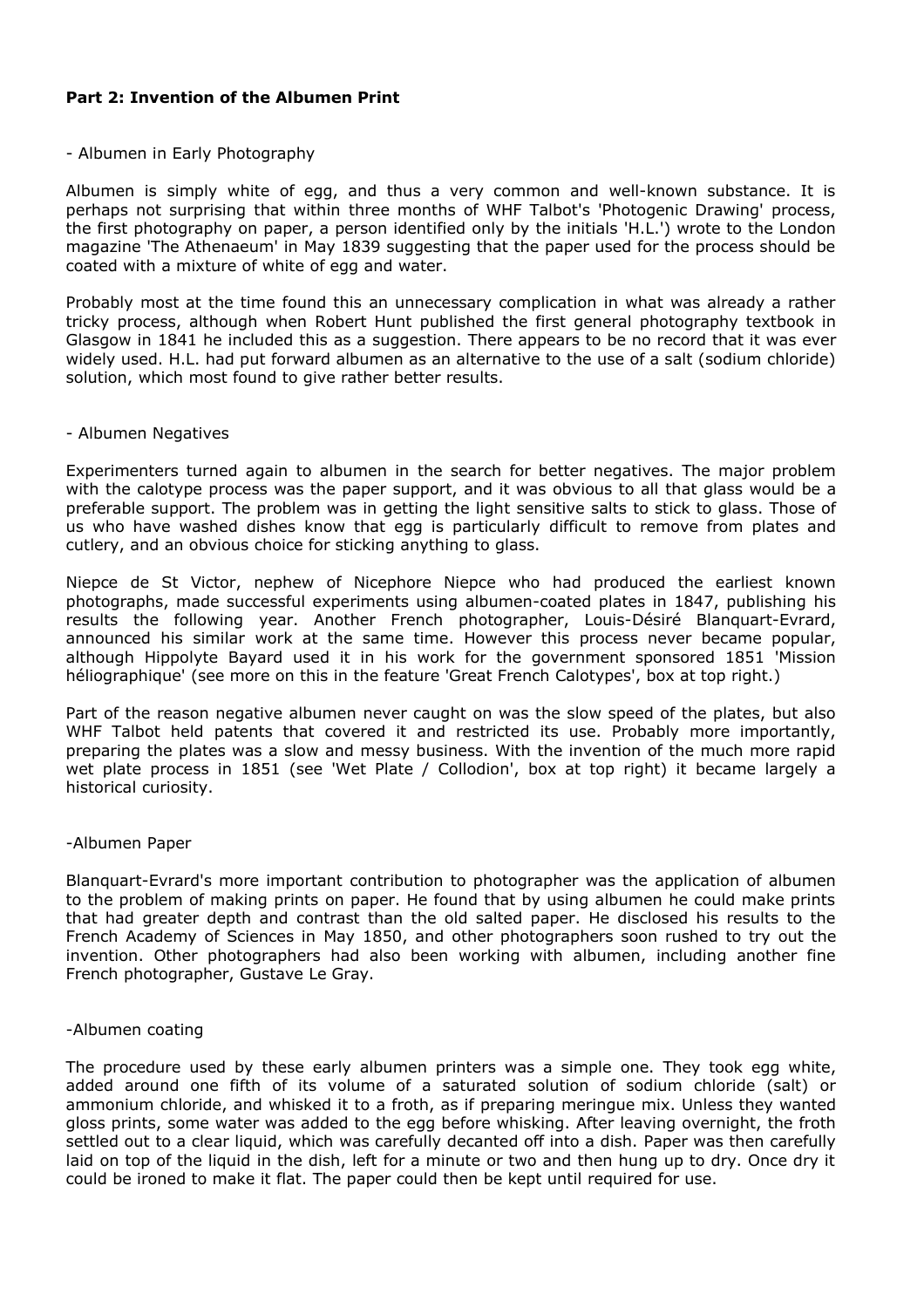#### -Sensitising

The paper was then again floated on a bath, this time containing a 25% solution (by weight) of silver nitrate. After 5 minutes or so it was hung to dry, and used more or less immediately. It was exposed and processed in exactly the same way as plain salted paper (see Salted Paper Prints box, top right.)

The albumen acts to seal the paper fibres and sets as a coating on the top of the paper. The salts in it are held in this layer, and so the image is held on top of the paper rather than sinking into the fibres as it tends to with salted paper. This gives a greater intensity to the image, and also greater sharpness. In a good albumen print the shadows show a greater transparency.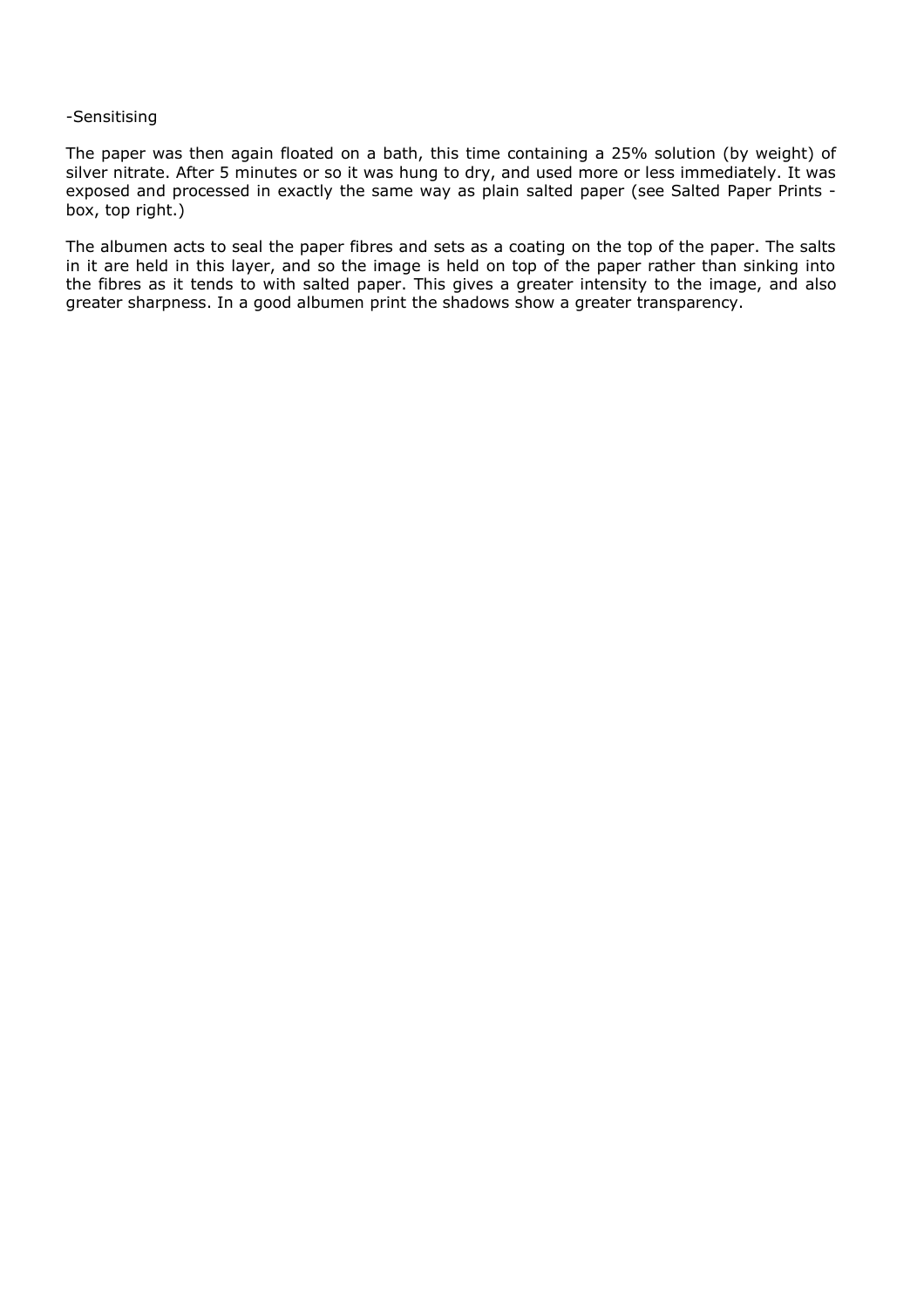## **Part 3: Improvements in Albumen Prints**

#### -Paper Choice

Although there was some initial resistance by photographers to the new medium, by the end of the 1850s most had gone over completely to albumen paper.

The best papers for the process were found to be thin, smooth, high quality papers and these could only be produced at mills with good water supplies. The paper also affected the colour of the final prints, with those made on the English Whatman paper being a red-purple colour, while paper from Blanchet Frères et Kléber at Rives in France being more neutral. Rives paper soon became one of the most used, along with paper from the Belgian mill of Steinbach, whose paper was generally known as Saxe.

#### -A New Industry

The first factory made albumen paper appeared in 1854 in Germany, and Dresden later became the world centre for its production. Although there were factories in other countries including the USA, most photographers preferred the German product.

Albumen was found to give greater glossiness and depth if left for some days before use. As it goes off, it becomes more acidic, more homogeneous and also less viscous, as well as extremely malodorous. The Dresden factories accelerated the fermentation by increasing the temperature and adding a bacterial culture. In his book, Reilly calculates that one of the two large factories was using six million eggs a year to coat its paper. The atmosphere around as these rotted must have been extremely unpleasant. Yolks for sale

Only the white of egg is used as albumen, leaving the problem of what to do with the millions of yolks. One of the more useful recipes Reilly quotes in his 'Albumen & Salted Paper Book' is from the British Journal of Photography of 1861, which gives a really excellent lemon cheesecake. It is delicious and probably the best reason of all to try albumen printing.

The large manufacturers needed to find customers who baked on an industrial scale or had other uses for egg yolks. The success of the Dresden manufacturers probably depended as much on this as on the cheap labour and eggs in their area. Labour was important, as although the albumen was beaten in steam driven churns, all of the remaining steps of the process were carried out by hand, although the sheets were fed into a calendaring machine rather than a hand iron to smooth them. The women (and it was mainly women, their labour being cheaper) who worked in these factories must have had strong stomachs.

## -Double Coating

The second significant development that improved albumen paper was the introduction of double coating. This was used both to even out the coating, which always flowed a little during drying, and also to build up a thicker albumen layer, giving extra brilliance and depth. Double-coated paper also produced a higher gloss finish.

Simply coating the paper a second time in the albumen doesn't work, as the first coat dissolves. The first coating needs to be hardened. This was usually done commercially simply by keeping it in a warm store for six months, but for the more impatient, this natural hardening could be accelerated using a jet of steam. A more practical method is to use an alcohol bath. This is usually 70% isopropyl alcohol (propan-2-ol) and 30% water, and should contain the same proportion of dissolved chlorides as used in the albumen. The paper is soaked for about 15 seconds in this bath, then hung to dry. The sheets tend to curl when dry and should be flattened under a weight.

The second albumen coating was made by floating the paper on the same bath as the first for a couple of minutes. When hung to dry it was hung the opposite way up to help even out the coating.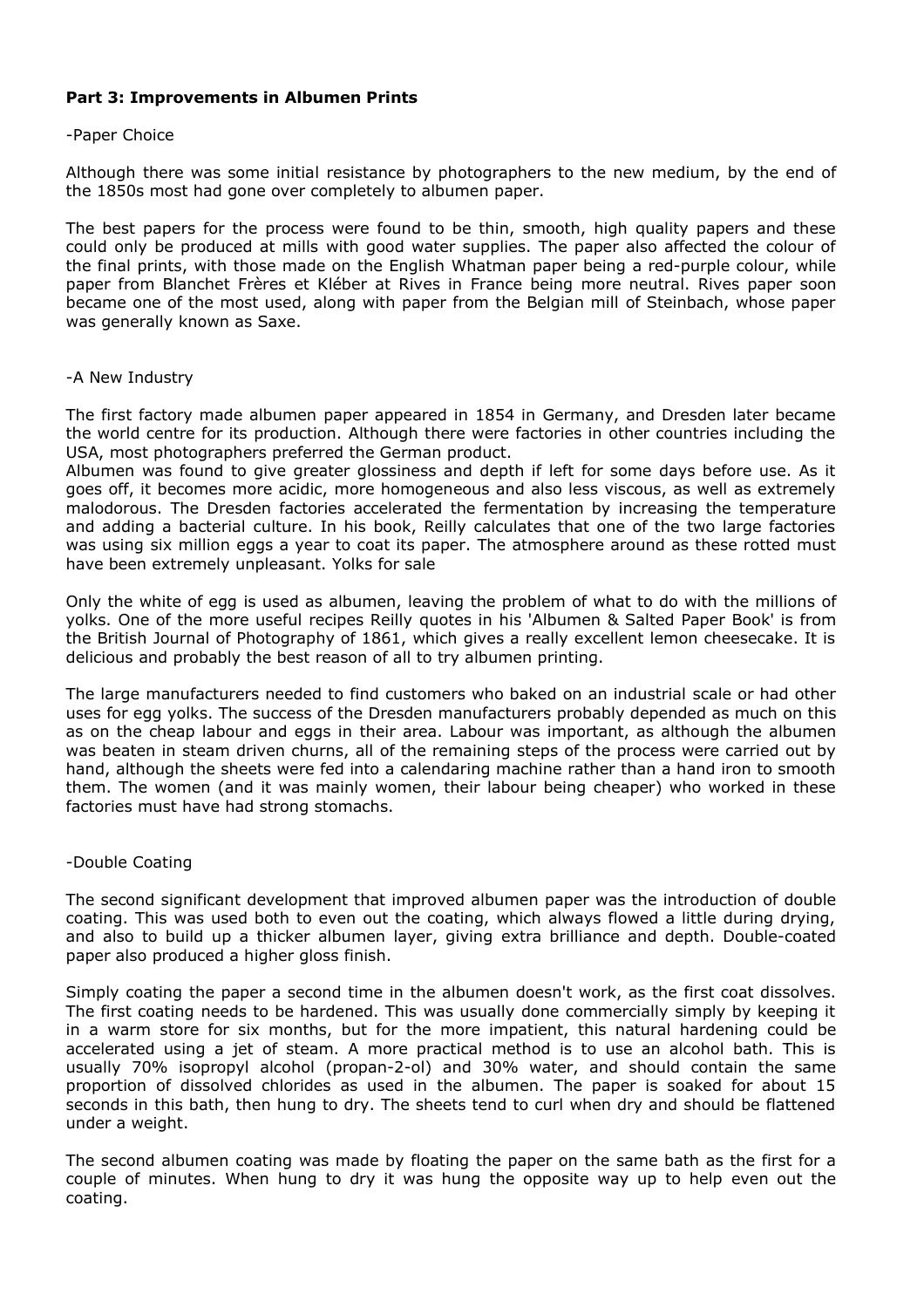-Fuming with ammonia

Most American albumen printers seemed to have fumed the paper using ammonia after sensitising, while this seems seldom if ever to have been done in Europe. There seems to be no difference in the quality of the prints. Reilly suggests in his 'Albumen & Salted Paper Book' that fuming may have been necessary where weaker silver baths were used.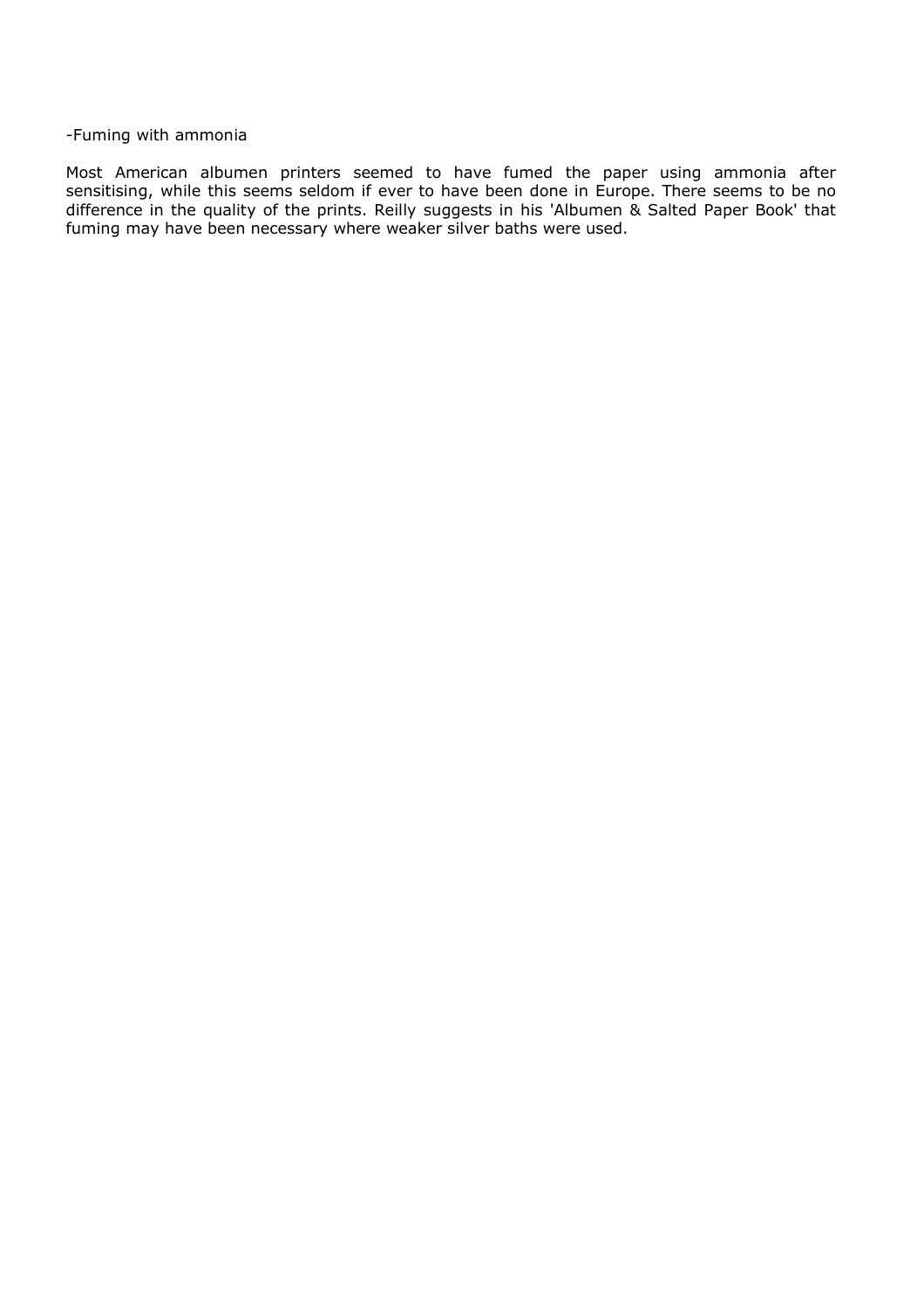## **Part 4: Practical Tips on Making Albumen Prints**

## Trays

It is hard to make albumen paper in very small batches, but you can keep the unsensitised paper for some time (longer if you add citric acid as a preservative.) You will need at least one (preferably two) tray for floating the paper. Flat bottomed square or rectangular pyrex baking trays or similar should be used rather than photographic trays which have ribs or grooves making them unsuitable. The Pyrex 3-qt dish is roughly 13 x 9", the 2 gt around  $11x7$ " and they also make an 8" square dish, fine if you intend to print from 4x5" negs. You need a tray with a flat bottom at least half an inch in each dimension wider than your paper. Get trays specially for photographic use rather than borrow them from the kitchen. Pyrex dishes are cheaper than porcelain and better because they allow you to examine the underside of the paper while it is floating, so you can see air bubbles.

## Papers

Choose a light weight, smooth surfaced high quality rag paper, such as a one ply Strathmore 500 drawing paper, Cranes (Kid Finish 32#, Platinotype or Parchment Wove  $44#$ ) or Arches (Platinotype). Cut the paper into suitable sized sheets to fit your negatives (and the trays.) Albumen printers often used to coat very large sheets and cut them up for use, but you will find it easier to start with pieces roughly an inch or so larger each way than your negatives.

## Eggs

A suitable starting amount is a dozen large eggs, though you may need a few more to get 500ml unless they are large. Free range eggs make me feel better, and the fresher the better. Others report finding no differences in the results.

## Lighting

You can work in normal electric light, for preparing and working with the paper. You need to avoid sunlight and fluorescent lighting when sensitising and processing, but you do not need to use a safelight to use albumen paper normally.

## Outline:

- 1. Separate the eggs and prepare the albumen: Break the eggs singly into an egg separator and retain the yolk and any stringy bits while tipping the whites into a measuring jug until you have 500ml (you can scale down the amounts if you have less.) Don't let any yolk get mixed in - keep any eggs where you break the yolk separately to use in cooking. Make the lemon curd pie with the yolks. Superb.
- 2. Add (per 500mls egg white scale to the amount you have)2ml 28% acetic acid
	- 15ml distilled water
		- 15g ammonium chloride
		- 2 drops PhotoFlo or other wetting agent.
		- 2ml 28% acetic acid
		- 15ml distilled water
		- 15g ammonium chloride
	- 2 drops PhotoFlo or other wetting agent.
- 3. Stir in a bowl with an electric mixer for a couple of minutes until you just have froth, cover with a plate or cling film, leave in fridge overnight, then remove the froth and pour the clear liquid into a jar using several layers of muslin as a filter.)
- 4. Leave in the fridge for at least a week to age. I've not experimented with letting it ferment at this stage; if you live on your own well away from other homes you might risk it. Make sure it is carefully labelled and their is no chance of anyone mistaking it for anything edible. You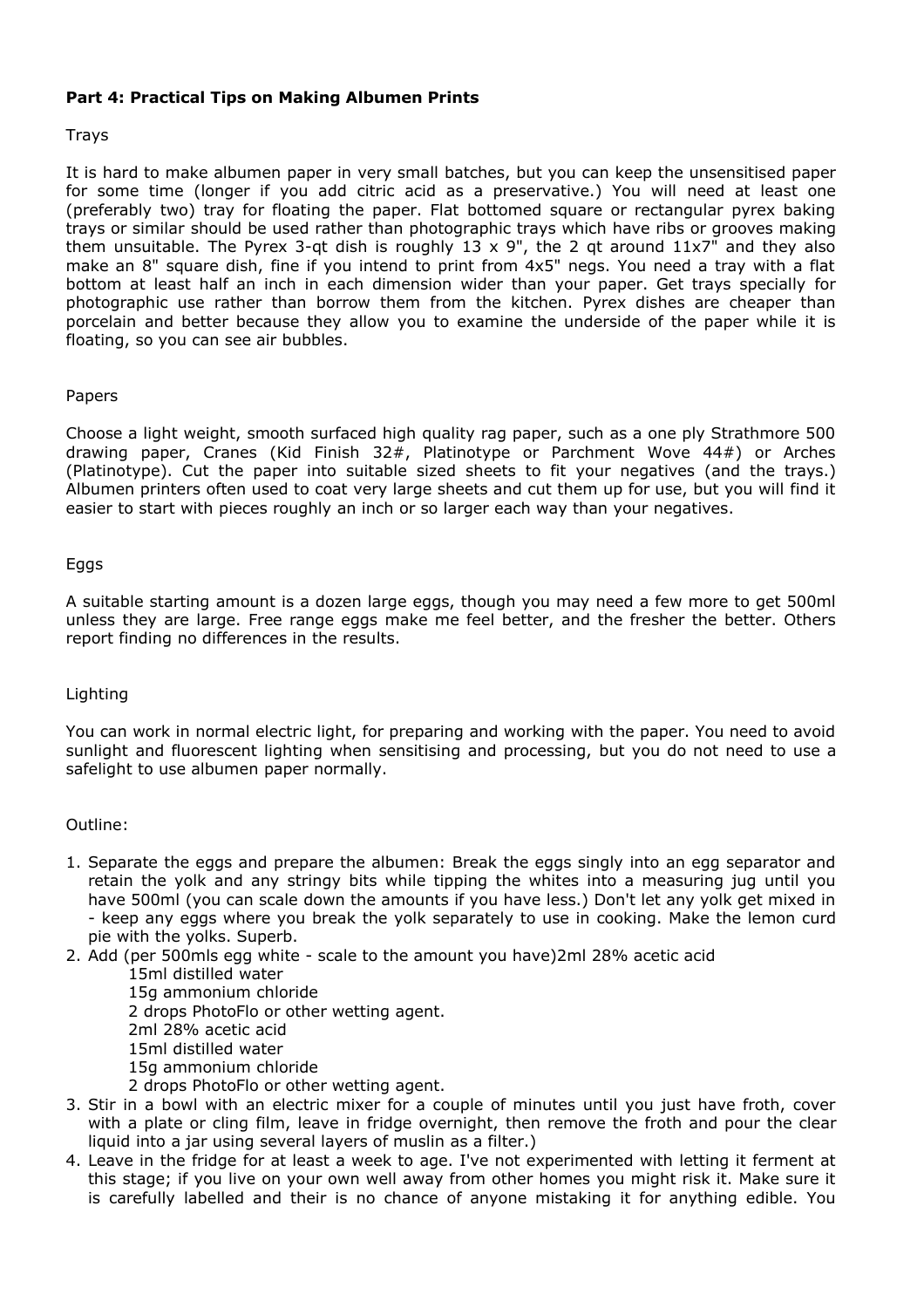should use a separate fridge that isn't used for food.

- 5. Pour the albumen into a flat bottomed dish it should be at least  $\frac{1}{2}$  inch deep. Scrape the surface with paper to remove any air bubbles .
- 6. Mark one long edge of your paper and hold by opposite corners. Carefully lower it and let it go flat on the albumen. Check there are no air bubbles under it (with thin paper you can see them through the back as white patches. Don't let it curl up from the albumen. Leave it there for around 2 minutes, then lift carefully by one corner and allow to drain. Avoid getting any albumen on the back of the paper.
- 7. Hang to dry on a line using pegs at the corners of the marked edge, qnd continue floating the other sheets you have ready. You will need to remove excess albumen from the bottom edge as the paper dries. If you want the paper to have a sheen use warm air and avoid high humidity when drying.
- 8. *For double coating only*, prepare a hardening bath containing 210ml isopropyl alcohol, 90ml distilled water and 15g ammonium chloride. When the paper is dry, immerse it in this bath for around 30 seconds, then drain off and hang to dry.
- 9. *For double coating only*, as soon as the alcohol has evaporated you can float the paper on the albumen bath exactly as in step 6. When you hang it to dry, make sure to hang by the unmarked long side.
- 10. Float the paper on a silver bath containing 30g silver nitrate in 250ml water, with a little citric acid (10-15g.) Citric acid improves contrast and gives cleaner highlights. The silver concentration can be from around 10-15%. Wear thin rubber gloves and safety glasses, as silver nitrate is toxic and stains any organic material it contacts. Four hands are needed to hold down the corners with large sheets. Check there are no air bubbles and float for 3 minutes before you drain and hang. Put newspaper under the line to catch any drips. Alternatively you can measure out solution to cover the paper into a small container with a dropper - use one drop for every two square inches plus five drops - and spread it with a metal-free brush or a small piece of foam rubber or similar. Some people recommend a glass rod or spreader. If you use a bath you will need to filter or decant off the solid that forms occasionally, and also add silver nitrate to retain the concentration.
- 11. Print the paper by contact using sunlight or a UV light source as soon as the paper is dry. If you don't have a printing frame, tape the negative to the paper along one edge using crystal clear tape to provide a hinge and cover with plate glass. Your negative must be very contrasty - try increasing your normal developing times by 50-100%. You will need to reduce exposure slightly to retain clear highlights - perhaps rating film ½ to 1 stop faster.
- 12. Expose until you have good highlight detail you normally lose a little in processing. If your negative isn't contrasty enough the shadows will have filled up, but this is better than empty highlights.
- 13. Rinse your print in two or three small portions of distilled water. There will be a lot of silver in this rinse so dispose it carefully or recycle. Then wash for ten minutes in tap water until there is no cloudiness in the wash.
- 14. If you can afford it, tone in a borax, sodium acetate or thiocyanate gold toner by inspection, then rinse in water. There are suitable toners in the Reilly book on page 80-81. Only the sodium acetate bath keeps.
- 15. Fix in 20% plain hypo fixer (200g per litre) for 5 minutes, then optionally 3 minutes in Kodak Hypo Clearing Agent (KHCA.)
- 16. Wash for at least an hour. You can cut down wash time to 30 minutes and probably increase permanence if you used KHCA. Squeegee gently with a damp chamois and hang to dry.
- 17. Uncurl the print, place it under a large pile of books for a couple of days. Traditionally, prints were mounted while still damp; if you want to do this, use a starch paste and a good quality unbuffered mounting board. Modern practice keeps prints unmounted - store them in polyester sleeves with a sheet of unbuffered mount board or similar for protection, and mount in a normal hinged overmat for exhibition or framing.

#### Resources

There are several good descriptions of the process on the web, some with helpful illustrations if you need them. Don't worry about minor differences in procedures, they are likely to make little difference to the results. You can watch online or download a series of video clips of Doug Munson at the Chicago Albumen Works showing the steps in producing and sensitising the paper.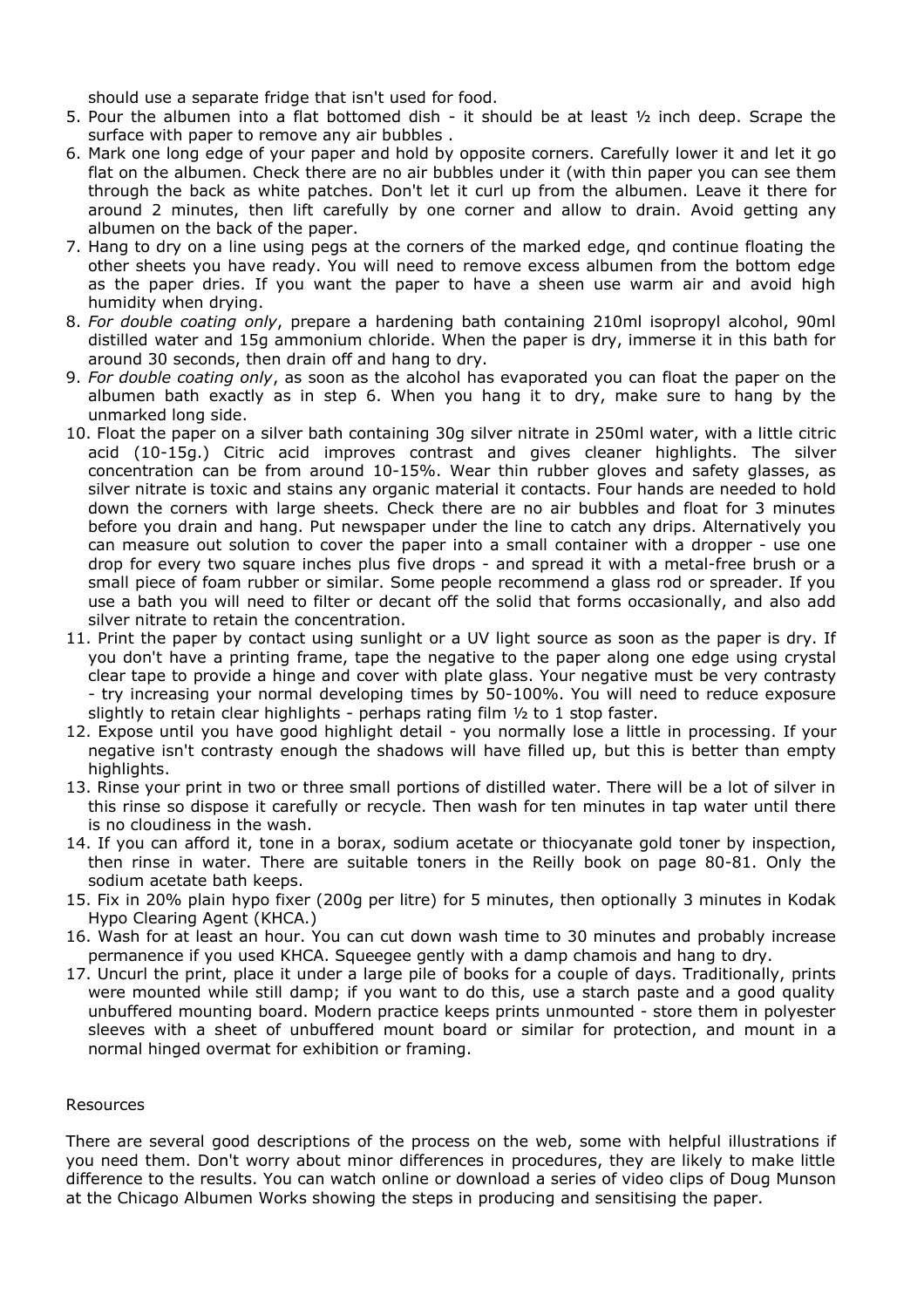## **Part 5: Fading and Yellowing in Albumen Prints**

## Causes of Fading

The fading of prints was one of the key problems of early photography, with the Photographic Society of London setting up a committee on the subject in 1855. Surprisingly it came up with some highly pertinent recommendations, recommending the thorough washing of prints and gold toning. Two French investigators, Alphonse Davanne and Jules Girard, carried out detailed and exhaustive scientific investigation of the process, and their study, published the same year, emphasized the importance of using fresh hype (sodium thiosulphate) fixer.

Albumen prints brought fresh problems. Their thicker coatings were relatively impermeable and washing out of the chemicals - particularly the sulphur containing hypo - required longer times. One of the favourite methods used in the early years for gold toning - the sel d'or (gold salt) method - which mixed an acidic gold solution with the fixer, often resulted in decomposition of some of the fixer to produce sulphur which could not be washed out and was a major cause of print fading.

#### Separate Gold Toning

A move to separate toning in alkaline gold solutions (first introduced by James Waterhouse around 1855) before fixing in fresh hypo produced significantly more stable prints. The kind of rapid fading that had often been a problem with the earlier salt prints and albumen prints largely became a thing of the past. Alkali gold toners deposited more gold, helping to protect the image.

#### Yellowing of Highlights

Over the longer term another problem emerged with albumen papers. Their highlights began to turn yellow or light brown. Davanne and Girard again investigated, and reported in 1859 that the non-image areas of albumen prints still contained silver compounds. Later experiments showed that roughly 5% of the silver was retained in combination with the albumen as the so-called 'silver albumenate'. This could not be removed by hypo, although it was taken out by potassium cyanide. Cyanide unfortunately also removed too much of the image silver for its use to be practical in this process (although despite being a deadly poison it was often used for collodion positives.)

The yellowing of highlight areas occurs as the silver albumenate slowly breaks down to give silver, which then reacts with sulphur compounds in albumen to give brown silver sulphide. There is no known solution to reverse the effects of this fading. The presence of the silver albumenate in the print also prevents the successful use of 'bleach and redevelopment' techniques which can occasionally be of use in restoring other faded silver prints.

All nineteenth century albumen prints show some evidence of yellowing, although in a few cases it is relatively slight and only noticeable if the print is compared to a white paper surface. The rate of yellowing is less if the prints are stored under low humidity (30-40%) and in pH neutral or even slightly acid conditions - buffered storage materials should be avoided as these are mildly alkaline.

## **Cracking**

All albumen prints show a cracking or crazing, although you may need to use a magnifying glass to see it on some prints. Albumen swells greatly when wet, and shrinks when dry, and this happens in normal processing. As it swells, it also cracks, lacking the elasticity to prevent this occurring. These cracks often become more apparent with age, presumably because the albumen will swell when humidity is high and shrink when it lowers.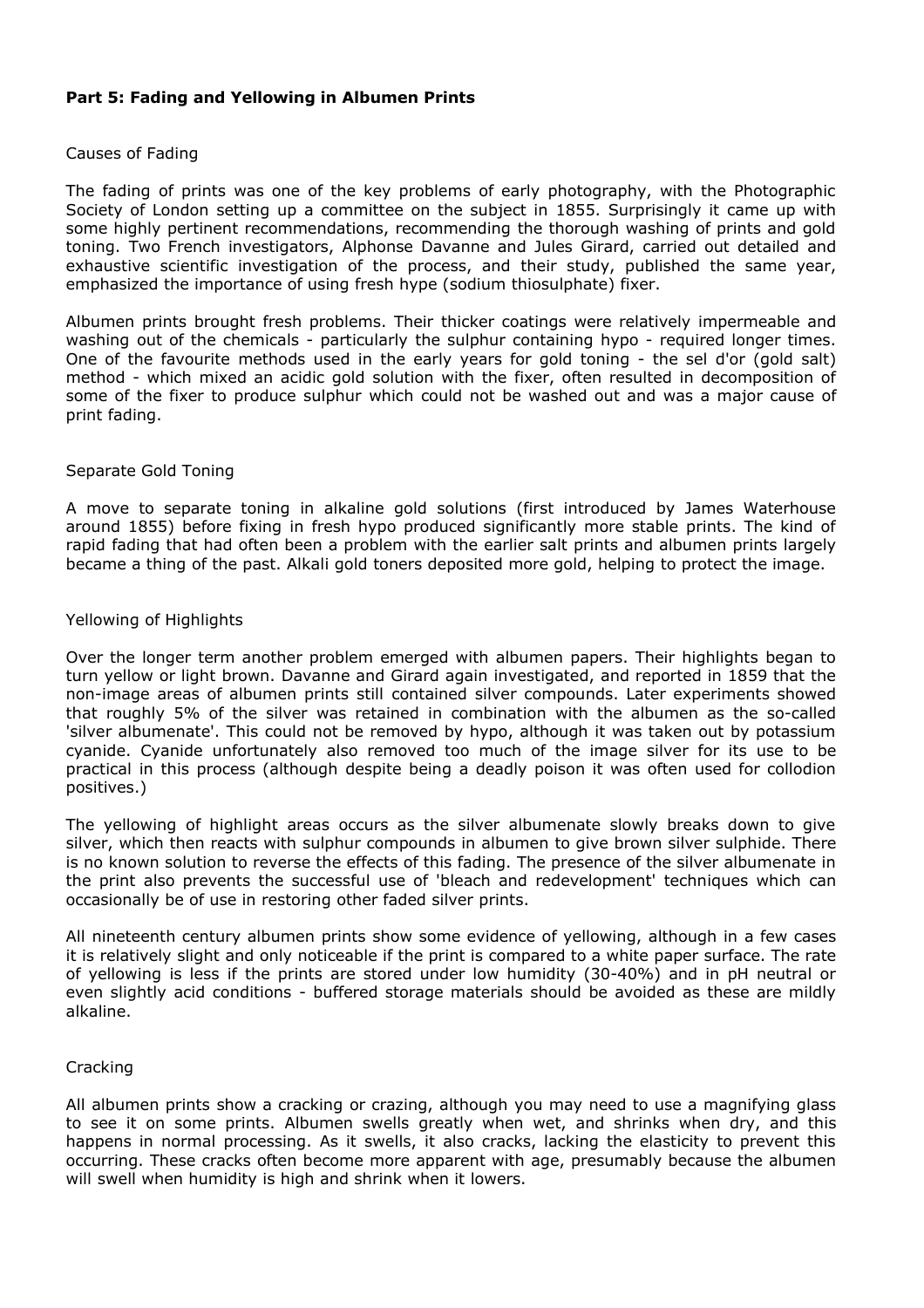## **Part 6: Recognising Albumen Prints**

## **Staining**

The first stage in recognition of an old photographic print is to determine whether it is a silver print at all. Any print that has no staining, fading, spotting or yellowing of highlights is unlikely to be a silver process from the nineteenth century. It may well be a Woodburytype or carbon print, although there are other possibilities.

#### Print colour

Albumen prints and salted paper prints are generally a warm brown colour, though they may also be a purplish black or brown. Very rarely they may be close to neutral black. The colour depended on the paper, the salts used in the albumen coating and the toning method used.

Highlight areas and print borders (if any) will show some yellow or brown stains in all albumen prints. Such stains are not however uncommon in other types of prints.

#### Texture

Early albumen prints have a matt finish, similar to that of salted paper prints. From the 1860s on, albumen prints are likely to be glossy, with those from around 1870-1890 mainly printed on double coated albumen paper giving a very glossy finish. Gelatin and collodio-chloride prints may also have a high gloss.

In the 1890s, there was a trend by artistic photographers away from glossy papers to matt surfaces. Largely this was to emphasize their difference from the commercial studio photographers. As well as resulting in a revival of the use of plain salted papers, photographers, particularly those inspired by Baron Arthur von Hübl's 1896 book 'Der Silberdruck auf Salzpapier' began to use matte-albumen papers. These were available commercially in Germany and Europe from around 1898 until the late 1920s.

#### **Cracking**

All albumen prints show evidence of cracking, although you may need a magnifier to see it in some cases. The cracks are caused by the material swelling when it absorbs moisture and are inherent in the process. There are some nice electron microscope (SEM) images of the effect in a 1993 paper by Paul Messier and Timothy Vitale (see box, top right), which showed that conservation treatments using water increased the cracking. However, similar effects can sometimes be observed in other types of image.

#### Date

The date of a photograph is often important in establishing what process was used to make it. Dates may be recorded on photographs (although they are not always correct.) Where the identities of any people are known, their apparent ages in the picture may provide a rough date. There may be other evidence available - such as marriage certificates - that allow some pictures to be precisely dated.

Experts can also often date photographs by clothing, although such evidence is not always reliable. People may dress up for pictures in clothing that is long out of fashion, either deliberately or because it is all they have.

Evidence in the photograph - such as advertisements, newspaper posters or buildings of known age can also be useful in dating photographs. Captions should always be read carefully and it is wise not to jump to conclusions. At least one modern exhibition and book refers to an image by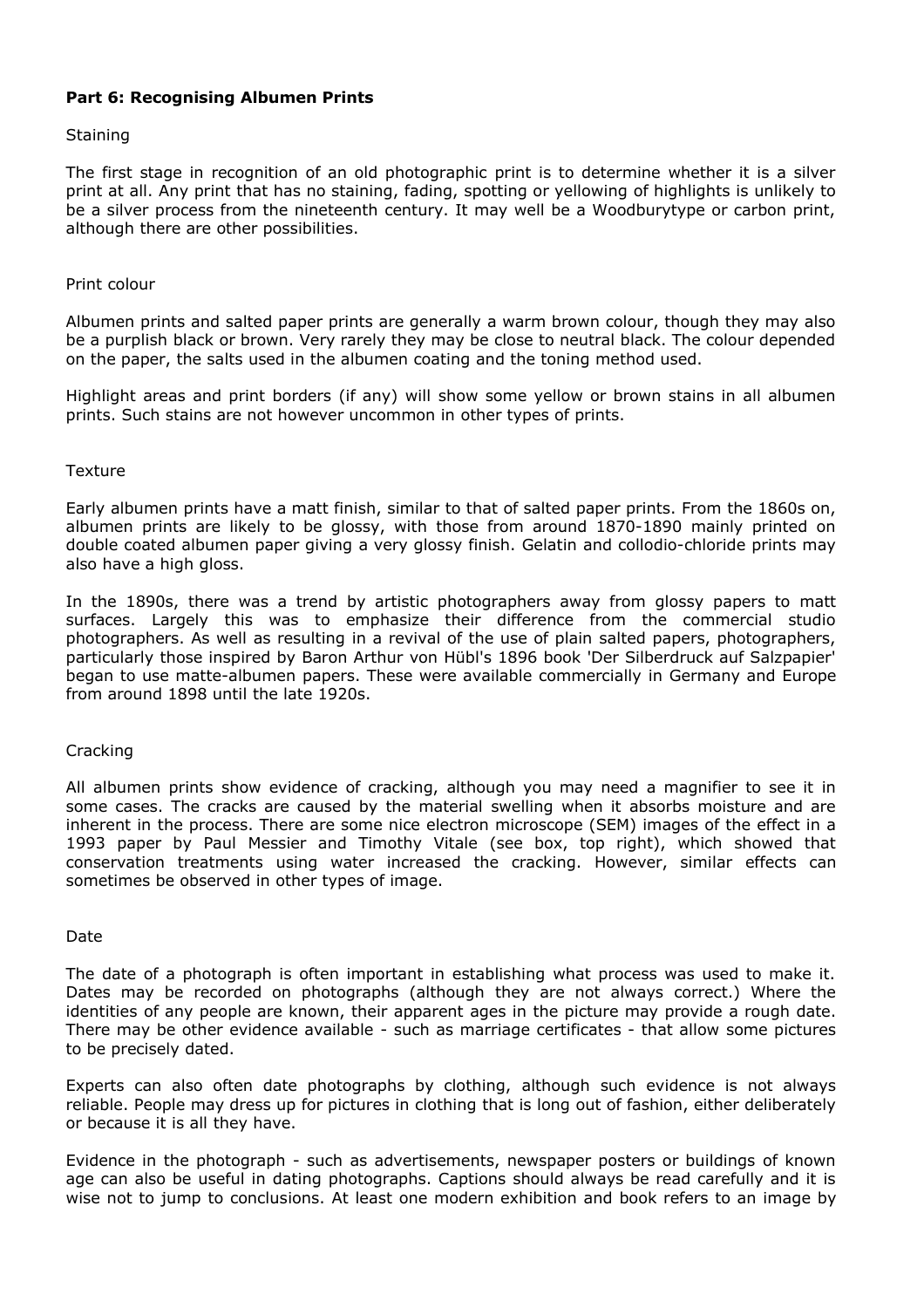an unknown Victorian photographer called 'Virginia Waters', active in the 1860s, photographing in Windsor Forest. She is still there, water flowing out from her lake and cascading down her artificial waterfall on which I spent happy hours climbing as a child (see box, top right.)

Commercial portraits and other photographs - most likely processes for paper prints:

- 1840 -1855: salted paper
- 1860-1895: albumen
- 1900-1920: gelatine or collodio-chloride papers
- 1920-2000: gelatine papers

In the period 1855-1860, both salted paper and albumen were widely used. In the 1890s there were a wide range of materials in use. By 1900, albumen had more or less disappeared (although glossy albumen papers could be bought until 1926)

#### Books

For prints produced by the more artistic studios, and also artists and serious amateur photographers, a wide range of processes were used from the 1890s to 1920s, including platinum and carbon prints as well as less common processes such as gum bichromate. There were also a number of silver-based processes which attempted to produce results indistinguishable from platinum, such as the kallitype, some of which were often platinum toned. You can find more information about identifying old prints on the web (see box, top right.)

*The Silver Sunbeam:* A Practical and Theoretical Text-Book on Sun Drawing and Photographic Printing, Comprehending all the Wet and Dry Processes aat Present Known,With Collodion, Albumen, Gelatine, Wax, Resin, and Silver

Towler, John. New York, NY, 1864. Reprint edition by Morgan and Morgan, Hastings-on-Hudson, NY, 1969.

Now out of print, but available online at the Albumen site - see link in box at top right.

*Coming into Focus: a Step-by-Step Guide to Alternative Photographic Printing Processes* Barnier, John, editor.

Chronicle Books, San Francisco, CA, 2000.

A well illustrated book with information about a range of processes. Includes a familiar name to 'About Photography' readers in the section on salt printing.

*Historic Photographic Processes* Farber, Richard. Allworth Press, New York, NY, 1998. A book that is often recommended.

*The Keepers of Light* William Crawford Morgan & Morgan, 1979 Gives a good introduction to most of the alternative processes, although it does not give practical details for albumen. May only be available secondhand.

*Alternative Photographic Processes, A Working Guide for Image Makers*

Webb, Randall and Martin Reed

Silver Pixel Press, Rochester, NY, 2000.

First published in the UK as 'Spirits of Salts', Aurum Press, London, UK, 1999. Randall Webb, Terry King and myself first became interested in alternative processes sitting together in a lecture by an elderly UK photographer who had made gum prints since the 1930s. All three of us have since written about and taught workshops on several of the alternative processes.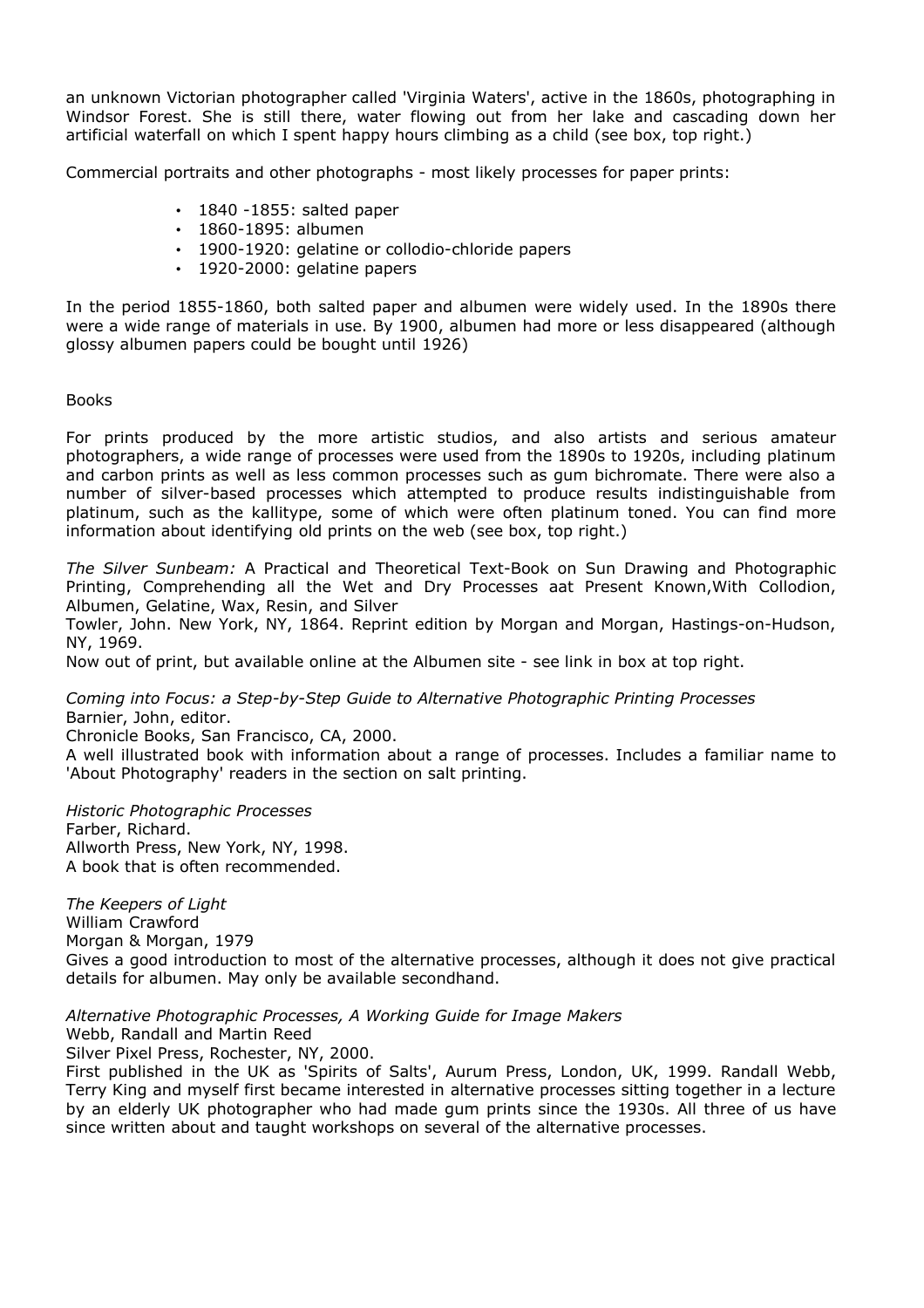# **True Blue (cyanotype)**

Part 1: Blue Prints

Blue is an odd sort of colour, although it always came out top in the kind of surveys I used to get students to make when we were studying colour theory and asked random people to name their favourite colour. We also used word association and other simple questions based around patches of the colour to find how our 'victims' regarded blue, and came up unsurprisingly with associations with coldness, with sky and sea, water and certain football teams.

Blue - as we found in designing our test materials - is also a colour we have many arguments about, and deciding what was a typical blue caused long arguments. It also creates a problem for those teaching about the colours of the rainbow, for while Richard of York may have been clear about green, blue, indigo and violet, most people these days think indigo is blue and have no word for the hue between indigo and green. Those who have studied computer imaging may now recognise it as cyan.

For many years, the cyanotype (also known as ferroprussiate print) remained a favourite medium for producing proof prints from negatives. Among its advantages were its simplicity, the fact that no darkroom was needed and the extremely low cost involved. The most expensive part is almost always the paper, and virtually any paper that does not disintegrate on soaking can be used. Amateurs without a darkroom could print their negatives simply, and there are many examples still in existence in family albums and historical collections, including many made and sent as postcards.

The cyanotype was also a good process for use with young beginners in that the materials involved (in the traditional method) are non-toxic. Many at least in past days were introduced to the magic of photographic printing through blue printing in school science classes and clubs.

This feature will introduce you to more of the history of the process, give a simple explanation of the chemistry behind it and give you clear, straightforward instructions to show how you can make your own blueprints. It will also look at the work of Mike Ware, whose researches have resulted in new methods of working in this and other processes.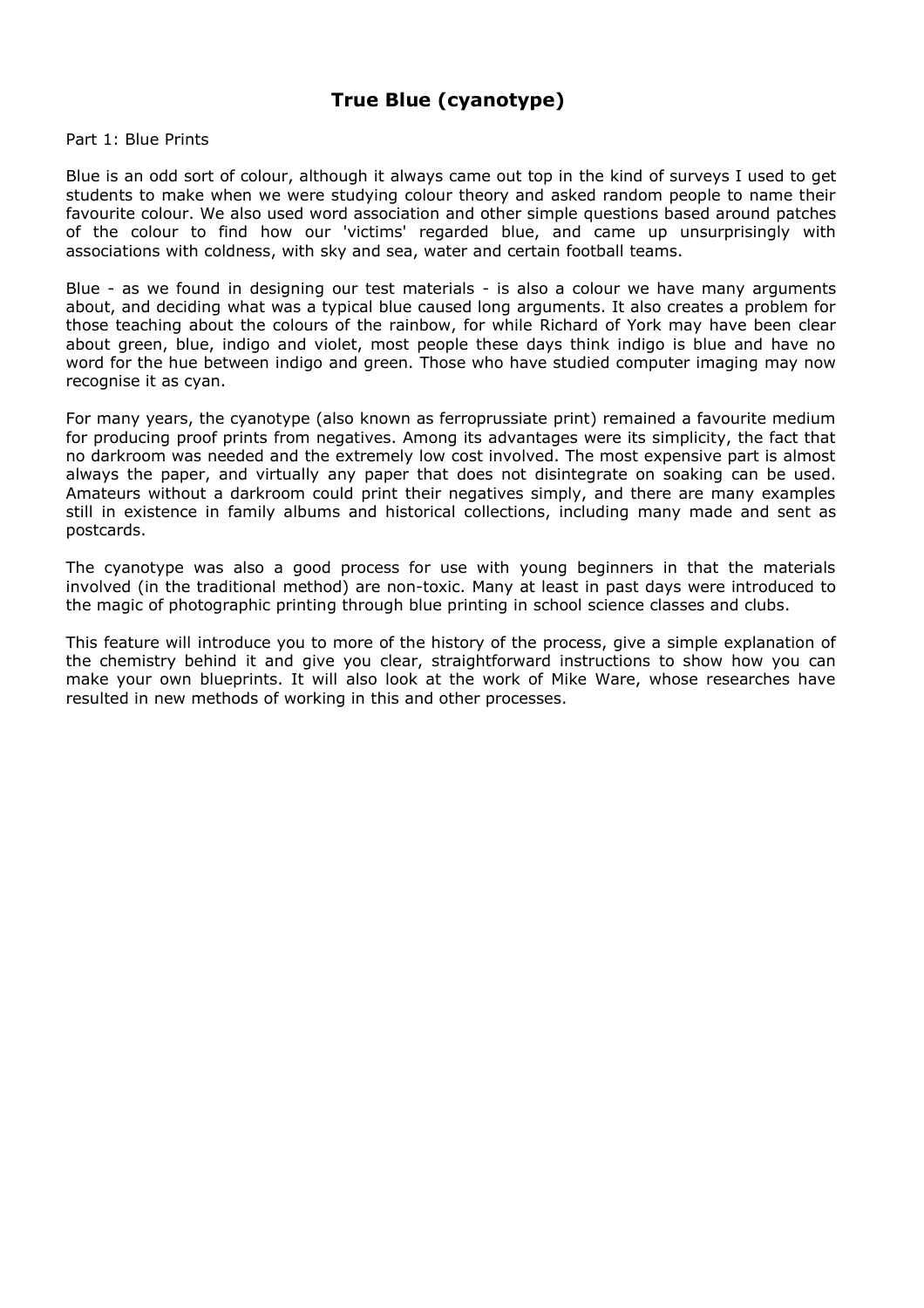#### Part 2: Blue history

Prussian Blue, the pigment that gives the blue print its colour, had first been produced in 1704 and was soon in wide use as an artist's pigment, and the light sensitive nature of some iron salts was also known in the eighteenth century, but it was Herschel who first combined these ideas into a workable process. It was also Herschel who suggested the name 'cyanotype' for the process, from the Greek words thought to mean 'blue' and 'imprint'.

Herschel also tried a number of other processes, including the gold print or 'chrysotype'. I've never seen Herschel's own results, but the prints I got from similar methods are a little disappointing as you can see. Mike Ware (see Part 4) has produced an improved version of this process using modern chemistry that gives much more controllable results. If you are feeling rich enough you can read the articles he and others have published on the process (some are rather technical) and try it yourself.

More recently, my old friend Terry King of 'Hands On Pictures', with whom I worked on such things in the late 1980s, has revisited and improved on what we started then. I showed that the same ferric oxalate sensitiser, followed by the use of appropriate baths after exposure could be used to produce platinum, platinum/silver (satista) or kallitype prints. Terry has extended this to after-treatment with gold and ferricyanide solutions to produce what he calls the Chrysotype Rex and Cyanotype Rex. Both these improved processes have their advantages, and one is their relative simplicity. However more interesting is perhaps the liberation of the cyanotype from the standard blue, with King producing some finely toned examples. A further advantage is the great increase in speed, with exposures down to less than a minute for some negatives.

Many of us who have used the cyanotype process in recent years have done so using a method that differs little from that suggested by Herschel, although generally using a more light-sensitive variety of the ferric ammonium citrate that was first commercially available around the turn of the century, having been produced by Valenta in 1897. The major photographic texts from the 1920s and 1930s such as 'Photography: Theory and Practice' by L P Clerc contained adequate directions, suggesting that the process was still in common use; (copies can be found cheaply in secondhand book shops.) Like the salted paper print introduced by WHF Talbot some eight years earlier, the process still works in more or less its original form and is relatively convenient. In recent years, a new 'improved' version of the process has been introduced, thanks to the pioneering work of Dr Mike Ware. Both processes still have their uses.

One of the first photographically illustrated books - before Talbot's 'The Pencil of Nature' - was illustrated by cyanotypes. The first part of Anna Atkin's fine 'Photographs of British Algae: Cyanotype Impressions' was produced in 1843, containing what we now call photograms (for the first hundred or so years of photography this word was used more or less interchangeably with photograph) made by placing pressed, dried specimens of seaweeds etc on cyanotype paper.

Further interest in the blueprint - other than as a proofing material - was largely because of its resistance to fading. Most early silver prints were found to be at least partly faded after a few years, and various investigations were made both to reduce the fading of silver prints (particularly with longer wash times) and to look for alternative processes. This was a major impetus behind research into colloid based printing methods such as gum bichromate and carbon printing in the nineteenth century.

One of the great early French photographers, Henri Le Secq, apparently became so concerned about the possible loss of his work through fading that from around 1870 he began reprinting much of his best work as cyanotypes, producing some fine prints that are still in good condition. These works are sometimes given an earlier date, perhaps reflecting the date of making the original negative rather than the print. Although cyanotypes show some short-term fading on exposure to light, with the Prussian blue being converted into a colourless compound, this process is largely reversible (there may be small amount of permanent loss.) Under normal conditions of display and storage, cyanotypes are generally regarded as permanent, but must be protected from alkalis.

The blueprint also allowed photographs to be easily made under difficult conditions, such as the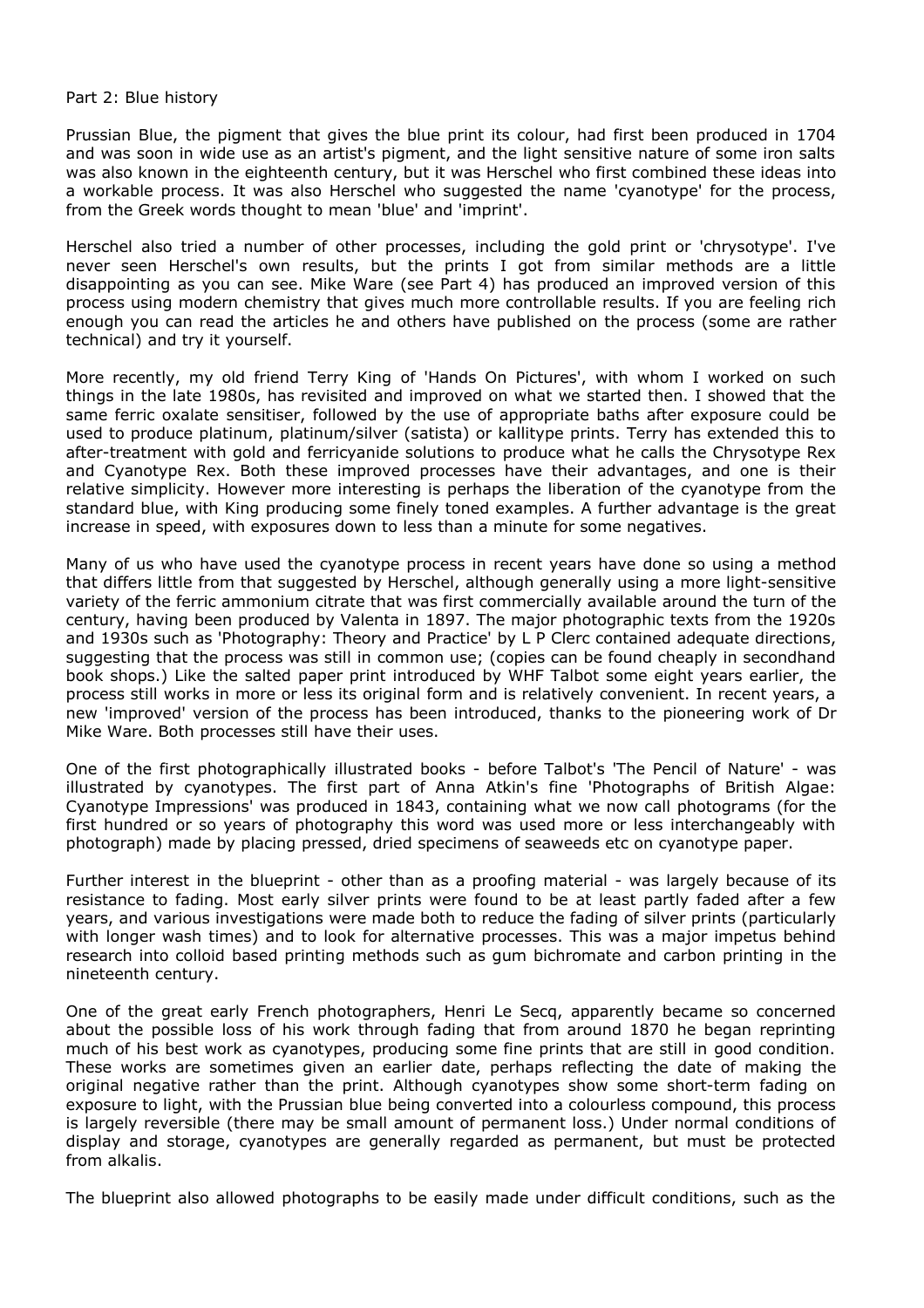work of Charles Loomis, a photojournalist recording the exploration of the American West, and Henry Bosse's views of the Mississippi in the 1890s. During the Boer War siege of Mafeking, South Africa, in 1900, a local photographer was commissioned by military commander Robert Baden-Powell to produce both bank notes and postage stamps. Although Her Majesty Queen Victoria was doubtless impressed by his resourcefulness, it is less clear whether she was amused by the idea of his head standing in the place of hers on these special issues. Baden-Powell is of course better known for his 'Scouting for Boys' and the worldwide movement this brought into being.

A few of the 'secessionist' photographers around the 1900s made use of the cyanotype, but generally it was seen as a proofing medium, or one for amateurs in photography. (See the 'Stieglitz' link for more on the photo-secession.) Twentieth Century textbooks of photography - if they made mention of it at all - treated it mainly as a process for reproducing drawings or textile printing. It was not until the revival of interest in printing media and non-silver printmaking of the 1960s that the process was revived for creating fine-art prints by photo-artists such as Robert Fichter (famous for his tee shirt that proclaimed 'Edward Weston is dead') that blueprints began to be exhibited in any numbers. Further interest was spurred on by the publication of a number of books dealing with 'alternative' printing processes, of which the most influential was William Crawford's 'The Keepers of Light' (1979), still in bookshops recently, although apparently now only available secondhand.

Crawford's work differed from most in dealing with more than the technical aspects of the work at some depth, as well as in covering a wider range of processes than most with generally workable practical details - unlike some publications. Although looking at the use of cyanotype by Le Secq and others, Crawford also quotes Peter H Emerson's words from his 'Naturalistic Photography for Students of the Art' (1889):

*'... no one but a vandal would print a landscape in red, or in cyanotype.'*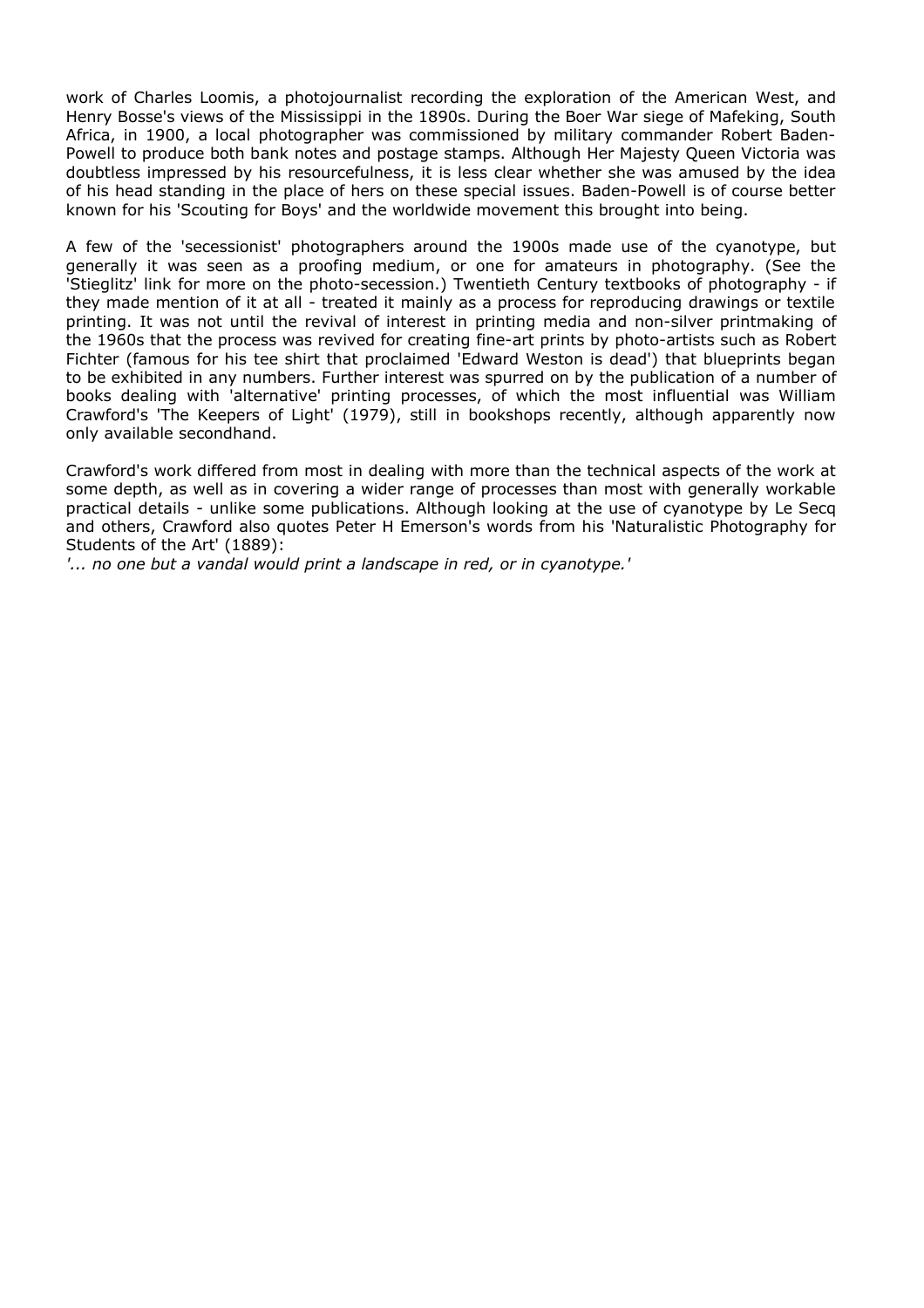### Part 3: My way

I first made blueprints as a part of science lessons and they were not impressive in terms of quality. It was with Crawford's instructions in hand that I turned to making pictorial cyanotypes in the 1980s, and they worked well. I later found the original source of his formulae and found that he (or more likely an intermediate author) had miscalculated, resulting in the formula being half strength, but the differences this made were small. In such respects cyanotype is a forgiving process.

For around ten years I worked with a variety of historic processes - including salt prints, platinum and platinum palladium, kallitype, gum bichromate, carbon printing, various oil processes and even photogravure. Those working with them tend to prefer the term 'alternative' processes (the bromide print after all dates from around 1873). Of course in their hey-day, processes such as platinum were very much mainstream, relying entirely on factory-produced papers. Most of the great platinum prints were produced on these.

The reasons why cyanotype has never really been taken seriously as a printing process are perhaps complex, but the insistent blue colour (differences in paper and techniques produce different blues, but still blue) is important. Without agreeing entirely with Emerson, a belligerent polemicist who overstated every case, he did have a point. Blue would not be the colour of choice for many subjects. The blue print has also suffered from its association with the low quality commercial copy material and also the ease and simplicity that made it a suitable nursery activity.

Many examples of cyanotype show a limited tonal range, often with distinctly blue highlights. Others lack mid-tones, being a blue equivalent of 'soot and white-wash'. Neither effect represents the character of the medium, although both could at times be used for effect. As in other printing processes, the negative contrast needs to be matched to the process to give correct results, and a cyanotype can then give a tonal range an quality similar to that of a matt silver print, although never quite achieving the same possible maximum density - blue never quite becomes black.

Cyanotype together with most other historic processes also fell out of favour with a trend towards larger prints and smaller negatives in the twentieth century. The older processes were all contact processes, producing an image the same size as the negative, far too slow to make use of an enlarger to produce magnified prints. Typical exposure times in bright sun for a cyanotype range from 10 to 25 minutes.

Commercially the blueprint process became vital for the copying of plans and ready prepared paper could be bought cheaply by the roll. Most of the research into the process was directed towards this use, but the materials produced were not suitable for pictorial use, normally giving poor contrast with blue-stained highlight areas. Today few 'blueprints' - even those with material form - are blue, but up to around 50 years ago it was the only cheap large-scale copy process. In the 19th Century it was also developed for industrial uses such as the printing of cloth.

For copy use, the blueprint was first replaced by methods using diazo chemistry, which was faster and gave clearer images, and later by electrostatic copiers.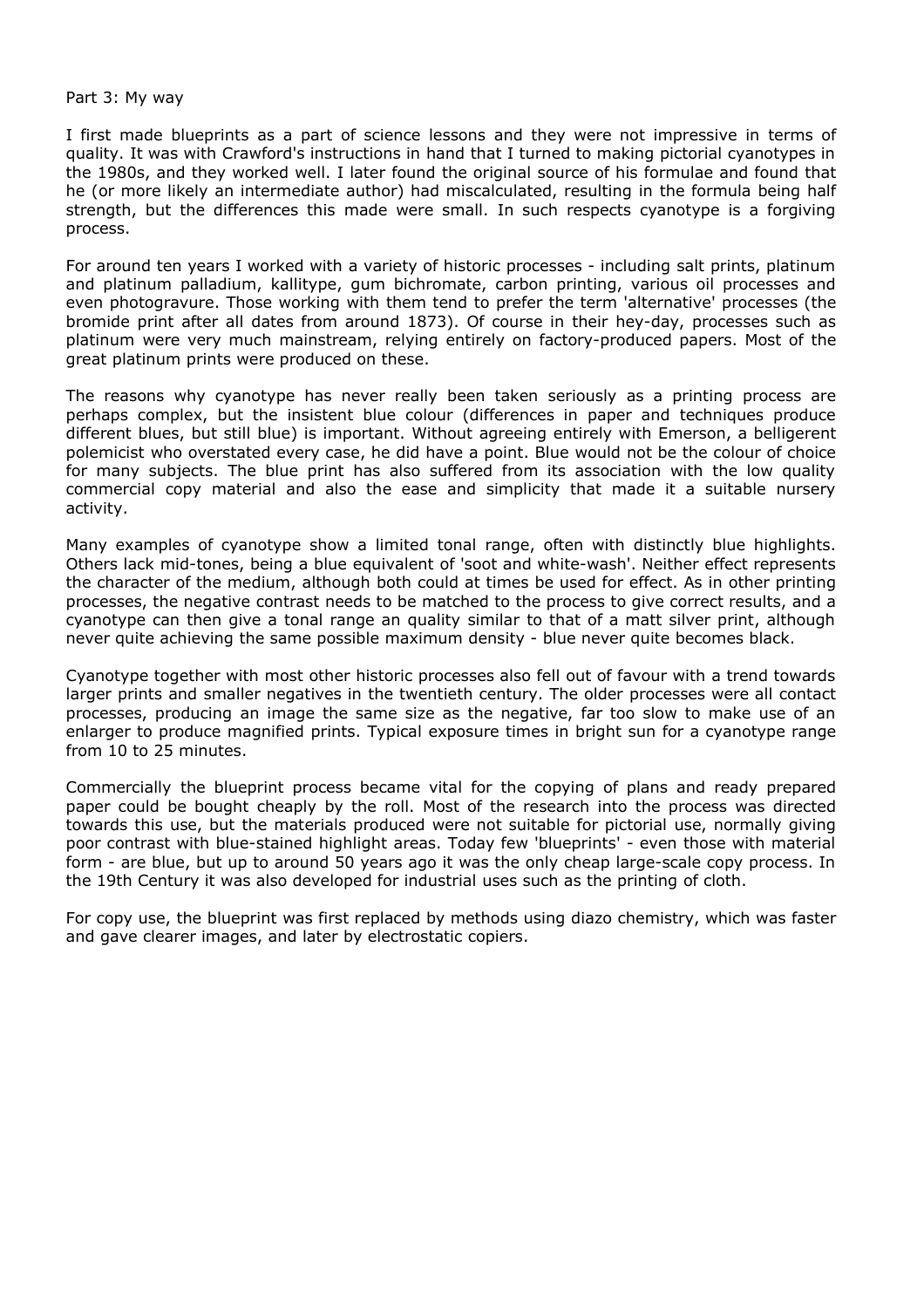## Part 4: Cyanotype theory

For a more detailed and authoritative discussion of the chemistry of the process the technically knowledgeable reader is referred to the work of Mike Ware (see box), in particular his book 'Cyanotype'.

Iron forms two series of compounds, ferrous and ferric (more recently known as iron(II) and iron (III) compounds.) The most familiar of ferric materials is rust, a hydrated ferric oxide. Iron tonics and tablets may contain either ferrous compounds such as ferrous sulphate or ferric compounds, including ammonium ferric citrate.

It is possible to convert ferric compounds to ferrous compounds; this requires the addition of electrons to the metal, a process known chemically as 'reduction'. The chemical which loses the electrons to the iron is know as a reducing agent and is 'oxidised' in the process.

It is also possible to oxidise ferrous compounds to ferric, which is generally the more stable of the two states under most normal conditions on earth which has an atmosphere containing oxygen. The relative stability of the two forms also depends on the acidity (pH) of the solution and also the other materials that are attached to the iron atom.

Potassium ferricyanide has the iron with six cyanide radicals around it (which is clearer in a more recent name, potassium hexacyanoferrate(III)). Since these cyanide radicals are firmly held to the metal atom, this compound lacks the poisonous character of soluble cyanides, and the traditional cyanotype is the safest of all photographic processes.

Compounds which contain the same metal in two different states - such as ferrous and ferric ion can be intensely coloured because of this, and Prussian Blue - which chemically used to be called ferric ferrocyanide - is an example of this, whereas the related ferrous ferrocyanide is white (Prussian White), although it readily oxidises to give Prussian Blue.

Reading earlier accounts of the process is often confusing, not least because some authors mix up their ferro's and their ferri's. You can make Prussian Blue by putting some potassium ferrocyanide solution in a test tube and adding any ferric solution.. You will get a similar blue colour by adding any ferrous compound to a solution of potassium ferricyanide, and though some textbooks may call this 'Turnball's Blue' and say it is ferrous ferricyanide, this is actually ferric ferrocyanide (Prussian Blue) as well. The greater stability of the ferrocyanide compared to the ferricyanide leads to the rapid formation of this, rather than the expected compound.

Prussian Blue is generally not a nice simple compound like sodium chloride, but has a degree of irregular structure and composition, with several major forms. Its structure may include other metal ions such as potassium and may also undergo partial hydrolysis. Preparing it in different ways gives a material with different properties, including different shades of blue and also a different ability to form a dispersion in water.

The essential steps in the cyanotype process are:

- the production of ferrous iron by a photochemically induced reduction of ferric iron;
- the production of Prussian Blue by the reaction of this ferrous iron with the ferricyanide.

Although cyanotypes can be produced using a coating of potassium ferricyanide alone (presumably relying on oxidisable material in the paper or paper coating), this material is very slow and low in contrast, as well as generally producing a greener blue, probably due to the replacement of some cyanide radicals in the blue complex by hydroxyl due to hydrolysis. Herschel's more practical formula added ferric ammonium citrate, which was much more light sensitive, to the ferricyanide.

Names of chemicals often cause a problem not least because of various changes over the years. Ferrous ammonium citrate can also be called ammonium ferrous citrate, ammonium iron(II) citrate and other variations.

For the ferric iron to be reduced to ferrous ion, something else has to get oxidised, and the ferric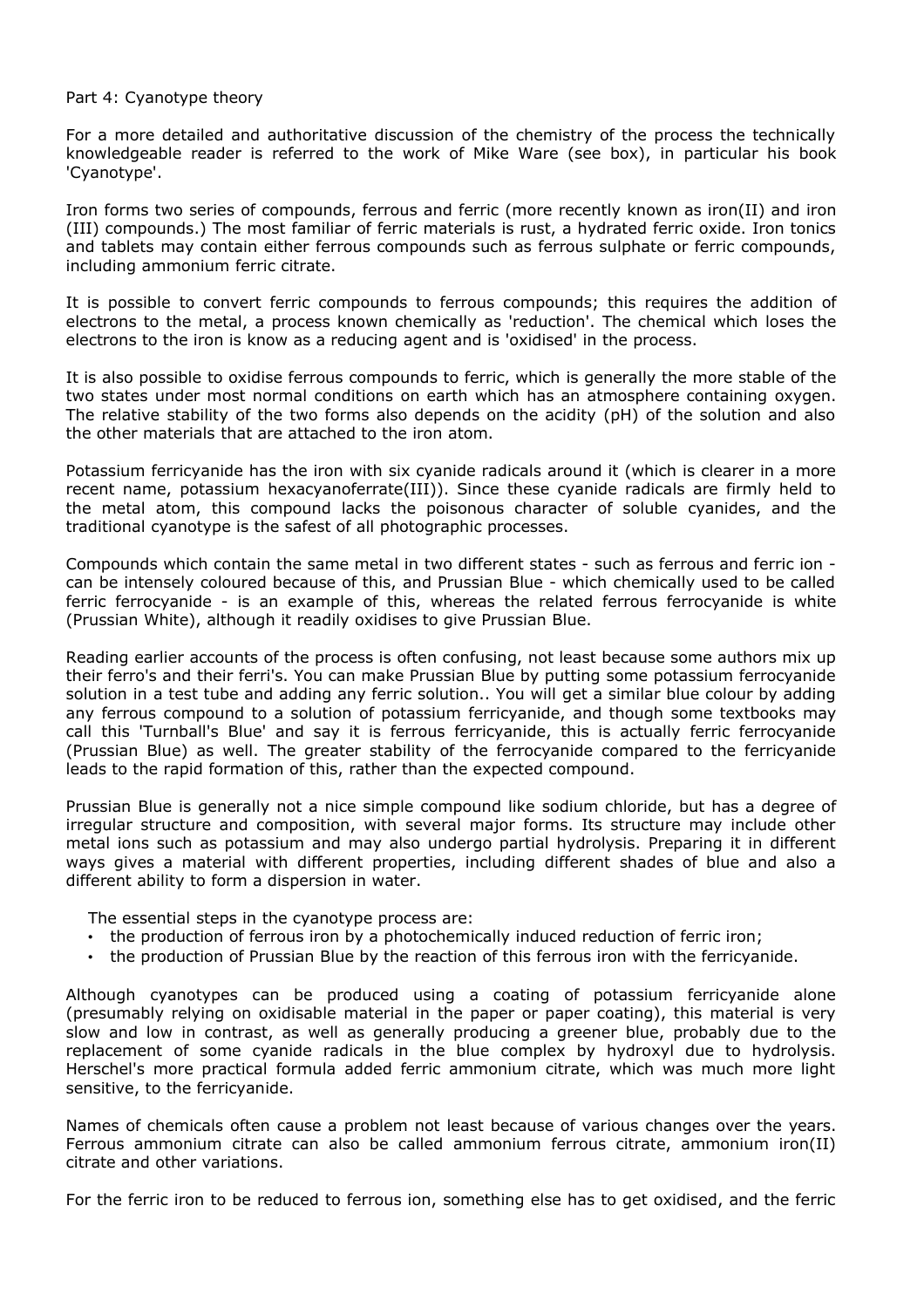ammonium citrate contains a suitable material actually complexed to the iron atom in the form of the citrate ion. For this reaction to occur, an energy barrier has to be overcome - or else the citrate would not be a stable compound. The absorption of photons can provide energy, but it needs the higher energy blue or UV radiation to get the reaction to occur.

One complicating feature is that the potassium ferricyanide acts as a rather effective filter for blue and UV light, increasing the exposures needed. Once the complex has enough energy to react, it will rapidly produce a ferrous complex. The ferrous ions which can be released from this will then react with the ferricyanide to give ferric ferrocyanide - Prussian Blue.

In areas that are greatly exposed, a bronzing effect is often seen, with the image becoming lighter. This is probably due to the formation of some Prussian White in these areas, which will be oxidised to Prussian Blue during the processing. Another of Herschel's neologisms was in the use of the word 'solarisation' to describe this effect of lightening with increase in exposure.

Since Prussian Blue is unstable in alkali, it is essential to keep the water used to 'develop' the cyanotype at least slightly acid. As most tap water is slightly alkaline, and you should add a few millilitres of dilute hydrochloric acid (still sold in some hardware stores as 'muriatic acid') to a bucketful to use. Other acids such as nitric acid can also be used, but it is best to avoid oxidisable organic acids such as citric or tartaric acid, which can later break down the image.

Most of my cyanotypes were given an initial wash with distilled water, which also tends to become slightly acidic on storage due to the absorption of atmospheric carbon dioxide. As well as the possibility of hydrolysis of the Prussian Blue, the use of a slightly acidic wash appears to cut down the dispersion of the image.

Prussian White in the image will slowly oxidise in the air to give Prussian Blue, so cyanotypes normally show a distinct intensification over a day or so (mostly by the time they are dry.). You can get the final result more or less immediately by using a hydrogen peroxide bath.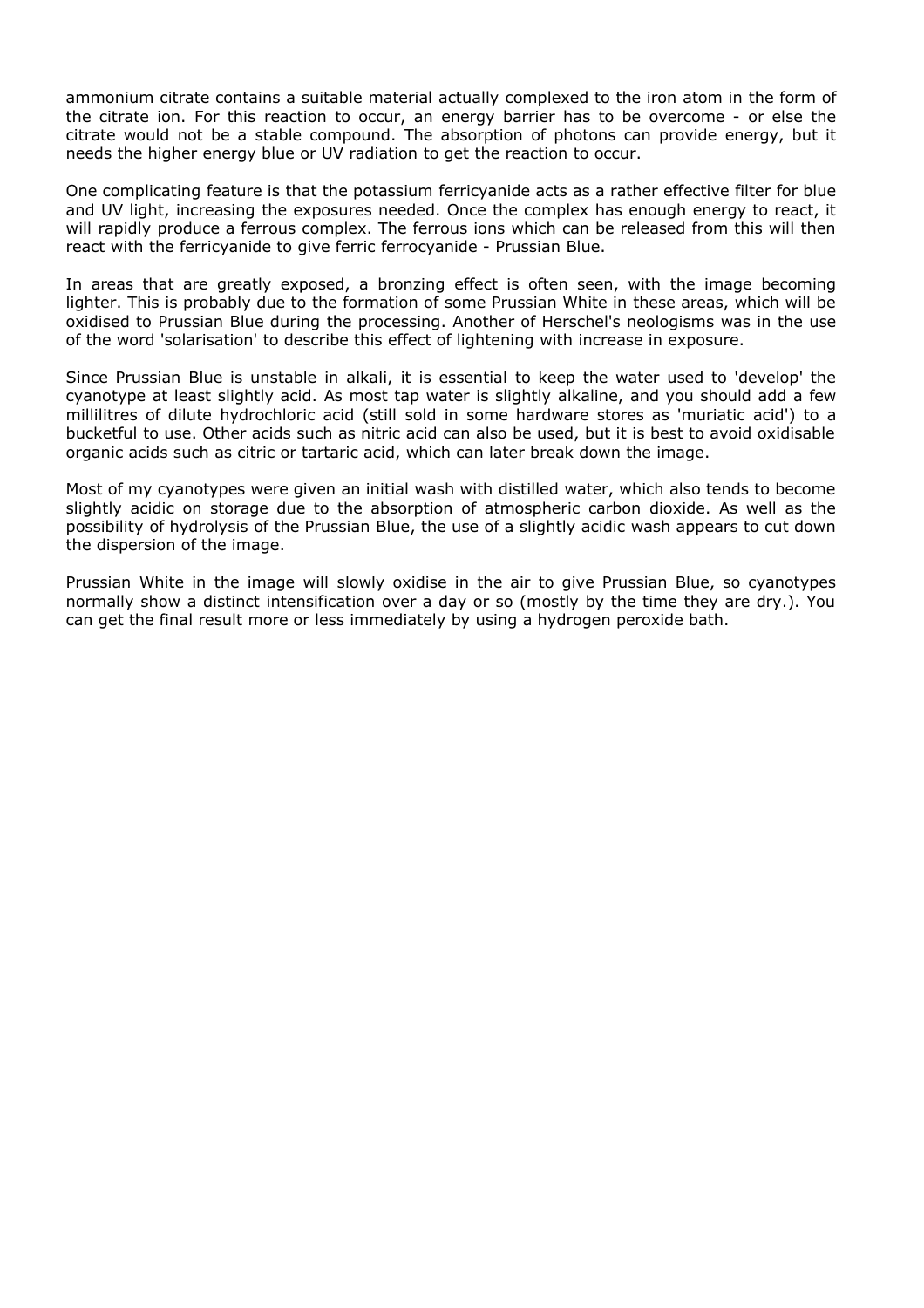## Part 5: Making cyanotypes

## NEGATIVE

First you need a large negative - the size you want to make your print. If you have a 4x5" or larger camera you can just go out and take one, but contact prints from smaller formats are rather small. You can produce enlarged negatives by printing direct onto a positive working film, or by making an interpositive and then printing that to give a negative. You can also use an ink jet printer to produce negatives on transparent film, but it is difficult to get sufficient density.

Increasingly, those using alternative printing methods make use of digitally printed negatives. These can be produced commercially using an image-setter for highest quality, but excellent results can be acheived by making prints onto clear plastic sheets - such as the Pictorico film with normal inkjet printers. However it can be difficult to find film which will give sufficient density.

Traditionally, the cyanotype process - even the faster improved Ware method, are really too slow to use paper negatives. One of the advantages of Terry King's new Cyanotype Rex method is that it's speed should allow the use of paper negatives - either on normal photo paper or inkjet prints. By exposing with the image on the paper in contact with the sensitive surface you can get impressively sharp results, but if you prefer a more diffuse result, simply expose with the back of the negative on the light-sensitive material. However, I cannot give practical details of this method at the moment.

#### PAPER

Cyanotypes are best made on watercolour papers, which should be high quality, 100% cotton. Use a mould made paper with a 'not' surface rather than the smoother 'hot pressed', and a weight of 150gsm or more. Avoid any papers described as 'buffered'. The best I've used is Fabriano Artistico, but others have their own preferences. Experiment to find what you like best. Good art shops will have a range of papers for sale, often by the sheet (usually quite large - perhaps 30x20") and relatively expensive - perhaps around 2 US dollars a sheet, but you can buy much more cheaply in bulk from specialist paper suppliers - so get together with some friends if you can.

#### EQUIPMENT

You will also need a brush for coating and a couple of preferably brown glass bottles - try a pharmacy for these - to hold around 100ml (4 oz). The best sort of brush is a 'Hake' brush - a Japanese style brush with no metal ferrule, but you can use a watercolour lacquer brush. Choose a brush perhaps an inch wide (or more for large prints) and fairly thin. For very large-scale work try a paint roller or sweeping brush. The only other necessary equipment is a contact printing frame or sheet of glass. If you don't have a proper frame you may need a flat base (wood or another sheet of glass) and a couple of strong rubber bands to hold the glass firmly to the base.

You can use the sun to expose your prints, though if you have a sun lamp of any type this should also work. Serious workers with these processes usually buy or build light sources using special fluorescent tubes or graphics arts lamps - see the web for more details if you decide to do this.

#### CHEMICALS

The chemicals you need for the traditional method are safe and can be obtained from specialist photographic suppliers as well as standard chemical houses. In the past I've found them even more cheaply at some graphics arts suppliers.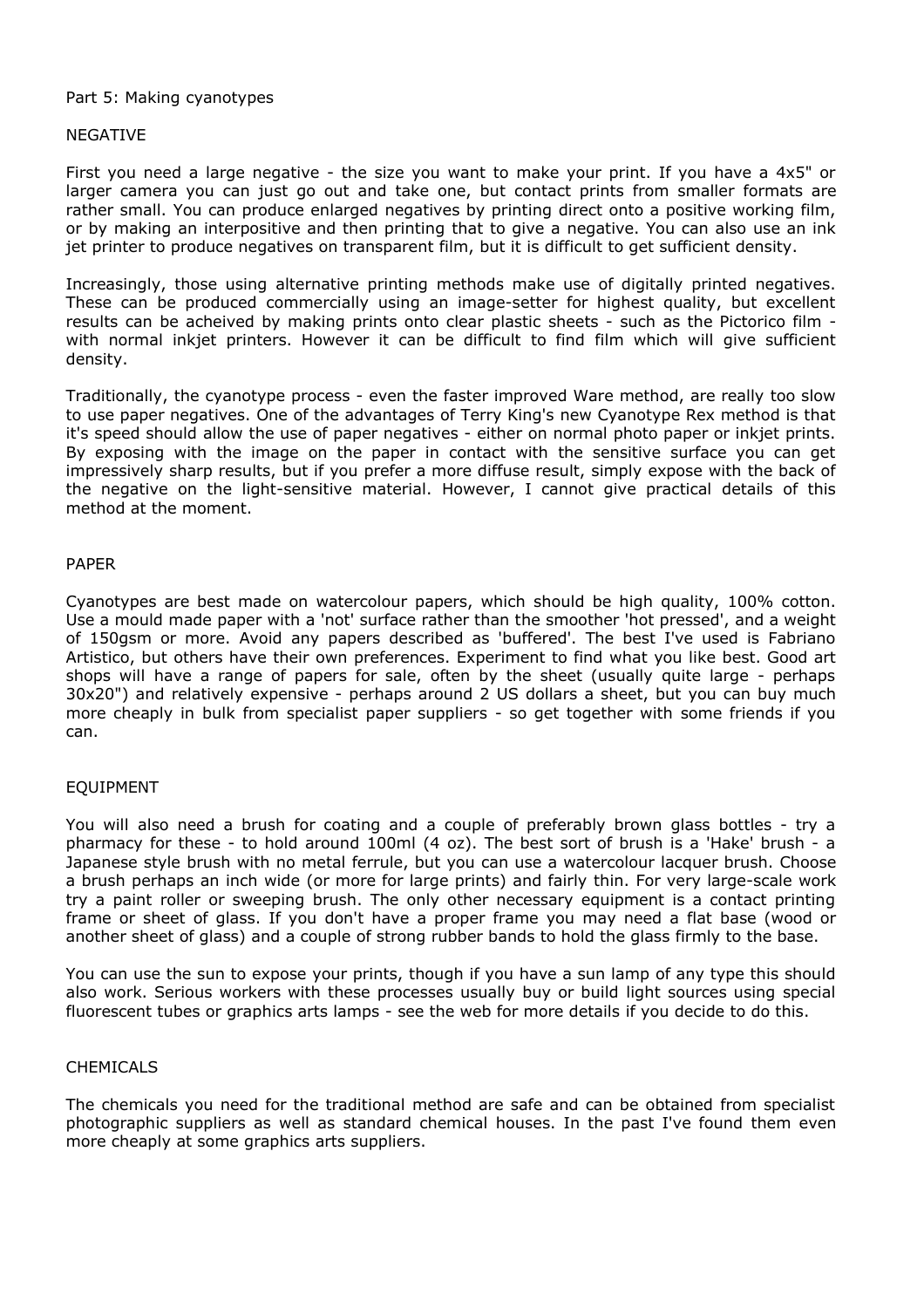You need:

- Ammonium ferric citrate (green)
- potassium ferricyanide

You can use the brown form of the ammonium ferric citrate if the green is not available. You also should buy some 10% hydrochloric acid or alternative unless your water supply is acidic and some hydrogen peroxide if you want to see your results immediately. Mike Ware recommends adding a wetting agent such as 'Tween 20' but I've got good results without it. It is perhaps less relevant if you coat paper with a brush.

From my local supplier, 100g of the citrate costs the equivalent of around 13 US dollars and 100g of the ferricyanide around 5 US dollars. Buying larger quantities brings the price down, but this will make quite a few prints. The optional chemicals would perhaps add another 10 US dollars to your shopping bill. You can get distilled or purified water from pharmacists, auto supplies stores etc.

#### PREPARING THE SOLUTIONS

This is very simple and you will save a lot compared to the ready prepared solutions that can be bought. If you want to try out Mike Ware's 'New Cyanotype' it may be easier to buy the solution ready to use, though it is not difficult to make your own.

Make up the following stock solutions using distilled/purified water:

Solution A

• potassium ferricyanide 10g Dissolve in 100ml water.

Solution B

• ammonium ferric citrate 5g Dissolve in 20ml water

If you are going to make a lot of prints, make up a larger quantity (25g/100ml) but this solution often goes mouldy. Solution A keeps well. The amounts of chemical are not critical - a rough guess is good enough, but use a balance if you have one.

# COATING THE PAPER

Mix together equal amounts of A and B before use in a small dish or beaker - work out roughly how much you will need to coat a day's supply of paper. Allow around 2 ml for an 8x10 print. Cut or tear the sheet of paper into smaller pieces allowing an inch or two margin around your negative size. Mark the position of the corners of the negative on each sheet to define the area that needs to be coated.

Coat the paper away from sunlight in a fairly dimly lit room. Normal domestic tungsten lighting can be used. Use newspaper or a cloth to cover any surfaces than might be stained by stray drops. Dip the brush into the solution and brush it across the image area, working from side to side. Dip the brush in again as necessary - don't let it get dry, but never leave pools of solution on the paper. Once the area has been covered, brush it from top to bottom to ensure even coverage and no gaps. Brushing helps ensure the solution is absorbed into the paper fibres. Leave flat to dry for a few minutes while you complete coating the other sheets. Throw any unused mixed solution away at the end of the day's work.

Peg the sheets on a line in a fairly dark area to dry. If you are in a hurry you can use a warm air flow, don't let it get too hot and keep it as even as possible. Keep the dried sheets in the dark and use within a day or two of coating. Make sure it is thoroughly dry before you use it, or you may damage your negatives.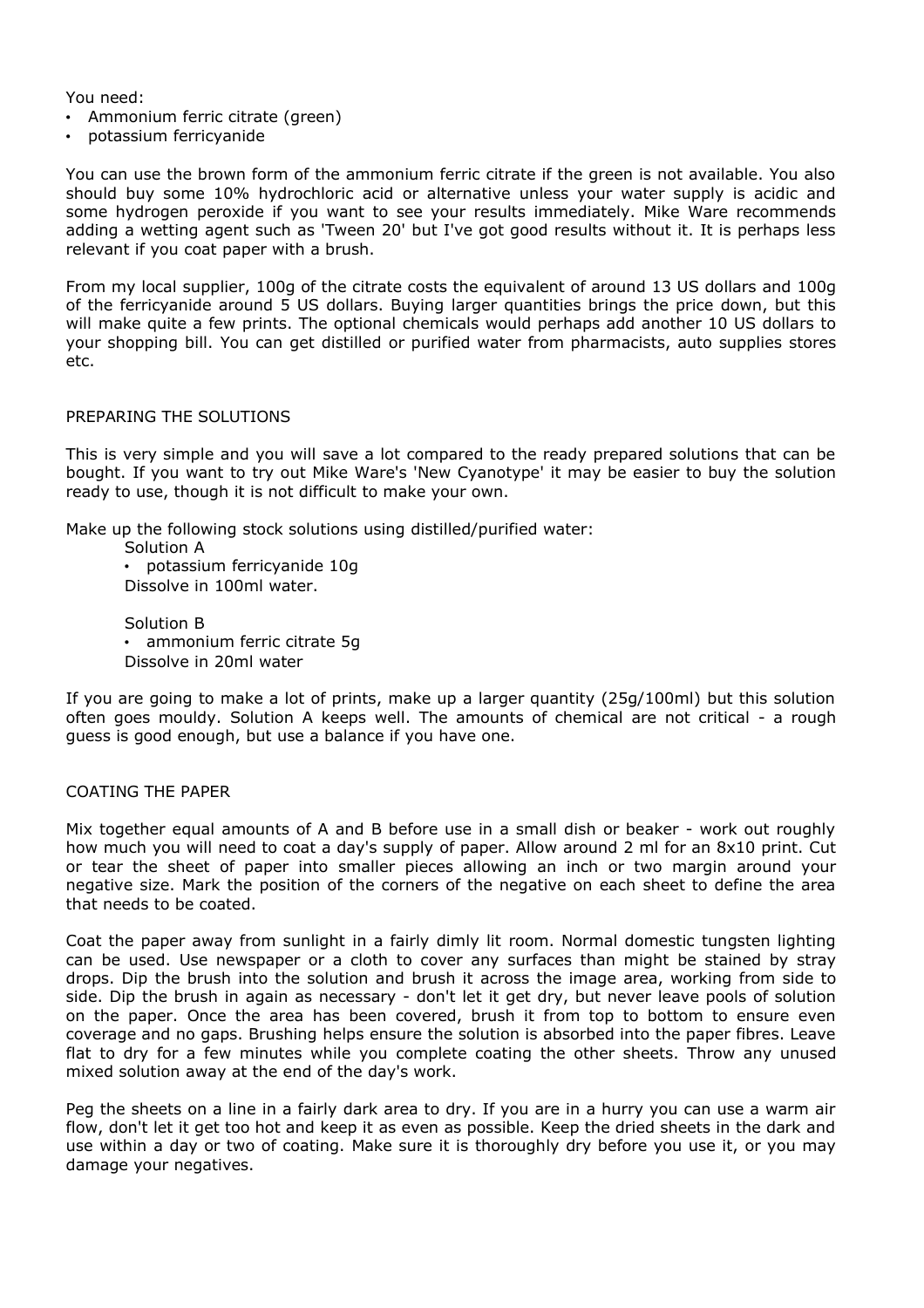### EXPOSING THE PAPER

Put the emulsion side of the negative next to the coated surface of the paper, then cover the negative with the glass. If you don't have a proper printing frame use clear adhesive tape along one edge of the negative as a hinge to fix it to the paper. Close the frame or use rubber bands to get good contact, and take outdoors (or to your UV light source if you have one.) In sunlight, exposures will normally be between 10-20 minutes, while on dull days or in shade it will take much longer (perhaps around an hour in shade on a sunny day. After 10 minutes, or when the area of coated paper outside the negative is clearly solarised and turning a paler colour, bring the frame out of the strong light, carefully open the frame and peel up a part of the negative to inspect the print area. You need to expose until the darkest shadow areas are just solarised and the highlights are significantly darker that you want. If it isn't ready, put it back and expose more.

## DEVELOPING AND FINISHING

Prepare a tray or bowl of water, either using distilled water, or using tap water with 1-2ml of dilute hydrochloric acid (for childrens' workshops etc work without acid for safety). Place the fully exposed print in this face down and agitate gently for a minute or two. You can then transfer the print to another tray and wash in gently flowing water (or occasional changes) for a further 10-20 minutes. Check that there are no traces of yellow in the highlights.

An optional bath for a few seconds in a dilute hydrogen peroxide solution (if you buy a 3% solution, dilute this around 1+10) will show the final print densities, but these will largely develop while it is drying in any case. Follow this peroxide rinse by a short final wash in water. Hang the print on a line to dry.

One advantage of processes on watercolour paper is that it dries flat. You can retouch if needed using blue watercolour pigment and a fine sable brush.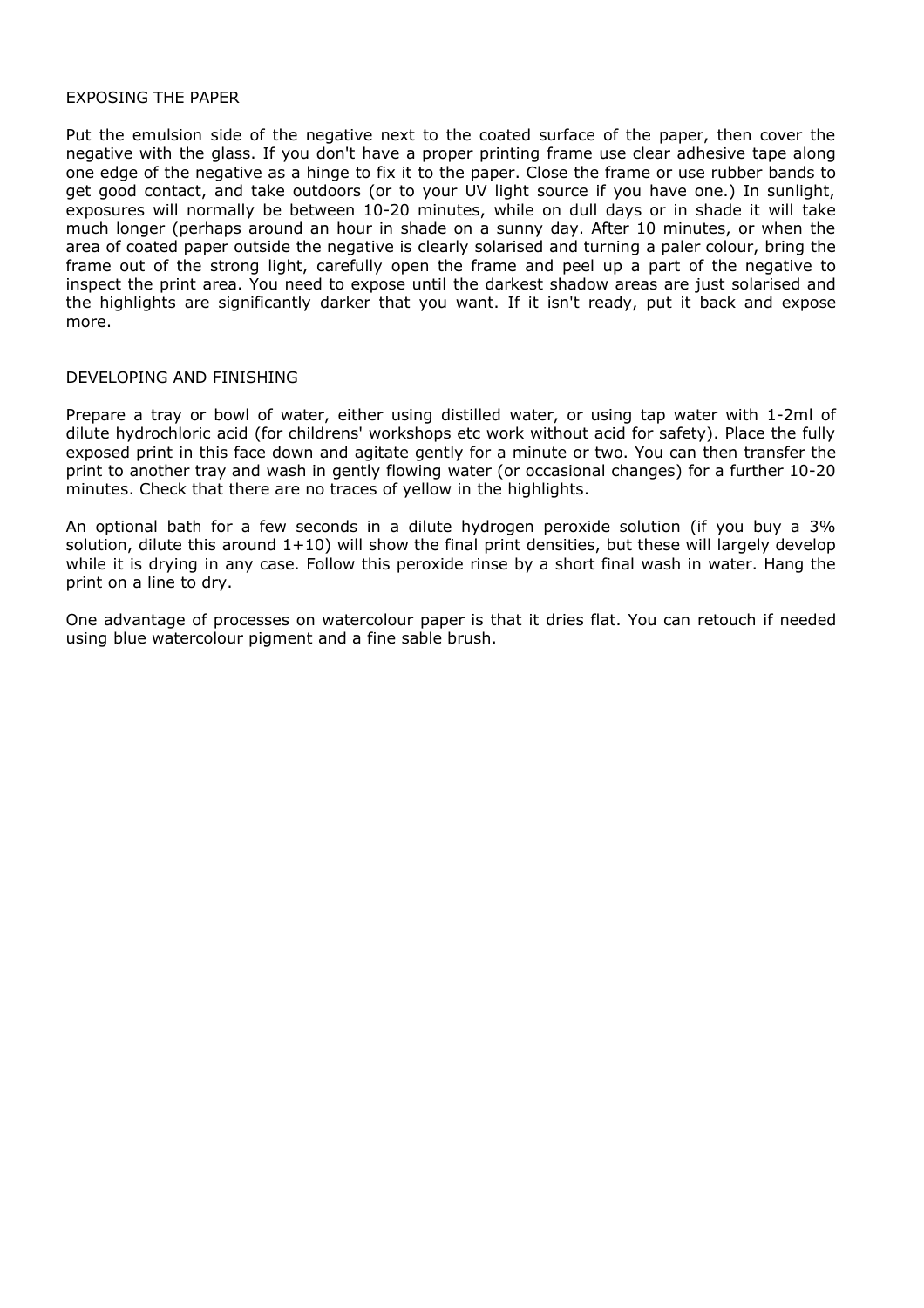### Part 6: Mike Ware

Mike Ware worked for many years in one of the finest university chemistry departments in the world (I left with my first degree to work in the dyestuffs industry around the time he arrived as a lecturer) and is now an Honorary Fellow in Chemistry. He has also spent many years working on updating historical photographic processes in the light of modern advances in chemistry, with perhaps his most spectacular success being his work on the Chrysotype or gold print. He has also developed new methods for platinum printing, an improved iron/silver process he christened the Argyrotype and, of most interest here, an improved cyanotype.

Ware is also the author of the authoritative book on the cyanotype process, 'Cyanotype' which fully lives up to its subtitle 'The history, science and art of photographic printing in Prussian blue.' If there is anything in this feature you want to know more about, this book is probably the place to find it. It is a work that reflects his chemical knowledge, and his lengthy and painstaking research both into the process and into historical sources. When this book first came out a couple of years ago, I was asked if I would review it, but the editor concerned left it on a bus on his way to see me! I received a replacement copy shortly after I'd made the first draft of this feature. Perhaps its only weakness is the complete lack of illustrative material. There are a few places where my approach differs to his, for example in preferring rougher surface papers and brush coating, and most of my own work was done before his methods were fully published. If I were starting again on cyanotype I would read this volume very thoroughly and it should be in every serious photography library. There are other, more practical manuals that perhaps guide the beginner more clearly in the practical aspects.

Opinion among makers of cyanotypes is still divided on the merits of the improved process. Without doubt it gives considerably shorter exposure times. I tried out the new method soon after the first details were made public (I think there are now some minor changes to it). At that time I had worked for some time with the traditional method and had sorted out all of its problems to get the results I wanted. If I had needed a new process, perhaps I would have persisted longer. As with all of the alternative processes, although science has its place, it also has its limitations. There are just so many 'individual' variations in how we prepare and use the process that a scientific approach, although it can give significant insights - cannot really cope.

Were I starting again, I would probably start with the Ware process, and find out how to get it to make the prints I want on the papers that I want to use, rather than the smooth and ultra-pure materials that have a greater appeal for Ware (and are more suitable for scientific experiment.) It has a few minor disadvantages - the materials are toxic, harder to prepare and appear to be more sensitive to paper coatings, but as well as being faster is apparently capable of greater maximum densities.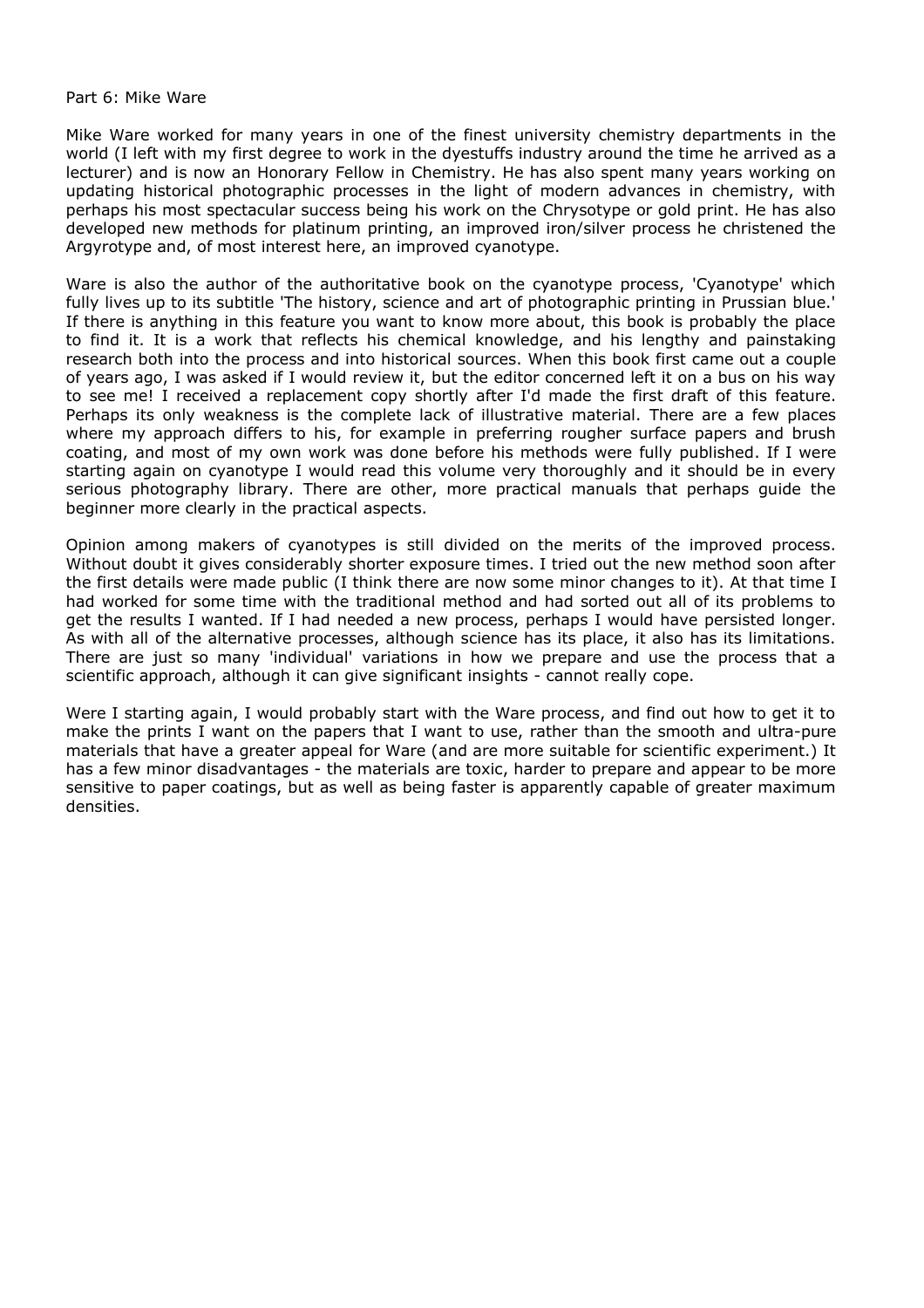# **Practical Collodion**

#### **Part 1: Materials for wet plate**

Warning: This feature is not meant as a practical manual, but to explain the methods used and problems faced by wet plate photographers in the 1850s-1880s. Knowing how the pictures were produced helps to fully appreciate *their work.*

The process involves the use of a number of hazardous chemicals and harmful materials that should only be used with proper ventilation and other precautions. The nature of the process makes it difficult to avoid skin contact or inhalation. Quite a few early photographers are known to have died from affects of photographic materials, and *they probably shortened the life of many others.*

Anyone wanting to carry out this process practically is strongly advised to attend a workshop and to learn safe working practices to reduce the risks. Several of those who run workshops also sell manuals that cover the modern *use of the process. So far as I am aware there are no detailed modern instructions on the web.*

The instructions and formulae in this feature are given for information only and come from contemporary texts published while the process was still in common use, several of which are available as full texts on the internet, as well as other sources from the early twentieth century, when the process was still in use in commercial *photography and graphics arts studios.*

#### Materials for wet plate

## Collodion

In the early days of photography, many photographers prepared their own pyroxylin, and even made their own diethyl ether. You can read the stories of the explosions that wrecked darkrooms, laboratories and houses and injured or killed photographers and chemists in the magazines and newspapers of the time. You are strongly advised to buy collodion rather than attempt to make your own should you attempt the process.

Dissolving pyroxylin in a mixture of alcohol and ether produces collodion. The alcohol needed to be water-free absolute ethanol or industrial methylated spirits. In some countries you may need a special licence to buy this, or have to pay excessive duty on it. Ether is very volatile, and the heavy vapour from it can easily build up on the floor or worktop and then be ignited by any hot surface. The vapour is also an anaesthetic and can also knock you out.

At the height of the wet plate era there were a number of suppliers of photographic quality collodion, but it is harder to find now. It is still listed in at least one major chemical catalogue, but there are several products listed as collodion in alcohol/ether and it is unclear which if any might be suitable for photographic use. Specialist photographic suppliers such as Artcraft and Bostick & Sullivan (see box at top right) supply ready-made photographic collodion.

Virtually every user of the process who made collodion seems to have had a marginally different formula for it. A typical preparation contained:

| Pyroxylin                                                         | 5 a              |
|-------------------------------------------------------------------|------------------|
| Ether (ethoxyethane, diethyl ether)<br>Alcohol (absolute ethanol) | 70ml<br>$120$ ml |

Often the pyroxylin was mixed with around half of the alcohol to dissolve, and then the rest of the alcohol and ether was added

In hot weather more alcohol was used to slow down the evaporation. Generally this mixture was placed in a full bottle and left in a cool dark place for at least one to two weeks before use. It would keep for some time, perhaps a year or more.

#### Iodiser

Most of the classic iodiser formulae use cadmium compounds, now known to be highly hazardous. Many photographic papers have had to be reformulated to meet regulations that prohibit any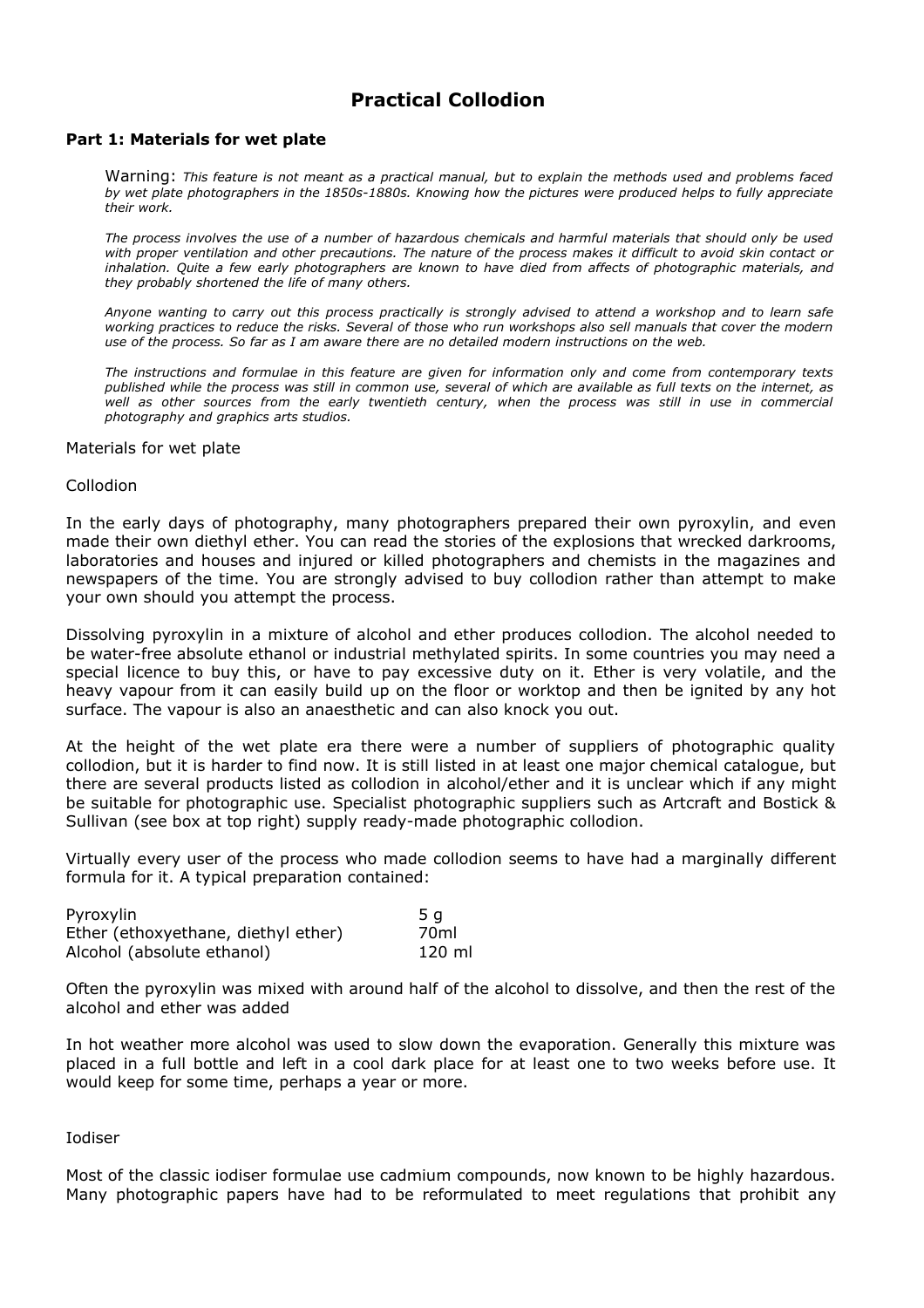cadmium in effluents in some countries. These materials are still listed in chemicals catalogues. Other materials used in some formulae - such as lithium iodide - may also be hard for individuals to obtain, although large chemical suppliers list them.

Again, there were many recommended mixtures of bromides and iodides. One of the simplest used only cadmium iodide and ammonium bromide:

| Alcohol (absolute ethanol) | 100 a |  |
|----------------------------|-------|--|
| Cadmium iodide             | 10 a  |  |
| Ammonium bromide           | 5a    |  |

The chemicals were mixed and shaken at intervals until the salts dissolved. It was kept in the dark in well stoppered glass bottles.

The iodised collodion for coating the plates was mixed from one part of the iodiser to ten parts of the plain collodion. It needed to be left for two or three days after mixing before use, and remained usable for several months if kept sealed in a cool dark place. During the wet plate era many photographers bought commercially prepared iodised collodion, which gave more consistent results than making their own.

Simple wide mouth bottles could be used for collodion, although there used to be special "cometless" collodion bottles available to avoid the problem of the collodion drying out on the mouth of the bottle. With other bottles, any dried up material must be carefully removed before coating a plate to prevent them being carried onto the new plate, producing defects in it.

# Outline of Wet Collodion Process

An outline of the process was included in the first part of this feature (see box at top right, and is repeated here for convenience:

- 1. Collodion is mixed with an iodiser, which contains bromides and iodides dissolved in alcohol.
- 2. A glass plate is carefully cleaned and either edged with rubber solution or coated with an albumen substratum layer
- 3. A pool of the mixed collodion is poured onto the plate, which is tilted to spread it evenly, and excess is poured off.
- 4. When some ether and alcohol has evaporated and the surface is tacky, the plate is put into a solution of silver nitrate in water for 2-3 minutes. This stage produces light-sensitive silver halides.
- 5. The plate is drained and quickly put into the plate holder
- 6. The exposure must be made before the plate dries out (about 10 minutes.) Exposure times in good light were typically around 1 -10 seconds at f11
- 7. Developer solution (usually acidified ferrous sulphate or pyrogallol) was poured onto the plate and tilted to cover it evenly and kept moving until development was complete - usually several minutes
- 8. The plate was briefly rinsed with water
- 9. It was fixed using a bath of potassium cyanide (poisonous) or sodium hyposulphite
- 10.It was washed for a couple of minutes (longer if hypo was used)
- 11.Often plates were intensified, most commonly using a mixture of developer and silver nitrate, although lead or mercury intensifiers were also used.
- 12.Plates were then dried
- 13.The plate was heated gently over a spirit burner and a varnish was then poured onto the collodion and flowed across to give an even coat. When this had set the plate was ready for printing.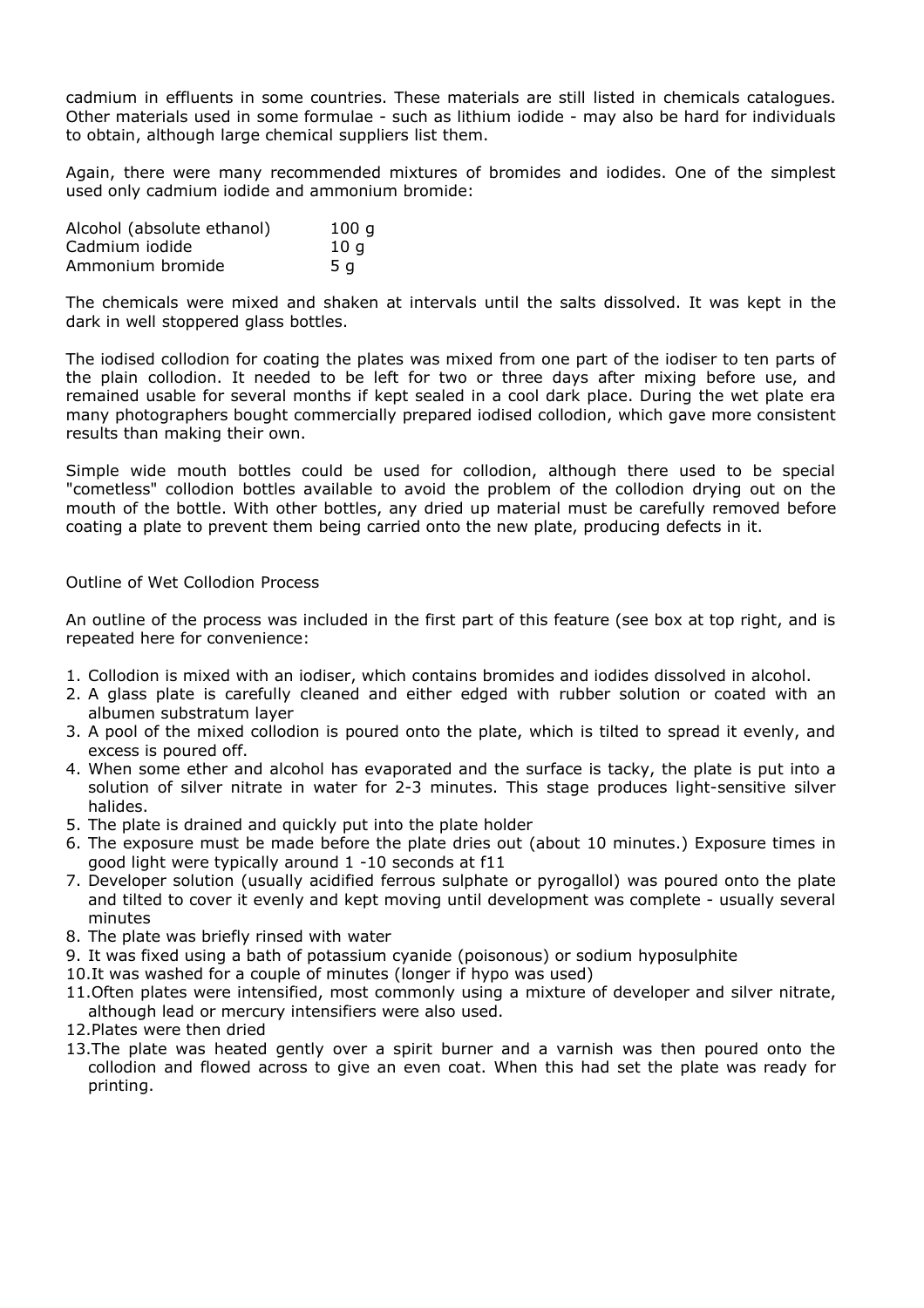# **Part 2: Coating the wet plate**

## Cleaning the glass

The glass used for plates is ordinary window glass, carefully cut to the correct size. Very thin glass was harder to handle. Photographers - particularly those who cut their own glass from larger sheets - were advised to check that the glass fitted the plate holder for their camera as an essential first step.

The glass needs to be clean and absolutely dust free. Glass was cleaned by immersion for an hour or more in a strong nitric acid solution or by an alkaline solution such as potassium carbonate or other glass cleaning solution. It was then be fully rinsed and dried in a rack.

The edges of the glass were rubbed with a file or a carborundum stick, which removed any sharp edges that could cut the hands of the photographer. It was also found that this improved the adhesion of the collodion to the glass, which otherwise tended to peel from the edges. An alternative method to prevent this was to wipe the edges of the glass with some rubber solution this was done just before coating.

### Polishing the glass

The glass plate was then polished, usually using either 'rottenstone' or 'powdered tripoli' with alcohol. The plates were held in a special clamp to make this easier and avoid any finger marks. Rottenstone is like pumice, but finer. Tripoli is a mineral found in Seneca, Mo., and used in most metal polishes.

When the alcohol had all evaporated, the remaining dust was removed with a soft cloth and the polishing completed with a clean chamois leather. It was vital that the surface be dust-free before coating. The edges could be coated with rubber solution at this point by dragging a piece of cotton wool with a few drops of the solution on it around all four edges. Sometimes the plate was coated with a thin albumen layer before the collodion coating. Albumen (made from egg white) adheres better to glass and similar materials, as anyone with experience of washing up dishes will know.

# Coating with collodion

The plate was held firmly by one corner between finger and thumb. Collodion was poured on at a neighbouring corner in sufficient quantity, and the plate tilted so that it is entirely covered before pouring the excess back into the bottle from the opposite corner. It was important to keep rocking the plate during this process and after so as to get an even layer. This was a skill that took considerable practice to master - and some photographers never quite managed to get perfect results.

The plate was kept moving while the ridges that were originally formed evened out, and the layer was then tested in a corner using a finger until it no longer yielded under a slight touch. This was the sign that it was ready to go in the sensitising bath. It took perhaps 20 seconds for the plate to reach this stage in summer, but several times as long in a cold darkroom in winter. Adding alcohol increased the time before it became tacky.

#### Sensitising the plate

The following steps need to be done in the darkroom with a suitable safelight. A darkroom could be created by pasting brown paper over the window of a room, producing a suitable dim light. The plates were only sensitive to blue light, and any yellow safelight was suitable. If you should try the process, suitable protective clothing including gloves and glasses are recommended, and clothing should be protected by a suitable overall for this and other processing stages of the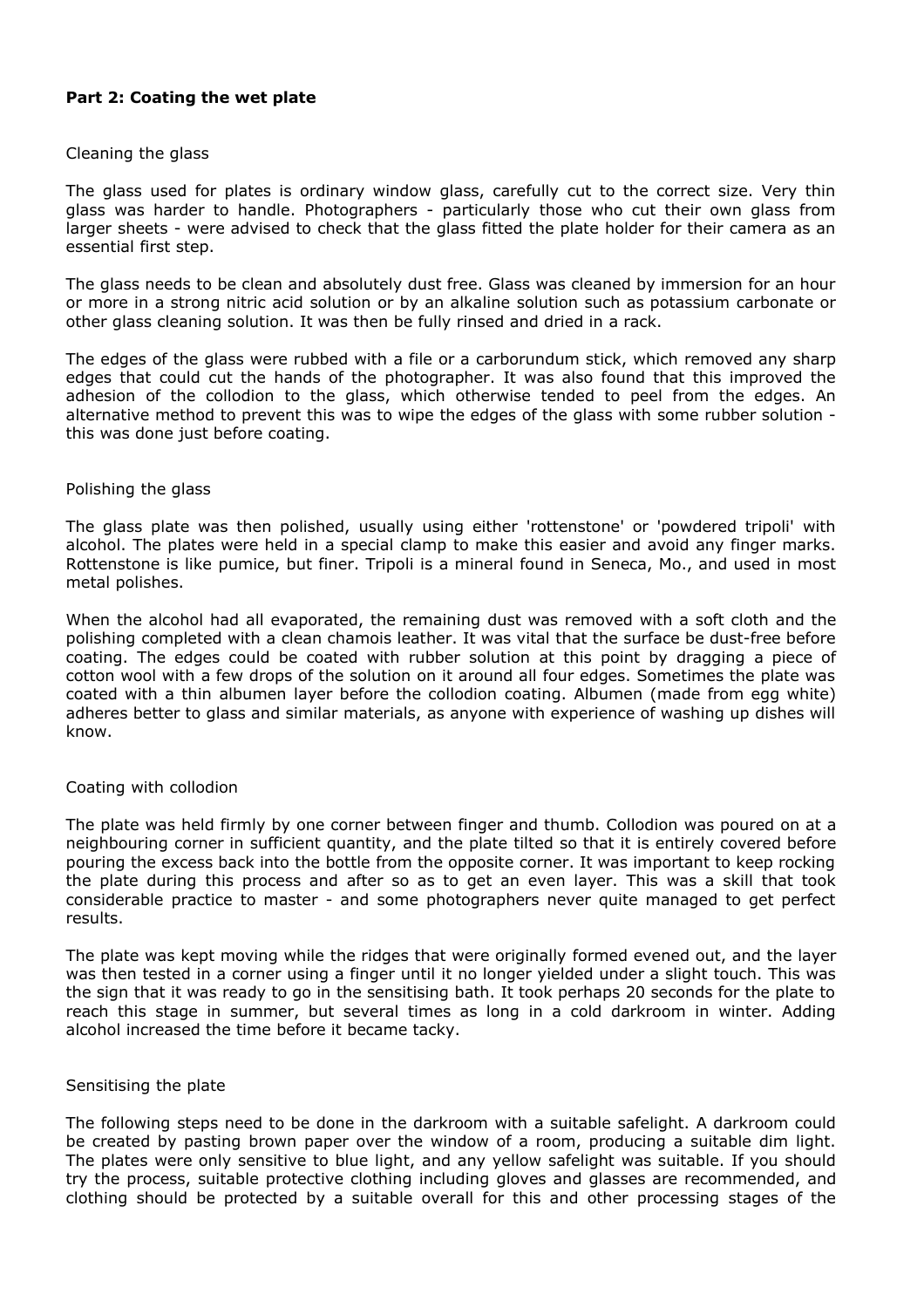process, as silver nitrate produces staine on fabrics that can seldom be removed.

The plate was lowered into a bath of silver nitrate, using a suitable holder, making sure that the whole surface was completely covered in a single movement. It needed to be kept in the silver bath for 2-4 minutes, until it had an even creamy appearance.

The silver bath used contained roughly 9 grams of silver nitrate for each 100 ml of solution, and was made using distilled water with roughly 1 drops of pure nitric acid added per 200 ml. The bath was filtered occasionally and replenished by adding silver nitrate to keep it to this strength as it was used up.

The plate was then lifted out and excess solution allowed to drain back into the silver bath. The glass on the back of the print was wiped before the plate was put into the plate-holder to prevent transferring more silver nitrate solution. The vintage camera I borrowed to try this process some years ago was designed to catch drips when the plate was in the camera. Wet plate tends to be a messy process.

## Equipment and Transport

You can make most of the equipment needed for the wet plate process or adapt modern equipment. There is at least one specialist, the Star Camera Company, that makes fine replicas of old wet plate cameras, as well as simpler but practical designs. They can also supply all the other equipment needed by the well turned out wet plate photographer. If you want to attempt location photography you will have a lot to carry with you. Early photographers used heavy backpacks, barrows, carts and even caravans to take their chemicals and darkrooms around with them, and you will need to follow their example.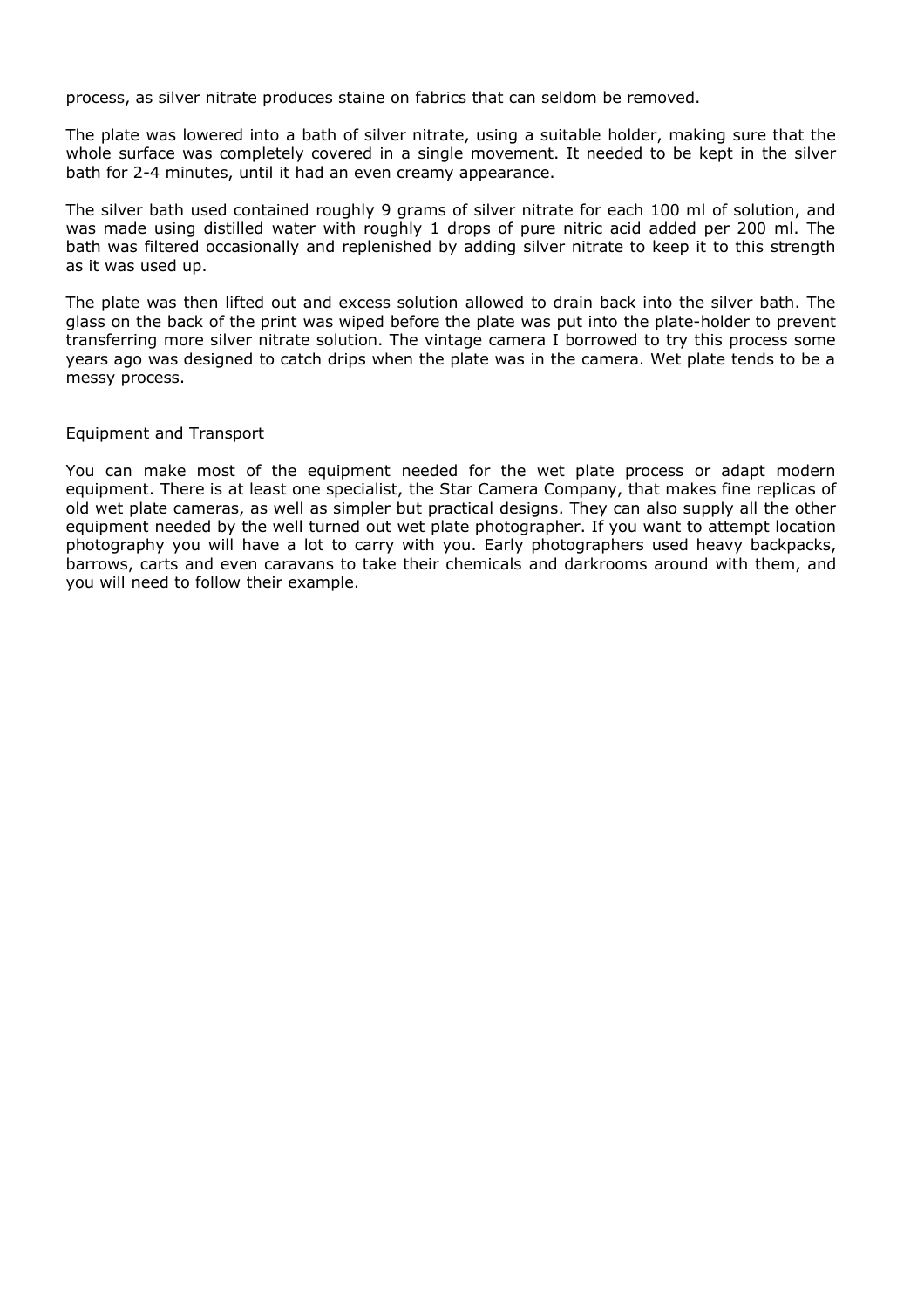# **Part 3: Exposure and Development**

## Exposing the plate

The plate had to be exposed before it dried out, giving typically a maximum of 5-10 minutes to make the exposure. The subject had to be set up and ready before coating the plate - it was useful in studios in particular to have an assistant to carry this out while the photographer attended to the client.

If you want to use this process with a camera designed for sheet film, you will need to make a special back to hold the glass plate, which is thicker than a sheet of film, and also check that the focussing will be correct when using the plate back. You can buy specially made plate cameras, including some fine replicas of old cameras, and also wet-plate backs to fit modern large-format camera designs.

## Exposure times

Exposure is a matter of experience, and depends on the composition of the collodion and iodiser, as well as its state and age. W H F Talbot wrote in a letter than his camera operator had achieved good results with 5 seconds and some even at 1 second, but failed to state the aperture was in use. We can assume he was referring to exposures on bright sunny days.

Although large format cameras then in use would often have been fitted with lenses of relatively wide aperture (perhaps f4 to f8) they would normally have been used with a metal plate with a circular aperture (a stop) to reduce the apertures (in modern terms) to perhaps f11 or f16 to give reasonable depth of field - except for some portraits where speed was more essential.

Wet plates enabled photographers to show such effects as waves on the sea, suggesting exposures of fractions of a second were possible. However more commonly times of around 5 to 20 seconds appear to have been used. Although slow by modern standards, these exposures were considerably faster - at least 60 times faster - than calotype or daguerreotype where similar conditions would have required exposures of a minute or more.

Other sources suggest that using a portrait lens with a 'moderate aperture' will give good results in the shade on a sunny day with an exposure of six or seven seconds. Landscape lenses had smaller apertures and exposures for them (again with a moderate stop) usually were of a minute or two.

Since the photographer was able to see the results almost immediately, any wrongly exposed results could immediately be discarded (the glass would be cleaned off later so it could be reused) and a fresh plate prepared and exposed.

# Development

The dark slide would be put back into the plate holder, which was then removed from the camera and taken back to the darkroom. The plate would then be held over a tray and a suitable volume of developer poured onto it. The plate would be tilted and kept moving until to ensure even coverage.

Usually the developer was poured off into a glass, then poured back onto the plate a number of times. Development was controlled by inspection, as a fairly bright safelight could be used. A useful modern accessory is a special plate holder that holds the plate and has a lip round it to retain the developer.

Generally the image would appear rapidly, perhaps in around 10 seconds, and development would be continued until there was no further increase in density - perhaps two minutes. Development in a tray was less effective as the process depended on the excess silver nitrate that was still present on the plate. Fresh developer was used for each plate.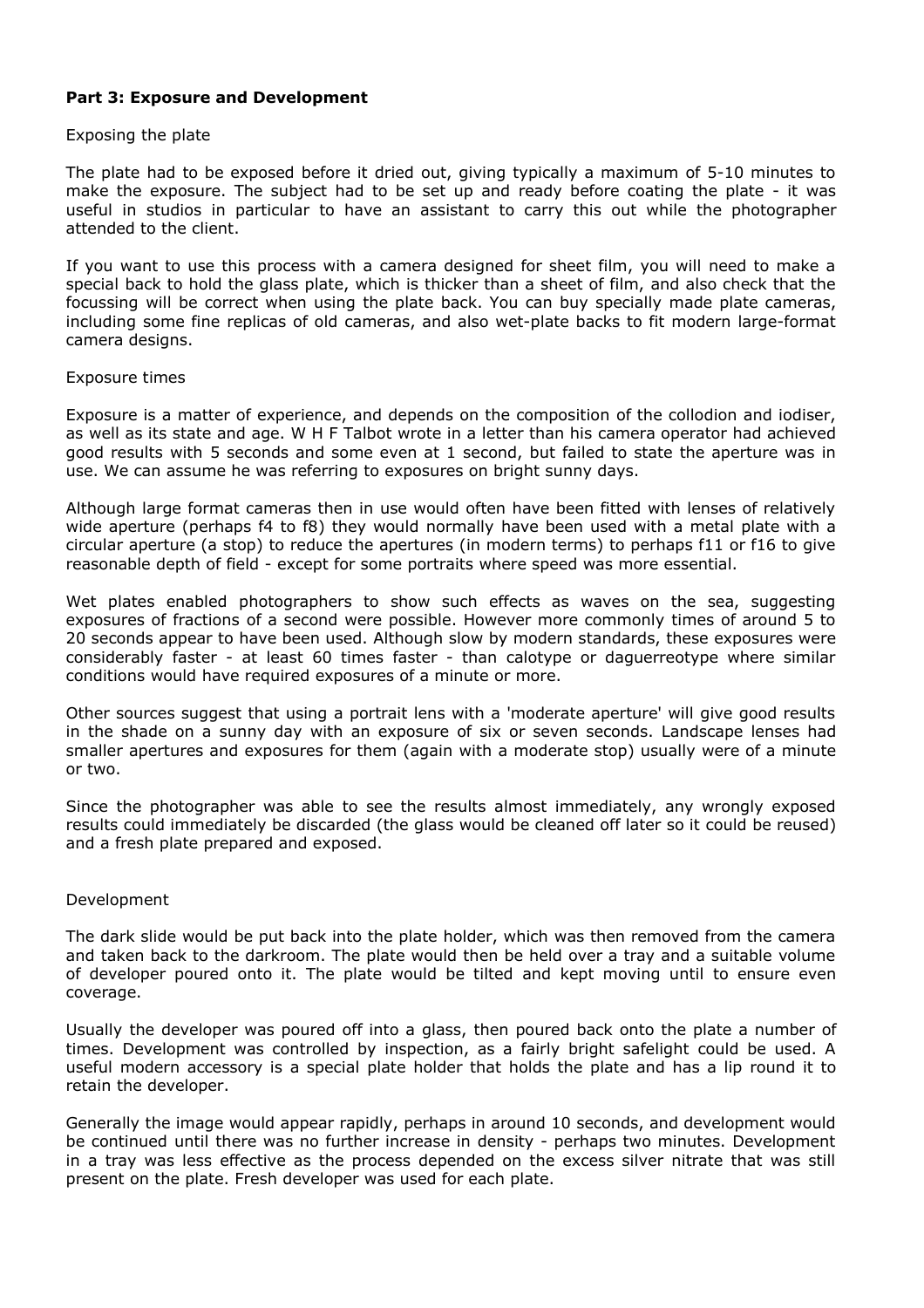### Developer Formulae

Developers used for collodion were acidic solutions rather than the alkaline developers we use for films and papers. The most common were ferrous sulphate solution, acidified with either dilute sulphuric acid or dilute acetic acid, and the organic developer pyrogallol (also called pyrogallic acid, chemically known as 1,2,3-trihydroxybenzene), also used in acidic solution. Ferrous sulphate had been first been suggested as a developer for calotypes by Robert Hunt in 1844.

A typical formula for a pyrogallol developer would use a stock solution as follows:

| Pyrogallic acid     | 2.5 <sub>g</sub> |
|---------------------|------------------|
| Glacial acetic acid | $100$ ml         |

This would be diluted  $1+ 6$  with water for use and gave good results for negatives.

An iron sulphate developer was often preferred for positives, a typical formula being:

| Iron (II) sulphate (ferrous sulphate) | 30 a   |
|---------------------------------------|--------|
| Glacial acetic acid                   | 30 ml  |
| Water                                 | 500 ml |

In fact many photographers made use of both developers, as iron-developed negatives were often intensified after fixing (see details in the next section of the feature) using a pyrogallol and silver nitrate solution. Iron developer was rapid to use, but tended to give overall fogging or veiling of the negative. Various restrainers, including gelatine and sugar were found to improve this.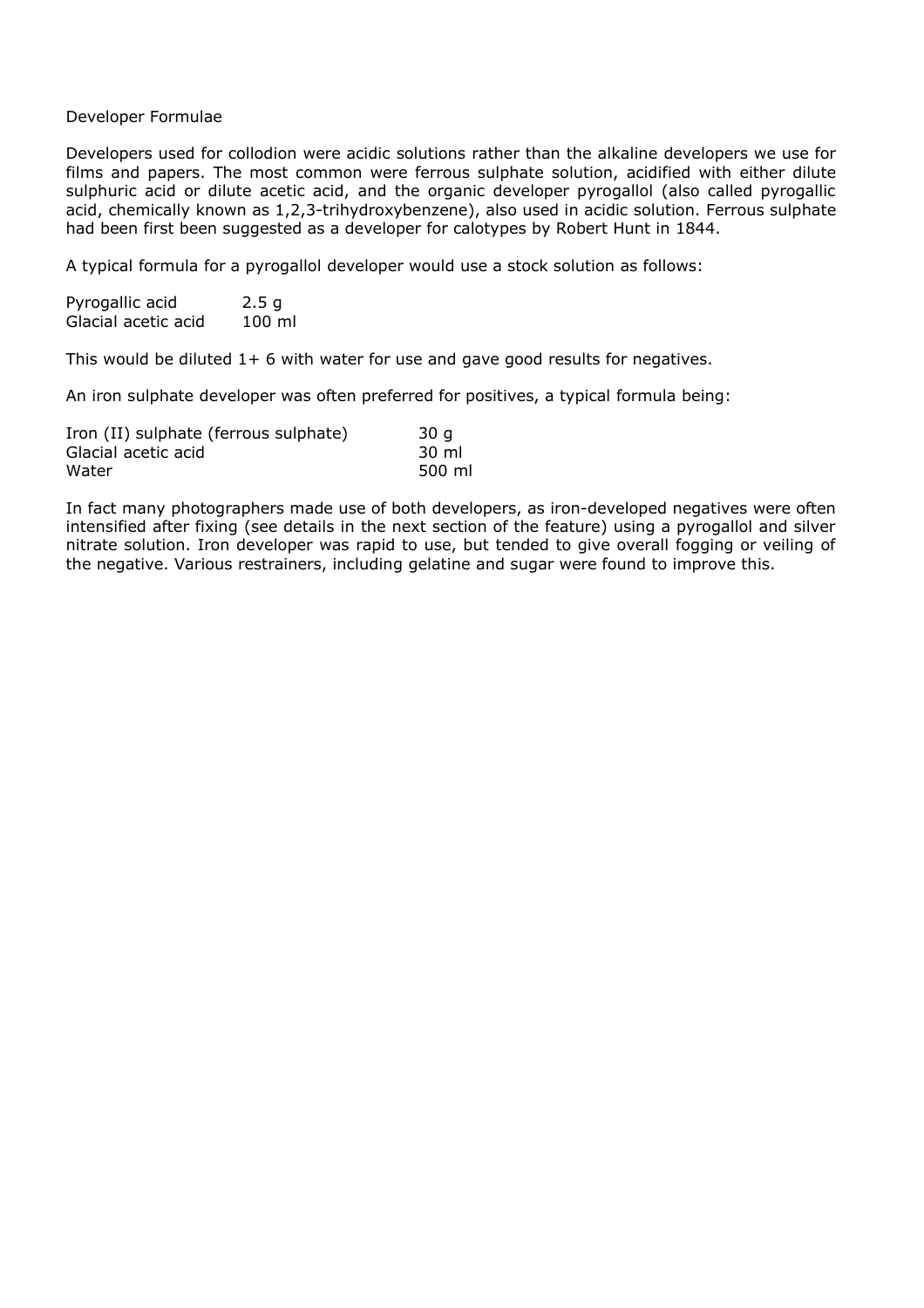# **Part 4: Further Processing**

# Fixing

When development had reached the required density, (it could be seen clearly under the yellow safelight) it was stopped by washing the plate for a few seconds under the tap. Fixer was then poured on in the same manner as developer. The best fixer was potassium cyanide, introduced by Martin and Marc Antoine Augustin Gaudin in 1853. This was generally kept as a saturated solution and diluted with two parts of water for use. Cyanide was faster in use and produced cleaner results than sodium thiosulphate (hypo.)

Unfortunately potassium cyanide is extremely poisonous, and resulted in a number of unfortunate deaths in the darkroom, although these were often (if not always) caused by photographers drinking it in mistake for a glass of some other liquid. Sobriety in the darkroom has much to recommend it.

Cyanides in contact with strong acid release deadly hydrogen cyanide gas, and great care needs to be taken over their use and disposal. Despite the dangers, most commercial photographers and plate-makers used cyanide, and treated with proper respect there were few casualties.

Sodium thiosulphate takes longer to fix the image, and also requires roughly twice the washing time after fixing - about five minutes rather than the one or two for cyanide. It was generally used as a plain 20% solution in water.

# Intensification

If the negative was not dense enough, it was possible to intensify it using lead or mercury intensifier, both of which added their own hazards to the darkroom. Development often had to be stopped early as the plates tend to fog if it is continued too long. As mentioned before, it was also common to intensify by redevelopment using a mixture of developer and silver nitrate, when further physical development occurred, adding silver to the image.

Some photography textbooks from the period urged that it was better to take the picture again rather than try to rescue it by intensification, strongly suggesting that intensification was very common. If the highlights were veiled by fog, it was also possible to reduce them using a suitable reducer, such as an iodine/cyanide formula.

# Drying and Retouching

If required quickly, the glass plates were dried by gentle warming over a spirit lamp, keeping them in motion so as to avoid the glass cracking. Otherwise they could be left to dry in a rack, preferably angled with the image on the lower side so that dust did not collect on them. A final heat drying might still be required to remove all cloudiness from the collodion.

If there were defects on the negative, they could be retouched when dry. This was obviously more important where the collodion negative was to be used as a direct positive 'ambrotype'. These could also be hand coloured at this stage. When the negative was to be printed, it was often easier to retouch the print.

# Varnishing

The collodion image was relative delicate and could be damaged by contact with paper while printing. The negatives were varnished to give a tougher finish, and this also increased their clarity. Various varnishes were used, containing materials such as yellow amber, lac, and gum sandarac. These were either dissolved in volatile solvents such as chloroform and ether and applied to the cold plate, or used in alcohol, when the plate and varnish would be warmed to around 40 ºC both to speed the hardening and also to increase the transparency of the coating.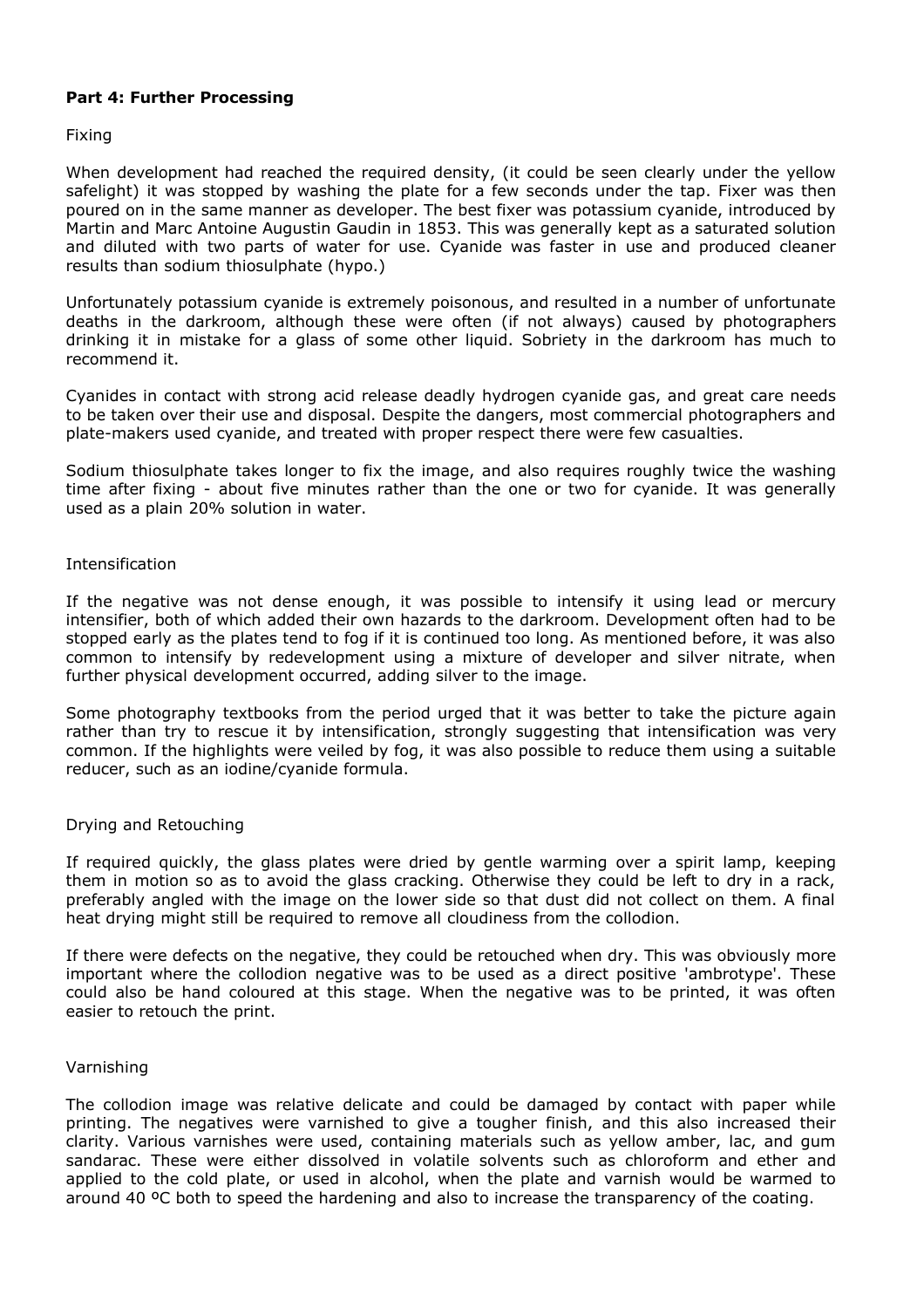Positive calotypes (ambrotypes etc) were sometimes made on a tinted purple glass. More often they were made on clear glass and a black varnish applied to the back. After this had dried they would then be mounted and put in a suitable case. Some of the early cases are similar to those used for daguerreotypes, and sometimes these images are mistaken for them, although the difference is almost always clear to those familiar with the images. Positive wet plates, whether 'ambrotypes', tintypes or ferrotypes, do not have the mirror effect of a daguerreotype, and can be viewed from any angle. Printing

Immediately following its introduction, prints from albumen negatives were mainly made using the salted paper process. The albumen process came into general use at the end of the 1850s, and most wet plate prints were printed using this. A further feature will deal with the albumen process.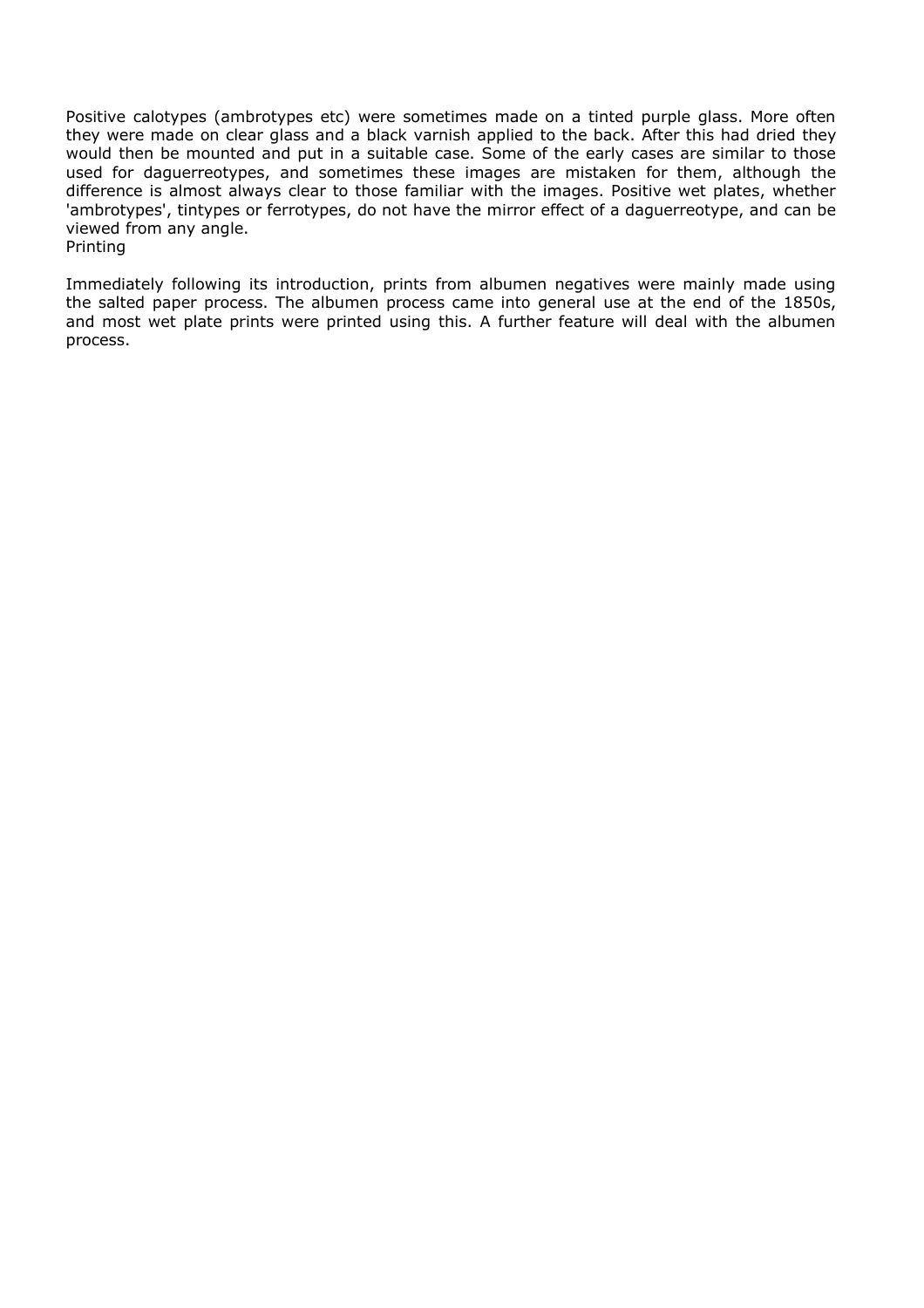# **Dry Plate Revolution**

# **Part 1: Genesis**

## The Biggest Change in Photography

Forget film to digital. The change that really stood photography on its head, changing the whole course of photography, the most important development in the history of the medium came on September 8, 1871, when Dr Richard Leach Maddox wrote an account of his experiments with gelatine in the 'British Journal of Photography.'

# Earlier Experiments

Maddox was not the first to work on similar lines, and others at the time were perhaps on similar lines, including J Burgess, Richard Kennett and Frederick Charles Luther Wratten (1840-1926). Gelatine was the key to the development of a workable dry plate process, something that had been the grail of photographers since the 1840s. Many had experimented with a wide range of materials, mainly apparently drawn from the kitchen, including honey, beer, liquorice, ginger wine and raspberry jam (jelly to some.) Reading these conjures up pictures of landscape photographers fleeing across the fields with swarms of wasps and bees in painful close support, but the reasons for their failure was more prosaic - they were generally unreliable and needed very long exposures.

## Collodion Dry Plates

There had been usable dry plate processes, but they were generally painfully slow compared to wet collodion. Some even involved gelatin, which had been suggested by Robert Bingham (1824- 70), a chemical assistant at the London Institution in Finsbury Circus in 1850. In 1856, Dr Richard Hill Norris in Birmingham, England, patented a process for coating collodion plates with gelatine to keep them usable for up to six months and set up the 'Patent Dry Collodion Plate Company' (apparently also known as the 'Birmingham Dry Collodion Plate Company') to market them.

#### Aerial Photography

Hill supplied plates to James Glaisher, later president of the Photographic Society of Great Britain, in 1862 for his attempt to photograph from a balloon. Glaisher was quoted by the Photographic News as saying "I here tried to take a view with the camera, but we were rising too quickly and revolving too rapidly for me to do so; the flood of light, however, was so great that all I should have needed would have been a momentary exposure as Dr. Hill Norris had kindly furnished me with extremely sensitive dry collodion plates for the purpose." By this time, Norris had produced his 'Extra Quick Dry Plates', which he claimed to be as fast as wet collodion.

A second attempt, also described in the 'Aerial Photography' issue of the 'Photo-Miniature' of July 1903 (now available on line), to use similar plates from a balloon the following year also failed, but this does appear to suggest that dry collodion processes were more advanced than most sources suggest. Previously in 1861, Professor Samuel A King and JW Black, had succeeded in making a picture of Boston from the air using wet collodion; this is also reproduced in the Photo-Miniature for July 1903 as 'THE FIRST PHOTOGRAPH TAKEN FROM A BALLOON.'

#### Dry Collodio-Albumen Process

The dry collodio-albumen process was more widely practised, and a full description of it by Joseph Sidebotham, a Manchester, England hat manufacturer and keen photographer, was published in 1861 and is available on the superb 'Albumen' web site. Plates made using this method would keep for several weeks, but the disadvantage was in the lengthy exposures needed. Sidebotham suggests that for "a well-lighted landscape, Rosse's orthographic lens with medium stop being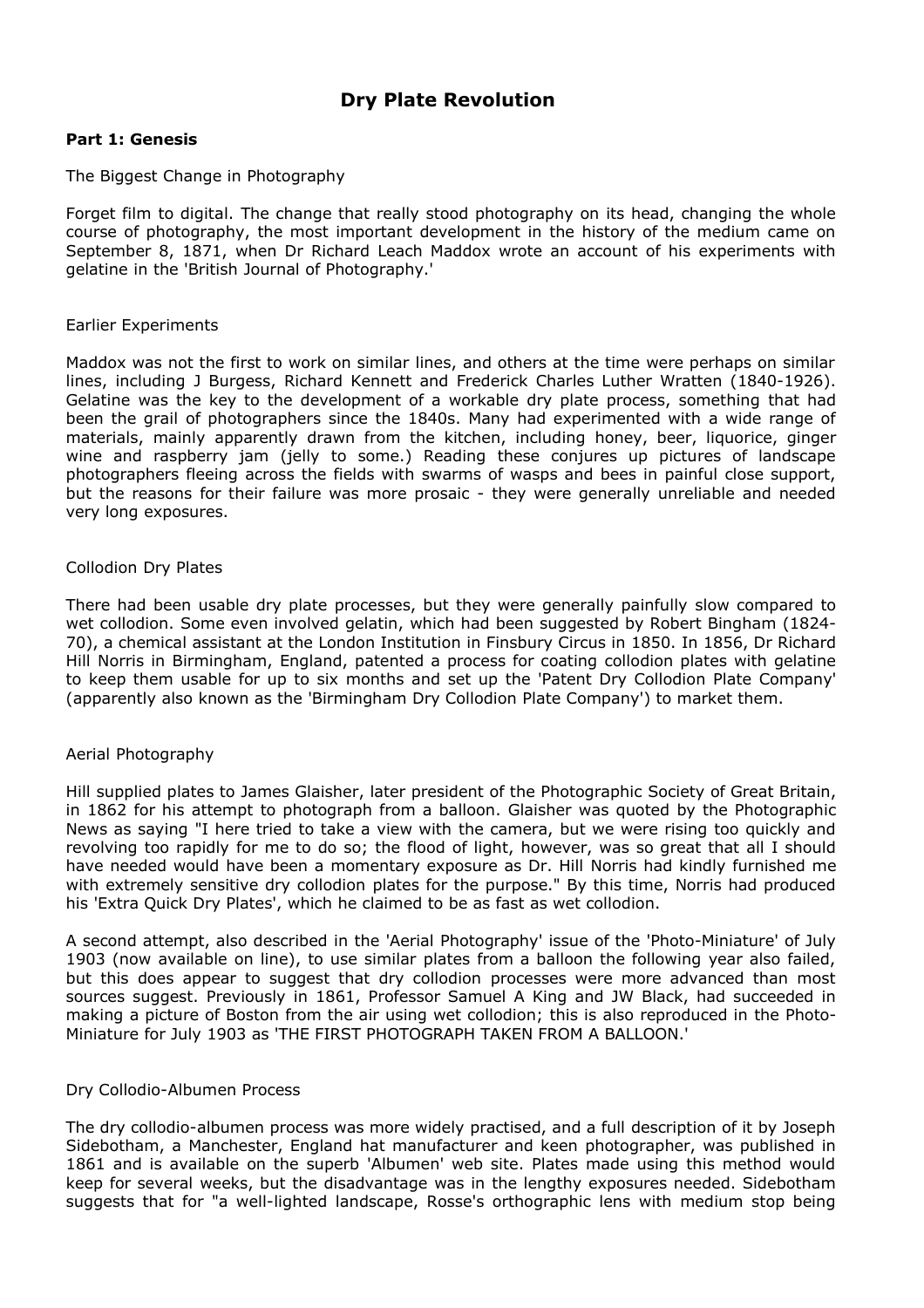used, about five minutes are sufficient; some views would require even two or three times as much."

When the Marseilles Photographic Society in 1862 offered a prize of 500 Francs for "a dry-plate process that can produce a photograph of a street scene in full sunlight, including action and movement", there was little chance of their money being taken; it was not until the late 1870s with improvements in the gelatine dry plate that this became possible.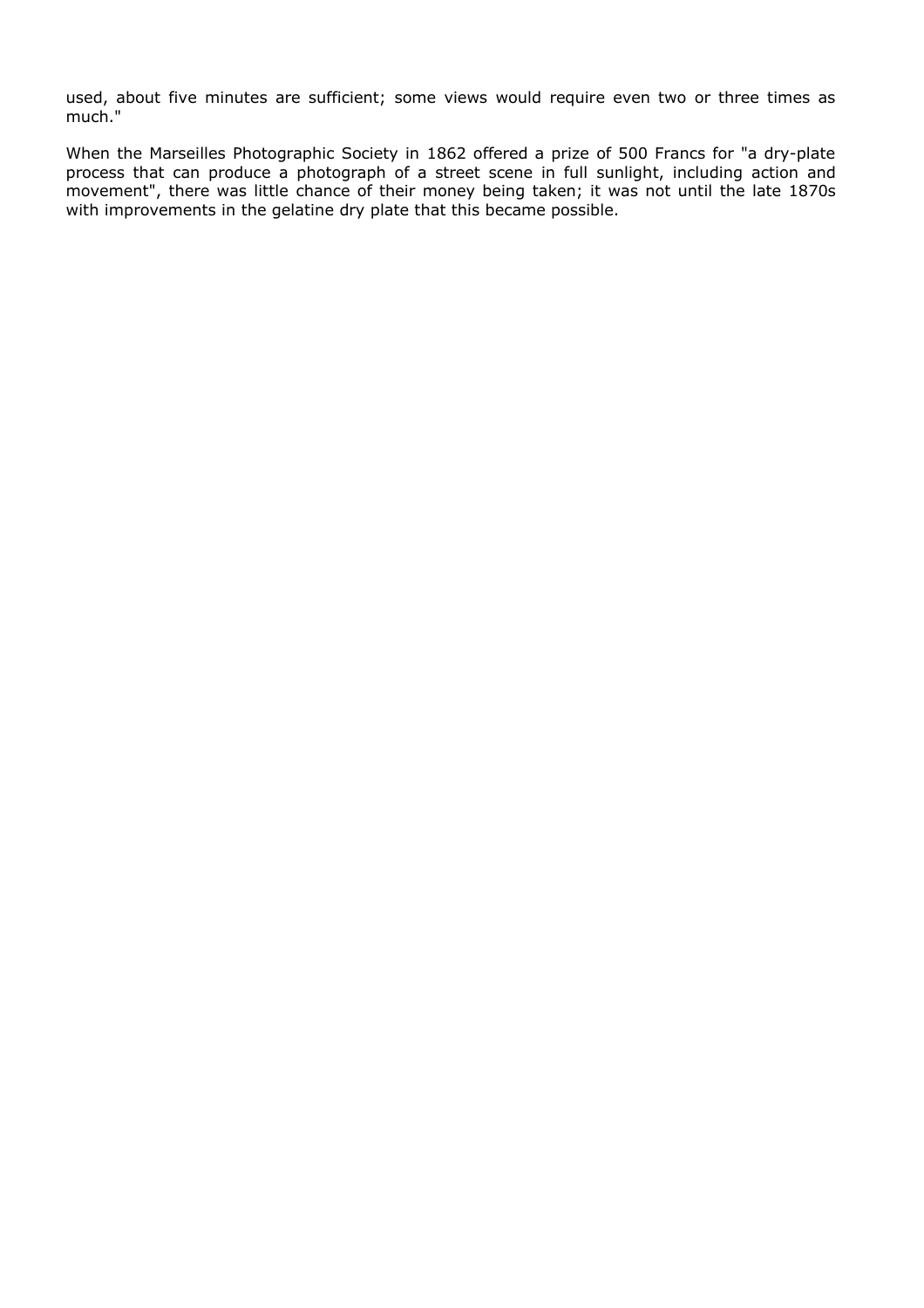# **Part 2: Gelatine For Sale**

### Coat It Yourself

Although Maddox had made the important suggestion of using a silver halide suspended in gelatin, plates made by this method were generally too slow to be of great use. Despite this, within a couple of years, other experimenters were making gelatine-based materials commercially available. By July 1873, J Burgess was offering a ready-made gelatine emulsion from his Peckham, London works. Photographers could buy this emulsion, warm it until it melted and then use it to coat their own plates.

Any photographer brought up on the wet plate process would of course be used to coating plates, and the new material gave the luxury of making plates in advance rather than on the spot. Since photographic materials were still only blue-sensitive, this coating could be carried out using relatively bright yellow safelighting.

## Patent Pellicule

Later in the same year, Richard Kennett (?-1896) was awarded a patent for a process using gelatine and silver halides. Halides were dissolved in a gelatine solution and then silver nitrate added to form silver halides, and the mixture then cooled until it set. It was then cut into strips and washed to remove soluble halides before being dried again. It is perhaps unclear what exactly was novel in this method compared to that used by Burgess, but this patented 'gelatino-pellicule' was on sale by November 1873 in two, four and six ounce packets. The smallest two-ounce pack cost a shilling, perhaps equivalent to around 20-50 US dollars given the changes in exchange rates and prices.

## Speed Improvements

By 1876, Kennett had managed to increase the speed of his emulsion considerably, selling an improved rapid pellicle material that matched or bettered the speed of wet collodion. However it was two years later that Charles Harper Bennett cracked the problem and produced the first really fast dry plates. Like Maddox, Bennett announced his work in the 'British Journal of Photography' in 1878. The method he used of 'ripening' the emulsion by keeping it at around 90ºF (32 degrees Celsius) for several days led to a remarkable increase in sensitivity, making it perhaps 50-100 times as sensitive as wet collodion. It was possible to take exposures with a fast lens in good daylight at perhaps 1/30 second.

# The First Commercial Dry Plates

In April 1878, dry plates came on to the British market from two companies, 'Wratten and Wainwright' in Croydon, near London, and also the 'Bennett' plates from Peter Mawdsley's 'Liverpool Dry-Plate Company'. These cost three shillings for a dozen 'quarter plate' (41/4 x 31/4 inch) plates. By 1879 there were at least fourteen companies supplying dry plates in the UK. One of these was founded that year by Alfred Hugh Harman in the basement of a house in Ilford. Marketed as the 'Britannia Dry Plate', this was the start of what later became Ilford, now celebrating 125 years of photographic manufacturing with their downloadable 2004 calendar.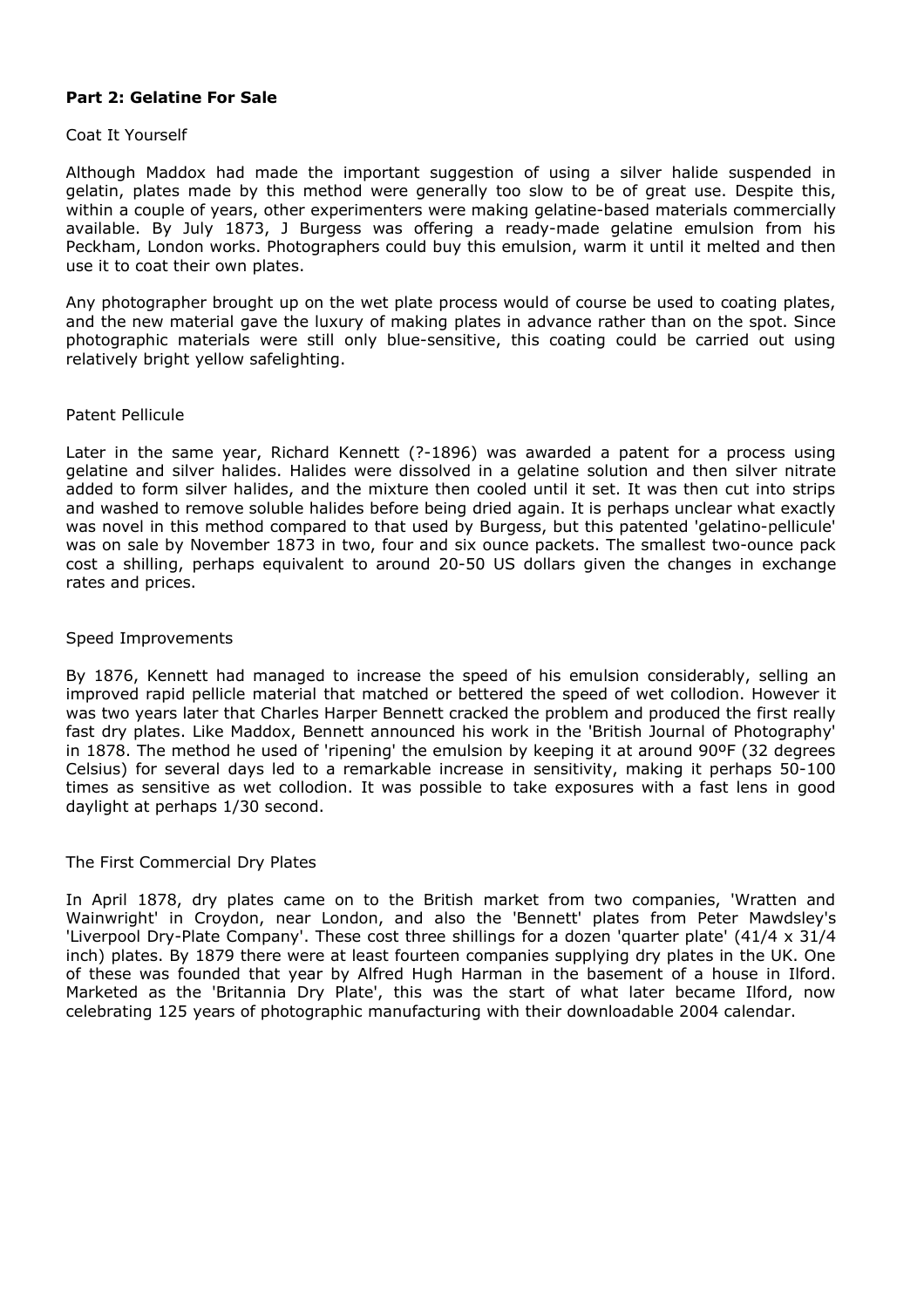# **Part 3: Around the World**

# Chicago

One of the first dry plate suppliers in the USA was John Carbutt (1832-1905). Born in England, he went to the America in 1853 and photographed the building of the Grand Trunk Railway in Canada until 1859. Afterwards he set up a studio in Chicago, where he is said to have experimented with dry plates (probably collodio-albumen) in 1864.

In the 1860s he took a series of architectural views of Chicago, some of which are on line. He moved to Philadelphia in 1870, immediately after the great fire destroyed some of its finest buildings. Carbutt started manufacturing gelatine-bromide dry plates in 1879, and later went on to produce some of the earliest orthochromatic dry plates in 1886.

Miles Ainscoe Seed was born in England around 1843 and emigrated to the USA. The 'M A Seed Dry Plate Company', based at Woodland, St Louis County, Missouri, also began manufacture of dry plates in the United States in in 1879. Its plates, such as the 'Extra Rapid Dry Plates', "For In or Out Door Photography", "Warranted Perfect and Extremely Sensitive" remained on the market until the company was bought by Eastman Kodak in 1902.

## South Australia

Philip Marchant was born in Devon, England in 1846, and travelled to Australia with his family in 1861, when his father had a contract to manage Walter Duffield's Victoria flour mill at Gawler. After two years the family moved to Adelaide, where Philip learnt wet plate photography, In 1864 he went with two friends (one possibly his younger brother) for a two month photographic trip into the hills to the south. Philip was the first photographer in the family, but there were another five over three generations running studios continuously until the 1970s.

Dry plates were often ruined on the slow journey out from England, particularly in the heat and high humidity of the tropics, so Marchant decided to start making them. By August 1880 he was offering the 'guaranteed Adelaide Instantaneous Gelatine Dry Plates' for sale, together with an instruction leaflet giving full processing details which you can also see on line in a fascinating site on the history of photography in South Australia. The plates were said to be seven times as fast as wet plates.

# Kodak Australia

Some years later in 1884, Thomas Baker began selling his 'Special Rapid' plates made in Abbotsford, Victoria, later improved as 'Austral' dry plates. He went into partnership with John Rouse to expand the company, which also began to import and sell Eastman products from London, becoming the Australian agents for Eastman Kodak in 1905, and merging with them to form 'Australia Kodak Limited' in 1908 to make materials in Australia when tariffs made imported material expensive.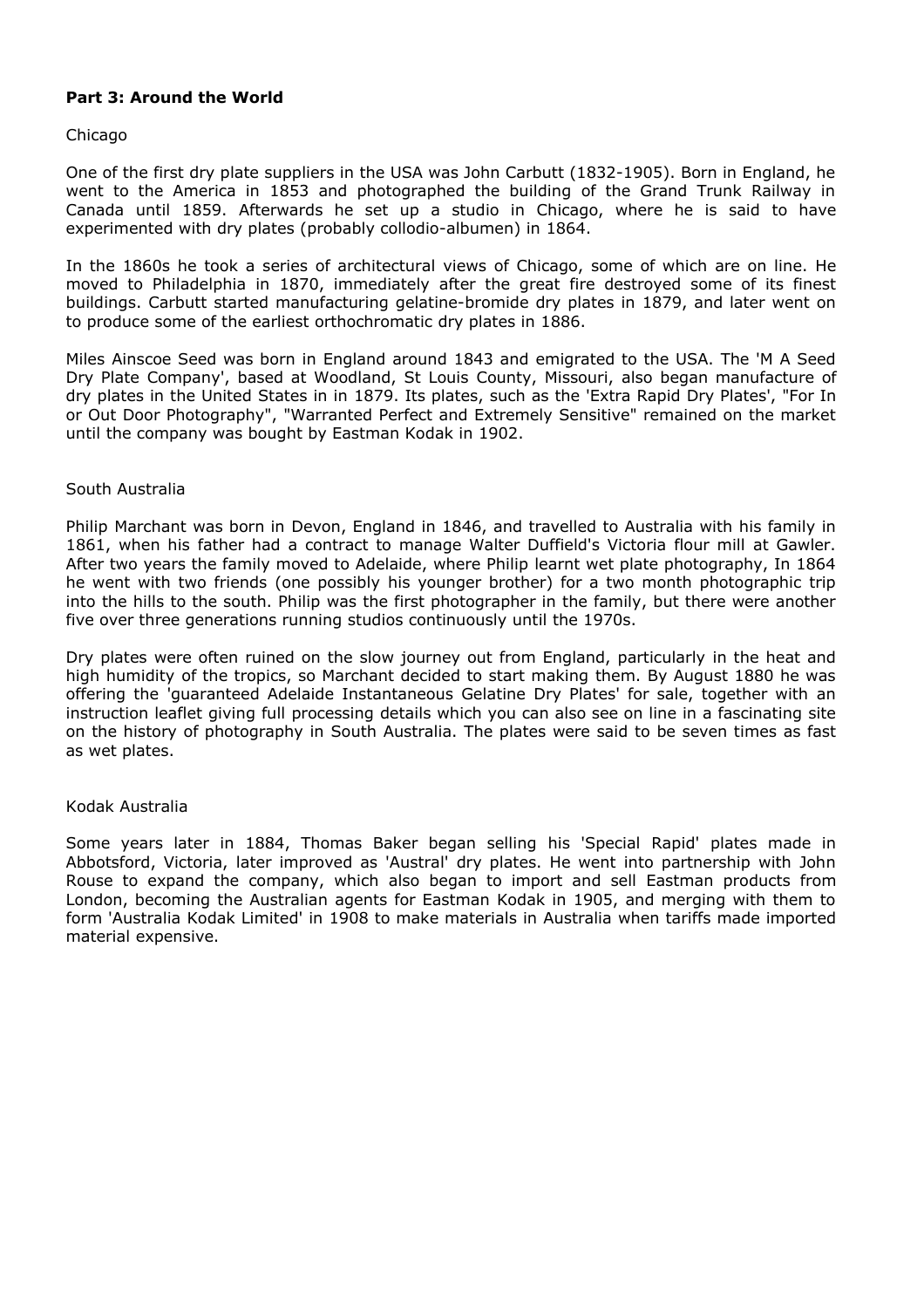# **Part 4: George Eastman**

#### Eastman takes up photography

In Rochester, NY, USA in 1877, a young bank clerk called George Eastman planned to take a summer vacation in Santo Domingo, and a colleague suggested he should make a photographic record. Eastman bought all the necessary equipment for the wet plate process and took lessons from a professional photographer, G H Munroe, the son of a long-established Rochester photographer Myron H. Monroe. Eastman never made the trip, but it was the start of his long and eventually profitable involvement with the medium. He found the collodion process complex and started experiments to try and simplify it.

#### News from England

Contrary to many accounts, Eastman (and the companies he later founded) took only a minor role in the initial development of dry plates, although he became a major supplier of them only a couple of years after their introduction. Eastman's genius was in organising production and marketing, becoming one of the major founders of the photographic industry.

Early in 1878 Eastman subscribed to the British Journal of Photography and the first issue he received carried the announcement of Bennett's ripening process that greatly increased the sensibility of dry plates. He immediately began experimenting using this, contacting the professional photographer, photographic author and foremost American photographic chemist, Matthew Carey Lea of Philadelphia, to pick his brains on the subject. Carey Lea, simultaneously with William Willis, had in 1877 introduced the use of ferrous oxalate in neutral potassium oxalate, which became a standard photographic developer for dry plates.

## Eastman's Coating Machine

With what he learnt from Carey Lea, Eastman, working in his mother's kitchen and using her kettle to prepare his emulsion, was soon producing images using the dry plate process. He found that there were problems in coating plates with gelatin, and invented a machine to do the job better.

#### Unsuccessful trip to London

Eastman needed money to set up a business, but wasn't able to find anyone willing to lend it, so decided to take his coating machine across the Atlantic to London and sell it there. He walked into the offices of the British Journal of Photography and showed it to the editor, W. B. Bolton. Bolton was impressed and introduced him to Charles Fry the partner of Charles Bennett. However, the British had their own ways of coating plates, and so lacked the interest that Eastman expected in his invention, although they were doubtless ready to learn from his ideas, which Eastman had not at that point patented.

#### A US Patent

Eastman returned to America and applied for a patent in 1879. You can see the sketch and text of his patent online at the US Patent Office site by typing the number, US Patent 226503 into the search box.

Eastman received his patent the following April and immediately started to set up in manufacture in a loft in State Street, Rochester, as nothing had come of his negotiations in London. By July 1880 he had an improved coating machine, and by August his plates were available through Edward Anthony's New York photographic store. Eastman's success story had begun, despite being well behind others in coming to the market.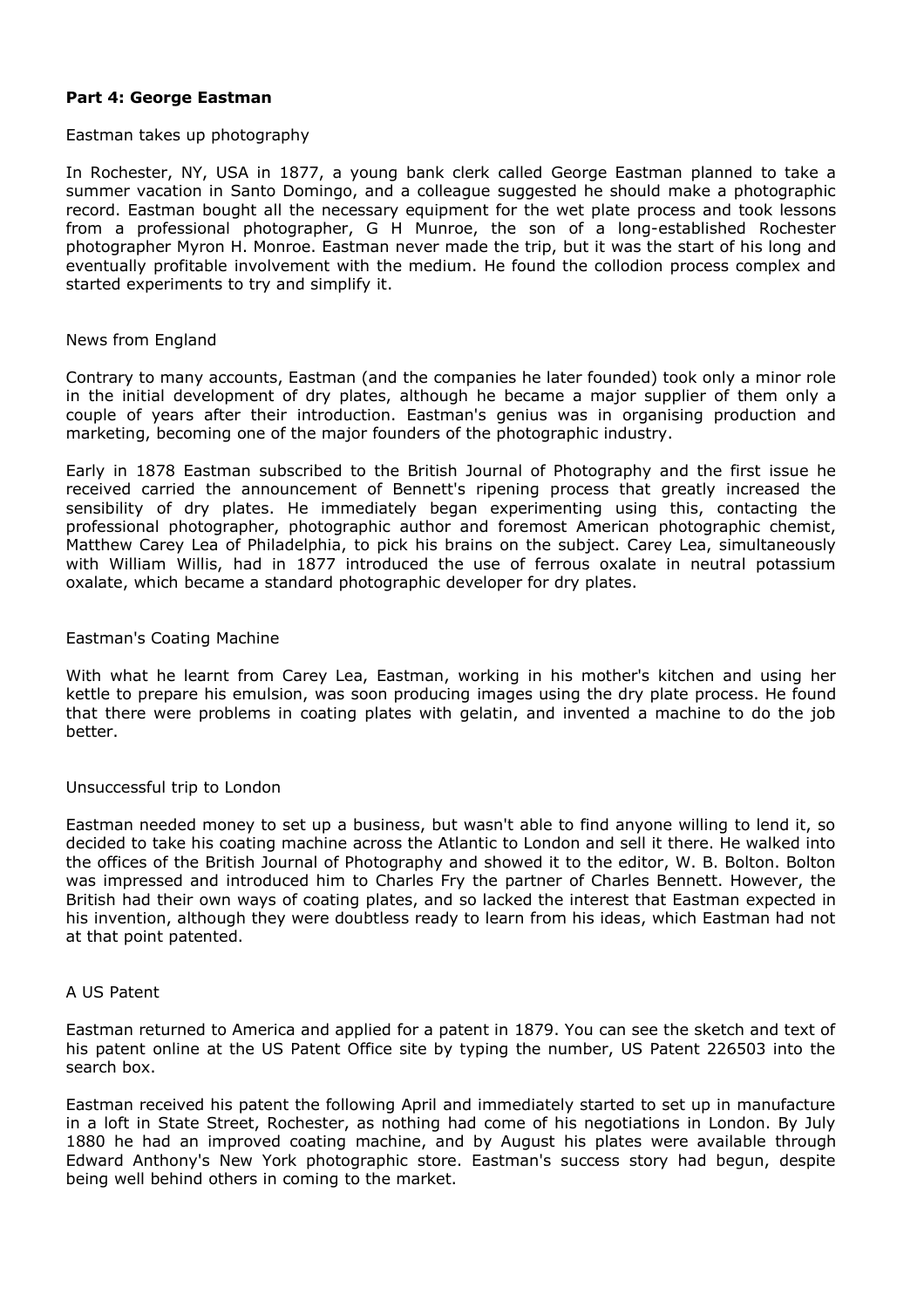Eastman went into partnership with local whip manufacturer Henry Alvah Strong, a family friend, founding the Eastman Dry Plate Company on January 1, 1881. After near bankruptcy when they received an unsuitable batch of gelatin, the company prospered, and in 1884 became a corporation, the Eastman Dry Plate and Film Company, with Strong as president and Eastman treasurer.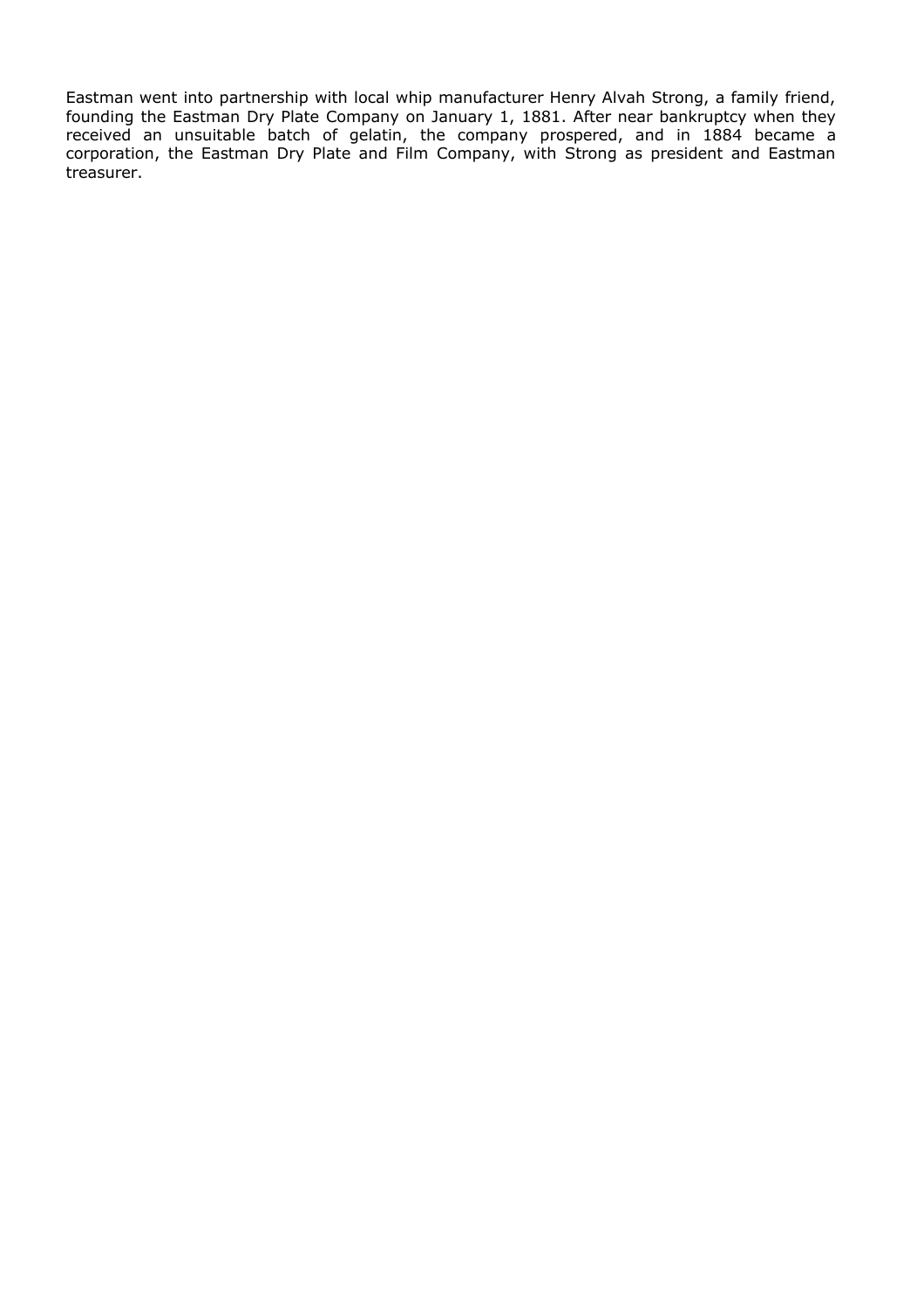# **Part 5: The Revolution**

#### From Craft to Process

Dry plates eventually revolutionised photography, changing it from a handmade craft to an industrially based process, through the application of industrial techniques such as Eastman's coating machine. The gelatine based process made possible the development of flexible film and cameras such as the Kodak, bringing photography to the masses of the middle-classes rather than it remaining the province of rich amateurs and a few professionals. It was really the start of photography as we know it.

#### Mass Production and the Modern Age

It was a change that was mirrored in other fields, as craft skills were replaced elsewhere by mass production, with many of the key inventions of the modern world occurring in the next twenty-five years. Electric Light, the fountain pen, motor bike, car, celluloid, the time clock, the movies, dishwashers, radio, the escalator, the paper clip, safety razor and the aeroplane were among the inventions that followed it to usher in the modern age.

#### New Possibilities

The increased speed of the dry plate created new possibilities for photography. Hand-held photography became possible as well as special applications such as astro-photography. Isaac Roberts (1829-1904), a man born poor who applied himself to part-time study to become a wealthy engineer was a keen amateur astronomer and photographer and one of the first to make dramatic images of the stars and galaxies using the new plates.

#### Photography as a hobby

By around 1881, most photographers had changed from wet plate to dry plate, and a whole generation of photographers was coming into being who had never coated a plate. Photography, like bicycling, was becoming popular as a middle-class hobby. Relatively little equipment was needed, other than a camera, to use the new plates and make prints. The British magazine 'Amateur Photographer' was first published in 1884 and is still in existence.

Processing could be carried out in a cupboard or pantry or basement storeroom, with any windows covered by a ruby sheet or two, and a candle or spirit powered safelight if necessary. You needed the chemistry - and photographers still made up their own developer and so on from the 'raw' chemicals - and a few trays, bottles and jugs and a rack to leave the plates to dry. Precise measurement of weights, volumes, temperatures and times were not needed when you could develop by inspection.

After drying, the plate negatives would be printed by contact often on the slow bromide papers known as 'gaslight' papers. A simple printing frame was needed to hold negative to paper firmly and allow a corner to be lifted to judge exposure if the image was being printed out rather than developed, using printing out paper (POP.) More sophisticated photographers might prefer the greater density and faster working of developing out paper. Bromide papers were first marketed in 1874, and came onto the market as dry plates became popular in 1880. They soon largely replaced the albumen papers that had previously dominated photography, largely because of their ease of use.

## Camera Clubs

Many camera clubs date their beginnings from the early years of the dry plate process, including the New York Camera Club, founded in 1884. The Croydon Camera Club, based a few miles south of central London is another, with the difference that among its early members were members of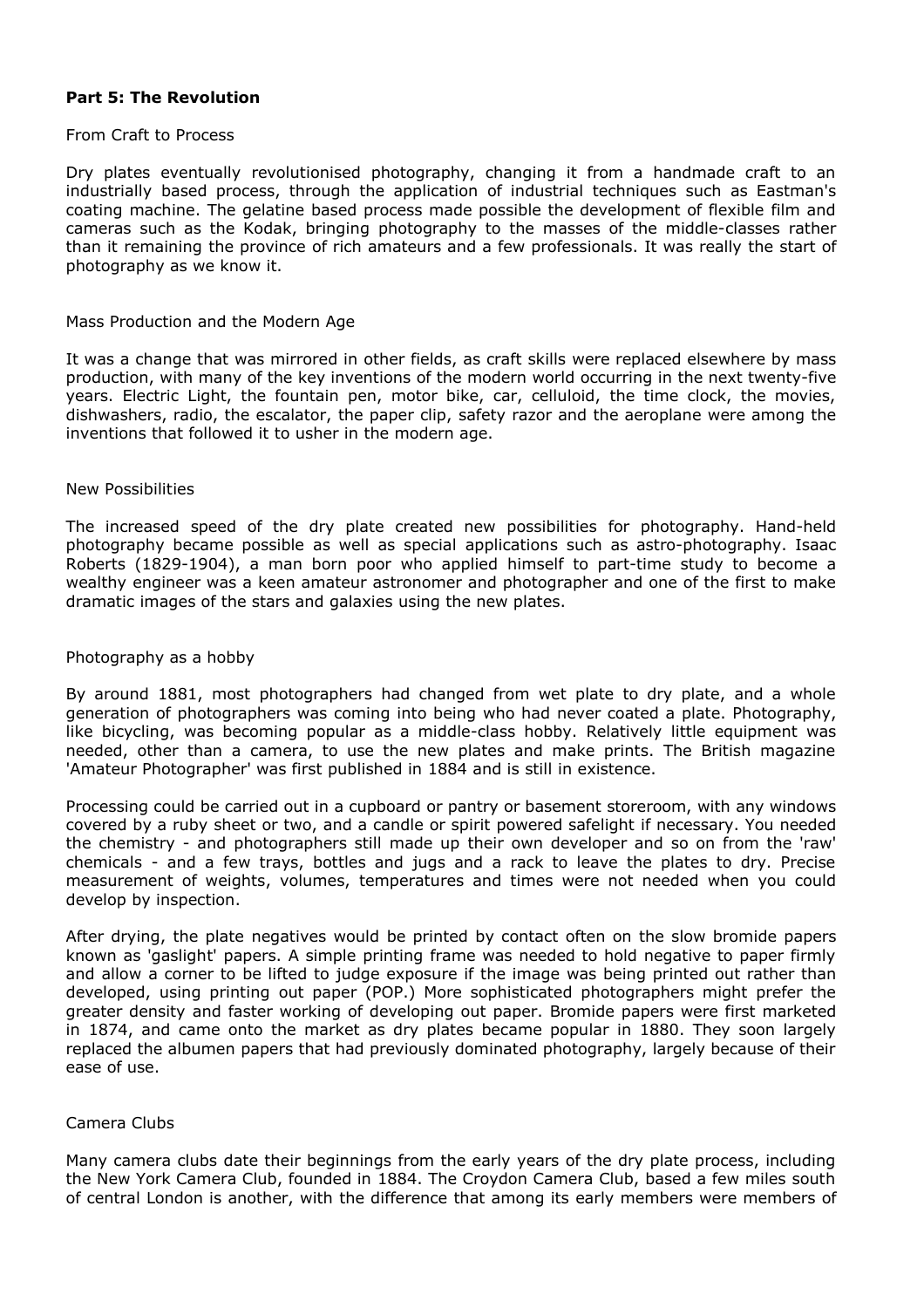the Wratten family and others connected with the Croydon firm of 'Wratten and Wainwright', including the distinguished photo chemist Dr Charles Edward Kenneth Mees (1882-1960), one of the inventors of panchromatic plates. Kodak took over Wratten and Wainwright in 1912 because they wanted Mees; he set up the Kodak Research Laboratories for them. One of the conditions of the takeover was that Kodak continue to use the name Wratten to describe their photographic filters. You can see an early picture by a member of the Wratten family and also a view of members on an early club outing on the web page.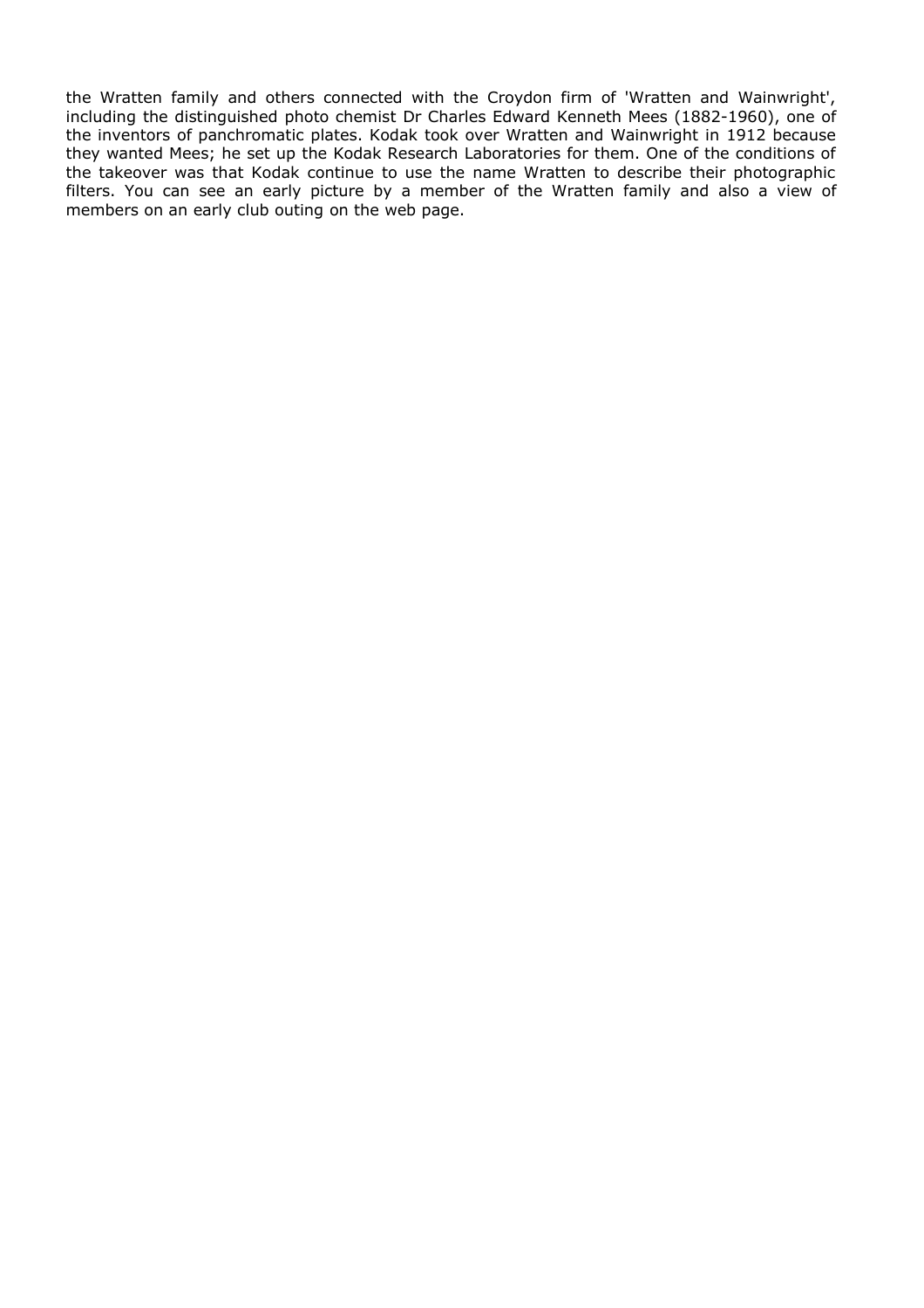# **Part 6: Gelatine & Collodion**

## **Differences**

Silver gelatin emulsions such as those in the new dry plates were radically different from their wet-plate forbears. Collodion is a clearer material, and the salts were dissolved rather than suspended in it, giving a homogeneous solution. Sensitising in silver nitrate solution produced a very finely divided silver halide through the material, resulting both in very fine grain and a low sensitivity to light.

Gelatin emulsions contain a suspension of much larger silver halide crystals, and the ripening process increased crystal size still further. This results in increased light sensitivity, as a larger crystal is more likely to be hit by photons than a smaller one, but at the expense of more visible grain. Since most printing was by contact, this was seldom a problem.

#### Problems with Dry Plates

The change to dry plates was not without problems for some photographers. Many found the dry plates were simply too fast, as cameras were often not equipped with shutters. A lens cap was good enough for wet plate. Cameras and bellows often had small light leaks that had no effect on the slower materials but could fog the fast dry plates. Rooms dark enough for wet plates often had far too much light and fogged the new materials. And of course, as now, there were photographers who were opposed to change for no better reason than it was change.

## Collodion Continued

For applications where rapid exposure was unimportant, but the finer grain of collodion, as well as its clearer highlights were desirable, collodion continued in use. Although dry plates were rare in general photography after 1881, they continued in use in specialized areas such as process work (making plates for photomechanical reproduction) until the 1950s and beyond.

For itinerant photographers, and those in remote rural areas, collodion remained attractive also. The collodion and silver nitrate bath are low in cost per exposure, and the glass plates could be scraped clean and reused, often as soon as your client had his or her damp printed image in their hand. Many eventually went over to working with negatives on photographic paper, but some may to this day still be using collodion where digital photography has yet to reach.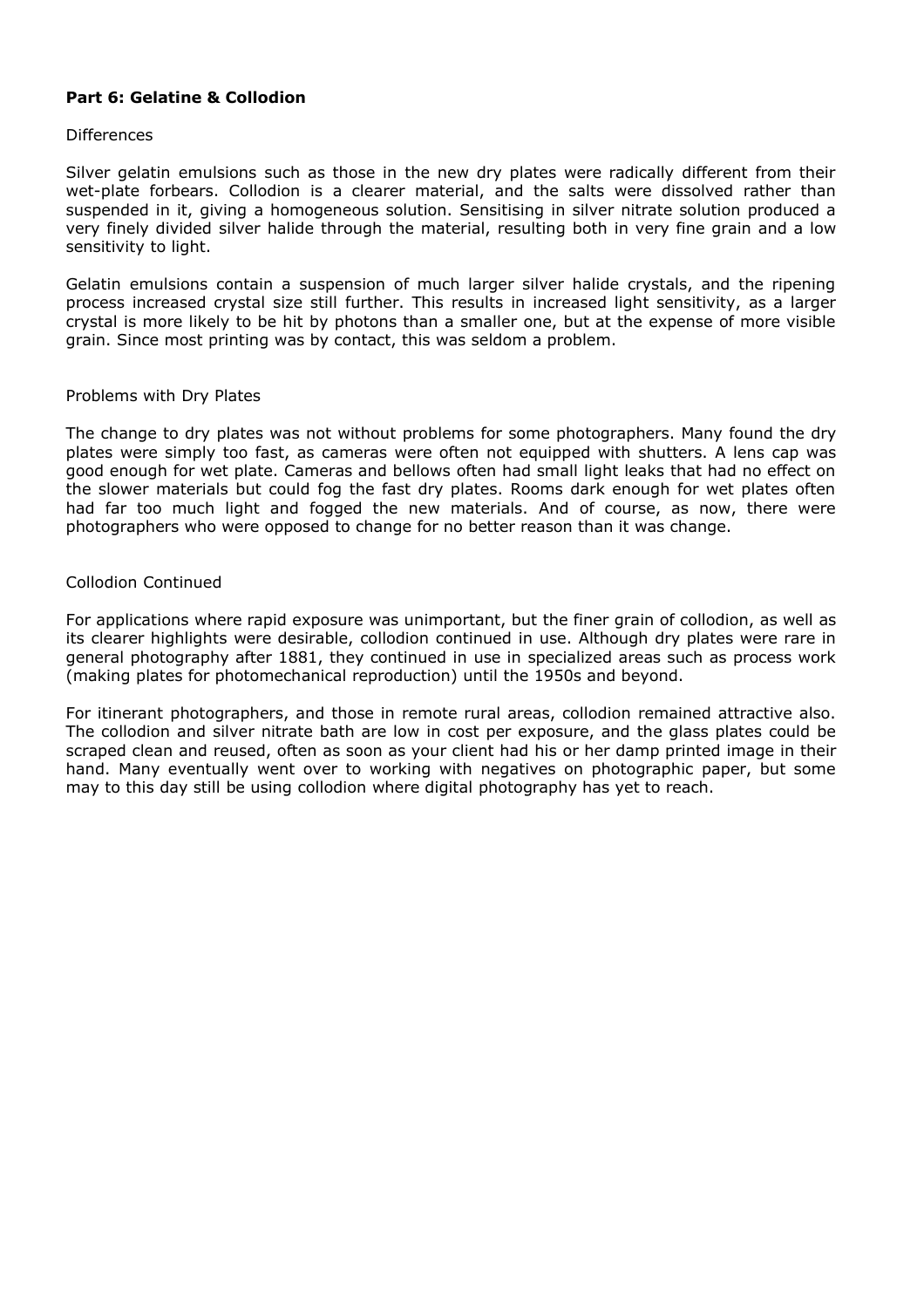# **Photography in the dark**

# Part 1: Early Days

An earlier feature 'Night Photography' dealt mainly with the practical aspects of photography at night. In this feature I look in more detail at the history of photography at night and by flash. This week deals with the early history and the use of magnesium wire and flash powder as well as long exposures at night.The second feature in this two part series will deal with flash bulbs and electronic flash.

From the earliest days, the challenge of taking photographs in darkness has intrigued photographers. William Henry Fox Talbot, one of the inventors of photography, even suggested the idea of being able to photograph using invisible rays in a dark room - although it was only much later that infrared photography actually made this a reality. Talbot made a further contribution in a lecture to the Royal Institution in 1851, when he photographed a rapidly rotating copy the 'The Times' newspaper using the light from an electric spark, giving an exposure time estimated at around 10 millionths of a second.

Almost immediately photography was invented, other inventors had applied the use of 'limelight' to shorten exposure times. Limelight used a gas flame of hydrogen and oxygen to heat up a block of lime, which glows with a bright white light (an oxy/hydrogen flame on its own gives very little light.) The first recorded use of this was again in one of London's Scientific institutions, the 'Royal Polytechnic Institution by L L B Ibbertson (or Ibbetson) early in 1840. The following year it was put to use in the portrait studios by Antoine Claudet and others, with Claudet taking out patents on methods of taking portraits at night.

'Limelight' provided a light source, which had a strong blue component and thus was effective at exposing early photographic materials. Until around the 1880s all photographic materials were only sensitive to blue light. Most other artificial light sources of the time - such as oil lamps produced a warmer colour light that contained little blue and were thus not much use. Limelight was not a great success, largely because the sources used in photo studios came from a small area and produced harsh results.

A chemical light source, the 'Bengal light'. had a brief vogue in 1860-61, with over 30,000 having the pictures taken by it. This 'Bengal' or 'blue light' is a mixture of potassium nitrate (nitre or saltpetre), sulphur, and antimony, which burns to give a brilliant and long lasting blue light together with copious poisonous fumes. In the photography studios, the light lasted around a quarter of a minute and John Moule who patented it as 'Photogen', used reflectors to soften the light and burnt the mixture in a special lamp with a flue to take the fumes out through the studio window. It must have been pretty unhealthy to live near, and it is perhaps fortunate the public soon lost interest.

Slow combustion flash cartridges fitted with a parachute were at one time marketed in the US. These could be fired by a special pistol to around 200ft, where they ignited, giving around million candlepower for 1-2 minutes, giving light over a radius of around seven hundred feet. Even more powerful devices have been made for military use.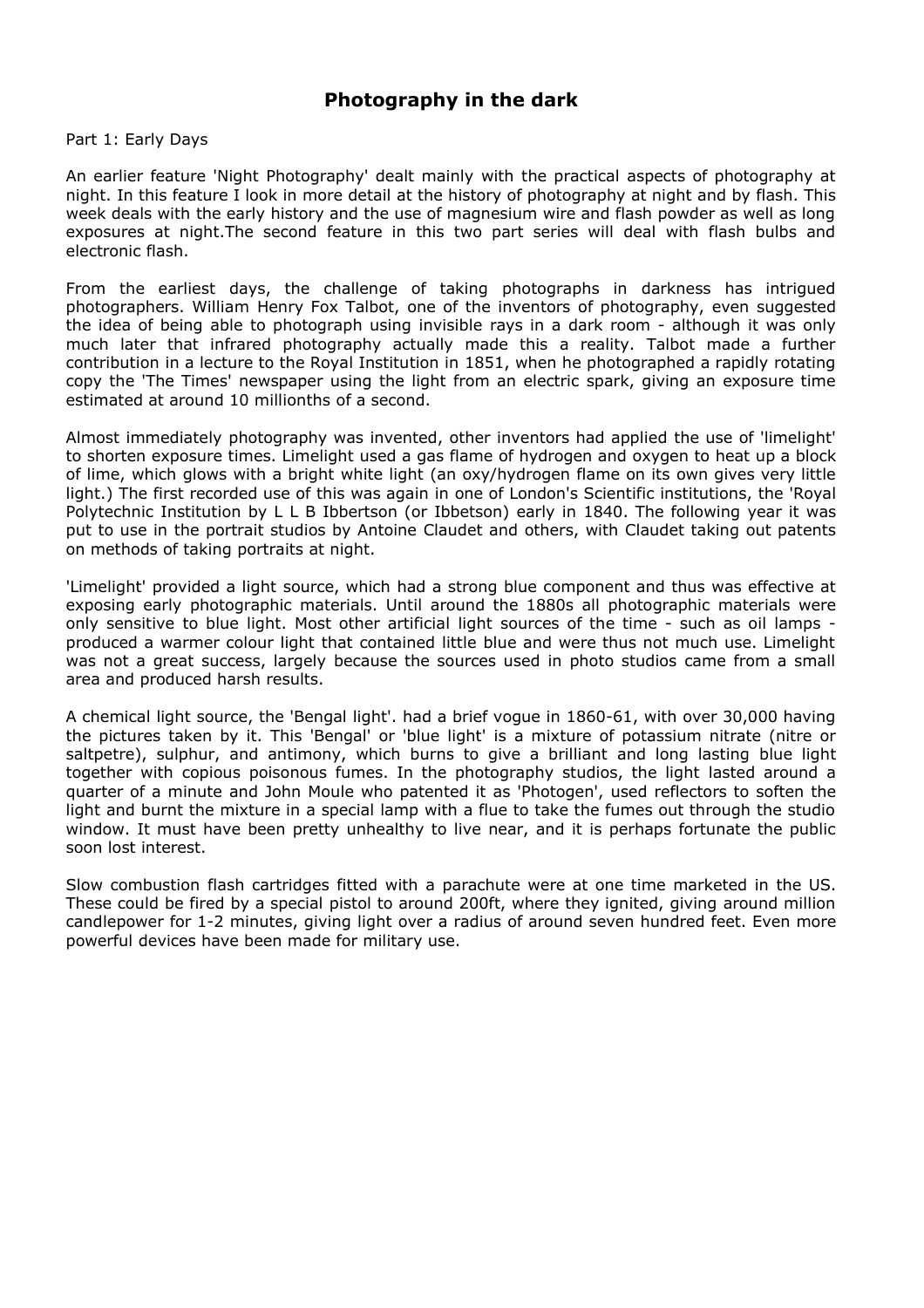### Part 2: Highly Charged

Portrait photographer Gaspard Félix Tournachon (better known as Nadar), was the first to install electric lighting in his Paris studio in 1859, using a large battery of 50 Bunsen cells. These used a zinc container containing dilute sulphuric acid inside which was an unglazed pot containing concentrated nitric acid with a carbon anode, giving an EMF around 1.9v. This chemically dangerous a battery was capable of supplying a voltage of around 95V.

Nadar used an improved version of the carbon arc, originally invented by Sir Humphrey Davy fifty years earlier, Although first light bulb to use a glowing filament was produced by Warren De la Rue in 1820, it had a platinum filament and was too expensive for general use, and its light output was relatively low, especially in the photographically usable blue area of the spectrum.

Not content with taking portraits by electricity in his studio, he transported the whole kit down into the Paris catacombs to photograph the relics there. Exposures of over a quarter an hour were needed, so he used dummies, posed with their backs to the camera, in place of people. Nadar was also the world's first aerial photographer. He took out a patent in 1855 on the use of aerial photography in mapping but it was not until 1858 that he was successful in taking photographs from a balloon. The difficulties involved in this were greatly heightened because of the problems of the wet plate process, which meant the plate had to be coated, the picture taken and development started before the plate dried out.

It was not until twenty years after Nadar set up his studio that Joseph Wilson Swan and Thomas A. Edison both created successful carbon filament lamps in 1879, and the modern tungsten filament incandescent light bulb only came much later, being invented by the General Electric Company and William Coolidge in 1906-10.

Street lighting by electricity started with a few experiments in the 1870s, but the arc lights used were too brilliant and too expensive for widespread application, although they were installed in 1878 along a mile and a quarter of the Thames Embankment in Westminster, London. It was the work of Swan and Edison on vacuum filament lamps that led to cheaper lighting, with Edison constructing the world's first power station in 1883, and although this was not very successful, there were soon many other companies producing electricity and installing lighting in city streets. Gas street lights had first put in an appearance - on Westminster Bridge in London - around 1812, after a public display in Pall Mall in 1807,although William Murdoch had lit his own house with gas in 1792, and they remained a major source of light in many cities for another seventy years or more.

The fact that city streets were becoming brighter, together with improvements in film emulsions and lenses, made it possible for photographers to take to the streets at night, even if lengthy exposures were still normally needed. Some of the finest night pictures from the 1890s are those of Alfred Stieglitz taken in New York.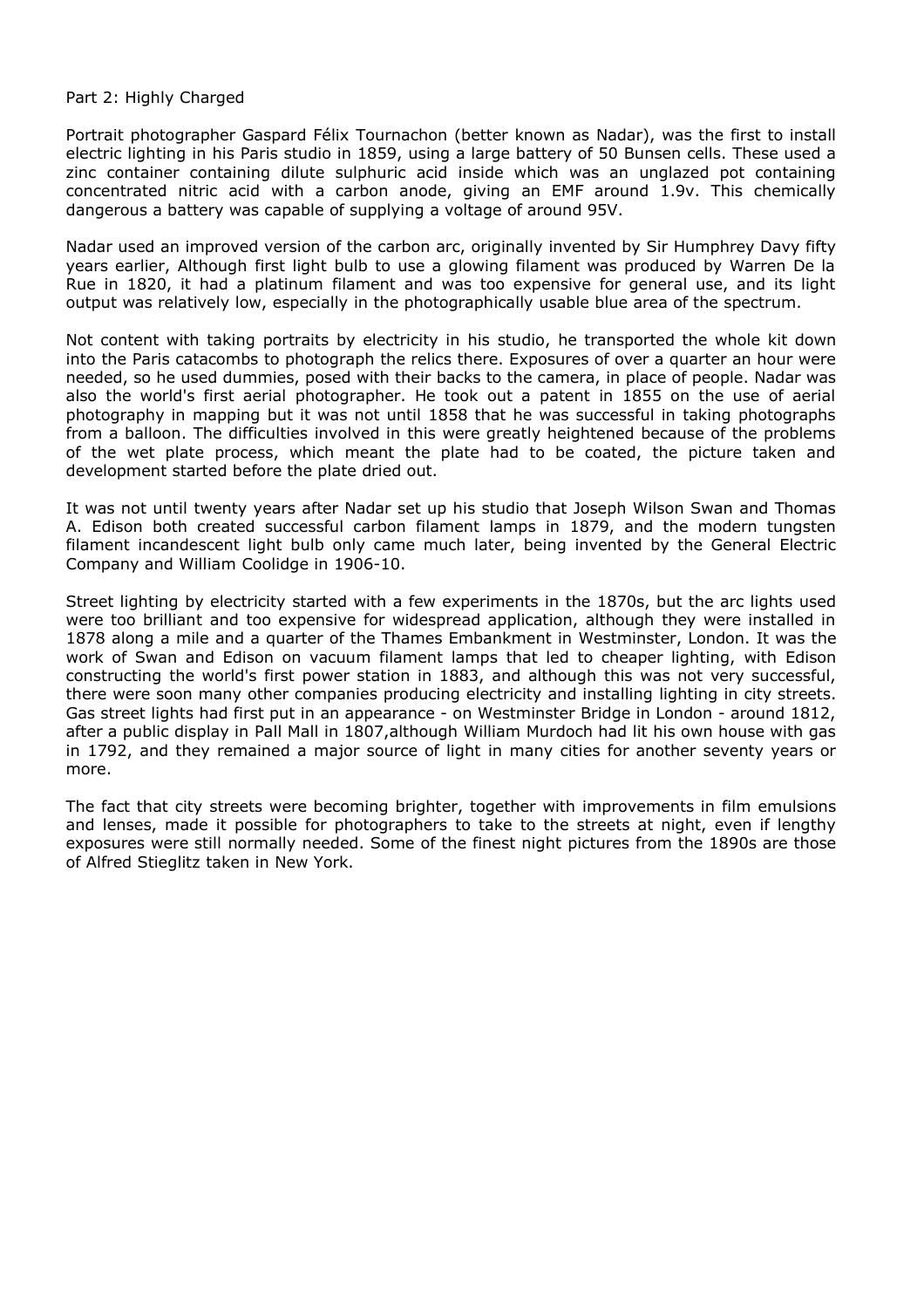### Part 3: Flaming ribbons

Sir Humphrey Davy had isolated the metal magnesium in 1808 (he named it 'Magnium', as confusingly Manganese was then called Magnesium, but this was sorted out a few years later.) Michael Faraday who succeeded Davy as Professor of Chemistry at the Royal Institution in 1833 pioneered the method of electrolysis of molten magnesium chloride which is still the basis of the major method of production.

It was not until 1859 that Professor Robert Wilhelm Bunsen (famous for his burner!) of Heidelberg and Sir Henry Enfield Roscoe (1833-1915), Professor of Chemistry at Owens College (later the University of Manchester) suggested magnesium wire could be used as a light source for photography (the idea was also suggested at much the same time by William Crookes, editor of the Photographic News.) Magnesium wire could be lit from a candle and burnt with an impressive bright light.

Shortly after this, the Magnesium Metal Company in nearby Salford was marketing magnesium wire and ribbon for photographers. When first introduced this cost the high price of half a crown per foot, but soon improvements in manufacture brought this down to one tenth of the price around '3d a foot' so that around 80 foot (25m) would cost a UK pound and probably serve for around 50-100 pictures. Still not cheap given the cost of living at the time, but it made the occasional use of this material possible in photography.

To avoid hard shadows from the small light source, it could be kept moving while it burnt. Various special holders were produced for burning magnesium ribbon, most of which seem to be unnecessary gadgetry - photographers were perhaps little different then from now in this respect, although they made it easier to handle the long lengths of ribbon needed for exposures at any distance - ten feet of ribbon for a subject at twelve feet for example.

Manchester photographer, Alfred Brothers, took underground pictures using magnesium in 1864 at the Blue John mine in Derbyshire (presumably the famous fluorspar workings in a large limestone cavern), and also the first known portrait by this method, appropriately of Roscoe. Nadar also apparently used magnesium lighting for his pictures in the Paris Sewers; although these are often dated 1861, it seems more likely they were taken a few years later, around the same time as the underground pictures by Brothers in 1864/5. In the USA, John C Browne was using magnesium for portraits in 1865 and Charles Waldack took an impressive series of views in 'Mammoth Cave', Kentucky.

However the finest underground work taken with magnesium is probably that of Timothy O'Sullivan, earlier one of the celebrated photographers of the US Civil War. In 1867 he was working a photographer for a US Government Survey between Nevada and Denver City in Utah, part of a proposed route for the Central Pacific Railway. As a part of this, O'Sullivan visited the Comstock Lode silver mine, using magnesium flares to photograph its interior. His work stands out for its clear composition and sense of scale.

Another early mine photographer was Mr. Bretz, of the Kohinoor Colliery, Shenandoah, Pennsylvania. He used a number of parabolic metal reflectors to concentrate the light from the 6- 10 inches of magnesium ribbon burning at the centre. Later he photographed using five 2000 candle-power electric arc lights, but for his largest work underground, a 22x18 inch negative, possibly the largest every taken underground, he used 'eight or nine ounces' of flash powder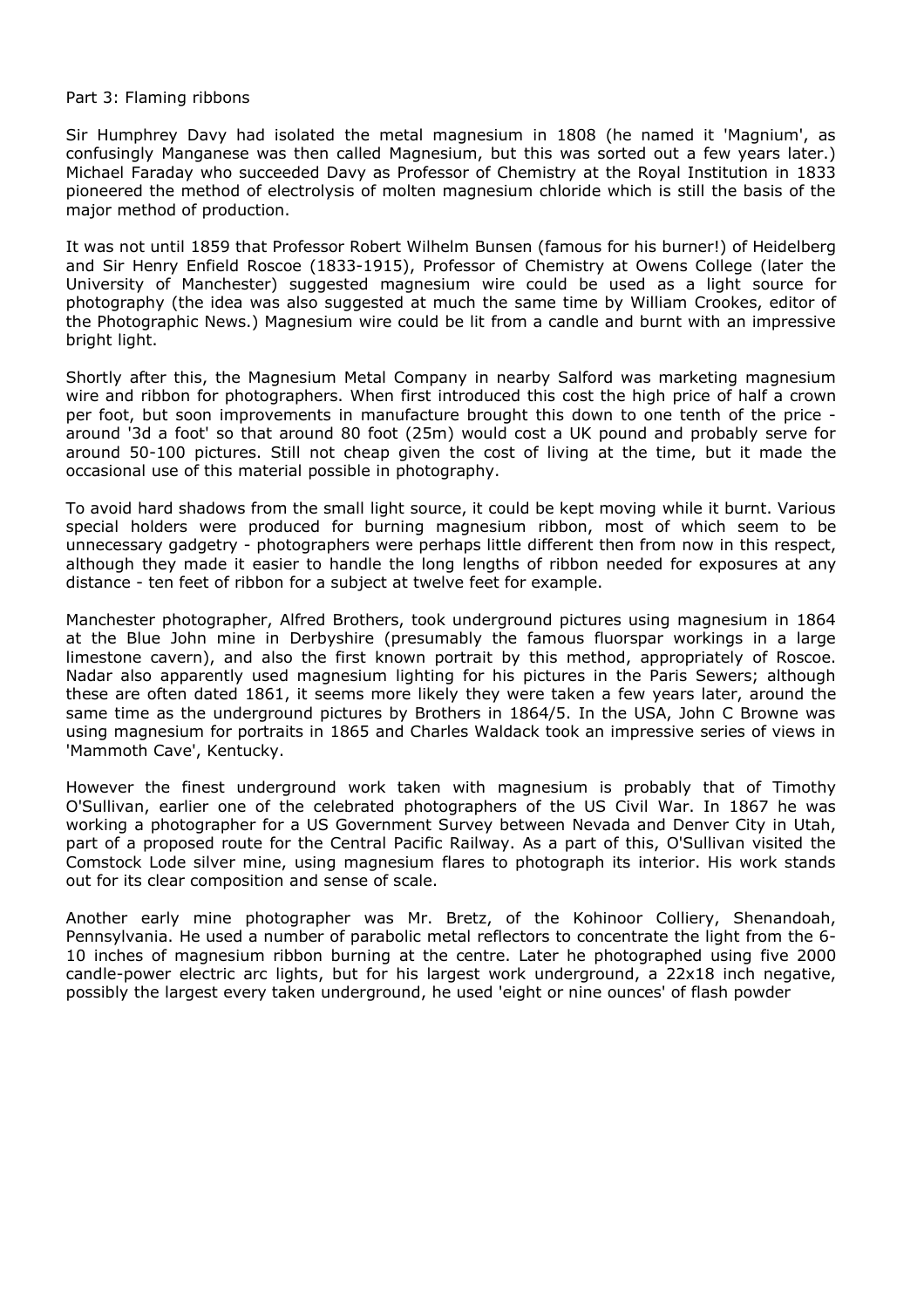Part 4: Flash, Bang!!!

Although magnesium ribbon was a powerful light source, it was slow-burning, a decent length of magnesium ribbon taking perhaps 10-20 seconds to complete combustion, which limited its use to static subjects. (It continued in use for many years in the darkroom as a convenient light source to expose contact prints.) The obvious development was to increase the surface area by using powdered metal. Various devices were devised using rubber bulbs to blow magnesium powder into the alcohol flame of a spirit lamp, giving relatively short duration intense flashes lasting perhaps an eighth of a second. There were also experiments with plunging burning magnesium ribbon into jars of oxygen, an exciting spectacle in school chemistry lessons, but hardly convenient for photography. It could be considered a primitive forerunner of the flash bulb.

The next step was to incorporate the oxygen needed to burn the magnesium (later aluminium powder was also used) chemically, using a finely ground mixture of the metal powder and a compound such as potassium chlorate or barium peroxide. When such mixtures were ignited they gave an intense flash of white light, followed by copious clouds of white smoke. Traill Taylor made the first experiments with such mixtures around 1865, but it was only around twenty years in 1887 later that 'flashlight powder' or 'Blitzlichtpulver', developed by Adolf Miethe and Johannes Gaedicke in Germany in 1887 was first marketed, starting the widespread use of similar materials.

Most flash powders were based on magnesium and potassium perchlorate, which gave a light rich in blue and UV, suitable for early emulsions that were only sensitive in these regions, but when orthochromatic and panchromatic plates became popular, strontium and barium salts were often added to increase the amount of green and red light. Other metals such as aluminium, zinc, cerium, zirconium and thorium were also used at times in place of magnesium; aluminium gave slower combustion and the cerium mixtures less smoke.

Careful adjustment of the proportions of magnesium and potassium chlorate in the simple mixture could be used to alter the flash duration, which was also dependent on the amount used. Exposures could be as short as 1/150 second, but were more often around 1/5 - 1/25.

Various holders with incorporated ignition devices - often flints used to make sparks were designed to protect the user from both the light and the blast as well as direct the light toward the scene. When using multiple flashes - necessary to balance lighting or light large areas, it was necessary to synchronise the firing of the two flashes, either using a pneumatic release actuating a 'flint' or small 'cap' or by electrical ignition using the heating of a fine metal wire.

Injuries and fires were caused by flash powder were still a relatively common occurrence, but coupled with a great reduction in the price of magnesium, the introduction of flash powder led to a great increase in flash photography from around the mid 1880s on.

All exposures using flash powder were made by a technique known as 'open flash'. This meant leaving the shutter open, firing the flash and then closing the shutter. When a group of press photographers attended an event that required flash photography, they would arrange their tripods in front of the subjects, open the camera shutters and hold their hats over the lens (part then of every man's dress - even press photographers). One of their number would have prepared the flash powder and would then announce 'Hats off, gentlemen' before firing the flash. If working indoors, because of the large cloud of white smoke that would then fill the room only one exposure was possible - and the wise photographer would often have packed up his tripod and left before the subjects had recovered from the flash sufficiently to complain.

Fortunately the white smoke - mainly magnesium oxide - was relatively harmless, although exposure to any dust is best avoided. The body actually needs about 300 mg/day of magnesium and it is present for example in all green plants in the chlorophyll. Magnesium oxide which is produced when magnesium burns is often taken to relieve minor indigestion. Although magnesium ribbon or wire also produces smoke, there is much less than with flash powder, most being formed as solid ash.

In studios, the release of smoke would have prevented further work and the flash powder was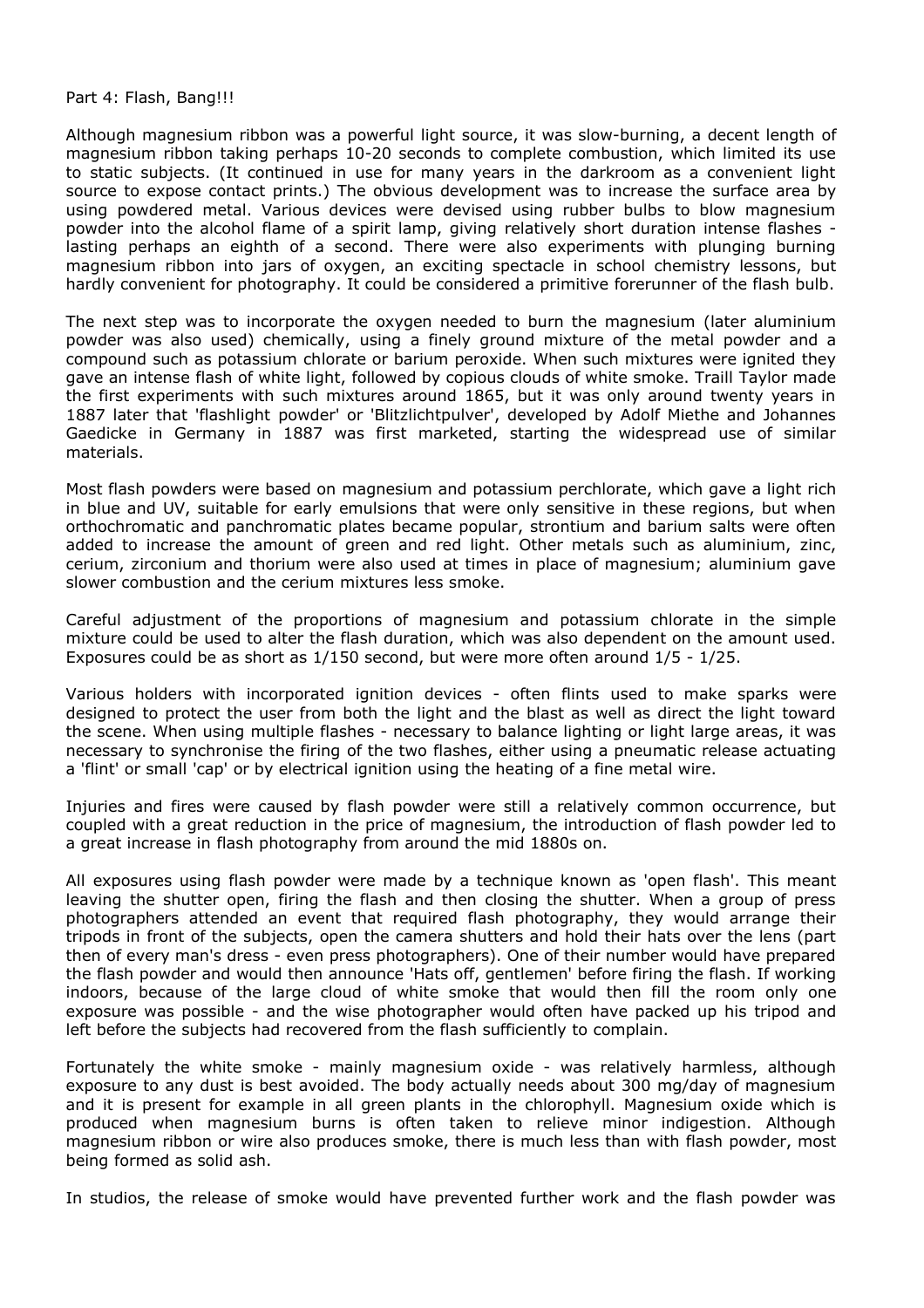generally used inside large glazed cabinets which had external flues. Away from the studio, large fire-proof bags of cloth made non-flammable by treatment with ammonium phosphate and boric acid could be suspended from stands with the flash equipment inside. These bags could then be taken outside and emptied of ash and smoke after each use.

Photographers I know were still using flash powder into the 1950s and 1960s and possibly later, although most sources state it became obsolete with the invention of flash bulbs around 1930. It still remained the most economical and simplest method of photographing very large interiors.

You should on no account attempt to make your own flash powder - it is a very risky process that will more likely than not lead to serious injury unless you have considerable skill and experience and the equipment needed to handle hazardous explosives. The publishing of recipes on the Internet (and there are many, mostly in articles on bomb-making) is highly irresponsible, and I have attempted to remove any references to them in writing this feature.

In the Canadian Pacific Railway archive is a picture of the Freight Office at Lacombe, with a caption that records it was in part built from the remains of the first station, heavily damaged in October 1911 'by the explosion of magnesium flash powder, held in the trunk of a visiting photographer. CPR baggage-man Evert McLeod died from the injuries he sustained in the accident.'

Another railway connection is the picture 'Broadway Limited at night, Latrobe, Pennsylvania, 1930' taken by Perrie Mahaffey(1887-1961), art director and staff photographer for the Pennsylvania News. His picture of the express taking on water was lit by spreading flash powder for 500 feet along the line, claimed to be 'he most elaborate and pretentious set-up ever attempted in the realms of advanced professional photography'.

Perhaps it was reports of incidents such as the Lacombe explosion that led Thomas G. (Ray) Hitt in Washington State to experiment with photographic flash powder in 1916 as a replacement for gunpowder in firecrackers. This soon became the standard ingredient particularly in the large Chinese fireworks industry, giving a much sharper bang a pyrotechnic innovator. It also changed fireworks, particularly homemade ones, from relatively harmless fun into lethal bombs, and it was the accidents caused by these 'flashlight crackers' that led to the introduction of anti-fireworks laws in many US states.

Should you need to use flash powder it is still available, mainly from theatrical and special effects suppliers, but needs very careful handling.In some countries or states you may need to obtain a licence to use flash powder from your local Fire Marshal or other relevant authority.

One modern reference gives the following exposure advice: 'Flash powder produces light with a color temp. of about 4300K, small quantities give a warm color, larger heaps produce a color that is approx. daylight. Use ISO 100 print film and an aperture of f/11

6 ft 1 gram<br>12 ft 2.5 gray  $2.5$  gram 24 ft 7 gram 36 ft 12 gram

Spread larger charges in a line and ignite in the middle.'

Among photographers who made use of the new possibilities offered by flash powder were social documentary photographers such as Jacob Riis and Lewis Hine. Riis is said to have caused a couple of fires taking his pictures, and occasionally uses flash in a very obvious fashion, for example in his 'Police Station Lodger, A Plank for a Bed c. 1890', but his work threw light literally and metaphorically into many dark corners of society. He started using amateur photographers to come with him and take pictures in 1887, but learnt to use camera and flash himself the following year, though never considering himself as a photographer. Hine's use of flash is generally more sophisticated - it is at times only possible to decide that flash has been used by considering the probable light conditions. There are a number of fine collections of Hine's work available on the web.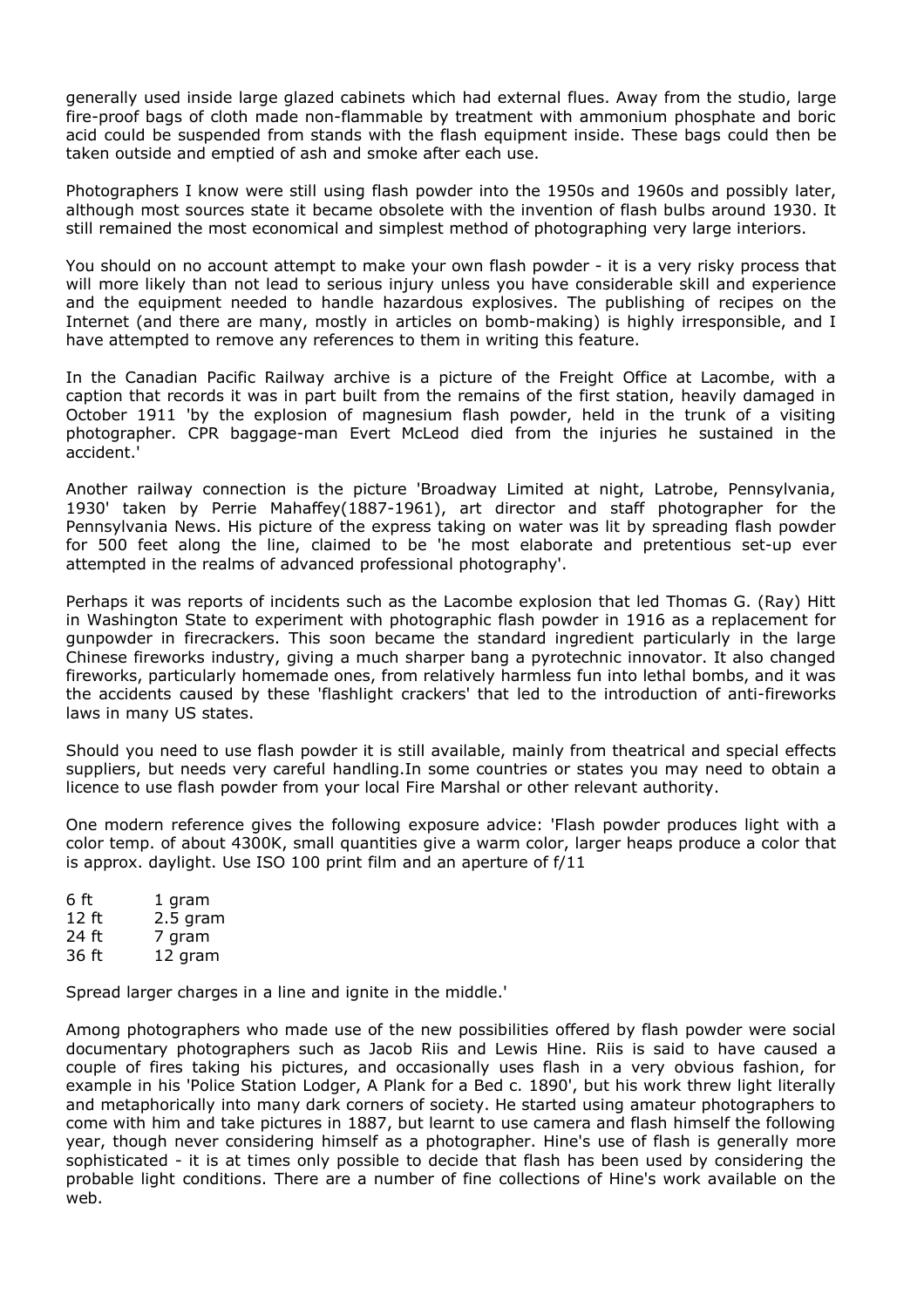# **Dictionary of Photographic processes**

**Albumen prints** outnumber any other type of photographic positive made during the nineteenth century. They have a sepia color and slightly glossy surface. Thin sheets of paper were first coated with egg white and salt, then floated on silver nitrate to make them sensitive to light. The image is created by printing under a negative in sunlight. The finished picture is fixed, washed, and often gold toned before mounting. Invented by Louis Desire Blanquart-Evrard of France in 1850.

The **ambrotype** process was patented in 1854 and enjoyed great popularity for a few short years, and again during the Civil War. It produced pictures on glass instead of metal plates. Like the earlier daguerreotype, each image is unique, made one-at-a-time in the camera. The glass is flowed with a sticky material known as iodized collodion. It is then sensitized by being dipped into a bath of silver nitrate, and exposed in the camera while still wet. A chemical developer is used to bring out the image. The glass plate is then backed with black material--paint, cloth or paper- and furnished in a case similar to those used for daguerreotypes. The ambrotype process was marketed as an improvement, because the finished image lacked the glittery, elusive reflective quality of daguerreotypes and was therefore easier to view. Although often confused with a daguerreotype, an ambrotype will always appear as a positive no matter the angle of view. The detail and tonal range, however, tend to be less impressive than in the earlier process.

**Autochrome** plates were the invention of Auguste and Louis Lumiere, who patented the process in 1904 and began to market it commercially in 1907. Microscopic grains of potato starch were dyed red, green, and blue-violet, then mixed evenly and coated onto a sheet of glass. A blackand-white emulsion was then flowed over this layer. During exposure, the grains of potato starch on each plate acted as millions of tiny filters. The light-sensitive emulsion was then reversal processed into a positive transparency. When viewed, light passes through the emulsion and is filtered to the proper color by the starch grains. The resulting mosaic of glowing dots on glass gives autochromes the look of pointillist paintings.

**Calotype** was the name given to the first practical negative-positive process of photography. Capable of producing multiple copies of any given image, the calotype (also called Talbotype) was invented by William Henry Fox Talbot in September of 1840. An earlier Talbot invention, photogenic drawing, was also capable of creating photographic images in the camera, but was quite slow and could not be used for photographing people or anything that moved. To make a calotype, plain sheets of writing paper are coated with a solution of silver nitrate, dried, then dipped in potassium iodide to form silver iodide. After being dried again, the paper is floated on a mixture containing silver nitrate and gallic acid. The same mixture is used to develop the negative image after exposure. Following fixing in hypo, this paper negative was generally waxed for transparency and used to make salt prints. The calotype process was used until around 1850 when it became gradually superseded by the collodian process on albumen paper.

**Carbon prints,** patented in 1864 by Joseph Wilson Swan, offered a permanent image without grain. The process was capable of making exquisite prints with a wide tonal range. Negatives were printed onto a "tissue" containing carbon and other pigments in a gelatin base. The gelatin had previously been made light-sensitive by a bath of potassium bichromate. After washing, the image on the tissue was transferred to a paper base and the backing of the tissue was stripped off.

**Chromogenic Print -** Color print made from a color transparency or negative. The print material has at least three emulsion layers of silver salts. Each layer is sensitized to one of the three primary colors in the spectrum. During the first stage of development a silver image is formed on each layer. Dye couplers are then added which bond with the silver and form dyes of the appropriate colors in the emulsion layers.

**Cibachrome Print -** An extremely high-gloss paper manufactured by Ilfochrome and first introduced in 1963. A silver dye-bleach process that forms an image by selectively bleaching dyes already existing within the paper. Renowned as one of the most stable, longest-lasting of all color prints.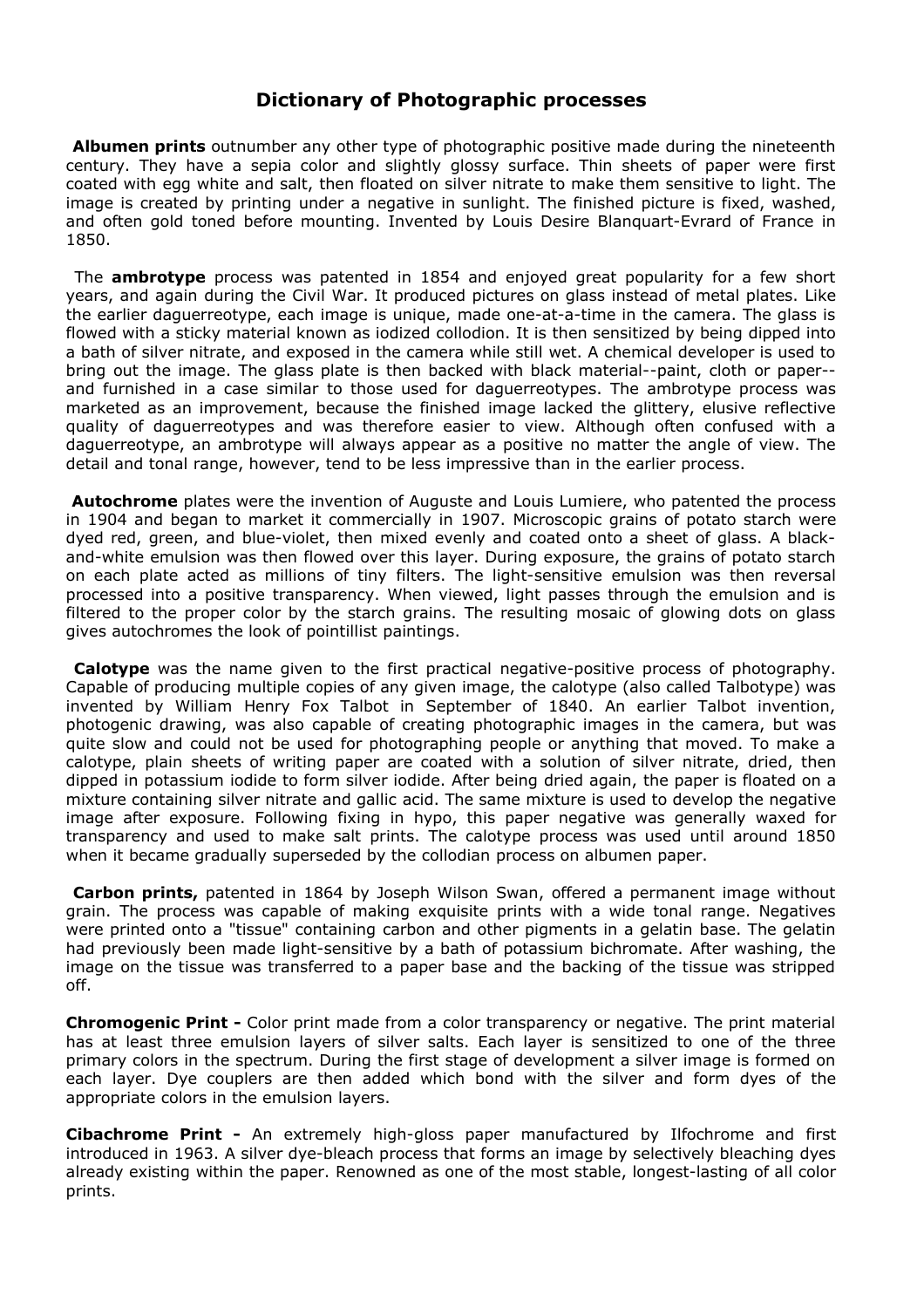## **Collodion negatives**--see Wet Plate

**Collodion** prints used the same sticky nitrocelluluse emulsion, collodion, as ambrotypes. This was mixed with silver chloride and coated onto paper. The surface could be matte, glossy, or semi-gloss like an albumen print. The whites of the image generally lack the yellowish cast of albumen prints. Collodion prints are difficult to distinguish from other silver prints made circa 1890-1910, and usually require testing by a trained conservator to identify with certainty.

**Collotype** - A photomechanically printed image made from a photographic image. This process produced an extremely fine and delicate grain, and was favored by publishers who wanted a means of reproduction that emulated the appearance of an actual photograph.

**Contact Print -** A print that is the same size as the negative used to produce it. A contact print is made by placing a sheet of sensitized material in direct contact with the negative. Nearly all photographic images produced prior to the 1890s were contact prints. The process was also widely used by Edward Weston and others of the modern era.

The **cyanotype** process was invented in 1840-1842 by Sir John Herschel but was most popular around the turn of the century. Herschel was an astronomer and inventor who first used the terms "negative" and "positive" to describe the making of a photographic print. Among the earliest permanent processes, the name cyanotype refers not to the blue tonality of the prints, but rather to the use of ferrous cyanide in the emulsion. In the 1870s it became known as a "blueprint" and is still widely used to reproduce architectural plans. The brilliant blue images have a matte surface. Because iron salts are used (rather than silver compounds) for the light-sensitive material, cyanotypes are highly stable.

The **daguerreotype** process, the first practical form of photography, was made public in August of 1839, but seldom able in its earliest form to produce portraits. This was due to the lengthy exposure time required. The plate was exposed in the camera for as long as 20 minutes in daylight, which required the sitter to remain very still for long periods of time. A daguerreotype is made on a sheet of silver-plated copper. The silver surface is polished to a mirror-like brilliance. The plate is then sensitized over iodine vapor, exposed in the camera, and developed with mercury vapor. By 1840, experimenters had succeeded at increasing the sensitivity of the process by using chlorine or bromine fumes in addition to the iodine vapor. The earliest daguerreotypes tend to have bluish or slate grey tones; a brown-toning process called "gilding" came into widespread (but not universal) use late in 1840. Daguerreotypes have exceptionally fragile surfaces and for this reason, they were always furnished behind glass in frames or small folding cases. Sizes vary but are measured from double whole plate  $(8 \times 13$  inches) to sixteenth plate  $(1$ 5/8 to 2 1/8 inches) with the sixth plate the most common  $(2 \times 3 \text{ inches})$ . The daguerreotype process was eventually replaced by the wet collodian process in the 1850s.

**Dilute albumen print**--an early variation (first proposed by the inventor of albumen paper in 1850) in which the albumen is diluted with salt water in order to reduce the gloss. The resulting image can have a matte finish like a calotype, with the finer detail and tonality of an albumen print.

**Dye Transfer -** One of the most permanent and beautifully rendered of all color printing processes, this method required three separate sheets of negative film to be produced through red, green and blue filters. These separation negatives were then projected or contact-printed to make three matrices dyed in cyan, magenta and yellow dyes. Each matrice was then brought into registered contact with a sheet of transfer paper that absorbed the dye, producing a finished print made up of a combination of dye images. The film used to produce this very caustic process was discontinued in 1996.

**Ektacolor RC Print -** Photographs produced from color negatives printed on paper coated with a resined plastic. The most commonly produced color print of the modern era.

**Gelatin-silver** see silver print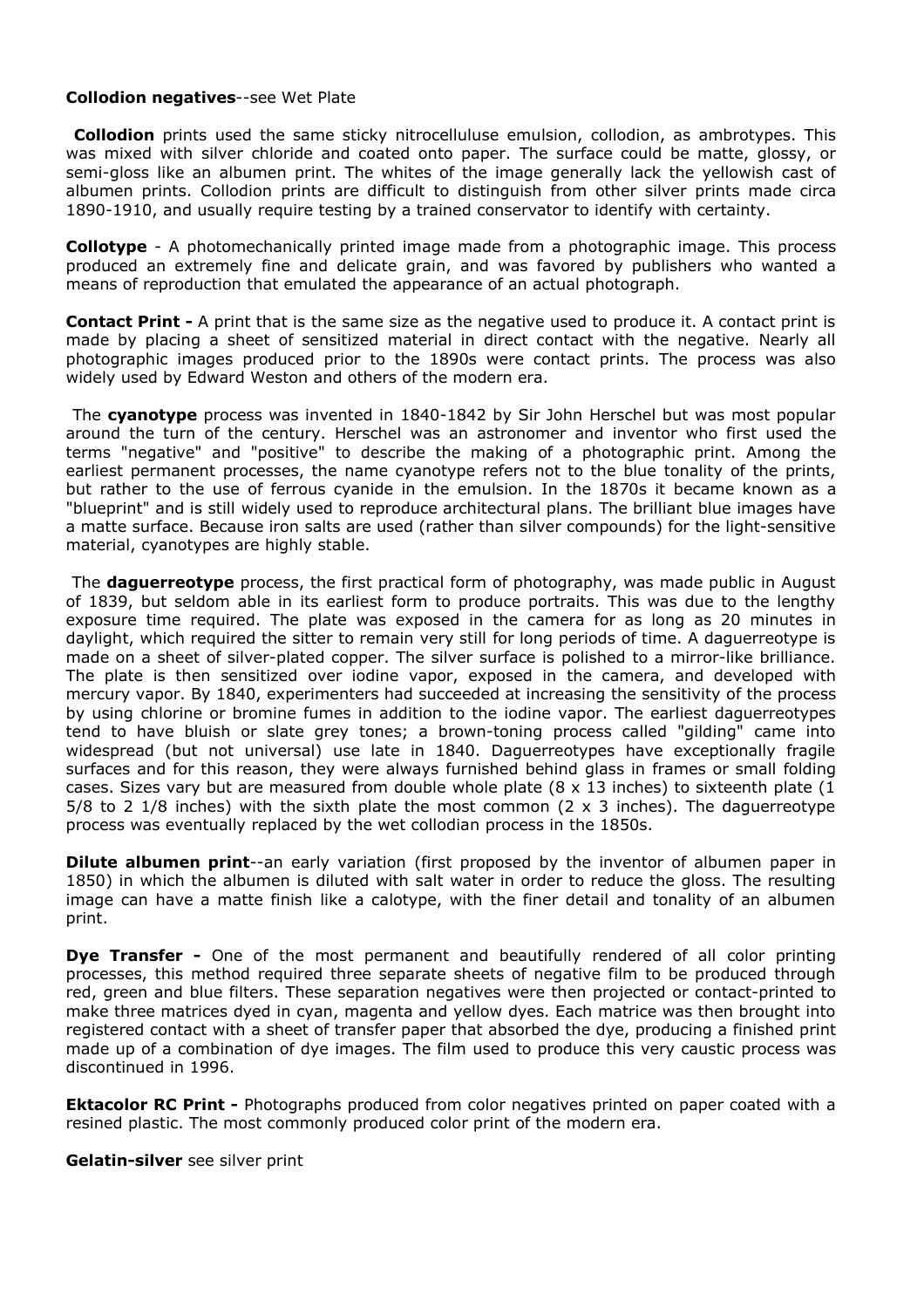**Halftone** - A photomechanical reproduction process of a photograph made on a printing press. An original photographic image is re-photographed through a screen that transforms the continuous tones of the image into a series of dots, relative to the amount of darkness in the original. The new image is then transferred onto a printing plate. The amount of ink deposited onto the plate is determined by the density of the dot pattern. This process was sometimes used in Alfred Stieglitz's Camera Work.

# **Lightly-albumenized print**--see Dilute albumen print

**Melainotype**--original name for the tintype process.

**Photogenic drawing** was the name William Henry Fox Talbot gave to his initial photographic invention. As early as 1834, Talbot was making salt prints by placing lace, leaves and other objects on light-sensitive paper and exposing it to the sun. Although Talbot used photogenic drawing paper in the camera--creating negatives by 1835--exposures in the camera often took hours, so most photogenic drawings were made by the superposition of objects.

**Photogravure** is a photomechanical process; that is, one in which the finished prints are made in ink on a printing press. The method, one of the finest ever developed, transferred the photographic image to a copper printing plate, which was then acid-etched to retain ink in areas corresponding to the blacks of the picture. Due to the very laborious nature of photogravure printing it was later replaced in commercial use by the halftone plate. Photogravure was invented by Karl Klic in Austria in 1879.

**Platinum prints -** This method of contact printing was used primarily from 1873 to around 1915, when as a result of World War I, platinum paper was replaced for the most part by palladium. A black and white printing process in which the image is formed of metallic platinum or palladium in the fibers of the paper (instead of an emulsion coating on the surface). The hand-coated images are known for their luminosity, extraordinary detail, beautifully rich tonal range, permanence and stability. Platinum and Palladium printing has enjoyed a revival in recent years as well.

**Printing-Out Paper -** A commercially manufactured paper that was quite popular in the 1880s and 1890s and continued to be produced until the 1920s. Coated with silver-chloride emulsions and designed to develop a print from a negative by using light alone, rather than chemistry. This process was favored by photographers in the early American West, as field prints could be produced to review their work without the need of a darkroom.

**Salt print** refers to the positive printing procedure invented by Talbot. The negative is placed in contact with a sheet of writing paper which has been floated on salt water and then coated with silver nitrate and sodium chloride. After exposure to sunlight, the finished print is fixed in "hypo', washed and dried. Unless they have been glazed or varnished, salt prints have a matte surface, with the image actually embedded in the fibers of the paper. Their tones can range from reddish brown to chestnut brown with a matte surface quality. This was the earliest form of a photographic positive paper and the most common print produced up until the invention of albumen in the 1850s.

**Silver print** is a term used here and elsewhere for a variety of processes, many of which cannot be precisely identified without laboratory testing. Introduced in the 1870s, it is the standard contemporary black and white print method used today and is also referred to as a silver gelatin print, or simply as a silver print. The light-sensitive compounds can be silver chloride or silver bromide or a mixture of these. They can be coated onto the paper in a layer of gelatin or collodion; their surfaces can be matte, glossy, or somewhere in between; and their tones can mimic the silvery greys of platinum prints, the warm browns of albumen prints, or a range of other colors.

# **Talbotype** see Calotype

**Tintype/Ferrotype -** Introduced in the mid 1850s by Prof. Hamilton Smith of Ohio, a printing process in which a thin sheet of iron was coated with black lacquer. The light-sensitive emulsion was then coated on the iron plate just before placing it into the camera for exposure. This serves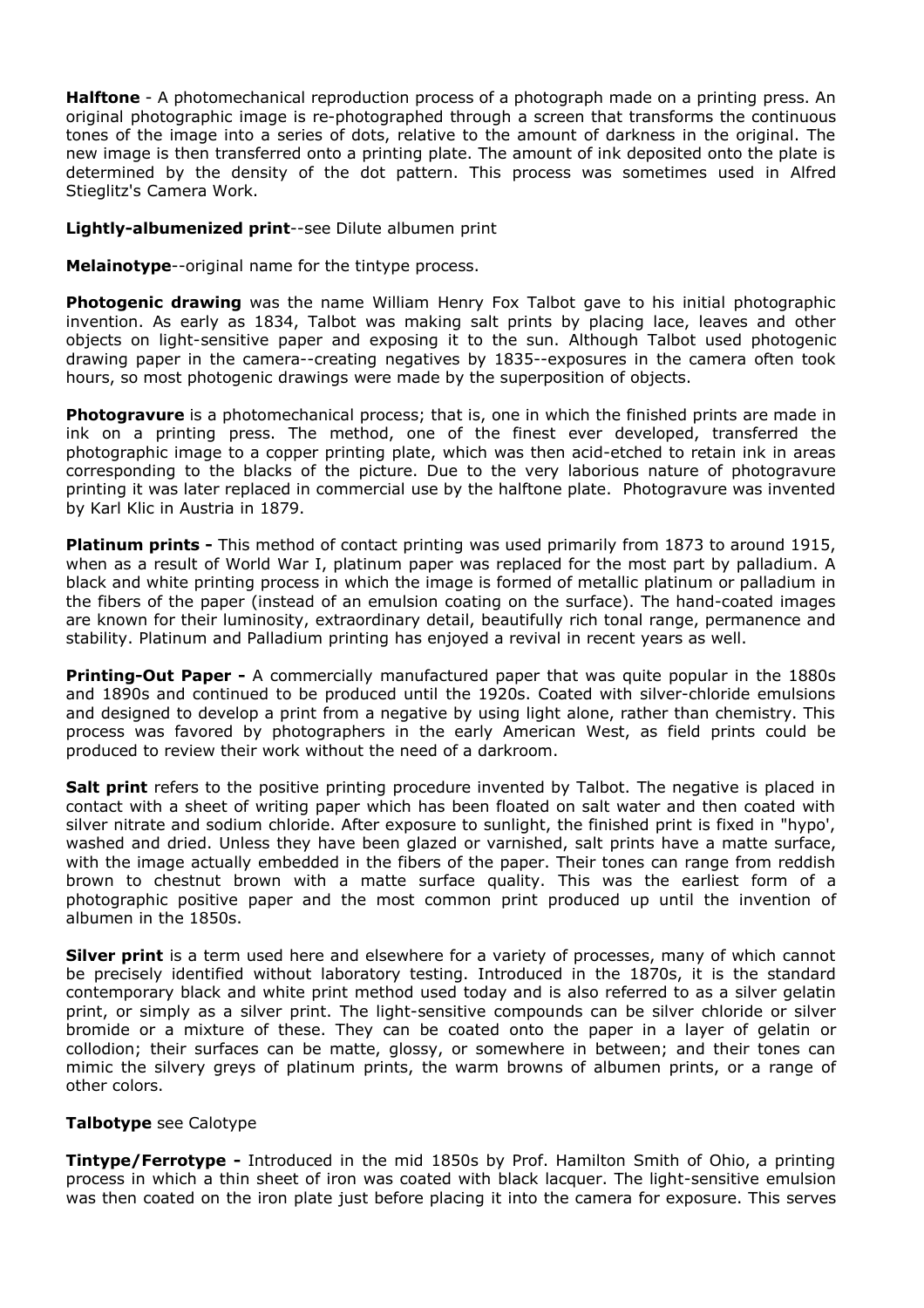as the base for the same iodized collodion coating and silver nitrate bath used in the ambrotype process. The plate was then developed, producing a very durable, efficient and inexpensive photograph that was small is size (approximately  $2 \times 3$  inches). When tintypes were finished in the same sorts of mats and cases used for ambrotypes, it can be almost impossible to distinguish which process was used without removing the image to examine the substrate. Used most often for portraiture and made popular in the 1850s by street photographers. Also commonly used during the Civil War and remained popular to around the turn of the century.

**Type C Print -** A color printing process made from a color negative or transparency which was replaced in 1958 by Ektacolor. Type C is an archaic term which is commonly used generically to identify an Ektacolor RC print, the most common color print made today.

**Wet Plate-**-the name given to a process invented by Frederick Scott Archer of England in 1848- 1851. Widely used to produce negatives but also employed in a modified form to produce positives (see ambrotypes and tintypes). As a negative process, a piece of clear glass is coated with a very thin layer of iodized collodion (made from gun-cotton [nitrocellulose] dissolved in ether and alcohol, mixed with potassium iodide). The coated plate is dipped in a silver solution in the darkroom which makes it light-sensitive. After this, the plate must be immediately exposed in a camera. The exposure needs to be completed before the chemicals on the plate have time to dry out--hence the name of the process. After development and fixing, the negative can be printed on any material. Most wet plate negatives, however, were used to make prints on albumen paper. This was the most commonly used process from the mid-1850s until the 1880s, when it was replaced by the gelatin dry plate process.

**Woodburytype**--a photomechanical process in which the completed prints are not made with light-sensitive materials. One of the most beautiful and permanent of all methods of producing prints in quantity, the Woodburytype process was also among the most difficult. A light-sensitive gelatin material is exposed to a negative, resulting in a three-dimensional relief-map of the image. Then the difficult part: applying huge pressure (with a hydraulic press) on the gelatin relief to make an impression in a block of lead. The lead mold is used to make the prints, which have exquisite tonality and a slightly raised surface. Introduced 1865.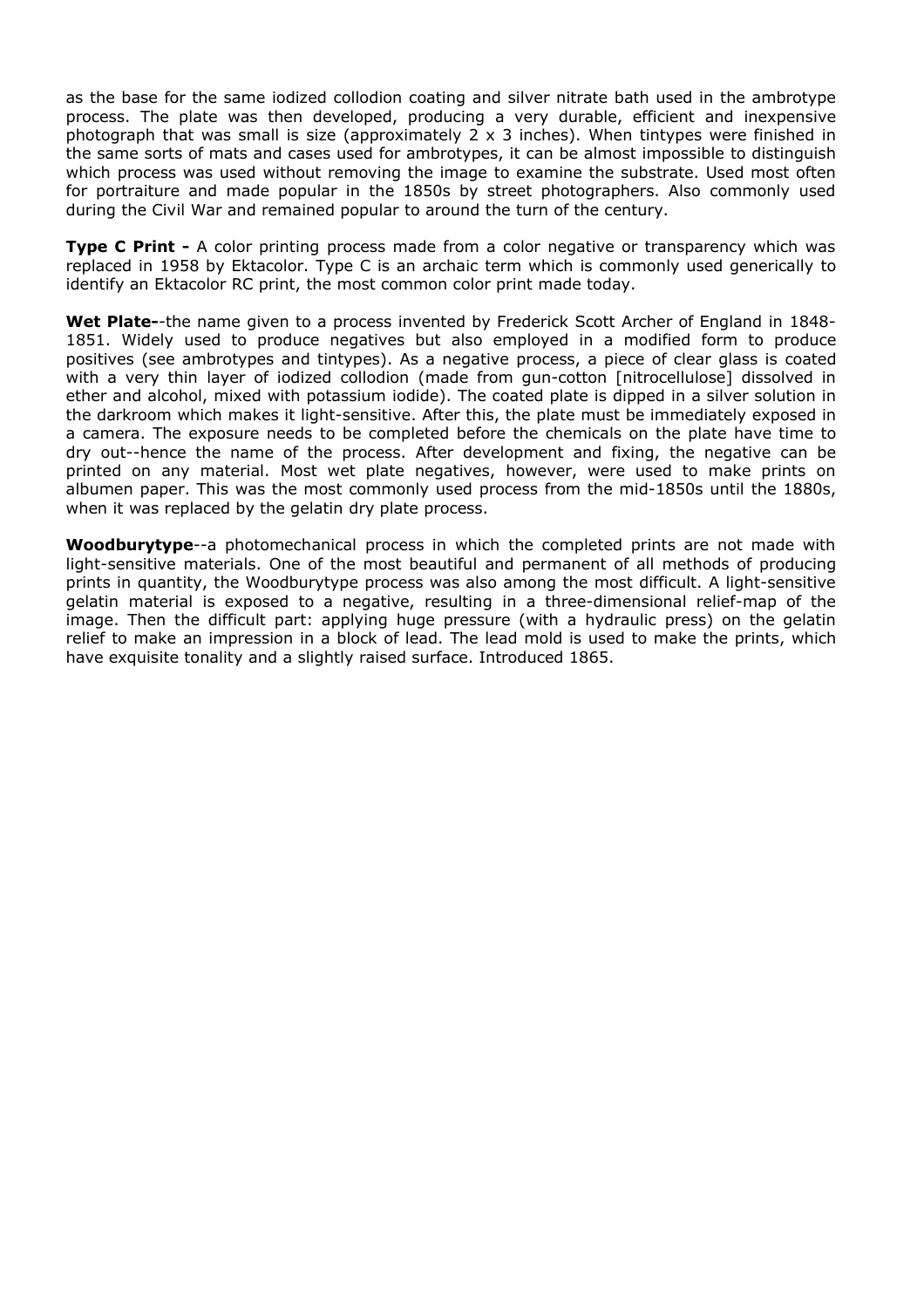# **Timeline of photography technology**

**ancient times:** camera obscuras used to form images on walls in darkened rooms; image formation via a pinhole

16th century: brightness and clarity of camera obscuras improved by enlarging the hole inserting a telescope lens

**17th century:** camera obscuras in frequent use by artists and made portable in the form of sedan chairs

1727: Professor J. Schulze mixes chalk, nitric acid, and silver in a flask; notices darkening on side of flask exposed to sunlight. Accidental creation of the first photo-sensitive compound.

**1800:** Thomas Wedgwood makes "sun pictures" by placing opaque objects on leather treated with silver nitrate; resulting images deteriorated rapidly, however, if displayed under light stronger than from candles.

**1806:** Camera Lucida - A lightweight drawing aid that was patented by British Scientist William Hyde Wollaston (1766-1828). It was a "light room" consisting of a rod to which a glass prism was affixed. The glass prism had two sides that reflected the scene at which it was aimed.

**1816**: Nicéphore Niépce combines the camera obscura with photosensitive paper

**1825**-**27**(?): Using 'heliography' Niépce produced the first photograph from nature. He photographed his courtyard at his estate in Le Gras. It was taken with a Camera Obscura ad the exposure time was eight hours. The sun had time to move across the courtyard in that time, which is why the shadows are visible on both sides.

**1829**:Louis Jacques Mandé Daguerre, also French, was the inventor of the Diorama - a panoramic light show used for entertainment. He wanted to find a way for images to "record themselves". He sought out Niepcé and together they abandoned Heliography and began research silver iodide, which is light sensitive.

**1834**: An Englishman, William Henry Fox Talbot, works in a similar way to Wedgewood and produces paper coated with silver nitrate or silver chloride exposing it with a Camera Obscura. Like Niépce, he is able to produce a negative image, but he also realizes that he can contact print it and make a positive image.

**1835**:Talbots oldest surviving negative Lattice Window is produced at his home at Lacock Abbey in Wiltshire. He calls it a 'calotype'. Talbot is often called 'The Father of Photography' on account of the discovery that a negative can form a positive and then be reproduced, which is the basis of photography today… well, not counting digital photography.

**1837**: Louis Daguerre creates images on silver-plated copper, coated with silver iodide and "developed" with warmed mercury; Daguerre is awarded a state pension by the French government in exchange for publication of methods and the rights by other French citizens to use the Daguerreotype process. The quality is fine and exposure times 'only' a few minutes.

**1838**: Sir Charles Wheatstone publicly presents his reflecting stereoscope to the Royal Society in London. Later Sir David Brewster introduced a compact lenticular version of the stereoscope at the Crystal Palace Exhibition of 1851. This allowed the viewing of 3D stereoscopic slides to become the most popular and pervasive manner of experiencing photographic images in the Victorian era.

1839: In France the invention of Daguerrotypes is publicly announced, sold to the French government and released to the public.

**1839**: In England John Herschel (1792-1871) managed to fix pictures using hyposulphite of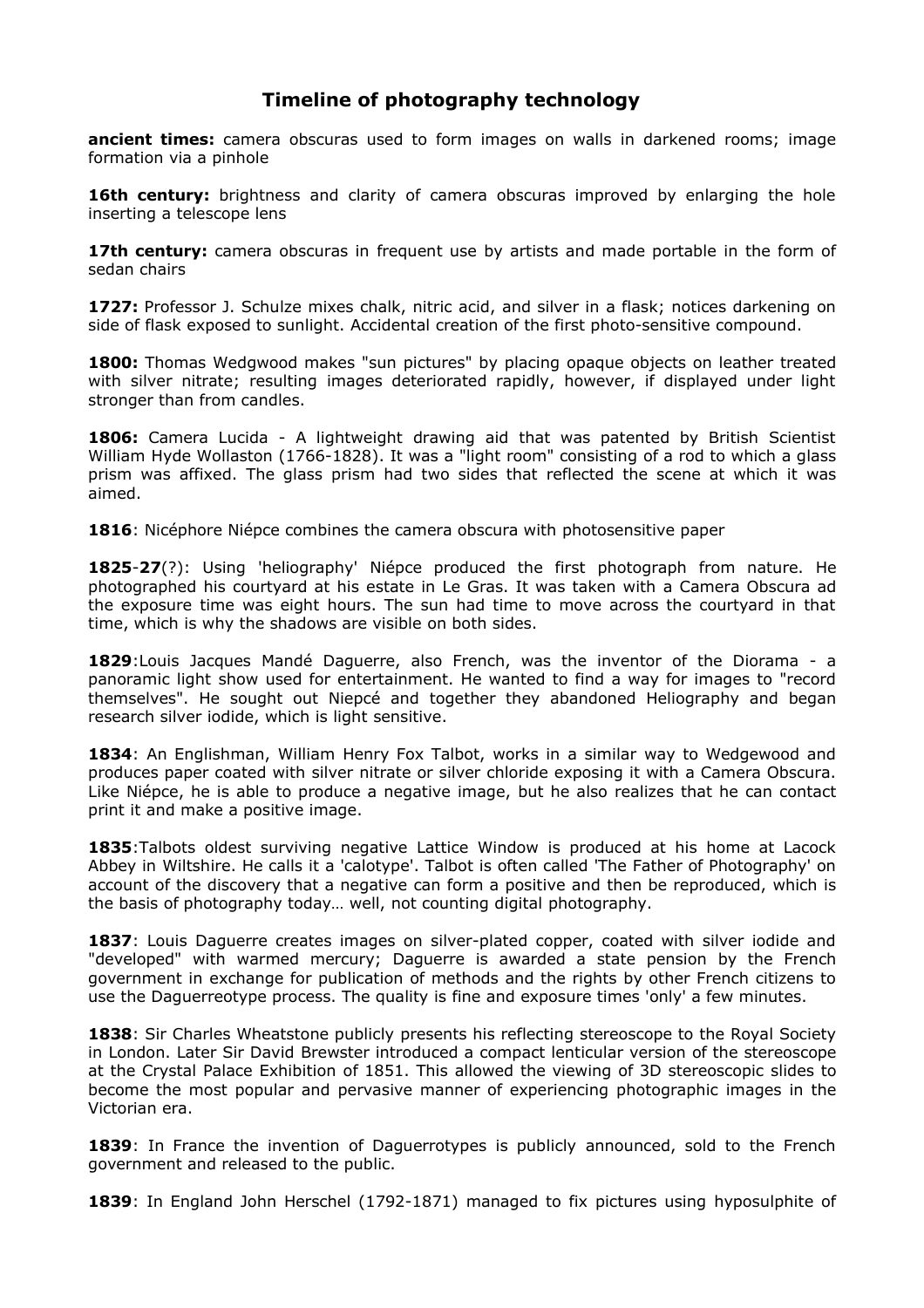soda.

**1841**: Talbot patents his process under the name "calotype".

**1842**: John Herschel (1792 - 1871) introduces the cyanotype process, also known as the blueprint process.

**1843**: Anna Atkins (1799-1871) became the first person to print and publish a photographically illustrated book, using 424 cyanotypes (or as they were known then: "shadowgraphs"). The book was called "British Algae: Cyanotype impressions". It was printed privately and issued in several parts over ten years. Her book therefore precedes Fox Talbot's own Pencil of Nature in 1844.

**1844**: Henry Fox Talbot publishes Pencil of Nature.

**1851**: Frederick Scott Archer, a sculptor in London, improves photographic resolution by spreading a mixture of collodion (nitrated cotton dissolved in ether and alcoohol) and chemicals on sheets of glass. Wet plate collodion photography was much cheaper than daguerreotypes, the negative/positive process permitted unlimited reproductions on salt or albumen paper. The process was published but not patented.

**1853**: Nadar (Felix Toumachon) opens his portrait studio in Paris

**1854**: Adolphe Disderi develops carte-de-visite photography in Paris, leading to worldwide boom in portrait studios for the next decade

1855: beginning of stereoscopic era

**1855-57**: Direct positive images on glass (ambrotypes) and metal (tintypes or ferrotypes) popular in the US.

**1861**: Scottish physicist James Clerk-Maxwell demonstrates a color photography system involving three black and white photographs, each taken through a red, green, or blue filter. The photos were turned into lantern slides and projected in registration with the same color filters. This is the "color separation" method.

**1861-65**: Mathew Brady and staff (mostly staff) covers the American Civil War, exposing 7000 negatives

**1868**: Ducas de Hauron publishes a book proposing a variety of methods for color photography.

**1870**: center of period in which the US Congress sent photographers out to the West. The most famous images were taken by William Jackson and Tim O'Sullivan.

**1871**: Richard Leach Maddox, an English doctor, proposes the use of an emulsion of gelatin and silver bromide on a glass plate, the "dry plate" process.

**1872**: Louis Ducos du Hauron creates the first color photograph.

**1876**: F. Hurter & V.C. Driffield begin systematic evaluation of sensitivity characteristics of film

**1877**: Edweard Muybridge, born in England as Edward Muggridge, settles "do a horse's four hooves ever leave the ground at once" bet among rich San Franciscans by time-sequenced photography of Leland Stanford's horse.

1878: Dry plates being manufactured commercially.

1880: George Eastman, age 24, sets up Eastman Dry Plate Company in Rochester, New York.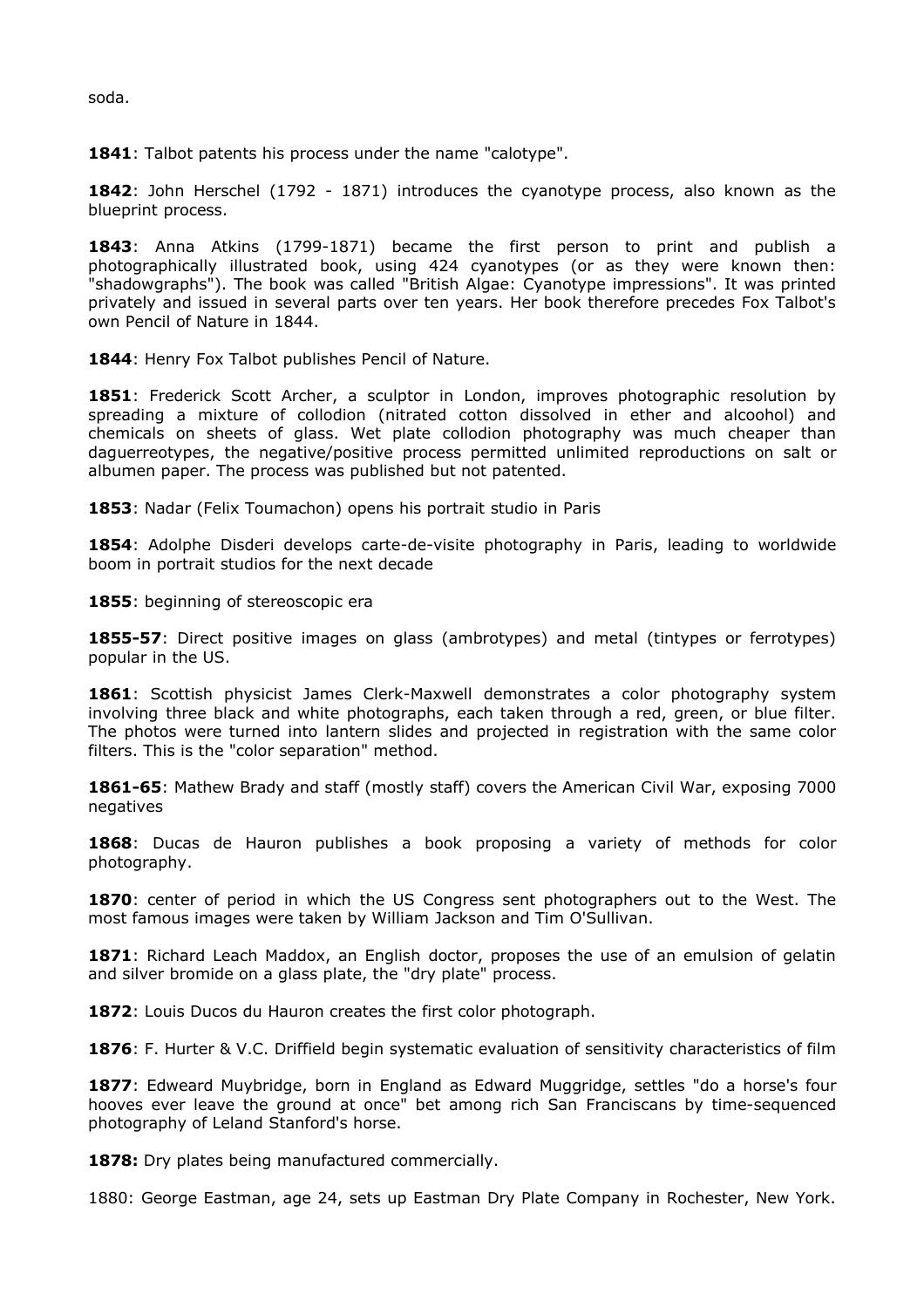First half-tone photograph appears in a daily newspaper, the New York Graphic.

**1887**: Pinhole camera from french designers Messrs. Dehors and Deslanders.

**1887**: Celluloid film base introduced.

**1888**: first Kodak camera, containing a 20-foot roll of paper, enough for 100 2.5-inch diameter circular pictures.

**1889**: W. W. J. Nicol patented the first iron-silver process and he is widely considered to be the inventor of the kallitype. In Nicol's original patent, the print was developed in a silver nitrate bath. He patented several revisions in the early 1890s and in one of these formulas he recommends using silver nitrate in the sensitizer rather than in the developer. This last revision is the method used by most contemporary kallitype printers.

**1889**: Improved Kodak camera with roll of film instead of paper

**1890**: Jacob Riis publishes How the Other Half Lives, images of tenament life in New york City

**1891**: Thomas Edison patents the "kinetoscopic camera" (motion pictures).

**1898**: Kodak introduced their Folding Pocket Kodak

**1900**: Kodak Brownie box roll-film camera introduced.

**1900**: PIXIE multipinhole camera is used in space by NASA taking pinhole images of our universe. Stationed on the Polar Spacecraft.

**1901**: Kodak introduced the 120 film.

**1902**: Arthur Korn devises practical phototelegraphy technology (reduction of photographic images to data bits which can be transmitted by wire to other locations); Wire-Photos in wide use in Europe by 1910, and transmitted intercontinentally by 1922.

**1902**: Alfred Stieglitz organizes "Photo Secessionist" show in New York City

**1906**: Availability of panchromatic black and white film and therefore high quality color separation color photography.

**1907**: first commercial color film, the Autochrome plates, manufactured by Lumiere brothers in France

**1909**: Lewis Hine hired by US National Child Labor Committee to photograph children working mjills.

**1913**: Kinemacolor, the first commercial "natural color" system for movies is invented.

**1914**: Oscar Barnack, employed by German microscope manufacturer Leitz, develops camera using the modern 24x36mm frame and sprocketed 35mm movie film.

**1917**: Nippon Kogaku K.K., which will eventually become Nikon, established in Tokyo.

**1921**: Man Ray begins making photograms ("rayographs") by placing objects on photographic paper and exposing the shadow cast by a distant light bulb; Eugegrave;ne Atget, aged 64, assigned to photograph the brothels of Paris

**1923**: Doc Harold Edgerton invents the xenon flash lamp and strobe photography

**1924**: Leitz markets a derivative of Barnack's camera commercially as the "Leica", the first high quality 35mm camera.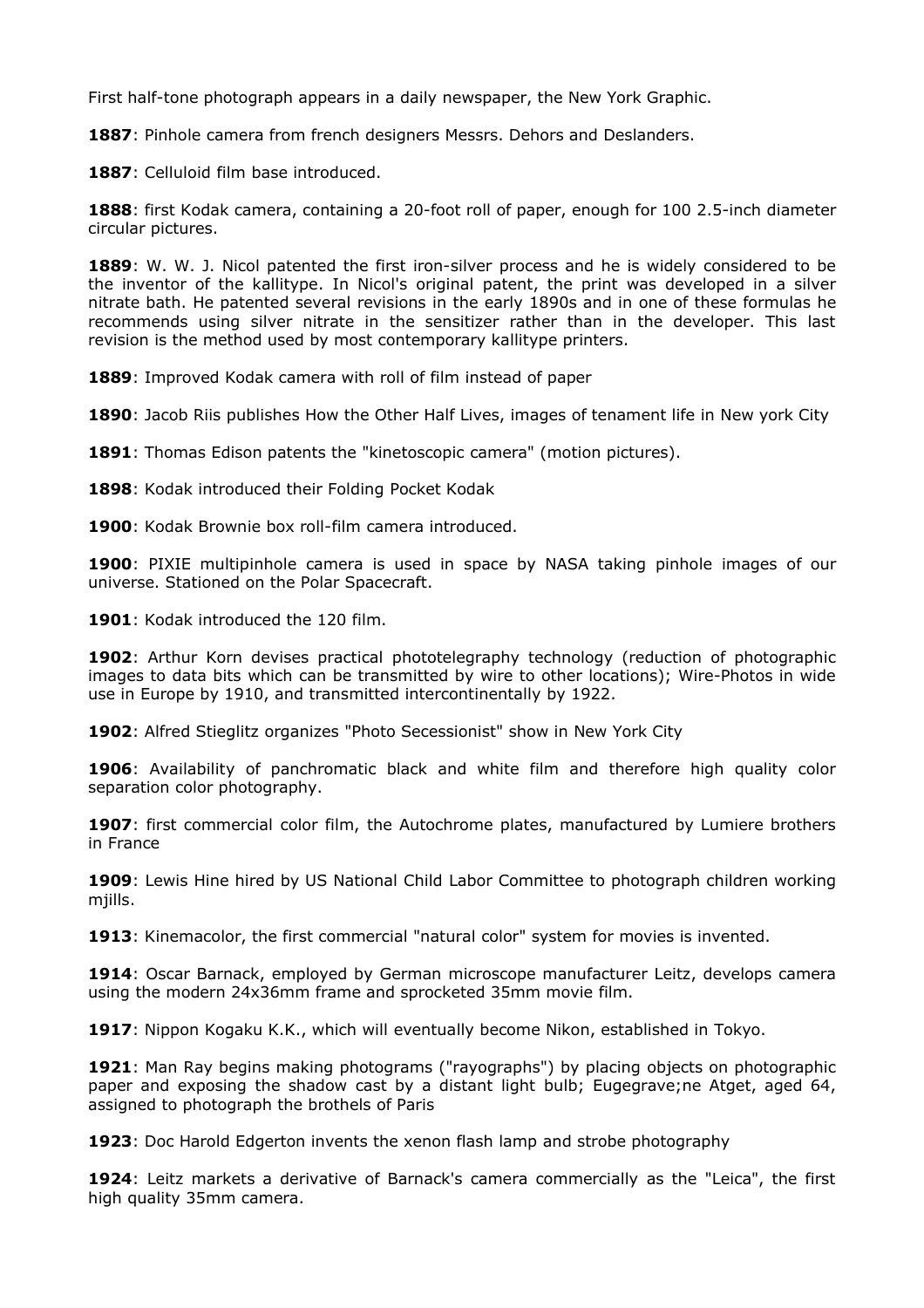**1925**: André Kertész moves from his native Hungary to Paris, where he begins an 11-year project photographing street life

**1928**: Albert Renger-Patzsch publishes The World is Beautiful, close-ups emphasizing the form of natural and man-made objects; Rollei introduces the Rolleiflex twin-lens reflex producing a 6x6 cm image on rollfilm.

**1931**: development of strobe photography by Harold ("Doc") Edgerton at MIT

**1932**: inception of Technicolor for movies, where three black and white negatives were made in the same camera under different filters; Ansel Adams, Imogen Cunningham, Willard Van Dyke, Edward Weston, et al, form Group f/64 dedicated to "straight photographic thought and production".; Henri Cartier-Bresson buys a Leica and begins a 60-year career photographing people; On March 14, George Eastman, aged 77, writes suicide note--"My work is done. Why wait?"--and shoots himself.

**1933**: Brassaï publishes Paris de nuit

**1934**: The 135 film cartridge was introduced, making 35mm easy to use.

**1934**: Fuji Photo Film founded. By 1938, Fuji is making cameras and lenses in addition to film.

**1935**: Farm Security Administration hires Roy Stryker to run a historical section. Stryker would hire Walker Evans, Dorothea Lange, Arthur Rothstein, et al. to photograph rural hardships over the next six years.

**1936**: development of Kodachrome, the first color multi-layered color film; development of Exakta, pioneering 35mm single-lens reflex (SLR) camera World War II: development of multilayer color negative films Margaret Bourke-White, Robert Capa, Carl Mydans, and W. Eugene Smith cover the war for LIFE magazine

**1947**: Henri Cartier-Bresson, Robert Capa, and David Seymour start the photographer-owned Magnum picture agency

**1948**: Hasselblad in Sweden offers its first medium-format SLR for commercial sale; Pentax in Japan introduces the automatic diaphragm

**1948**: Edwin H. Land introduces the first Polaroid instant image camera.

**1949**: East German Zeiss develops the Contax S, first SLR with an unreversed image in a pentaprism viewfinder

**1955:** Edward Steichen curates Family of Man exhibit at New York's Museum of Modern Art

**1957**: First Asahi Pentax SLR introduced.

**1959**: Nikon F introduced.

**1959**: AGFA introduces the first fully automatic camera, the Optima.

**1960**: Garry Winogrand begins photographing women on the streets of New York City.

**1963**: first color instant film developed by Polaroid; Instamatic released by Kodak; first purpose-built underwater introduced, the Nikonos

**1972**: 110-format cameras introduced by Kodak with a 13x17mm frame

**1973**: C-41 color negative process introduced, replacing C-22